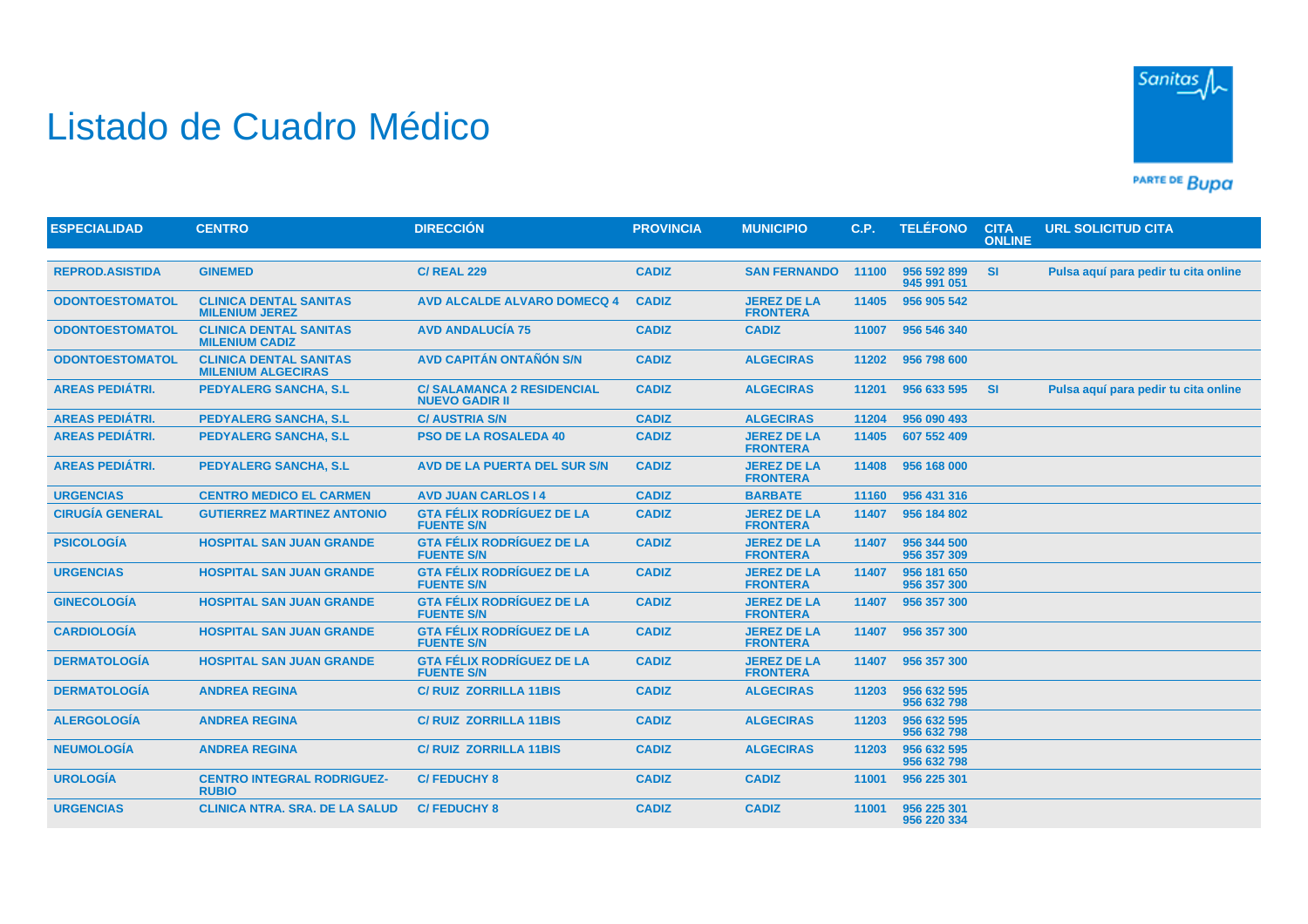| <b>TRAUMATOLOGIA</b>   | <b>CLINICA NTRA. SRA. DE LA SALUD</b>                                 | <b>C/FEDUCHY 8</b>         | <b>CADIZ</b> | <b>CADIZ</b>                                   | 11001 | 601 083 423<br>956 225 301 |
|------------------------|-----------------------------------------------------------------------|----------------------------|--------------|------------------------------------------------|-------|----------------------------|
| <b>MED. FAMILIAR</b>   | <b>CLINICA NTRA. SRA. DE LA SALUD</b>                                 | <b>C/FEDUCHY 8</b>         | <b>CADIZ</b> | <b>CADIZ</b>                                   | 11001 | 601 083 423<br>956 225 301 |
| <b>NEUROLOGÍA</b>      | <b>ACOSTA VARO JESUS</b>                                              | <b>C/FEDUCHY 8</b>         | <b>CADIZ</b> | <b>CADIZ</b>                                   | 11001 | 956 225 301                |
| RADIODIAGNÓST.         | <b>CLINICA NTRA, SRA, DE LA SALUD</b>                                 | <b>C/FEDUCHY 8</b>         | <b>CADIZ</b> | <b>CADIZ</b>                                   | 11001 | 601 083 423<br>956 225 301 |
| <b>REUMATOLOGÍA</b>    | <b>CLINICA NTRA, SRA, DE LA SALUD</b>                                 | <b>C/FEDUCHY 8</b>         | <b>CADIZ</b> | <b>CADIZ</b>                                   | 11001 | 601 083 423<br>956 225 301 |
| <b>MED. INTERNA</b>    | <b>REYES MELLADO FRANCISCO</b>                                        | <b>C/VALDES S/N</b>        | <b>CADIZ</b> | <b>EL PUERTO DE</b><br><b>SANTA MARIA</b>      | 11500 | 956 017 000                |
| <b>TRAUMATOLOGIA</b>   | <b>GRADO SANCHEZ ANTONIA</b>                                          | <b>C/VALDES S/N</b>        | <b>CADIZ</b> | <b>EL PUERTO DE</b><br><b>SANTA MARIA</b>      | 11500 | 956 017 000                |
| <b>ANESTESIOLOGIA</b>  | SANTANA CARRERA JESUS MIGUEL C/ VALDES S/N                            |                            | <b>CADIZ</b> | <b>EL PUERTO DE</b><br><b>SANTA MARIA</b>      | 11500 | 956 017 000<br>629 174 900 |
| <b>CARDIOLOGÍA</b>     | <b>CARDIOGADES SCP</b>                                                | <b>C/VALDES S/N</b>        | <b>CADIZ</b> | <b>EL PUERTO DE</b><br><b>SANTA MARIA</b>      | 11500 | 956 017 000                |
| <b>DERMATOLOGIA</b>    | <b>MARTINEZ RODRIGUEZ ALBERTO</b>                                     | <b>C/ ARROYUELO 7</b>      | <b>CADIZ</b> | <b>CHICLANA DE LA 11130</b><br><b>FRONTERA</b> |       | 956 533 333                |
| <b>RADIODIAGNOST.</b>  | <b>HOSPITAL VIAMED BAHIA DE CADIZ C/ ARROYUELO 7</b>                  |                            | <b>CADIZ</b> | <b>CHICLANA DE LA 11130</b><br><b>FRONTERA</b> |       | 956 652 222<br>956 533 333 |
| <b>ANESTESIOLOGIA</b>  | <b>HOSPITAL VIAMED BAHIA DE CADIZ C/ ARROYUELO 7</b>                  |                            | <b>CADIZ</b> | <b>CHICLANA DE LA 11130</b><br><b>FRONTERA</b> |       | 956 652 222<br>956 533 333 |
| <b>CIRUGIA GENERAL</b> | <b>DEL CASTILLO GAMEZ JOSE</b><br><b>ANTONIO</b>                      | <b>C/ ARROYUELO 7</b>      | <b>CADIZ</b> | <b>CHICLANA DE LA 11130</b><br><b>FRONTERA</b> |       | 956 530 172<br>956 409 080 |
| <b>AREAS PEDIATRI.</b> | <b>HOSPITAL VIAMED BAHIA DE CADIZ C/ ARROYUELO 7</b>                  |                            | <b>CADIZ</b> | <b>CHICLANA DE LA 11130</b><br><b>FRONTERA</b> |       | 956 652 222<br>956 533 333 |
| <b>GINECOLOGIA</b>     | <b>SANCHEZ ROMERO FRANCISCO</b><br><b>JAVIER</b>                      | <b>C/ARROYUELO 7</b>       | <b>CADIZ</b> | <b>CHICLANA DE LA 11130</b><br><b>FRONTERA</b> |       | 956 530 172<br>956 409 080 |
| <b>FISIOTERAPIA</b>    | <b>HOSPITAL VIAMED BAHIA DE CADIZ C/ ARROYUELO 7</b>                  |                            | <b>CADIZ</b> | <b>CHICLANA DE LA 11130</b><br><b>FRONTERA</b> |       | 956 652 222<br>956 533 333 |
| <b>MED. FAMILIAR</b>   | <b>CLINICA COSTA OESTE, S.L.</b>                                      | <b>CRA ROTA S/N KM 1,2</b> | <b>CADIZ</b> | <b>EL PUERTO DE</b><br><b>SANTA MARIA</b>      | 11500 | 956 870 800<br>956 860 095 |
| <b>ENFERMERIA</b>      | <b>CLINICA COSTA OESTE, S.L.</b>                                      | <b>CRA ROTA S/N KM 1,2</b> | <b>CADIZ</b> | <b>EL PUERTO DE</b><br><b>SANTA MARIA</b>      | 11500 | 956 870 800<br>956 860 095 |
| <b>NEUMOLOGÍA</b>      | <b>CARBONEROS DE LA FUENTE JOSE AVD TAMARIX 4</b><br><b>FRANCISCO</b> |                            | <b>CADIZ</b> | <b>JEREZ DE LA</b><br><b>FRONTERA</b>          | 11407 | 956 182 244                |
| <b>DIGESTIVO</b>       | <b>CLINICA LOS ALAMOS, S.L.</b>                                       | <b>AVD TAMARIX 4</b>       | <b>CADIZ</b> | <b>JEREZ DE LA</b><br><b>FRONTERA</b>          | 11407 | 956 182 244                |
| <b>URGENCIAS</b>       | <b>CLINICA LOS ALAMOS, S.L.</b>                                       | <b>AVD TAMARIX 4</b>       | <b>CADIZ</b> | <b>JEREZ DE LA</b><br><b>FRONTERA</b>          | 11407 | 956 182 244                |
| <b>ENDOCRINOLOGIA</b>  | <b>CLINICA LOS ALAMOS, S.L.</b>                                       | <b>AVD TAMARIX 4</b>       | <b>CADIZ</b> | <b>JEREZ DE LA</b><br><b>FRONTERA</b>          | 11407 | 956 182 244                |
| <b>RADIODIAGNOST.</b>  | <b>ESCATLLAR GADES RX, S.L.</b>                                       | <b>AVD TAMARIX 4</b>       | <b>CADIZ</b> | <b>JEREZ DE LA</b><br><b>FRONTERA</b>          | 11407 | 956 182 244                |
| <b>HOSP. GENERAL</b>   | <b>HOSPITAL VIRGEN DEL CAMINO</b>                                     | <b>CRA CHIPIONA S/N</b>    | <b>CADIZ</b> | <b>SANLUCAR DE</b><br><b>BARRAMEDA</b>         | 11540 | 956 380 555<br>956 048 000 |
| <b>OFTALMOLOGIA</b>    | <b>GARRIDO MARQUEZ ANTONIO</b><br><b>MARIA</b>                        | <b>CRA CHIPIONA S/N</b>    | <b>CADIZ</b> | <b>SANLUCAR DE</b><br><b>BARRAMEDA</b>         | 11540 | 956 048 523                |
| <b>CARDIOLOGIA</b>     | <b>HOSPITAL VIRGEN DEL CAMINO</b>                                     | <b>CRA CHIPIONA S/N</b>    | <b>CADIZ</b> | <b>SANLUCAR DE</b><br><b>BARRAMEDA</b>         |       | 11540 956 048 000          |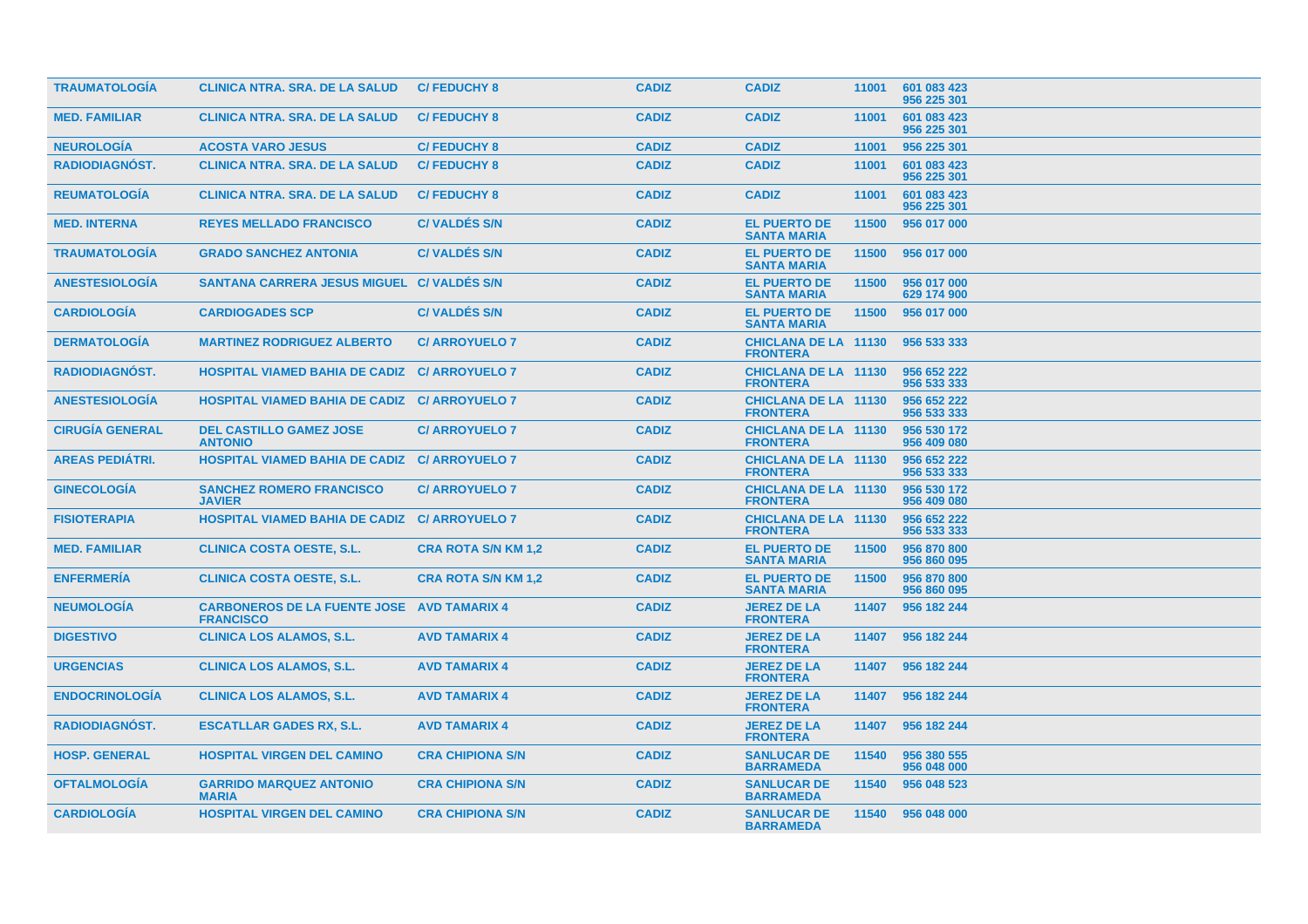| <b>CIRUGIA GENERAL</b> | <b>MARTIN HIDALGO RODIL JOSE</b><br><b>RAMON</b>                    | <b>CRA CHIPIONA S/N</b>                                    | <b>CADIZ</b> | <b>SANLUCAR DE</b><br><b>BARRAMEDA</b>         | 11540 | 956 048 058<br>956 048 000 |
|------------------------|---------------------------------------------------------------------|------------------------------------------------------------|--------------|------------------------------------------------|-------|----------------------------|
| <b>TRAUMATOLOGÍA</b>   | <b>HOSPITAL VIRGEN DEL CAMINO</b>                                   | <b>CRA CHIPIONA S/N</b>                                    | <b>CADIZ</b> | <b>SANLUCAR DE</b><br><b>BARRAMEDA</b>         | 11540 | 956 048 000                |
| <b>MED. FAMILIAR</b>   | <b>CENTRO MEDICO NUESTRA</b><br><b>SEÑORA DE LOS REMEDIOS, S.L.</b> | <b>AVD SOLIS PASCUAL 30</b>                                | <b>CADIZ</b> | <b>UBRIQUE</b>                                 | 11600 | 956 462 323                |
| <b>FISIOTERAPIA</b>    | <b>DOMINGUEZ BENITEZ JUAN</b><br><b>MANUEL</b>                      | <b>AVD SOLIS PASCUAL 30</b>                                | <b>CADIZ</b> | <b>UBRIQUE</b>                                 | 11600 | 956 464 912<br>956 462 323 |
| O.R.L.                 | <b>RUIZ MONDEJAR ADOLFO</b>                                         | <b>C/SÁENZ LAGUNA 22</b>                                   | <b>CADIZ</b> | <b>ALGECIRAS</b>                               | 11201 | 956 668 422                |
| <b>O.R.L.</b>          | <b>SANMARTIN ANAYA ANTONIO</b>                                      | <b>C/ALFONSO XI8</b>                                       | <b>CADIZ</b> | <b>ALGECIRAS</b>                               | 11201 | 956 633 630                |
| <b>NEUROCIRUGÍA</b>    | <b>LOPEZ LOPEZ JOSE ANTONIO</b>                                     | <b>C/DIEGO ARIAS 2</b>                                     | <b>CADIZ</b> | <b>CADIZ</b>                                   | 11002 | 956 263 659<br>956 017 270 |
| <b>OFTALMOLOGIA</b>    | <b>OCULISTARTE S.L.U.P.</b>                                         | <b>C/DIEGO ARIAS 2</b>                                     | <b>CADIZ</b> | <b>CADIZ</b>                                   | 11002 | 956 898 971<br>956 100 415 |
| <b>GINECOLOGIA</b>     | <b>PANTOJA ROSSO JAVIER</b>                                         | <b>C/DIEGO ARIAS 2</b>                                     | <b>CADIZ</b> | <b>CADIZ</b>                                   | 11002 |                            |
| <b>URGENCIAS</b>       | <b>CLINICA SAN RAFAEL</b>                                           | <b>C/DIEGO ARIAS 2</b>                                     | <b>CADIZ</b> | <b>CADIZ</b>                                   | 11002 | 956 017 200                |
| <b>CARDIOLOGÍA</b>     | <b>CLINICA SAN RAFAEL</b>                                           | <b>C/DIEGO ARIAS 2</b>                                     | <b>CADIZ</b> | <b>CADIZ</b>                                   | 11002 | 956 017 200                |
| <b>ANESTESIOLOGÍA</b>  | <b>TOCINO SERRANO ANTONIO</b>                                       | <b>C/DIEGO ARIAS 2</b>                                     | <b>CADIZ</b> | <b>CADIZ</b>                                   | 11002 | 956 263 659                |
| <b>CIRUGÍA GENERAL</b> | <b>SAN MIGUEL SANCHEZ MAXIMINO</b>                                  | <b>C/DIEGO ARIAS 2</b>                                     | <b>CADIZ</b> | <b>CADIZ</b>                                   | 11002 | 956 017 200<br>956 017 270 |
| <b>TRAUMATOLOGIA</b>   | <b>ARTROMED S.C</b>                                                 | <b>C/DIEGO ARIAS 2</b>                                     | <b>CADIZ</b> | <b>CADIZ</b>                                   | 11002 | 956 119 494                |
| <b>NEUROLOGÍA</b>      | DE LACOUR JULIA ANA MARIA                                           | <b>C/DIEGO ARIAS 2</b>                                     | <b>CADIZ</b> | <b>CADIZ</b>                                   | 11002 | 956 017 270                |
| <b>CIRUGÍA GENERAL</b> | <b>CLINICA MEDICO-ASISTENCIAL</b><br><b>VIRGEN DEL ROSARIO</b>      | <b>C/VENTURA MORÓN 2</b>                                   | <b>CADIZ</b> | <b>ALGECIRAS</b>                               | 11201 | 956 665 324<br>956 631 374 |
| <b>MED. FAMILIAR</b>   | <b>CENTRO MEDICO PUERTO</b>                                         | C/ ATENCIÓN A DOMICILIO.                                   | <b>CADIZ</b> | <b>EL PUERTO DE</b><br><b>SANTA MARIA</b>      | 11500 | 956 870 800<br>956 870 603 |
| <b>MED. FAMILIAR</b>   | <b>CENTRO MEDICO SAN SEBASTIAN</b>                                  | <b>C/ ATENCION A DOMICILIO.</b>                            | <b>CADIZ</b> | <b>CONIL DE LA</b><br><b>FRONTERA</b>          | 11140 | 956 442 384                |
| <b>FISIOTERAPIA</b>    | <b>CLINICA FISIOMAR</b>                                             | <b>AVD GUADALQUIVIR S/N -EDIFICIO</b><br><b>ZIUREV II-</b> | <b>CADIZ</b> | <b>SANLUCAR DE</b><br><b>BARRAMEDA</b>         | 11540 | 956 368 201                |
| <b>O.R.L.</b>          | <b>PEREZ DELMAS MIGUEL</b>                                          | <b>AVD DE ESPAÑA 17</b>                                    | <b>CADIZ</b> | <b>LA LINEA DE LA</b><br><b>CONCEPCION</b>     | 11300 | 956 176 877                |
| <b>AREAS PEDIATRI.</b> | <b>GUERRA PEREZ MARIA TERESA</b>                                    | <b>URB NOVO SANCTI PETRI S/N</b>                           | <b>CADIZ</b> | <b>CHICLANA DE LA 11139</b><br><b>FRONTERA</b> |       | 956 495 000                |
| <b>C. REPARADORA</b>   | <b>MAESTRO SARRION NICOLAS JOSE</b>                                 | <b>URB NOVO SANCTI PETRI S/N</b>                           | <b>CADIZ</b> | <b>CHICLANA DE LA 11139</b><br><b>FRONTERA</b> |       | 956 495 000                |
| <b>O.R.L.</b>          | <b>GARCIA TENO MIGUEL</b>                                           | <b>URB NOVO SANCTI PETRI S/N</b>                           | <b>CADIZ</b> | <b>CHICLANA DE LA 11139</b><br><b>FRONTERA</b> |       | 956 495 000                |
| <b>OFTALMOLOGIA</b>    | <b>ALVAREZ FERNANDEZ PILAR</b><br><b>MARGARITA</b>                  | <b>URB NOVO SANCTI PETRI S/N</b>                           | <b>CADIZ</b> | <b>CHICLANA DE LA 11139</b><br><b>FRONTERA</b> |       | 956 495 000                |
| <b>ANESTESIOLOGÍA</b>  | <b>ANESERIT, S.L.</b>                                               | <b>URB NOVO SANCTI PETRI S/N</b>                           | <b>CADIZ</b> | <b>CHICLANA DE LA 11139</b><br><b>FRONTERA</b> |       | 956 495 000                |
| <b>O.R.L.</b>          | <b>OTOENF, S.L.P</b>                                                | <b>URB NOVO SANCTI PETRI S/N</b>                           | <b>CADIZ</b> | <b>CHICLANA DE LA 11139</b><br><b>FRONTERA</b> |       | 956 495 000                |
| <b>C. REPARADORA</b>   | PLASTICA ASTARTE S.L.                                               | <b>URB NOVO SANCTI PETRI S/N</b>                           | <b>CADIZ</b> | <b>CHICLANA DE LA 11139</b><br><b>FRONTERA</b> |       | 956 495 000                |
| <b>RADIODIAGNOST.</b>  | <b>ASISTENCIA Y DIAGNOSTICO</b><br><b>INTEGRAL, S.L.</b>            | <b>C/ MANUEL ROLDAN 28</b>                                 | <b>CADIZ</b> | <b>SAN FERNANDO 11100</b>                      |       | 956 898 971                |
| <b>ENDOCRINOLOGIA</b>  | <b>MATEOS GULLON PABLO CARLOS</b>                                   | <b>C/SAN JUAN BOSCO 11</b>                                 | <b>CADIZ</b> | <b>ROTA</b>                                    | 11520 | 956 814 338<br>956 813 853 |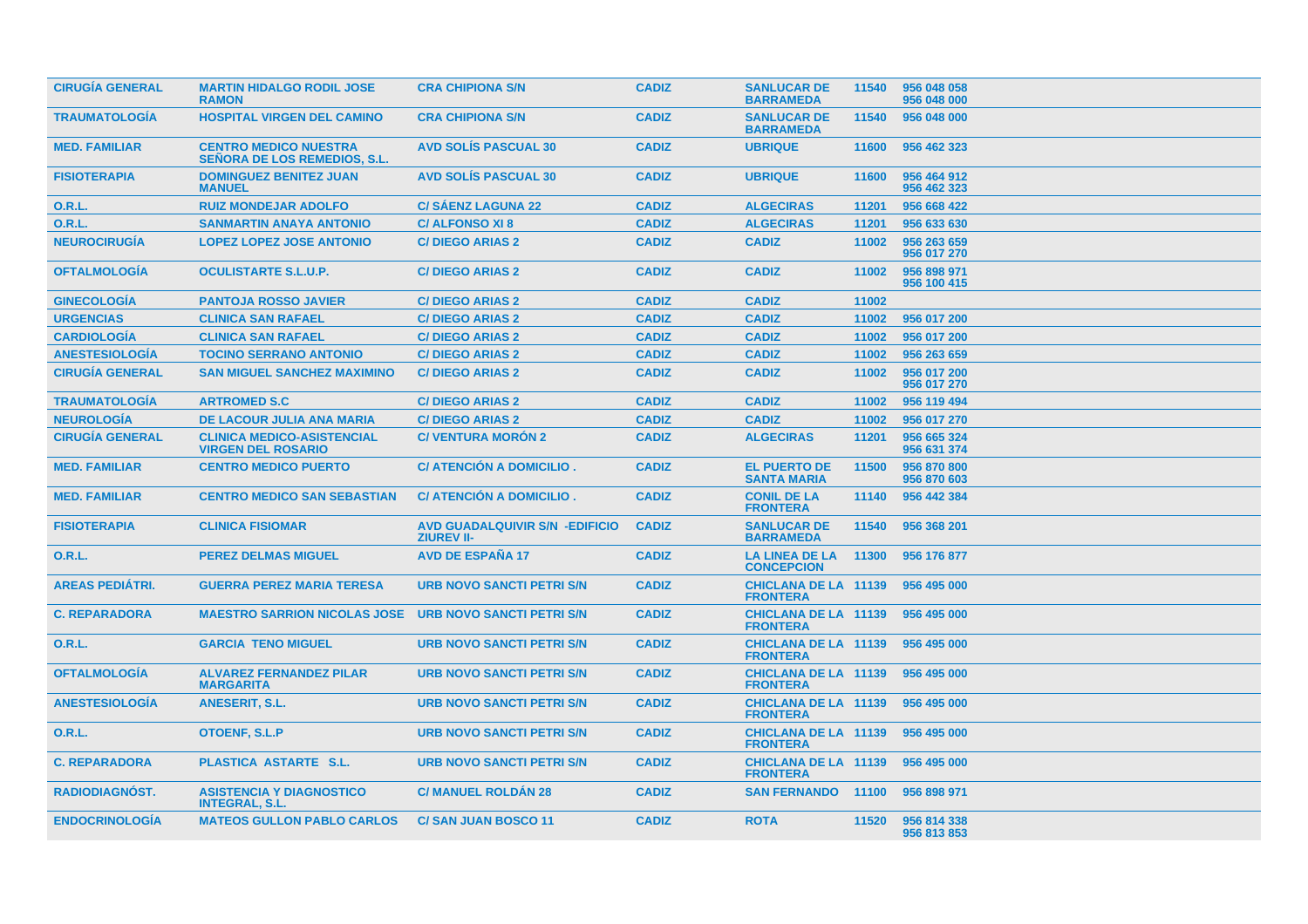| <b>URGENCIAS</b>       | <b>CENTRO MEDICO LANSYS</b>                              | <b>C/ MICAELA ARAMBURU 21</b>                                          | <b>CADIZ</b> | <b>EL PUERTO DE</b><br><b>SANTA MARIA</b>  | 11500 | 956 871 111                |           |                                      |
|------------------------|----------------------------------------------------------|------------------------------------------------------------------------|--------------|--------------------------------------------|-------|----------------------------|-----------|--------------------------------------|
| <b>GINECOLOGÍA</b>     | <b>ROMERO ABREU MARIN ESTHER</b>                         | <b>C/ MICAELA ARAMBURU 21</b>                                          | <b>CADIZ</b> | <b>EL PUERTO DE</b><br><b>SANTA MARIA</b>  | 11500 | 956 871 111                |           |                                      |
| <b>MED. INTERNA</b>    | <b>HOSPITAL VIRGEN DE LAS</b><br><b>MONTAÑAS</b>         | <b>PSO DEL AMBULATORIO S/N</b>                                         | <b>CADIZ</b> | <b>VILLAMARTIN</b>                         | 11650 | 956 041 000                |           |                                      |
| <b>PODOLOGÍA</b>       | <b>CLINICA SERMAN</b>                                    | <b>PSO DE LA ROSALEDA 40</b>                                           | <b>CADIZ</b> | <b>JEREZ DE LA</b><br><b>FRONTERA</b>      | 11405 | 956 301 211                |           |                                      |
| <b>C. REPARADORA</b>   | <b>CLINICA SERMAN</b>                                    | <b>PSO DE LA ROSALEDA 40</b>                                           | <b>CADIZ</b> | <b>JEREZ DE LA</b><br><b>FRONTERA</b>      | 11405 | 956 301 211                |           |                                      |
| <b>CARDIOLOGIA</b>     | <b>CARDIOGADES SCP</b>                                   | <b>PSO DE LA ROSALEDA 40</b>                                           | <b>CADIZ</b> | <b>JEREZ DE LA</b><br><b>FRONTERA</b>      | 11405 | 956 301 211                |           |                                      |
| <b>REUMATOLOGÍA</b>    | <b>CLINICA SERMAN</b>                                    | <b>PSO DE LA ROSALEDA 40</b>                                           | <b>CADIZ</b> | <b>JEREZ DE LA</b><br><b>FRONTERA</b>      | 11405 | 956 301 211                |           |                                      |
| <b>FISIOTERAPIA</b>    | <b>CLINICA SERMAN</b>                                    | <b>PSO DE LA ROSALEDA 40</b>                                           | <b>CADIZ</b> | <b>JEREZ DE LA</b><br><b>FRONTERA</b>      | 11405 | 956 301 211                |           |                                      |
| <b>FISIOTERAPIA</b>    | <b>ASISTENCIA Y DIAGNOSTICO</b><br><b>INTEGRAL, S.L.</b> | <b>C/ MÉJICO 20 PISO BAJO</b>                                          | <b>CADIZ</b> | <b>SAN FERNANDO</b>                        | 11100 | 956 898 971                |           |                                      |
| <b>UROLOGÍA</b>        | <b>ASISTENCIA Y DIAGNOSTICO</b><br><b>INTEGRAL, S.L.</b> | <b>C/ MÉJICO 20 PISO BAJO</b>                                          | <b>CADIZ</b> | <b>SAN FERNANDO</b>                        | 11100 | 956 898 971                |           |                                      |
| <b>ANÁLISIS</b>        | <b>LABORATORIO ECHEVARNE</b>                             | <b>PLZ ESPAÑA 3 BAJOS</b>                                              | <b>CADIZ</b> | <b>CADIZ</b>                               | 11006 | 900 909 110                |           |                                      |
| <b>NEUROCIRUGÍA</b>    | <b>LOPEZ LOPEZ JOSE ANTONIO</b>                          | <b>AVD ILUSTRACIÓN 6</b>                                               | <b>CADIZ</b> | <b>CADIZ</b>                               | 11011 | 956 266 583                |           |                                      |
| <b>C. MAXILOFACIAL</b> | PEÑALBA MANEGOLD MANUEL                                  | <b>AVD ILUSTRACIÓN 6</b>                                               | <b>CADIZ</b> | <b>CADIZ</b>                               | 11011 | 956 078 807<br>956 205 854 |           |                                      |
| <b>DIGESTIVO</b>       | <b>ANTONIO LOPEZ CANO, S.L.</b>                          | <b>AVD ILUSTRACIÓN 6</b>                                               | <b>CADIZ</b> | <b>CADIZ</b>                               | 11011 | 956 078 807<br>956 205 855 | <b>SI</b> | Pulsa aquí para pedir tu cita online |
| <b>UROLOGIA</b>        | ANEST-ARI, S.L.                                          | <b>AVD ILUSTRACION 6</b>                                               | <b>CADIZ</b> | <b>CADIZ</b>                               | 11011 | 956 078 807<br>956 079 106 |           |                                      |
| <b>TRAUMATOLOGÍA</b>   | <b>POLICLINICA SANLUCAR</b>                              | <b>C/ ORFEON SANTA CECILIA S/N</b><br><b>EDIFICIO MIRADOR DEL COTO</b> | <b>CADIZ</b> | <b>SANLUCAR DE</b><br><b>BARRAMEDA</b>     | 11540 | 956 362 442<br>956 363 904 |           |                                      |
| 0.R.L.                 | <b>POLICLINICA SANLUCAR</b>                              | <b>C/ ORFEON SANTA CECILIA S/N</b><br><b>EDIFICIO MIRADOR DEL COTO</b> | <b>CADIZ</b> | <b>SANLUCAR DE</b><br><b>BARRAMEDA</b>     | 11540 | 956 362 442<br>956 363 904 |           |                                      |
| <b>ENDOCRINOLOGIA</b>  | <b>MATEOS GULLON PABLO CARLOS</b>                        | <b>AVD MEJICO (EDIF. PARQUE)</b><br><b>STADIUM) 6</b>                  | <b>CADIZ</b> | <b>JEREZ DE LA</b><br><b>FRONTERA</b>      | 11405 | 956 317 672                |           |                                      |
| <b>GINECOLOGÍA</b>     | <b>MELENDEZ SANCHEZ JOSE</b><br><b>ANTONIO</b>           | <b>C/ REAL 204</b>                                                     | <b>CADIZ</b> | <b>SAN FERNANDO</b>                        | 11100 | 956 592 181<br>956 890 480 |           |                                      |
| <b>MED. FAMILIAR</b>   | <b>GALVEZ REINA JESUS</b>                                | <b>AVD PAZ 65</b>                                                      | <b>CADIZ</b> | <b>EL PUERTO DE</b><br><b>SANTA MARIA</b>  | 11500 | 956 561 640<br>630 620 107 |           |                                      |
| <b>GINECOLOGÍA</b>     | <b>ROMERO ABREU MARIN ESTHER</b>                         | <b>C/ ANTONIO LÓPEZ 12</b>                                             | <b>CADIZ</b> | <b>CADIZ</b>                               | 11004 | 956 212 936                |           |                                      |
| <b>OFTALMOLOGÍA</b>    | <b>VACA VIAÑA JOSE MIGUEL</b>                            | C/REAL 2                                                               | <b>CADIZ</b> | <b>PUERTO REAL</b>                         | 11510 | 956 836 973                |           |                                      |
| <b>C. MAXILOFACIAL</b> | <b>CLINICA MARTINEZ NAVARRO</b>                          | <b>C/CARBONEROS 13</b>                                                 | <b>CADIZ</b> | <b>LA LINEA DE LA</b><br><b>CONCEPCION</b> | 11300 | 956 094 344                |           |                                      |
| <b>NEUMOLOGIA</b>      | <b>HOSPITAL JEREZ PUERTA DEL SUR</b>                     | AVD DE LA PUERTA DEL SUR S/N                                           | <b>CADIZ</b> | <b>JEREZ DE LA</b><br><b>FRONTERA</b>      | 11408 | 956 357 100<br>956 168 000 |           |                                      |
| <b>CIRUGÍA GENERAL</b> | <b>GIL QUIROS FRANCISCO JAVIER</b>                       | AVD DE LA PUERTA DEL SUR S/N                                           | <b>CADIZ</b> | <b>JEREZ DE LA</b><br><b>FRONTERA</b>      | 11408 | 956 357 156<br>956 320 151 |           |                                      |
| <b>CIRUGÍA GENERAL</b> | <b>LOPEZ HURTADO MANUEL RAFAEL</b><br><b>FRANCISCO</b>   | AVD DE LA PUERTA DEL SUR S/N                                           | <b>CADIZ</b> | <b>JEREZ DE LA</b><br><b>FRONTERA</b>      | 11408 | 956 357 156<br>956 320 151 |           |                                      |
| <b>DERMATOLOGÍA</b>    | <b>RUIZ-HENESTROSA FAIÑA JUAN</b><br><b>RICARDO</b>      | <b>AVD DE LA PUERTA DEL SUR S/N</b>                                    | <b>CADIZ</b> | <b>JEREZ DE LA</b><br><b>FRONTERA</b>      | 11408 | 956 357 156<br>956 320 151 |           |                                      |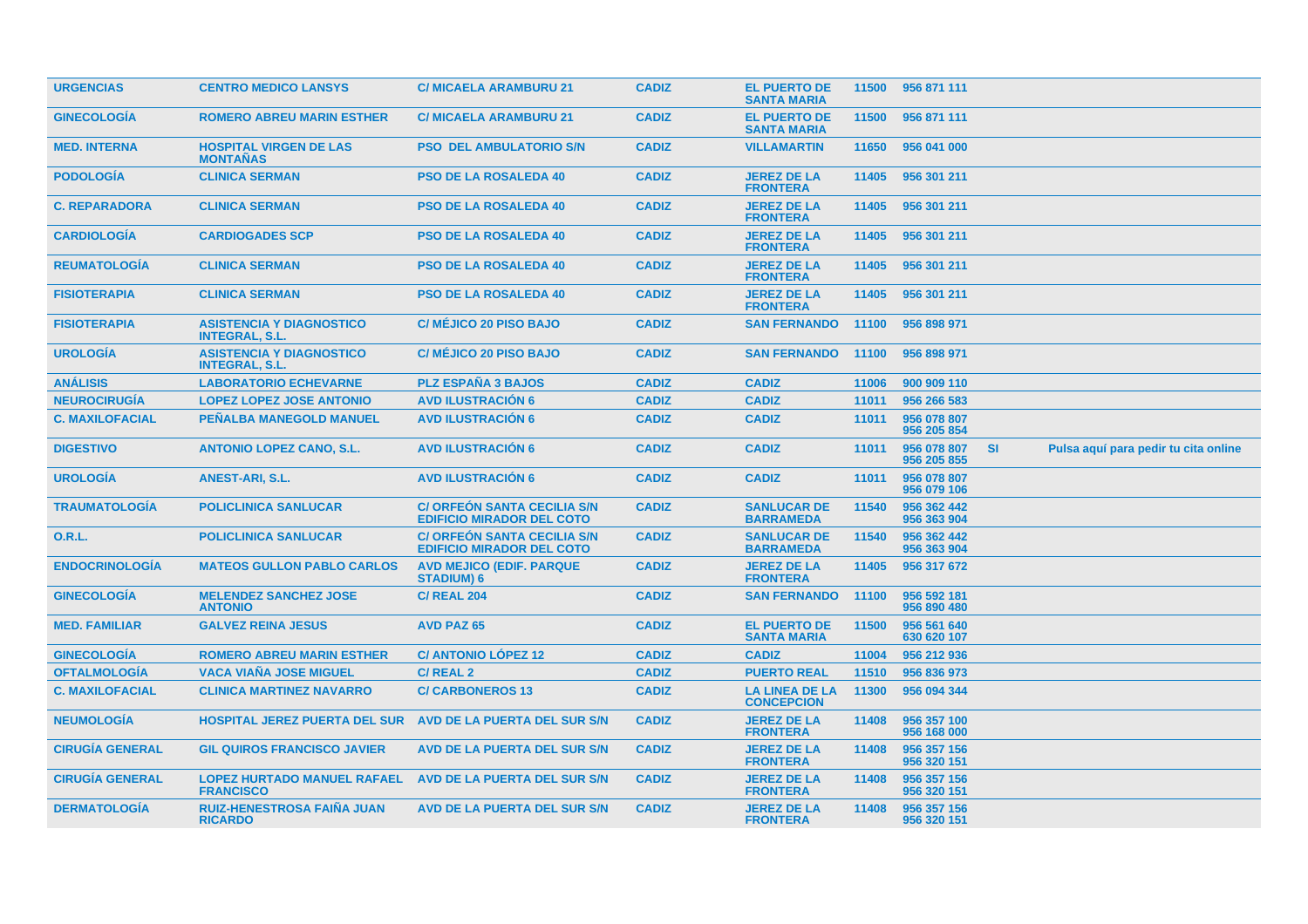| <b>GINECOLOGIA</b>     | <b>LOPEZ RODRIGUEZ ROCIO</b>                                                              | AVD DE LA PUERTA DEL SUR S/N                                                         | <b>CADIZ</b> | <b>JEREZ DE LA</b><br><b>FRONTERA</b>               | 11408 | 956 357 156<br>956 320 151 |
|------------------------|-------------------------------------------------------------------------------------------|--------------------------------------------------------------------------------------|--------------|-----------------------------------------------------|-------|----------------------------|
| <b>MED. INTERNA</b>    | <b>HOSPITAL JEREZ PUERTA DEL SUR AVD DE LA PUERTA DEL SUR S/N</b>                         |                                                                                      | <b>CADIZ</b> | <b>JEREZ DE LA</b><br><b>FRONTERA</b>               | 11408 | 956 357 100                |
| <b>GINECOLOGIA</b>     | <b>GASCA COLLADO ISABEL</b>                                                               | AVD DE LA PUERTA DEL SUR S/N                                                         | <b>CADIZ</b> | <b>JEREZ DE LA</b><br><b>FRONTERA</b>               | 11408 | 686 659 699<br>649 675 834 |
| <b>TRAUMATOLOGIA</b>   | <b>CARRERAS FLORES FRANCISCO</b><br><b>JAVIER VICTORIANO</b>                              | <b>CRA NACIONAL340, KM 108-109 S/N</b><br>(ESQUINA CAMINO DE LA ERMITA)              | <b>CADIZ</b> | <b>ALGECIRAS</b>                                    | 11205 | 956 652 222<br>956 657 334 |
| <b>PODOLOGÍA</b>       | <b>ATENEA SALUD</b>                                                                       | <b>C/ZARAGOZA 34</b>                                                                 | <b>CADIZ</b> | <b>JEREZ DE LA</b><br><b>FRONTERA</b>               | 11405 | 956 347 902                |
| <b>ALERGOLOGIA</b>     | PEREIRA GONZALEZ MARIA JOSE                                                               | <b>C/ ORFEON SANTA CECILIA S/N</b><br><b>EDIFICIO MIRADOR DEL COTO</b>               | <b>CADIZ</b> | <b>SANLUCAR DE</b><br><b>BARRAMEDA</b>              | 11540 | 956 363 904                |
| <b>O.R.L.</b>          | <b>MARIN GARCIA JESUS</b>                                                                 | <b>C/ ORFEON SANTA CECILIA S/N</b><br><b>EDIFICIO MIRADOR DEL COTO</b>               | <b>CADIZ</b> | <b>SANLUCAR DE</b><br><b>BARRAMEDA</b>              | 11540 | 956 362 442<br>956 363 904 |
| <b>ENFERMERÍA</b>      | <b>CLINICA JUAN MANUEL ARMARIO</b><br>S.L.U                                               | <b>AVD MIGUEL MANCHEÑO 19</b>                                                        | <b>CADIZ</b> | <b>ARCOS DE LA</b><br><b>FRONTERA</b>               | 11630 | 956 701 262                |
| <b>OFTALMOLOGÍA</b>    | <b>CLINICA MEDICO-ASISTENCIAL</b><br><b>VIRGEN DEL ROSARIO</b>                            | <b>C/ AUSTRIA S/N</b>                                                                | <b>CADIZ</b> | <b>ALGECIRAS</b>                                    | 11204 | 956 090 493                |
| <b>ANÁLISIS</b>        | <b>CENTRO DE ESPECIALIDADES</b><br><b>MEDICAS HOSPITEN ALGECIRAS</b>                      | <b>AVD CAPITAN ONTANON S/N</b>                                                       | <b>CADIZ</b> | <b>ALGECIRAS</b>                                    | 11202 | 956 908 935                |
| <b>CIRUGÍA GENERAL</b> | <b>CENTRO DE ESPECIALIDADES</b><br><b>MEDICAS HOSPITEN ALGECIRAS</b>                      | <b>AVD CAPITÁN ONTAÑÓN S/N</b>                                                       | <b>CADIZ</b> | <b>ALGECIRAS</b>                                    | 11202 | 956 908 935                |
| <b>GINECOLOGIA</b>     | <b>CENTRO DE ESPECIALIDADES</b><br><b>MEDICAS HOSPITEN ALGECIRAS</b>                      | <b>AVD CAPITÁN ONTAÑÓN S/N</b>                                                       | <b>CADIZ</b> | <b>ALGECIRAS</b>                                    | 11202 | 956 908 935                |
| RADIODIAGNÓST.         | <b>DADISA</b>                                                                             | <b>AVD TAMARIX 4</b>                                                                 | <b>CADIZ</b> | <b>JEREZ DE LA</b><br><b>FRONTERA</b>               | 11404 | 956 182 887<br>956 181 952 |
| <b>RADIODIAGNOST.</b>  | <b>DADISA</b>                                                                             | <b>C/TORREQUEBRADA GIBRALTAR</b><br><b>S/N ESQUINA AVDA. 28 DE</b><br><b>FEBRERO</b> | <b>CADIZ</b> | <b>ALGECIRAS</b>                                    | 11207 | 956 666 155<br>956 655 556 |
| <b>ANATOMOPATOLO.</b>  | <b>REFERENCE LABORATORY, S.A.</b>                                                         | <b>C/ ATENCION A DOMICILIO S/N</b>                                                   | <b>CADIZ</b> | <b>CADIZ</b>                                        | 11001 | 932 593 700                |
| <b>UROLOGÍA</b>        | <b>NIETO MARTIN VEJARANO JOSE</b>                                                         | <b>AVD DEL TAMARIX 4</b>                                                             | <b>CADIZ</b> | <b>JEREZ DE LA</b><br><b>FRONTERA</b>               | 11407 | 956 182 244<br>956 182 232 |
| <b>C. TORÁCICA</b>     | <b>HOSPITAL QUIRONSALUD CAMPO</b><br><b>DE GIBRALTAR</b>                                  | <b>PQE EMPRESARIAL LAS MARISMAS</b><br><b>DE PALMONES s/n</b>                        | <b>CADIZ</b> | <b>LOS BARRIOS</b>                                  | 11379 | 956 798 300                |
| <b>TRAUMATOLOGIA</b>   | <b>HOSPITAL QUIRONSALUD CAMPO</b><br><b>DE GIBRALTAR</b>                                  | <b>PQE EMPRESARIAL LAS MARISMAS CADIZ</b><br><b>DE PALMONES s/n</b>                  |              | <b>LOS BARRIOS</b>                                  | 11379 | 956 798 300                |
| <b>GINECOLOGIA</b>     | <b>CLINICA UNIVERSAL</b>                                                                  | <b>PQE EMPRESARIAL LAS MARISMAS CADIZ</b><br><b>DE PALMONES s/n</b>                  |              | <b>LOS BARRIOS</b>                                  | 11379 | 956 798 300                |
| <b>MED. FAMILIAR</b>   | <b>HOSPITAL QUIRONSALUD CAMPO</b><br><b>DE GIBRALTAR</b>                                  | <b>PQE EMPRESARIAL LAS MARISMAS CADIZ</b><br><b>DE PALMONES s/n</b>                  |              | <b>LOS BARRIOS</b>                                  | 11379 | 956 798 300                |
| <b>PODOLOGIA</b>       | <b>CLINICA PODONOVA</b>                                                                   | <b>C/PINTOR CLEMENTE DE TORRES</b><br>S/N                                            | <b>CADIZ</b> | <b>CADIZ</b>                                        | 11010 | 601 160 948                |
| <b>CARDIOLOGIA</b>     | <b>CLINICA BEIMAN - INSTITUTO</b><br><b>ANDALUZ DE MEDICINA</b><br><b>DEPORTIVA, S.L.</b> | <b>C/ JAEN 2 GUADALCACIN</b>                                                         | <b>CADIZ</b> | <b>JEREZ DE LA</b><br><b>FRONTERA</b>               | 11590 | 956 158 225<br>625 564 579 |
| <b>TRAUMATOLOGIA</b>   | <b>CLINICA UNIVERSAL</b>                                                                  | <b>C/ PASAJE UNIVERSAL S/N</b>                                                       | <b>CADIZ</b> | <b>LA LINEA DE LA</b><br><b>CONCEPCION</b>          | 11300 | 956 095 955<br>856 126 682 |
| <b>PODOLOGIA</b>       | <b>SALDAÑA VERDUGO JOSE MIGUEL</b>                                                        | <b>C/ JESUS NAZARENO 26</b>                                                          | <b>CADIZ</b> | <b>CHICLANA DE LA 11130</b><br><b>FRONTERA</b>      |       | 956 537 305                |
| <b>NEUROFISIOLOGIA</b> | <b>CENTRO DE NEUROLOGIA</b><br><b>AVANZADA</b>                                            | <b>AVD OCTAVIO AUGUSTO S/N</b><br><b>CLINICA NOVO SANCTI PETRI</b>                   | <b>CADIZ</b> | CHICLANA DE LA 11139 956 495 000<br><b>FRONTERA</b> |       |                            |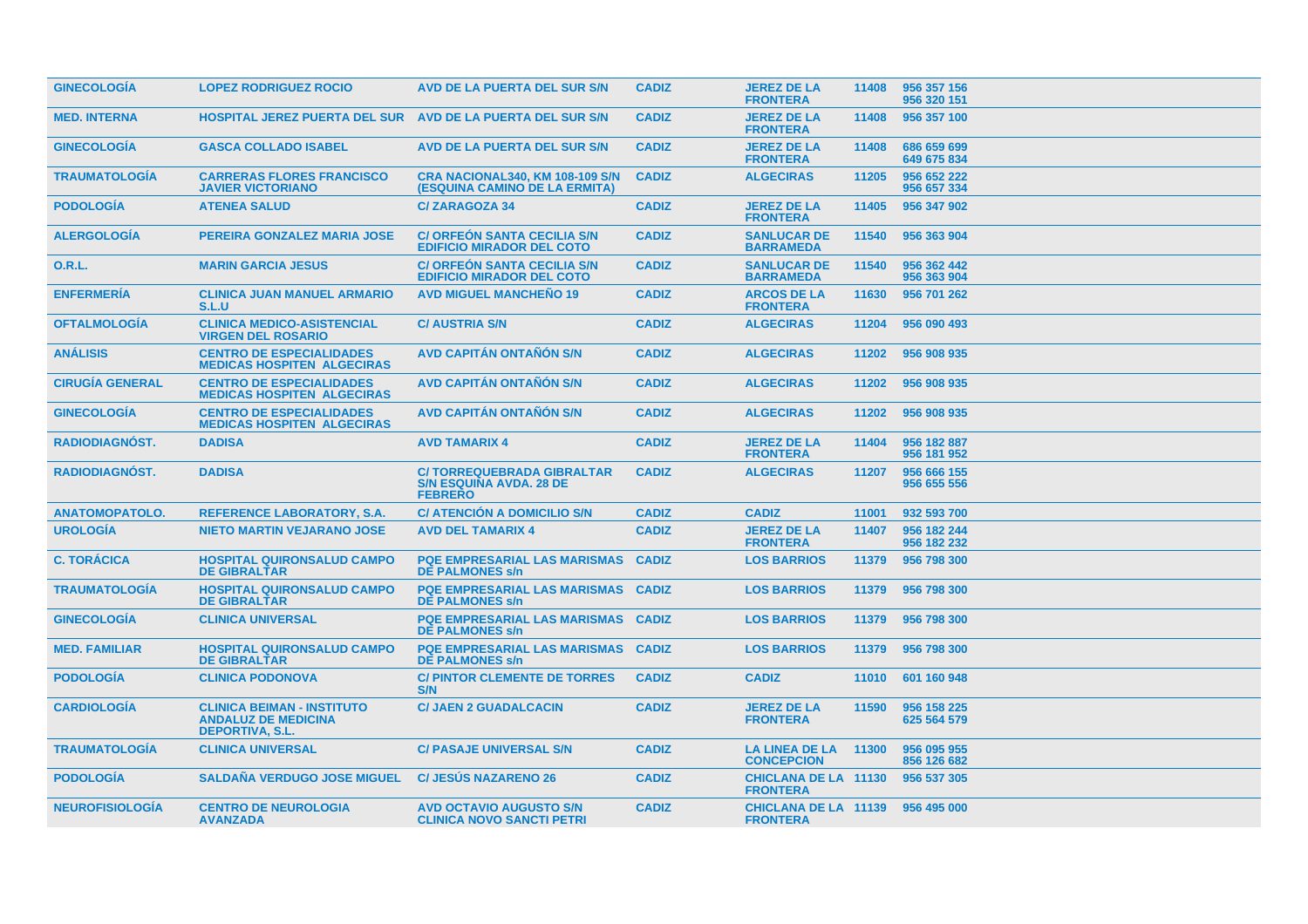| <b>MED. FAMILIAR</b>   | <b>ANTONIO LOPEZ CANO, S.L.</b>                                                           | <b>AVD DE LA ILUSTRACION 6</b><br><b>EDIFICIO ASTARTE</b>                                           | <b>CADIZ</b> | <b>CADIZ</b>                                   |       | 11011 956 205 855          |           |                                      |  |
|------------------------|-------------------------------------------------------------------------------------------|-----------------------------------------------------------------------------------------------------|--------------|------------------------------------------------|-------|----------------------------|-----------|--------------------------------------|--|
| <b>MED. FAMILIAR</b>   | <b>CENTRO MEDICO GRUPOSALUD</b>                                                           | C/LOLA PECHE L-3 LOCAL3,<br><b>BLOQUE 2</b>                                                         | <b>CADIZ</b> | <b>ALGECIRAS</b>                               | 11201 | 605 546 360<br>856 220 587 |           |                                      |  |
| <b>ALERGOLOGIA</b>     | <b>CENTRO MEDICO SAN SEBASTIAN</b>                                                        | <b>C/ ENTORNO DE DOÑANA S/N</b>                                                                     | <b>CADIZ</b> | <b>CONIL DE LA</b><br><b>FRONTERA</b>          | 11140 | 956 442 384                |           |                                      |  |
| <b>ENFERMERIA</b>      | <b>CENTRO MEDICO SAN SEBASTIAN</b>                                                        | <b>C/ ENTORNO DE DOÑANA S/N</b>                                                                     | <b>CADIZ</b> | <b>CONIL DE LA</b><br><b>FRONTERA</b>          | 11140 | 956 442 384                |           |                                      |  |
| <b>GINECOLOGIA</b>     | <b>MELENDEZ SANCHEZ JOSE</b><br><b>ANTONIO</b>                                            | <b>C/ ENTORNO DE DOÑANA S/N</b>                                                                     | <b>CADIZ</b> | <b>CONIL DE LA</b><br><b>FRONTERA</b>          | 11140 | 956 442 384                |           |                                      |  |
| <b>CIRUGIA GENERAL</b> | <b>CENTRO INTEGRAL RODRIGUEZ-</b><br><b>RUBIO</b>                                         | C/MEXICO 2                                                                                          | <b>CADIZ</b> | <b>CADIZ</b>                                   | 11004 | 956 211 435<br>677 419 196 |           |                                      |  |
| <b>TERAPIAS RESPIR</b> | <b>VIVISOL IBERICA S.L.</b>                                                               | <b>C/ ATENCION A DOMICILIO S/N</b>                                                                  | <b>CADIZ</b> | <b>JEREZ DE LA</b><br><b>FRONTERA</b>          | 11406 | 955 001 373                |           |                                      |  |
| <b>MED. FAMILIAR</b>   | <b>AMBULANCIAS ANDALUCIA</b><br>S.COOP.AND.                                               | <b>AVD DE LOS EMPRESARIOS S/N</b>                                                                   | <b>CADIZ</b> | <b>LOS BARRIOS</b>                             | 11370 | 951 204 280                |           |                                      |  |
| <b>HEMATOLOGIA</b>     | <b>HOSPITAL DR. LOPEZ CANO</b>                                                            | <b>PLZ MADRID S/N</b>                                                                               | <b>CADIZ</b> | <b>CADIZ</b>                                   | 11010 | 956 205 855<br>956 205 854 |           |                                      |  |
| <b>UROLOGÍA</b>        | <b>HOSPITAL DR. LOPEZ CANO</b>                                                            | <b>PLZ MADRID S/N</b>                                                                               | <b>CADIZ</b> | <b>CADIZ</b>                                   | 11010 | 956 205 855<br>956 205 854 | <b>SI</b> | Pulsa aquí para pedir tu cita online |  |
| <b>PSIQUIATRIA</b>     | <b>MULTIMEDICA ISLA SALUD, S.L.</b>                                                       | <b>C/SANCHEZ CERQUERO 39</b>                                                                        | <b>CADIZ</b> | <b>SAN FERNANDO</b>                            | 11100 | 956 800 902                |           |                                      |  |
| <b>MED. FAMILIAR</b>   | <b>PONCE CANO SOCORRO</b>                                                                 | <b>C/SAN IGNACIO 12 B</b>                                                                           | <b>CADIZ</b> | <b>SAN FERNANDO</b>                            | 11510 | 637 374 343                |           |                                      |  |
| <b>ENDOCRINOLOGIA</b>  | <b>CLINICA NTRA. SRA. DE LA SALUD</b>                                                     | <b>C/CL/FEDUCHY 8-14</b>                                                                            | <b>CADIZ</b> | <b>CADIZ</b>                                   | 11001 | 956 225 301                |           |                                      |  |
| <b>ENFERMERÍA</b>      | <b>CLINICA BEIMAN - INSTITUTO</b><br><b>ANDALUZ DE MEDICINA</b><br><b>DEPORTIVA, S.L.</b> | <b>C/ ATENCIÓN A DOMICILIO S/N</b>                                                                  | <b>CADIZ</b> | <b>JEREZ DE LA</b><br><b>FRONTERA</b>          | 11590 | 956 158 225                |           |                                      |  |
| <b>DIGESTIVO</b>       | <b>HOSPITAL QUIRONSALUD CAMPO</b><br><b>DE GIBRALTAR</b>                                  | <b>PLZ ANDALUCIA 1 CENTRO</b><br><b>COMERCIAL PLAZA ANDALUCIA</b>                                   | <b>CADIZ</b> | <b>ALGECIRAS</b>                               | 11201 | 956 798 300                |           |                                      |  |
| <b>ANESTESIOLOGÍA</b>  | <b>HOSPITAL QUIRONSALUD CAMPO</b><br><b>DE GIBRALTAR</b>                                  | <b>PLZ ANDALUCIA 1 CENTRO</b><br><b>COMERCIAL PLAZA ANDALUCIA</b>                                   | <b>CADIZ</b> | <b>ALGECIRAS</b>                               | 11201 | 956 798 300                |           |                                      |  |
| <b>PODOLOGIA</b>       | <b>CUERVO GOMEZ ROCIO</b>                                                                 | <b>C/ CALLE PIO X 1</b>                                                                             | <b>CADIZ</b> | <b>LOS BARRIOS</b>                             | 11370 | 956 042 755<br>644 452 902 |           |                                      |  |
| <b>GINECOLOGÍA</b>     | <b>SOTO PAZOS ESTEFANIA</b>                                                               | <b>PSO PASEO DE LA ROSALEDA 40</b>                                                                  | <b>CADIZ</b> | <b>JEREZ DE LA</b><br><b>FRONTERA</b>          | 11405 | 956 301 211<br>956 357 100 |           |                                      |  |
| <b>PSICOLOGIA</b>      | <b>SINALGIA CLINICA DEL DOLOR</b>                                                         | <b>C/ PABLO RUIZ PICASSO 2 LOCAL</b><br><b>ESQUINA AVDA MARCONI CON C/</b><br><b>GARCIA CARRERA</b> | <b>CADIZ</b> | <b>CADIZ</b>                                   | 11009 | 956 924 155                |           |                                      |  |
| <b>ENDOCRINOLOGIA</b>  | <b>GALVAN DIAZ BEATRIZ</b>                                                                | <b>AVD DEL TAMARIX 2</b>                                                                            | <b>CADIZ</b> | <b>JEREZ DE LA</b><br><b>FRONTERA</b>          | 11407 | 645 905 792<br>956 182 244 |           |                                      |  |
| <b>TRAUMATOLOGIA</b>   | <b>HOSPITAL VIAMED BAHIA DE CADIZ</b>                                                     | <b>AVD AVENIDA DEL TORNO 10</b><br><b>CENTRO MEDICO VIAMED LAS</b><br><b>SALINAS</b>                | <b>CADIZ</b> | <b>CHICLANA DE LA 11130</b><br><b>FRONTERA</b> |       | 956 047 561                |           |                                      |  |
| <b>DERMATOLOGIA</b>    | <b>MARTINEZ RODRIGUEZ ALBERTO</b>                                                         | <b>AVD DIPUTACION 4</b>                                                                             | <b>CADIZ</b> | <b>CHICLANA DE LA 11130</b><br><b>FRONTERA</b> |       | 956 530 348                |           |                                      |  |
| <b>GERIATRÍA</b>       | <b>HOSPITAL SAN JUAN GRANDE</b>                                                           | <b>GTA FÉLIX RODRÍGUEZ DE LA</b><br><b>FUENTE S/N</b>                                               | <b>CADIZ</b> | <b>JEREZ DE LA</b><br><b>FRONTERA</b>          | 11407 | 956 344 500<br>956 357 311 |           |                                      |  |
| 0.R.L.                 | <b>DEL CUVILLO BERNAL ALFONSO</b>                                                         | <b>GTA FÉLIX RODRÍGUEZ DE LA</b><br><b>FUENTE S/N</b>                                               | <b>CADIZ</b> | <b>JEREZ DE LA</b><br><b>FRONTERA</b>          | 11407 | 956 357 311<br>956 030 291 |           |                                      |  |
| <b>DIGESTIVO</b>       | <b>HOSPITAL SAN JUAN GRANDE</b>                                                           | <b>GTA FÉLIX RODRÍGUEZ DE LA</b><br><b>FUENTE S/N</b>                                               | <b>CADIZ</b> | <b>JEREZ DE LA</b><br><b>FRONTERA</b>          | 11407 | 956 344 500<br>956 030 291 |           |                                      |  |
| <b>MED. INTERNA</b>    | <b>HOSPITAL SAN JUAN GRANDE</b>                                                           | <b>GTA FÉLIX RODRÍGUEZ DE LA</b><br><b>FUENTE S/N</b>                                               | <b>CADIZ</b> | <b>JEREZ DE LA</b><br><b>FRONTERA</b>          | 11407 | 956 357 300                |           |                                      |  |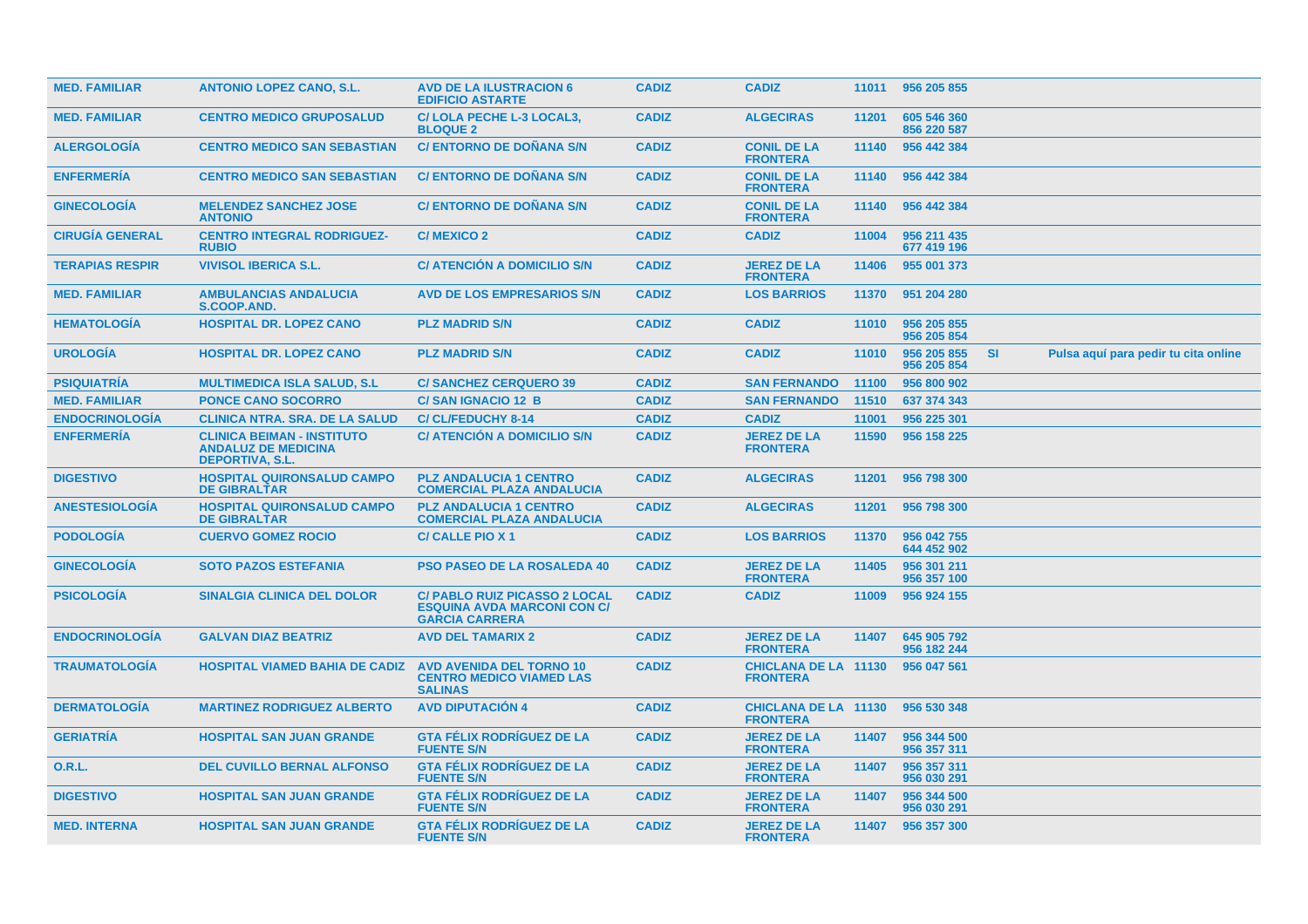| <b>CIRUGÍA GENERAL</b> | <b>HOSPITAL SAN JUAN GRANDE</b>                                | <b>GTA FÉLIX RODRIGUEZ DE LA</b><br><b>FUENTE S/N</b> | <b>CADIZ</b> | <b>JEREZ DE LA</b><br><b>FRONTERA</b>          |       | 11407 956 357 300          |
|------------------------|----------------------------------------------------------------|-------------------------------------------------------|--------------|------------------------------------------------|-------|----------------------------|
| <b>ALERGOLOGIA</b>     | <b>HOSPITAL SAN JUAN GRANDE</b>                                | <b>GTA FÉLIX RODRIGUEZ DE LA</b><br><b>FUENTE S/N</b> | <b>CADIZ</b> | <b>JEREZ DE LA</b><br><b>FRONTERA</b>          | 11407 | 956 357 311<br>956 030 291 |
| <b>TRAUMATOLOGIA</b>   | <b>HOSPITAL SAN JUAN GRANDE</b>                                | <b>GTA FÉLIX RODRÍGUEZ DE LA</b><br><b>FUENTE S/N</b> | <b>CADIZ</b> | <b>JEREZ DE LA</b><br><b>FRONTERA</b>          | 11407 | 956 344 500<br>956 357 311 |
| <b>DERMATOLOGÍA</b>    | <b>CENTRO MEDICO PUERTO</b>                                    | <b>C/VALDÉS 18</b>                                    | <b>CADIZ</b> | <b>EL PUERTO DE</b><br><b>SANTA MARIA</b>      | 11500 | 956 851 000<br>956 875 756 |
| <b>ENFERMERÍA</b>      | <b>CENTRO MEDICO PUERTO</b>                                    | <b>C/VALDÉS 18</b>                                    | <b>CADIZ</b> | <b>EL PUERTO DE</b><br><b>SANTA MARIA</b>      | 11500 | 956 875 756<br>956 851 000 |
| <b>NEUROLOGÍA</b>      | <b>ANDREA REGINA</b>                                           | <b>C/ RUIZ ZORRILLA 11BIS</b>                         | <b>CADIZ</b> | <b>ALGECIRAS</b>                               | 11203 | 956 632 595<br>956 632 798 |
| <b>ALERGOLOGÍA</b>     | <b>LIZASO SOLINIS MIGUEL AGAPITO</b>                           | <b>C/NARANJAS1</b>                                    | <b>CADIZ</b> | <b>JEREZ DE LA</b><br><b>FRONTERA</b>          | 11402 | 956 320 155<br>649 843 696 |
| 0.R.L.                 | <b>BENITO NAVARRO JUAN RAMON</b>                               | <b>C/FEDUCHY 8</b>                                    | <b>CADIZ</b> | <b>CADIZ</b>                                   | 11001 | 692 955 618<br>956 225 301 |
| <b>O.R.L.</b>          | <b>CLINICA NTRA, SRA, DE LA SALUD</b>                          | <b>C/FEDUCHY 8</b>                                    | <b>CADIZ</b> | <b>CADIZ</b>                                   | 11001 | 601 083 423<br>956 225 301 |
| <b>HEMATOLOGÍA</b>     | <b>MONTESINOS FERNANDEZ CARLOS C/ FEDUCHY 8</b>                |                                                       | <b>CADIZ</b> | <b>CADIZ</b>                                   | 11001 | 956 225 301                |
| <b>GINECOLOGÍA</b>     | <b>MELENDEZ SANCHEZ JOSE</b><br><b>ANTONIO</b>                 | <b>C/FEDUCHY 8</b>                                    | <b>CADIZ</b> | <b>CADIZ</b>                                   | 11001 | 669 579 263<br>956 220 335 |
| <b>MATRONA</b>         | <b>CLINICA NTRA, SRA, DE LA SALUD</b>                          | <b>C/FEDUCHY 8</b>                                    | <b>CADIZ</b> | <b>CADIZ</b>                                   | 11001 | 601 083 423<br>956 225 301 |
| <b>GINECOLOGIA</b>     | <b>VICO DE MIGUEL FRANCISCO</b>                                | <b>C/VALDES S/N</b>                                   | <b>CADIZ</b> | <b>EL PUERTO DE</b><br><b>SANTA MARIA</b>      | 11500 | 956 017 000                |
| <b>HOSP. GENERAL</b>   | <b>HOSPITAL GENERAL SANTA MARIA</b><br><b>DEL PUERTO</b>       | <b>C/VALDÉS S/N</b>                                   | <b>CADIZ</b> | <b>EL PUERTO DE</b><br><b>SANTA MARIA</b>      | 11500 | 956 017 094<br>956 017 000 |
| <b>ANESTESIOLOGIA</b>  | <b>BUDINICH CORTADA LUIS ALBERTO C/ VALDÉS S/N</b>             |                                                       | <b>CADIZ</b> | <b>EL PUERTO DE</b><br><b>SANTA MARIA</b>      | 11500 | 956 017 000                |
| RADIODIAGNÓST.         | CENTRO MEDICO COSTA DE LA LUZ C/ VIRGEN DE LOS REYES 14        |                                                       | <b>CADIZ</b> | <b>ROTA</b>                                    | 11520 | 666 329 480<br>956 812 593 |
| <b>URGENCIAS</b>       | <b>CENTRO MEDICO COSTA DE LA LUZ C/ VIRGEN DE LOS REYES 14</b> |                                                       | <b>CADIZ</b> | <b>ROTA</b>                                    | 11520 | 956 812 593<br>956 813 853 |
| <b>MED. INTERNA</b>    | <b>CLAVO SANCHEZ ANTONIO JESUS</b>                             | <b>C/ARROYUELO 7</b>                                  | <b>CADIZ</b> | <b>CHICLANA DE LA 11130</b><br><b>FRONTERA</b> |       | 956 530 172<br>956 409 080 |
| <b>CARDIOLOGÍA</b>     | <b>HOSPITAL VIAMED BAHIA DE CADIZ C/ ARROYUELO 7</b>           |                                                       | <b>CADIZ</b> | <b>CHICLANA DE LA 11130</b><br><b>FRONTERA</b> |       | 956 652 222<br>956 533 333 |
| <b>DERMATOLOGÍA</b>    | <b>RUIZ-HENESTROSA FAIÑA JUAN</b><br><b>RICARDO</b>            | <b>C/PORVERA 29</b>                                   | <b>CADIZ</b> | <b>JEREZ DE LA</b><br><b>FRONTERA</b>          | 11403 | 667 475 710<br>956 322 150 |
| <b>CARDIOLOGIA</b>     | <b>INSTITUTO ANDALUZ DE</b><br>PEDIATRIA, S.L.                 | C/ GTA. FÉLIX RODRÍGUEZ DE LA<br><b>FUENTE 72</b>     | <b>CADIZ</b> | <b>JEREZ DE LA</b><br><b>FRONTERA</b>          | 11408 | 954 610 022                |
| <b>ENFERMERÍA</b>      | <b>ROMERO MARTIN JUAN MANUEL</b>                               | <b>AVD CAYETANO DEL TORO 38</b>                       | <b>CADIZ</b> | <b>CADIZ</b>                                   | 11010 | 956 253 490<br>956 256 006 |
| <b>GINECOLOGIA</b>     | <b>MIGUEL PRIETO AGUSTIN</b>                                   | <b>C/FERNANDEZ BALLESTEROS 37</b>                     | <b>CADIZ</b> | <b>CADIZ</b>                                   | 11009 | 956 281 612<br>956 200 052 |
| <b>CIRUGIA GENERAL</b> | <b>CLINICA LOS ALAMOS, S.L.</b>                                | <b>AVD TAMARIX 4</b>                                  | <b>CADIZ</b> | <b>JEREZ DE LA</b><br><b>FRONTERA</b>          | 11407 | 956 182 244                |
| <b>ANESTESIOLOGÍA</b>  | <b>ANESERIT, S.L.</b>                                          | <b>AVD TAMARIX 4</b>                                  | <b>CADIZ</b> | <b>JEREZ DE LA</b><br><b>FRONTERA</b>          | 11407 | 956 266 583                |
| <b>AREAS PEDIÁTRI.</b> | <b>COSTAS GOMEZ DE MERODIO</b><br><b>ALBERTO</b>               | <b>AVD TAMARIX 4</b>                                  | <b>CADIZ</b> | <b>JEREZ DE LA</b><br><b>FRONTERA</b>          |       | 11407 956 182 244          |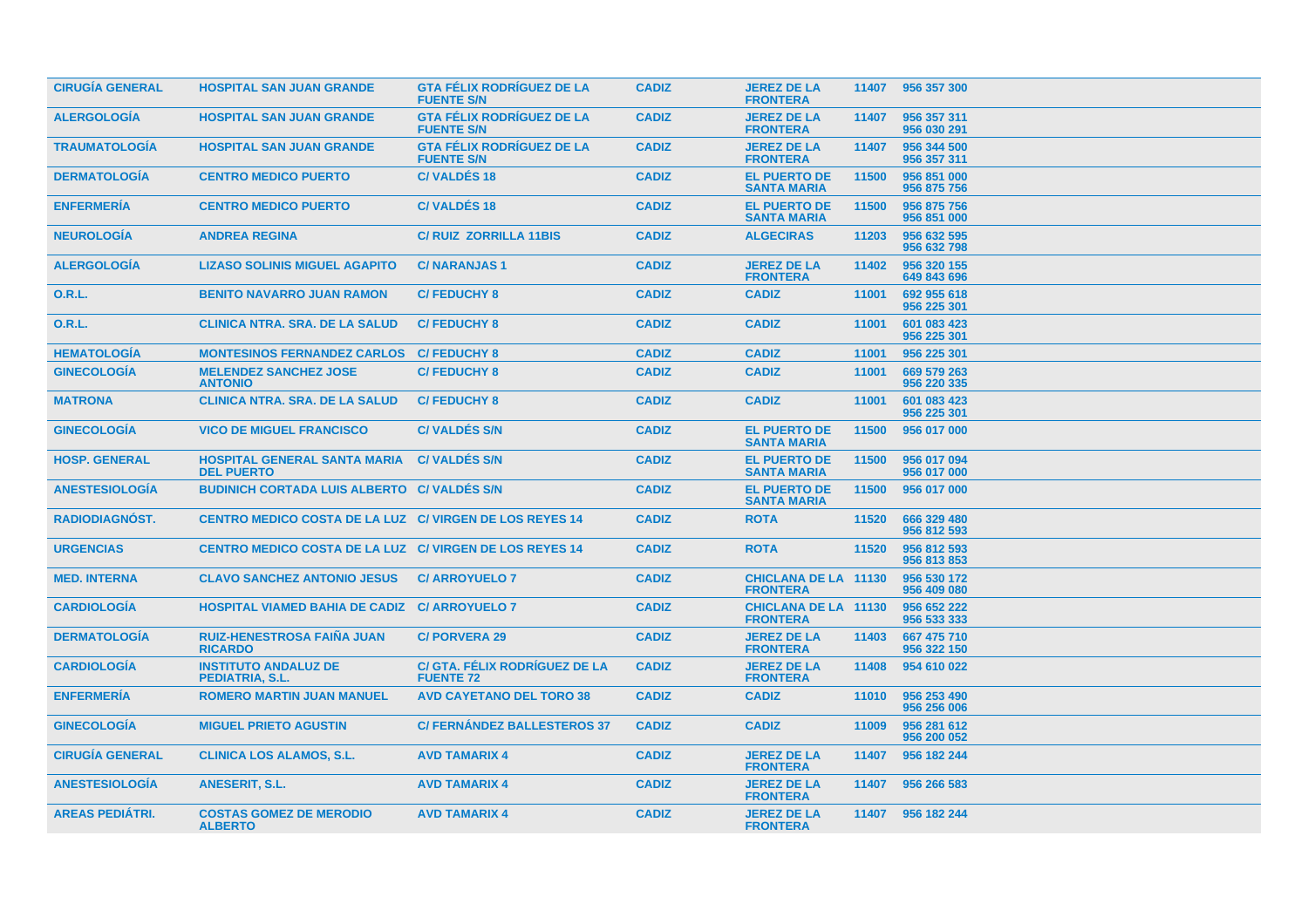| <b>CIRUGÍA GENERAL</b> | <b>GUTIERREZ DE LA PEÑA CARLOS</b>                                                        | <b>AVD TAMARIX 4</b>            | <b>CADIZ</b> | <b>JEREZ DE LA</b><br><b>FRONTERA</b>      |       | 11407 956 182 244          |
|------------------------|-------------------------------------------------------------------------------------------|---------------------------------|--------------|--------------------------------------------|-------|----------------------------|
| <b>UROLOGÍA</b>        | <b>CLINICA BEIMAN - INSTITUTO</b><br><b>ANDALUZ DE MEDICINA</b><br><b>DEPORTIVA, S.L.</b> | <b>AVD TAMARIX 4</b>            | <b>CADIZ</b> | <b>JEREZ DE LA</b><br><b>FRONTERA</b>      |       | 11407 956 182 244          |
| <b>UROLOGÍA</b>        | <b>NIETO MARTIN VEJARANO JOSE</b>                                                         | <b>AVD TAMARIX 4</b>            | <b>CADIZ</b> | <b>JEREZ DE LA</b><br><b>FRONTERA</b>      | 11407 | 956 182 244                |
| <b>FISIOTERAPIA</b>    | <b>FERNANDEZ GIL LUCAS</b>                                                                | <b>AVD MENÉNDEZ PELAYO 103</b>  | <b>CADIZ</b> | <b>LA LINEA DE LA</b><br><b>CONCEPCION</b> | 11300 | 607 992 563<br>856 225 171 |
| <b>ANESTESIOLOGIA</b>  | <b>LOPEZ DOMINGUEZ ANTONIO</b><br><b>JESUS</b>                                            | <b>CRA CHIPIONA S/N</b>         | <b>CADIZ</b> | <b>SANLUCAR DE</b><br><b>BARRAMEDA</b>     | 11540 | 956 048 058<br>956 048 000 |
| <b>ANESTESIOLOGIA</b>  | <b>HOSPITAL VIRGEN DEL CAMINO</b>                                                         | <b>CRA CHIPIONA S/N</b>         | <b>CADIZ</b> | <b>SANLUCAR DE</b><br><b>BARRAMEDA</b>     | 11540 | 956 048 000                |
| <b>MED. INTERNA</b>    | <b>ELVIRA GONZALEZ FRANCISCO</b><br><b>JAVIER</b>                                         | <b>CRA CHIPIONA S/N</b>         | <b>CADIZ</b> | <b>SANLUCAR DE</b><br><b>BARRAMEDA</b>     | 11540 | 956 048 000                |
| <b>OFTALMOLOGIA</b>    | <b>GARCIA GARCIA JOSE MARIA</b>                                                           | <b>AVD DE LA FERIA 43</b>       | <b>CADIZ</b> | <b>VILLAMARTIN</b>                         | 11650 | 956 730 826                |
| <b>PSIQUIATRÍA</b>     | <b>MONTESINOS FERNANDEZ</b><br><b>CONRADO</b>                                             | <b>AVD ACACIAS 11</b>           | <b>CADIZ</b> | <b>CADIZ</b>                               | 11007 | 956 073 424                |
| <b>MED. FAMILIAR</b>   | <b>ORTEGA PEREZ ENRIQUE</b>                                                               | <b>C/SANTO CRISTO 14</b>        | <b>CADIZ</b> | <b>CADIZ</b>                               | 11005 | 956 252 180                |
| <b>ANÁLISIS</b>        | <b>CALBO TORRECILLA LUIS</b>                                                              | <b>C/SANTO DOMINGO 2</b>        | <b>CADIZ</b> | <b>JEREZ DE LA</b><br><b>FRONTERA</b>      | 11402 | 956 332 831                |
| <b>PSIQUIATRÍA</b>     | <b>ACEVEDO TOLEDO MARIO</b>                                                               | <b>C/BLAS INFANTE 2</b>         | <b>CADIZ</b> | <b>ALGECIRAS</b>                           | 11201 | 956 667 011                |
| <b>MED. FAMILIAR</b>   | <b>PEREZ DIAZ ANTONIO</b>                                                                 | <b>AVD VIRGEN DEL CARMEN 89</b> | <b>CADIZ</b> | <b>ALGECIRAS</b>                           | 11201 | 956 666 353                |
| <b>UROLOGÍA</b>        | <b>SOLANO CASTRO DOMINGO JOSE</b>                                                         | <b>C/DIEGO ARIAS 2</b>          | <b>CADIZ</b> | <b>CADIZ</b>                               | 11002 | 956 257 600<br>956 223 199 |
| <b>GINECOLOGIA</b>     | <b>SANCHO VAZQUEZ JULIO LUIS</b>                                                          | <b>C/DIEGO ARIAS 2</b>          | <b>CADIZ</b> | <b>CADIZ</b>                               | 11002 | 956 257 600<br>956 223 199 |
| <b>GINECOLOGÍA</b>     | <b>VICO DE MIGUEL FRANCISCO</b>                                                           | <b>C/DIEGO ARIAS 2</b>          | <b>CADIZ</b> | <b>CADIZ</b>                               | 11002 |                            |
| RADIODIAGNÓST.         | <b>CLINICA SAN RAFAEL</b>                                                                 | <b>C/DIEGO ARIAS 2</b>          | <b>CADIZ</b> | <b>CADIZ</b>                               | 11002 | 956 017 200                |
| 0.R.L.                 | <b>RODRIGUEZ PEREZ MIGUEL</b><br><b>ALBERTO</b>                                           | <b>C/DIEGO ARIAS 2</b>          | <b>CADIZ</b> | <b>CADIZ</b>                               | 11002 | 956 257 600                |
| <b>ANESTESIOLOGÍA</b>  | <b>VINUESA NUÑEZ FRANCISCO JOSE</b>                                                       | <b>C/DIEGO ARIAS 2</b>          | <b>CADIZ</b> | <b>CADIZ</b>                               | 11002 | 956 808 000                |
| <b>MED. INTERNA</b>    | <b>BAQUERO PEREZ MARIA DE</b><br><b>CARMEN</b>                                            | <b>C/DIEGO ARIAS 2</b>          | <b>CADIZ</b> | <b>CADIZ</b>                               | 11002 | 956 017 270                |
| <b>TRAUMATOLOGÍA</b>   | <b>PASCUAL ESPINOSA JOSE MANUEL C/ DIEGO ARIAS 2</b>                                      |                                 | <b>CADIZ</b> | <b>CADIZ</b>                               | 11002 | 956 017 270                |
| <b>OFTALMOLOGÍA</b>    | <b>ALVAREZ FERNANDEZ PILAR</b><br><b>MARGARITA</b>                                        | <b>C/DIEGO ARIAS 2</b>          | <b>CADIZ</b> | <b>CADIZ</b>                               | 11002 | 956 808 000                |
| <b>OFTALMOLOGÍA</b>    | <b>CALANDRIA AMIGUETI JOSE MARIA</b>                                                      | <b>C/DIEGO ARIAS 2</b>          | <b>CADIZ</b> | <b>CADIZ</b>                               | 11002 | 956 257 600<br>956 223 199 |
| <b>O.R.L.</b>          | <b>CERVERA OLIVER CONCEPCION</b>                                                          | <b>C/DIEGO ARIAS 2</b>          | <b>CADIZ</b> | <b>CADIZ</b>                               | 11002 | 956 852 338<br>956 017 270 |
| <b>OFTALMOLOGÍA</b>    | <b>BLASCO CARRATALA ANDRES</b>                                                            | <b>C/ VENTURA MORÓN 2</b>       | <b>CADIZ</b> | <b>ALGECIRAS</b>                           | 11201 | 956 631 374                |
| 0.R.L.                 | <b>SANMARTIN CABALLERO ANTONIO</b>                                                        | <b>C/VENTURA MORÓN 2</b>        | <b>CADIZ</b> | <b>ALGECIRAS</b>                           | 11201 | 956 665 324<br>956 631 374 |
| <b>ANÁLISIS</b>        | ANALISIS CLINICOS BIOCLINIC, S.L. C/ VEEDOR 3<br><b>(GRUPO SYNLAB)</b>                    |                                 | <b>CADIZ</b> | <b>CADIZ</b>                               | 11003 | 956 227 966                |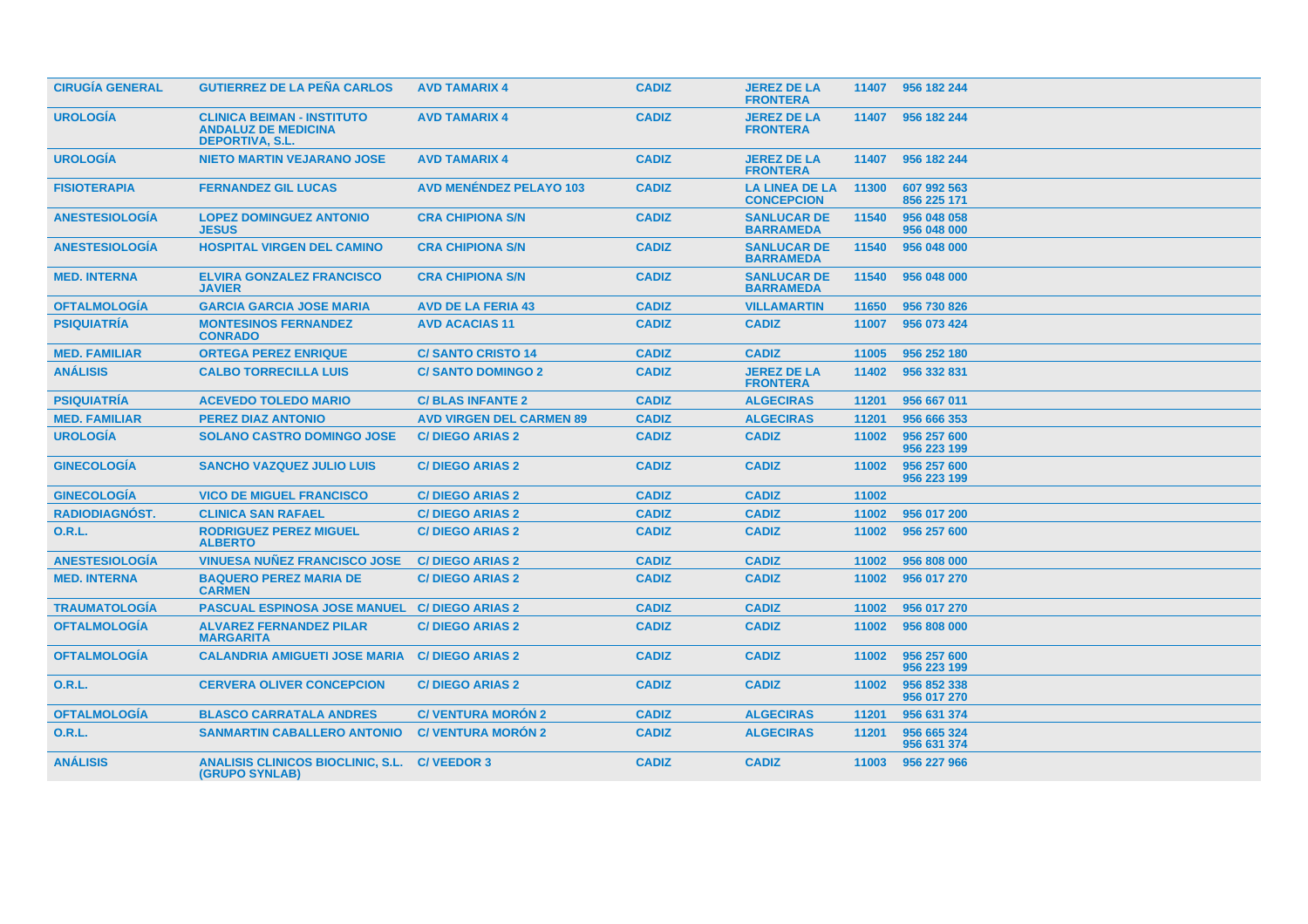| 0.R.L.                 | <b>SIERRA GALERA GUILLERMO</b>                           | C/ CARRETERA DE ROTA KM.1,2                                   | <b>CADIZ</b> | <b>EL PUERTO DE</b><br><b>SANTA MARIA</b>      | 11500<br><b>PUER</b><br><b>TO DE</b><br><b>SANT</b><br><b>MARIA</b><br>, EL | 956 870 603                |
|------------------------|----------------------------------------------------------|---------------------------------------------------------------|--------------|------------------------------------------------|-----------------------------------------------------------------------------|----------------------------|
| <b>REUMATOLOGÍA</b>    | <b>MORENO DOMINGUEZ RAUL</b>                             | <b>C/ SANTA MARÍA SOLEDAD 13</b>                              | <b>CADIZ</b> | <b>CADIZ</b>                                   | 11008                                                                       | 956 266 282                |
| <b>MED. FAMILIAR</b>   | <b>GEXEM TRES, S.L.</b>                                  | <b>C/ SANTA MARIA SOLEDAD 13</b>                              | <b>CADIZ</b> | <b>CADIZ</b>                                   | 11008                                                                       | 856 171 439<br>956 266 282 |
| <b>ALERGOLOGIA</b>     | <b>GUIJARRO SANROMA FRANCISCO</b>                        | <b>AVD DE ESPAÑA 17</b>                                       | <b>CADIZ</b> | <b>LA LINEA DE LA</b><br><b>CONCEPCION</b>     | 11300                                                                       | 956 762 778<br>956 176 877 |
| <b>ALERGOLOGIA</b>     | <b>DURAN MACARRO SUSANA</b><br><b>ANTONIA</b>            | <b>URB NOVO SANCTI PETRI S/N</b>                              | <b>CADIZ</b> | <b>CHICLANA DE LA 11139</b><br><b>FRONTERA</b> |                                                                             | 956 495 000                |
| <b>ANESTESIOLOGIA</b>  | <b>MORA MARTIN RAFAEL ANGEL</b>                          | URB NOVO SANCTI PETRI S/N                                     | <b>CADIZ</b> | <b>CHICLANA DE LA 11139</b><br><b>FRONTERA</b> |                                                                             | 956 495 000                |
| <b>CIRUGIA GENERAL</b> | <b>SAN MIGUEL SANCHEZ MAXIMINO</b>                       | URB NOVO SANCTI PETRI S/N                                     | <b>CADIZ</b> | <b>CHICLANA DE LA 11139</b><br><b>FRONTERA</b> |                                                                             | 956 495 000                |
| <b>CIRUGÍA GENERAL</b> | <b>RODRIGUEZ MUÑOZ JUAN</b>                              | <b>URB NOVO SANCTI PETRI S/N</b>                              | <b>CADIZ</b> | <b>CHICLANA DE LA 11139</b><br><b>FRONTERA</b> |                                                                             | 956 495 000                |
| <b>CIRUGÍA GENERAL</b> | <b>CLINICA NOVO SANCTI PETRI, S.L.</b>                   | URB NOVO SANCTI PETRI S/N                                     | <b>CADIZ</b> | <b>CHICLANA DE LA 11139</b><br><b>FRONTERA</b> |                                                                             | 956 495 000                |
| <b>TRAUMATOLOGIA</b>   | <b>ASISTENCIA Y DIAGNOSTICO</b><br><b>INTEGRAL, S.L.</b> | <b>C/ MANUEL ROLDAN 28</b>                                    | <b>CADIZ</b> | <b>SAN FERNANDO 11100</b>                      |                                                                             | 956 898 971                |
| <b>O.R.L.</b>          | <b>FERNANDEZ MACHIN FRANCISCO</b><br><b>JAVIER</b>       | <b>C/ MANUEL ROLDAN 28</b>                                    | <b>CADIZ</b> | <b>SAN FERNANDO</b>                            | 11100                                                                       | 956 898 971                |
| <b>ANÁLISIS</b>        | <b>LABORATORIO ECHEVARNE</b>                             | <b>C/ MANUEL ROLDAN 28</b>                                    | <b>CADIZ</b> | <b>SAN FERNANDO</b>                            | 11100                                                                       |                            |
| <b>OFTALMOLOGIA</b>    | <b>LLORET JIMENEZ FERNANDO</b>                           | <b>C/ ARENAL 11</b>                                           | <b>CADIZ</b> | <b>SAN FERNANDO</b>                            | 11100                                                                       | 956 800 900                |
| <b>MED. FAMILIAR</b>   | <b>MULTIMEDICA ISLA SALUD, S.L.</b>                      | <b>C/ARENAL11</b>                                             | <b>CADIZ</b> | <b>SAN FERNANDO</b>                            | 11100                                                                       | 956 800 902<br>956 800 900 |
| 0.R.L.                 | <b>MULTIMEDICA ISLA SALUD, S.L.</b>                      | <b>C/ARENAL11</b>                                             | <b>CADIZ</b> | <b>SAN FERNANDO</b>                            | 11100                                                                       | 956 800 902<br>956 800 900 |
| <b>ANESTESIOLOGÍA</b>  | <b>HOSPITAL VIRGEN DE LAS</b><br><b>MONTAÑAS</b>         | <b>PSO DEL AMBULATORIO S/N</b>                                | <b>CADIZ</b> | <b>VILLAMARTIN</b>                             | 11650                                                                       | 956 730 959<br>956 041 000 |
| <b>TRAUMATOLOGÍA</b>   | <b>HOSPITAL VIRGEN DE LAS</b><br><b>MONTAÑAS</b>         | <b>PSO DEL AMBULATORIO S/N</b>                                | <b>CADIZ</b> | <b>VILLAMARTIN</b>                             | 11650                                                                       | 956 041 000                |
| <b>MED. FAMILIAR</b>   | <b>PECSEN QUIROS JUAN BERNARDO</b>                       | <b>AVD GENERAL COPONS 5</b>                                   | <b>CADIZ</b> | <b>TARIFA</b>                                  | 11380                                                                       | 956 681 627                |
| <b>DIGESTIVO</b>       | <b>RODRIGUEZ OLMO RAMON</b>                              | <b>C/ CONSTRUCTORA NAVAL S/N</b>                              | <b>CADIZ</b> | <b>SAN FERNANDO</b>                            | 11100                                                                       | 956 593 354                |
| <b>ALERGOLOGIA</b>     | <b>SAN JOSE VALVERDE LUIS</b>                            | <b>C/ CONSTRUCTORA NAVAL S/N</b>                              | <b>CADIZ</b> | <b>SAN FERNANDO</b>                            | 11100                                                                       | 956 593 384                |
| <b>AREAS PEDIÁTRI.</b> | <b>SERVICIOS SANITARIOS UNCIBAY,</b><br>S. L.            | <b>PSO DE LA ROSALEDA 40</b>                                  | <b>CADIZ</b> | <b>JEREZ DE LA</b><br><b>FRONTERA</b>          | 11405                                                                       | 956 301 211                |
| <b>UROLOGIA</b>        | <b>CLINICA SERMAN</b>                                    | <b>PSO DE LA ROSALEDA 40</b>                                  | <b>CADIZ</b> | <b>JEREZ DE LA</b><br><b>FRONTERA</b>          | 11405                                                                       | 956 301 211                |
| <b>CIRUGÍA GENERAL</b> | <b>CLINICA SERMAN</b>                                    | <b>PSO DE LA ROSALEDA 40</b>                                  | <b>CADIZ</b> | <b>JEREZ DE LA</b><br><b>FRONTERA</b>          | 11405                                                                       | 956 301 211                |
| <b>TRAUMATOLOGIA</b>   | <b>MERA VELASCO FRANCISCO</b><br><b>JAVIER</b>           | <b>AVD CRUZ ROJA (EDIFICIO</b><br>AMÉRICA), LOCALES 32-35 S/N | <b>CADIZ</b> | <b>JEREZ DE LA</b><br><b>FRONTERA</b>          | 11500                                                                       | 691 447 830<br>956 854 146 |
| <b>CARDIOLOGIA</b>     | <b>HERNANDEZ CORTES RAMON</b>                            | <b>C/ CONDESA VILLAFUENTE</b><br><b>BERMEJA7</b>              | <b>CADIZ</b> | <b>CADIZ</b>                                   | 11007                                                                       | 956 254 042                |
| <b>ALERGOLOGIA</b>     | <b>CLINICA DOCTOR LOBATON, S.L.</b>                      | <b>C/FERNÁNDEZ LADREDA 9</b>                                  | <b>CADIZ</b> | <b>CADIZ</b>                                   | 11008                                                                       | 956 292 100<br>956 070 025 |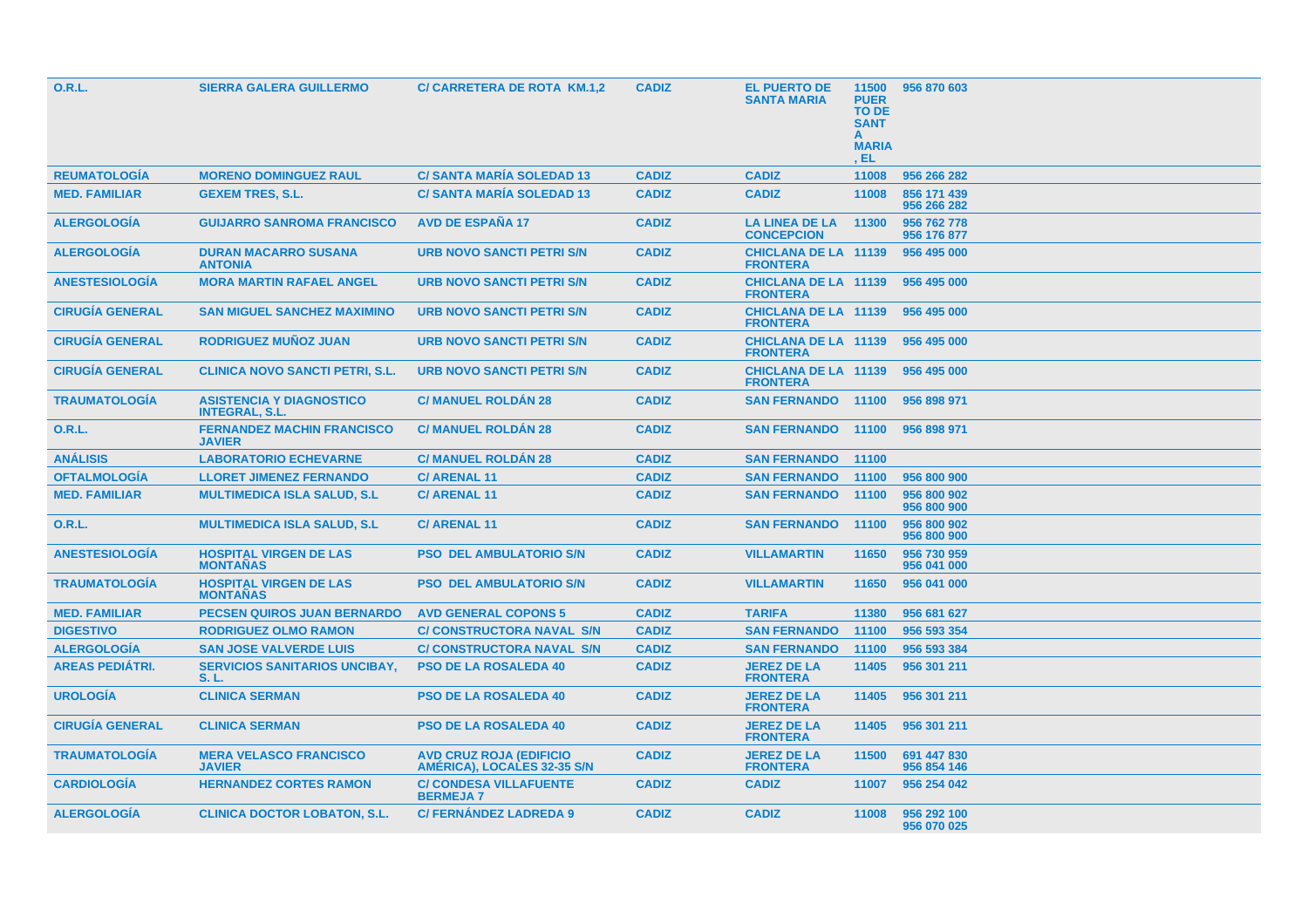| <b>ODONTOESTOMATOL</b> | <b>CENTRO DENTAL PUERTODENT,</b><br>S.L.                          | <b>C/AURORA 3</b>                                                             | <b>CADIZ</b> | <b>EL PUERTO DE</b><br><b>SANTA MARIA</b>      | 11500 | 956 857 502<br>956 853 221 |
|------------------------|-------------------------------------------------------------------|-------------------------------------------------------------------------------|--------------|------------------------------------------------|-------|----------------------------|
| <b>REHABILITACIÓN</b>  | <b>ASISTENCIA Y DIAGNOSTICO</b><br><b>INTEGRAL, S.L.</b>          | <b>C/ MÉJICO 20 PISO BAJO</b>                                                 | <b>CADIZ</b> | <b>SAN FERNANDO</b>                            | 11100 | 956 898 971                |
| <b>ANESTESIOLOGIA</b>  | <b>ANEST-ARI, S.L.</b>                                            | <b>AVD ILUSTRACION 6</b>                                                      | <b>CADIZ</b> | <b>CADIZ</b>                                   | 11011 | 956 078 807<br>956 205 854 |
| <b>O.R.L.</b>          | <b>GARCIA TENO MIGUEL</b>                                         | <b>AVD ILUSTRACIÓN 6</b>                                                      | <b>CADIZ</b> | <b>CADIZ</b>                                   | 11011 | 956 078 807<br>956 205 854 |
| <b>DERMATOLOGÍA</b>    | <b>ANEST-ARI, S.L.</b>                                            | <b>AVD ILUSTRACIÓN 6</b>                                                      | <b>CADIZ</b> | <b>CADIZ</b>                                   | 11011 | 956 078 807<br>956 079 106 |
| <b>NEUROCIRUGÍA</b>    | <b>LOPEZ LOPEZ JOSE ANTONIO</b>                                   | <b>AVD ILUSTRACION 6</b>                                                      | <b>CADIZ</b> | <b>CADIZ</b>                                   | 11011 | 956 266 583<br>956 283 652 |
| <b>MED. FAMILIAR</b>   | <b>CENTRO MEDICO EL CARMEN</b>                                    | C/ ATENCIÓN A DOMICILIO.                                                      | <b>CADIZ</b> | <b>BARBATE</b>                                 | 11160 | 956 431 316                |
| <b>PODOLOGÍA</b>       | <b>ACOSTA GARCIA ISABEL LORENA</b>                                | C/ ESCRITOR ANTONIO QUINTERO Y CADIZ<br><b>RAMIREZ S/N MODULO III-LOCAL 3</b> |              | <b>JEREZ DE LA</b><br><b>FRONTERA</b>          | 11408 | 956 141 214                |
| <b>OFTALMOLOGÍA</b>    | <b>BLASCO CARRATALA ANDRES</b>                                    | <b>C/CARBONEROS 7</b>                                                         | <b>CADIZ</b> | LA LINEA DE LA<br><b>CONCEPCION</b>            | 11300 | 956 762 321                |
| <b>FISIOTERAPIA</b>    | <b>GOMEZ AGUILERA ALMUDENA</b>                                    | <b>AVD SANTA MARIA DEL MAR 6</b><br><b>BAJO (URB. LA SALINERA)</b>            | <b>CADIZ</b> | <b>EL PUERTO DE</b><br><b>SANTA MARIA</b>      | 11500 | 956 561 754                |
| <b>DERMATOLOGÍA</b>    | <b>HOSPITAL JEREZ PUERTA DEL SUR</b>                              | AVD DE LA PUERTA DEL SUR S/N                                                  | <b>CADIZ</b> | <b>JEREZ DE LA</b><br><b>FRONTERA</b>          | 11408 | 956 357 100<br>956 168 000 |
| <b>GINECOLOGIA</b>     | <b>ROBLEDO BLANCO JOSE JORGE</b>                                  | AVD DE LA PUERTA DEL SUR S/N                                                  | <b>CADIZ</b> | <b>JEREZ DE LA</b><br><b>FRONTERA</b>          | 11408 | 956 335 803<br>956 900 777 |
| <b>MED. FAMILIAR</b>   | <b>VALERA MARTINEZ FRANCISCO</b><br><b>JAVIER</b>                 | AVD DE LA PUERTA DEL SUR S/N                                                  | <b>CADIZ</b> | <b>JEREZ DE LA</b><br><b>FRONTERA</b>          | 11408 | 956 357 100                |
| <b>TRAUMATOLOGIA</b>   | <b>GAMEZ GONZALEZ, MARIA CARMEN AVD DE LA PUERTA DEL SUR S/N</b>  |                                                                               | <b>CADIZ</b> | <b>JEREZ DE LA</b><br><b>FRONTERA</b>          | 11408 | 956 357 156<br>956 320 151 |
| <b>UROLOGÍA</b>        | <b>REYES MARTINEZ FRANCISCO</b>                                   | AVD DE LA PUERTA DEL SUR S/N                                                  | <b>CADIZ</b> | <b>JEREZ DE LA</b><br><b>FRONTERA</b>          | 11408 | 644 438 944                |
| <b>ENDOCRINOLOGIA</b>  | <b>HOSPITAL JEREZ PUERTA DEL SUR AVD DE LA PUERTA DEL SUR S/N</b> |                                                                               | <b>CADIZ</b> | <b>JEREZ DE LA</b><br><b>FRONTERA</b>          | 11408 | 956 357 100<br>956 168 000 |
| <b>OFTALMOLOGÍA</b>    | <b>CLINICA OFTALMOLOGIA JOVER</b><br><b>WALSH, S.L.</b>           | AVD DE LA PUERTA DEL SUR S/N                                                  | <b>CADIZ</b> | <b>JEREZ DE LA</b><br><b>FRONTERA</b>          | 11408 | 956 357 156<br>956 320 151 |
| <b>NEUROLOGIA</b>      | HOSPITAL JEREZ PUERTA DEL SUR AVD DE LA PUERTA DEL SUR S/N        |                                                                               | <b>CADIZ</b> | <b>JEREZ DE LA</b><br><b>FRONTERA</b>          | 11408 | 956 357 100<br>956 168 000 |
| <b>RADIODIAGNÓST.</b>  | <b>RESONANCIA ABIERTA CADIZ</b>                                   | <b>C/ MIGUEL MARTINEZ PINILLOS 3</b>                                          | <b>CADIZ</b> | <b>CADIZ</b>                                   | 11008 | 956 209 014                |
| <b>MED. FAMILIAR</b>   | <b>CLINICA OFTALMOLOGIA JOVER</b><br><b>WALSH, S.L.</b>           | <b>C/ COMANDANTE PAZ VARELA 2</b>                                             | <b>CADIZ</b> | <b>JEREZ DE LA</b><br><b>FRONTERA</b>          | 11405 | 956 313 555                |
| <b>FISIOTERAPIA</b>    | <b>ATENEA SALUD</b>                                               | <b>C/ZARAGOZA 34</b>                                                          | <b>CADIZ</b> | <b>JEREZ DE LA</b><br><b>FRONTERA</b>          | 11405 | 956 347 902                |
| <b>ALERGOLOGÍA</b>     | <b>CLINICA JUAN MANUEL ARMARIO</b><br>S.L.U                       | <b>AVD MIGUEL MANCHEÑO 19</b>                                                 | <b>CADIZ</b> | <b>ARCOS DE LA</b><br><b>FRONTERA</b>          | 11630 | 956 701 262                |
| <b>TRAUMATOLOGIA</b>   | <b>CLINICA JUAN MANUEL ARMARIO</b><br>S.L.U                       | <b>AVD MIGUEL MANCHEÑO 19</b>                                                 | <b>CADIZ</b> | <b>ARCOS DE LA</b><br><b>FRONTERA</b>          | 11630 | 956 701 262                |
| <b>ANESTESIOLOGÍA</b>  | <b>CLINICA ANESTESICA C.O.S.L.</b>                                | AVD ALCALDE ALVARO DOMECQ 39 CADIZ                                            |              | <b>JEREZ DE LA</b><br><b>FRONTERA</b>          | 11407 | 619 011 764                |
| <b>CARDIOLOGIA</b>     | <b>CARRILLO RUIZ ANDRES</b>                                       | <b>C/ARENAL11</b>                                                             | <b>CADIZ</b> | <b>SAN FERNANDO 11100</b>                      |       | 956 800 902                |
| <b>MED. FAMILIAR</b>   | <b>SIERRA DIAZ MARIA DEL CARMEN</b>                               | <b>C/ AGUSTIN BLAZQUEZ 65</b>                                                 | <b>CADIZ</b> | <b>CHICLANA DE LA 11130</b><br><b>FRONTERA</b> |       | 856 116 592                |
| <b>C. VASCULAR</b>     | <b>BOHORQUEZ SIERRA JUAN</b><br><b>CARLOS</b>                     | <b>AVD DE LA ILUSTRACIÓN 6</b><br><b>EDIFICIO ASTARTE</b>                     | <b>CADIZ</b> | <b>CADIZ</b>                                   | 11011 | 956 079 106<br>956 079 356 |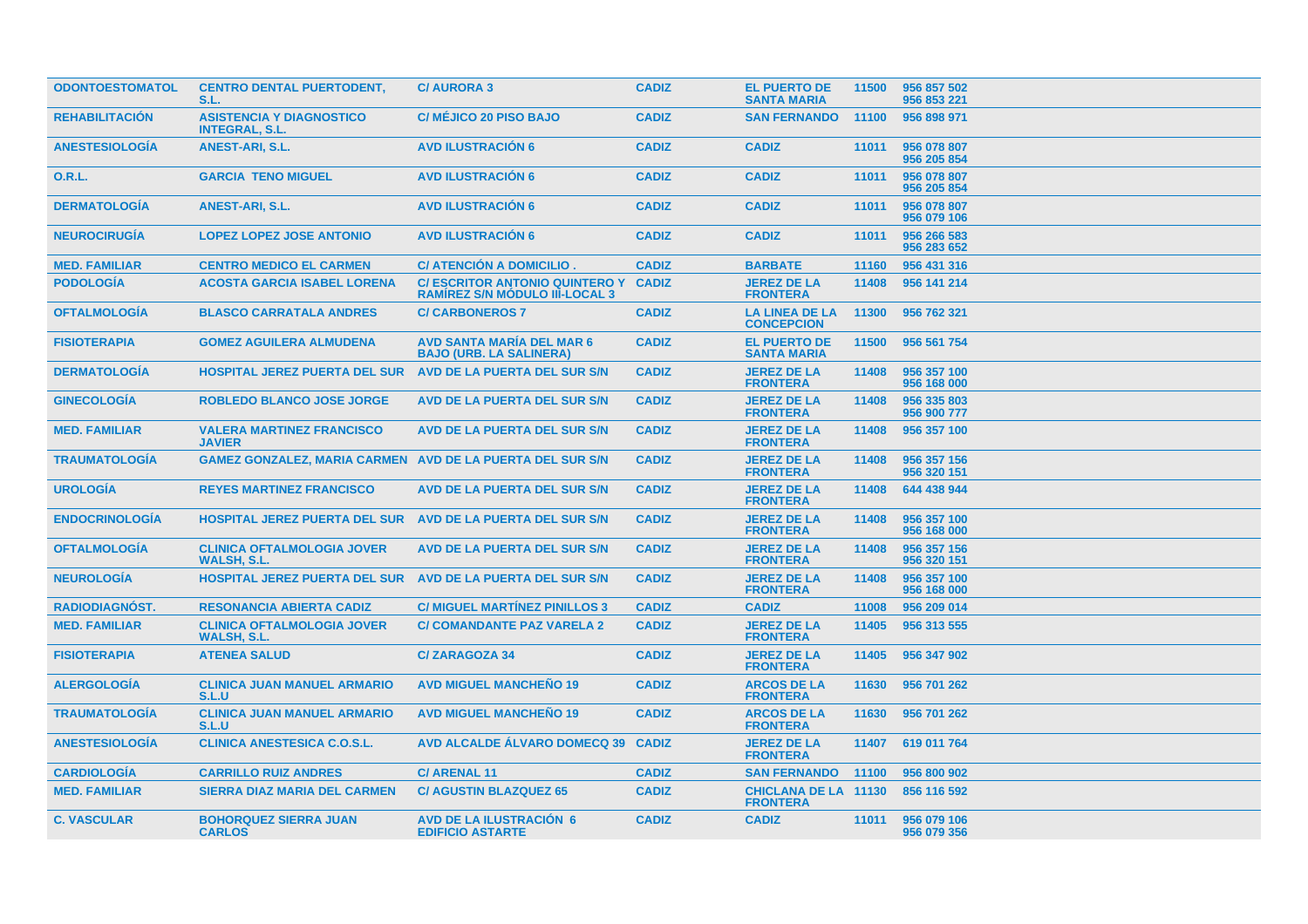| <b>PSIQUIATRIA</b>     | <b>SANCHEZ SEVILLA JUAN JOSE</b>                                                          | <b>AVD MEJICO 2</b>                                                 | <b>CADIZ</b> | <b>JEREZ DE LA</b><br><b>FRONTERA</b>          |       | 11405 956 183 267 SI       |           | Pulsa aquí para pedir tu cita online |
|------------------------|-------------------------------------------------------------------------------------------|---------------------------------------------------------------------|--------------|------------------------------------------------|-------|----------------------------|-----------|--------------------------------------|
| <b>NEUMOLOGIA</b>      | <b>CLINICA MEDICO-ASISTENCIAL</b><br><b>VIRGEN DEL ROSARIO</b>                            | <b>C/ AUSTRIA S/N</b>                                               | <b>CADIZ</b> | <b>ALGECIRAS</b>                               | 11204 | 696 023 731<br>956 090 493 |           |                                      |
| <b>CIRUGIA GENERAL</b> | <b>CLINICA MEDICO-ASISTENCIAL</b><br><b>VIRGEN DEL ROSARIO</b>                            | <b>C/ AUSTRIA S/N</b>                                               | <b>CADIZ</b> | <b>ALGECIRAS</b>                               | 11204 | 956 090 493                |           |                                      |
| <b>ANÁLISIS</b>        | <b>LABORATORIO ECHEVARNE</b>                                                              | <b>C/SANTA CRUZ DE TENERIFE 4</b>                                   | <b>CADIZ</b> | <b>CADIZ</b>                                   | 11007 |                            |           |                                      |
| <b>ALERGOLOGIA</b>     | <b>CENTRO MEDICO ACACIAS</b>                                                              | <b>C/ SANTA CRUZ DE TENERIFE 4</b>                                  | <b>CADIZ</b> | <b>CADIZ</b>                                   | 11007 | 956 270 182                |           |                                      |
| <b>FISIOTERAPIA</b>    | <b>RIVAS PALACIOS OBDULIA</b>                                                             | <b>PLZ INMACULADA S/N LOCAL 48-53</b>                               | <b>CADIZ</b> | <b>ALGECIRAS</b>                               | 11202 | 637 644 079<br>619 563 006 |           |                                      |
| <b>CIRUGÍA GENERAL</b> | <b>HOSPITAL QUIRONSALUD CAMPO</b><br><b>DE GIBRALTAR</b>                                  | <b>PQE EMPRESARIAL LAS MARISMAS</b><br><b>DE PALMONES s/n</b>       | <b>CADIZ</b> | <b>LOS BARRIOS</b>                             | 11379 | 956 798 300                |           |                                      |
| <b>ANESTESIOLOGIA</b>  | <b>HOSPITAL QUIRONSALUD CAMPO</b><br><b>DE GIBRALTAR</b>                                  | <b>PQE EMPRESARIAL LAS MARISMAS</b><br><b>DE PALMONES s/n</b>       | <b>CADIZ</b> | <b>LOS BARRIOS</b>                             | 11379 | 956 798 300                |           |                                      |
| <b>OFTALMOLOGIA</b>    | <b>HOSPITAL QUIRONSALUD CAMPO</b><br><b>DE GIBRALTAR</b>                                  | <b>PQE EMPRESARIAL LAS MARISMAS</b><br><b>DE PALMONES s/n</b>       | <b>CADIZ</b> | <b>LOS BARRIOS</b>                             | 11379 | 956 798 300                |           |                                      |
| <b>ENFERMERÍA</b>      | <b>HOSPITAL QUIRONSALUD CAMPO</b><br><b>DE GIBRALTAR</b>                                  | <b>PQE EMPRESARIAL LAS MARISMAS</b><br><b>DE PALMONES s/n</b>       | <b>CADIZ</b> | <b>LOS BARRIOS</b>                             | 11379 | 956 798 300                |           |                                      |
| <b>MATRONA</b>         | <b>HOSPITAL QUIRONSALUD CAMPO</b><br><b>DE GIBRALTAR</b>                                  | <b>PQE EMPRESARIAL LAS MARISMAS</b><br><b>DE PALMONES s/n</b>       | <b>CADIZ</b> | <b>LOS BARRIOS</b>                             | 11379 | 956 798 300                |           |                                      |
| <b>C. MAXILOFACIAL</b> | <b>HOSPITAL QUIRONSALUD CAMPO</b><br><b>DE GIBRALTAR</b>                                  | <b>PQE EMPRESARIAL LAS MARISMAS</b><br><b>DE PALMONES s/n</b>       | <b>CADIZ</b> | <b>LOS BARRIOS</b>                             | 11379 | 956 798 300                |           |                                      |
| <b>NEFROLOGÍA</b>      | <b>HOSPITAL QUIRONSALUD CAMPO</b><br><b>DE GIBRALTAR</b>                                  | <b>PQE EMPRESARIAL LAS MARISMAS</b><br><b>DE PALMONES s/n</b>       | <b>CADIZ</b> | <b>LOS BARRIOS</b>                             | 11379 | 956 798 300                |           |                                      |
| <b>ANÁLISIS</b>        | <b>HOSPITAL QUIRONSALUD CAMPO</b><br><b>DE GIBRALTAR</b>                                  | <b>PQE EMPRESARIAL LAS MARISMAS CADIZ</b><br><b>DE PALMONES s/n</b> |              | <b>LOS BARRIOS</b>                             |       | 11379 956 798 300          |           |                                      |
| <b>NEUMOLOGIA</b>      | <b>HOSPITAL QUIRONSALUD CAMPO</b><br><b>DE GIBRALTAR</b>                                  | <b>PQE EMPRESARIAL LAS MARISMAS</b><br><b>DE PALMONES s/n</b>       | <b>CADIZ</b> | <b>LOS BARRIOS</b>                             | 11379 | 956 798 300                |           |                                      |
| <b>RADIODIAGNOST.</b>  | <b>HOSPITAL QUIRONSALUD CAMPO</b><br><b>DE GIBRALTAR</b>                                  | <b>PQE EMPRESARIAL LAS MARISMAS</b><br><b>DE PALMONES s/n</b>       | <b>CADIZ</b> | <b>LOS BARRIOS</b>                             |       | 11379 956 798 300          |           |                                      |
| <b>DIGESTIVO</b>       | <b>HOSPITAL QUIRONSALUD CAMPO</b><br><b>DE GIBRALTAR</b>                                  | <b>PQE EMPRESARIAL LAS MARISMAS</b><br><b>DE PALMONES s/n</b>       | <b>CADIZ</b> | <b>LOS BARRIOS</b>                             | 11379 | 956 798 300                |           |                                      |
| <b>FISIOTERAPIA</b>    | <b>CLINICA BEIMAN - INSTITUTO</b><br><b>ANDALUZ DE MEDICINA</b><br><b>DEPORTIVA, S.L.</b> | <b>C/ JAEN 2 GUADALCACIN</b>                                        | <b>CADIZ</b> | <b>JEREZ DE LA</b><br><b>FRONTERA</b>          | 11590 | 956 158 225<br>625 564 579 |           |                                      |
| <b>ANÁLISIS</b>        | <b>LABORATORIOS A.MORENO LOPEZ</b>                                                        | <b>C/PADRE CARO 3</b>                                               | <b>CADIZ</b> | <b>CHICLANA DE LA 11130</b><br><b>FRONTERA</b> |       | 956 402 902                |           |                                      |
| <b>ALERGOLOGÍA</b>     | <b>CUELLAR CARIÑANOS JOSE</b>                                                             | <b>AVD JUAN CARLOS I S/N</b>                                        | <b>CADIZ</b> | <b>BARBATE</b>                                 | 11160 | 956 431 316                | <b>SI</b> | Pulsa aquí para pedir tu cita online |
| <b>ODONTOESTOMATOL</b> | <b>BEARDO RODRIGUEZ DE ZULOAGA</b><br><b>PABLO</b>                                        | <b>C/ALMADRABA4</b>                                                 | <b>CADIZ</b> | <b>TARIFA</b>                                  | 11380 | 956 682 094<br>615 547 455 |           |                                      |
| O.R.L.                 | <b>CLINICA UNIVERSAL</b>                                                                  | <b>C/ PASAJE UNIVERSAL S/N</b>                                      | <b>CADIZ</b> | <b>LA LINEA DE LA</b><br><b>CONCEPCION</b>     | 11300 | 956 095 955<br>856 126 682 |           |                                      |
| <b>CIRUGÍA GENERAL</b> | <b>CLINICA UNIVERSAL</b>                                                                  | <b>C/ PASAJE UNIVERSAL S/N</b>                                      | <b>CADIZ</b> | LA LINEA DE LA 11300<br><b>CONCEPCION</b>      |       | 956 095 955<br>856 126 682 |           |                                      |
| <b>ENFERMERIA</b>      | <b>CLINICA UNIVERSAL</b>                                                                  | <b>C/ PASAJE UNIVERSAL S/N</b>                                      | <b>CADIZ</b> | LA LINEA DE LA<br><b>CONCEPCION</b>            | 11300 | 956 095 955<br>856 126 682 |           |                                      |
| <b>DERMATOLOGIA</b>    | <b>MAILLO CONESA CARIDAD</b><br><b>INMACULADA</b>                                         | C/LOLA PECHE L-3 LOCAL3,<br><b>BLOQUE 2</b>                         | <b>CADIZ</b> | <b>ALGECIRAS</b>                               | 11201 | 856 220 587                |           |                                      |
| <b>RADIODIAGNOST.</b>  | <b>CENTROS MEDICOS DE</b><br><b>DIAGNOSTICO INTEGRAL</b>                                  | <b>PSO ANDRES VIÑA 4</b>                                            | <b>CADIZ</b> | LA LINEA DE LA 11300<br><b>CONCEPCION</b>      |       | 856 226 464<br>856 264 642 |           |                                      |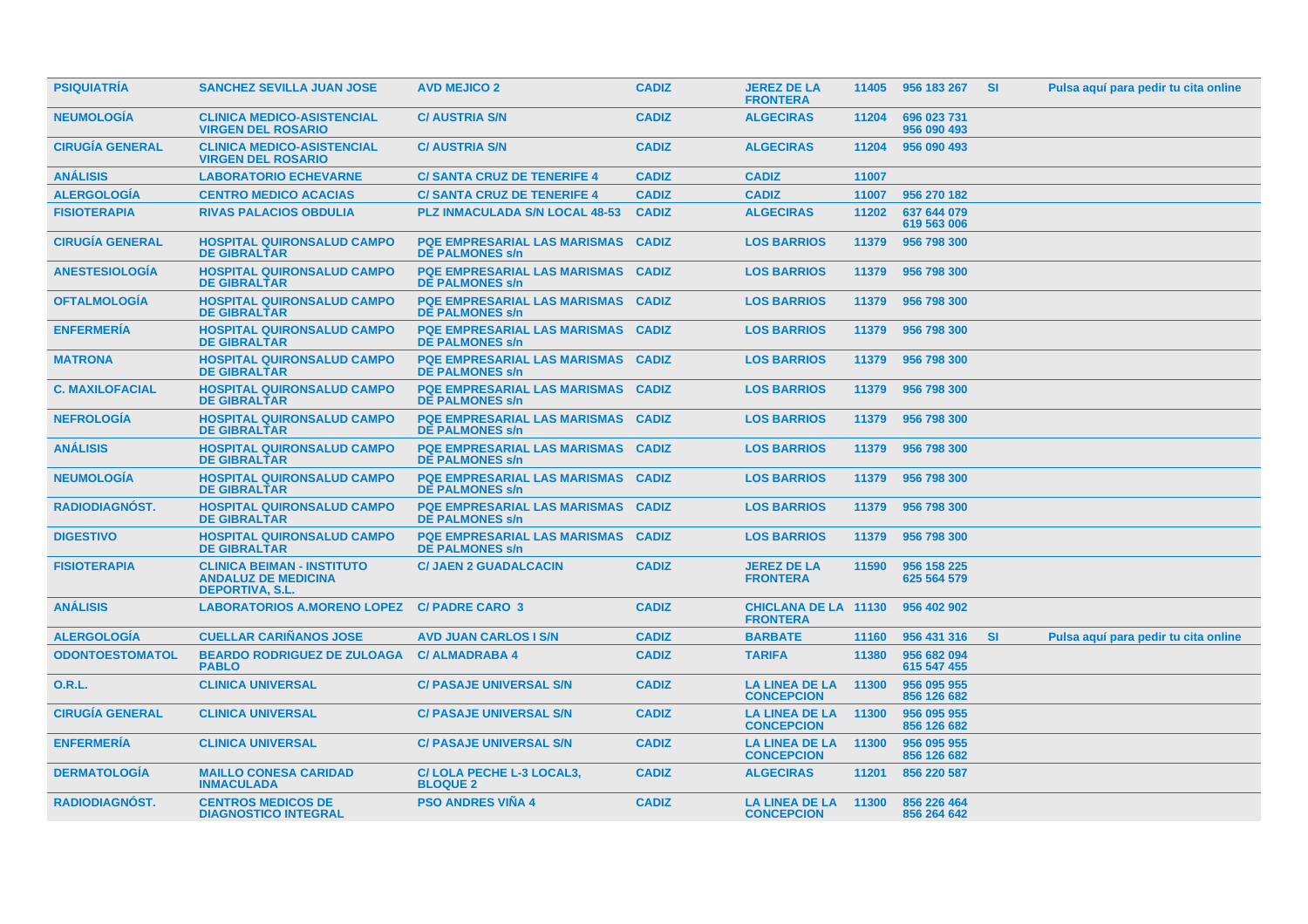| <b>PSIQUIATRIA</b>     | <b>CENTRO MEDICO SAN SEBASTIAN</b>                       | <b>C/ ENTORNO DE DOÑANA S/N</b>                                                                 | <b>CADIZ</b> | <b>CONIL DE LA</b><br><b>FRONTERA</b>          |       | 11140 956 442 384          |           |                                      |
|------------------------|----------------------------------------------------------|-------------------------------------------------------------------------------------------------|--------------|------------------------------------------------|-------|----------------------------|-----------|--------------------------------------|
| <b>ENFERMERÍA</b>      | <b>AMBULANCIAS ANDALUCIA</b><br><b>S.COOP.AND.</b>       | <b>AVD DE LOS EMPRESARIOS S/N</b>                                                               | <b>CADIZ</b> | <b>LOS BARRIOS</b>                             | 11370 | 951 204 280                |           |                                      |
| <b>O.R.L.</b>          | <b>OTOENF, S.L.P</b>                                     | <b>PLZ MADRID S/N</b>                                                                           | <b>CADIZ</b> | <b>CADIZ</b>                                   | 11010 | 956 205 855<br>956 205 854 |           |                                      |
| RADIODIAGNÓST.         | <b>HOSPITAL DR. LOPEZ CANO</b>                           | <b>PLZ MADRID S/N</b>                                                                           | <b>CADIZ</b> | <b>CADIZ</b>                                   | 11010 | 956 205 855<br>956 205 854 |           |                                      |
| <b>DERMATOLOGÍA</b>    | <b>HOSPITAL DR. LOPEZ CANO</b>                           | <b>PLZ MADRID S/N</b>                                                                           | <b>CADIZ</b> | <b>CADIZ</b>                                   | 11010 | 956 205 855<br>956 205 854 |           |                                      |
| <b>TRAUMATOLOGÍA</b>   | <b>HOSPITAL DR. LOPEZ CANO</b>                           | <b>PLZ MADRID S/N</b>                                                                           | <b>CADIZ</b> | <b>CADIZ</b>                                   | 11010 | 956 205 855<br>956 205 854 |           |                                      |
| <b>NEUROCIRUGÍA</b>    | <b>HOSPITAL DR. LOPEZ CANO</b>                           | <b>PLZ MADRID S/N</b>                                                                           | <b>CADIZ</b> | <b>CADIZ</b>                                   | 11010 | 956 205 855<br>956 205 854 |           |                                      |
| <b>PSIQUIATRÍA</b>     | <b>LOPEZ LAINEZ JAVIER</b>                               | <b>C/SAN JOSE 7 CENTRO MEDICO</b><br><b>KER</b>                                                 | <b>CADIZ</b> | <b>CADIZ</b>                                   | 11004 | 688 994 041<br>856 103 524 |           |                                      |
| <b>DERMATOLOGÍA</b>    | <b>MULTIMEDICA ISLA SALUD, S.L.</b>                      | <b>C/SANCHEZ CERQUERO 39</b>                                                                    | <b>CADIZ</b> | <b>SAN FERNANDO</b>                            | 11100 | 956 800 902                |           |                                      |
| <b>REHABILITACIÓN</b>  | <b>MULTIMEDICA ISLA SALUD, S.L.</b>                      | <b>C/SANCHEZ CERQUERO 39</b>                                                                    | <b>CADIZ</b> | <b>SAN FERNANDO</b>                            | 11100 | 956 800 902                |           |                                      |
| <b>PSICOLOGÍA</b>      | <b>GUTIERREZ FERNANDEZ MARIA</b><br><b>JESUS</b>         | <b>C/CALLE GAS 14 14</b>                                                                        | <b>CADIZ</b> | <b>CADIZ</b>                                   | 11008 | 856 170 447                | <b>SI</b> | Pulsa aquí para pedir tu cita online |
| <b>MED. FAMILIAR</b>   | <b>RUIZ ORTEGA FERNANDO</b>                              | <b>C/SAN JOSÉ 7</b>                                                                             | <b>CADIZ</b> | <b>CADIZ</b>                                   | 11002 | 856 103 524<br>688 994 041 | <b>SI</b> | Pulsa aquí para pedir tu cita online |
| <b>TRANSPORTE</b>      | <b>AMBULANCIAS PARAMEDIC</b>                             | <b>C/ ATENCION A DOMICILIO SN</b>                                                               | <b>CADIZ</b> | <b>JEREZ DE LA</b><br><b>FRONTERA</b>          | 11402 | 956 335 085                |           |                                      |
| <b>DIGESTIVO</b>       | <b>CLINICA NTRA. SRA. DE LA SALUD</b>                    | <b>C/CL/FEDUCHY 8-14</b>                                                                        | <b>CADIZ</b> | <b>CADIZ</b>                                   | 11001 | 956 225 301                |           |                                      |
| <b>MED. NUCLEAR</b>    | <b>CENTRO ANDALUZ DE</b><br><b>DIAGNOSTICO PET, S.A.</b> | <b>CRA DEL HIGUERON 109 POLIGONO</b><br><b>INDUSTRIAL ZABAL BAJO</b>                            | <b>CADIZ</b> | <b>LA LINEA DE LA</b><br><b>CONCEPCION</b>     | 11300 | 617 735 804                |           |                                      |
| <b>ENFERMERIA</b>      | <b>HOSPITAL QUIRONSALUD CAMPO</b><br><b>DE GIBRALTAR</b> | <b>PLZ ANDALUCIA 1 CENTRO</b><br><b>COMERCIAL PLAZA ANDALUCIA</b>                               | <b>CADIZ</b> | <b>ALGECIRAS</b>                               | 11201 | 956 798 300                |           |                                      |
| <b>OFTALMOLOGÍA</b>    | <b>HOSPITAL QUIRONSALUD CAMPO</b><br><b>DE GIBRALTAR</b> | <b>PLZ ANDALUCIA 1 CENTRO</b><br><b>COMERCIAL PLAZA ANDALUCIA</b>                               | <b>CADIZ</b> | <b>ALGECIRAS</b>                               | 11201 | 956 798 300                |           |                                      |
| <b>ANÁLISIS</b>        | <b>NIMGENETICS GENOMICA Y</b><br><b>MEDICINA, S.L.</b>   | <b>C/ ATENCIÓN TELEFÓNICA</b><br><b>NIMGENETICS S/N</b>                                         | <b>CADIZ</b> | <b>CADIZ</b>                                   | 11001 | 652 893 953                |           |                                      |
| <b>AREAS PEDIÁTRI.</b> | <b>INSTITUTO ANDALUZ DE</b><br>PEDIATRIA, S.L.           | <b>C/ URSULINA 1 CONSULTAS EL</b><br><b>BOSQUE</b>                                              | <b>CADIZ</b> | <b>JEREZ DE LA</b><br><b>FRONTERA</b>          | 11408 | 954 610 022                | <b>SI</b> | Pulsa aquí para pedir tu cita online |
| <b>MED. INTERNA</b>    | <b>HOSPITAL SAN JUAN GRANDE</b>                          | <b>AVD ALCALDE ALVARO DOMECQ 1</b><br><b>C/ URSULINAS URB. EL BOSQUE</b>                        | <b>CADIZ</b> | <b>JEREZ DE LA</b><br><b>FRONTERA</b>          | 11405 | 673 402 881<br>956 357 300 |           |                                      |
| <b>UROLOGÍA</b>        | <b>HOSPITAL SAN JUAN GRANDE</b>                          | <b>AVD ALCALDE ALVARO DOMECQ 1</b><br><b>C/ URSULINAS URB. EL BOSQUE</b>                        | <b>CADIZ</b> | <b>JEREZ DE LA</b><br><b>FRONTERA</b>          | 11405 | 673 402 881<br>956 357 300 |           |                                      |
| <b>PSICOLOGÍA</b>      | <b>NUNEZ RONDON ROCIO</b>                                | PLZ ALTA 7 EN LA PRIMERA<br><b>ENTREPLANTA</b>                                                  | <b>CADIZ</b> | <b>ALGECIRAS</b>                               | 11201 | 644 299 310                |           |                                      |
| <b>O.R.L.</b>          | <b>CERVERA OLIVER CONCEPCION</b>                         | C/ VALDÉS S/N HOSPITAL GENERAL<br><b>SANTA MARÍA DEL PUERTO</b>                                 | <b>CADIZ</b> | <b>EL PUERTO DE</b><br><b>SANTA MARIA</b>      | 11500 | 956 017 000<br>956 852 338 |           |                                      |
| <b>PSICOLOGÍA</b>      | <b>CLINICA AZAHARES</b>                                  | C/ C/ DR. RAFAEL RUIZ MATEOS 1,<br><b>LOCAL 2 1 ROTONDA LOS JUEGOS</b><br><b>OLIMPICOS</b>      | <b>CADIZ</b> | <b>JEREZ DE LA</b><br><b>FRONTERA</b>          | 11405 | 956 182 640<br>604 154 249 |           |                                      |
| <b>TRAUMATOLOGÍA</b>   | <b>LUCESYPORTALES</b>                                    | <b>AVD OCTAVIO AUGUSTO S/N</b>                                                                  | <b>CADIZ</b> | <b>CHICLANA DE LA 11139</b><br><b>FRONTERA</b> |       | 956 495 000                |           |                                      |
| <b>CARDIOLOGIA</b>     | <b>CARRILLO RUIZ ANDRES</b>                              | <b>AVD FERNANDO QUINONES 1</b><br><b>CENTRO MÉDICO NUESTRA</b><br><b>SEÑORA DE LOS REMEDIOS</b> | <b>CADIZ</b> | <b>UBRIQUE</b>                                 | 11600 | 956 462 323                |           |                                      |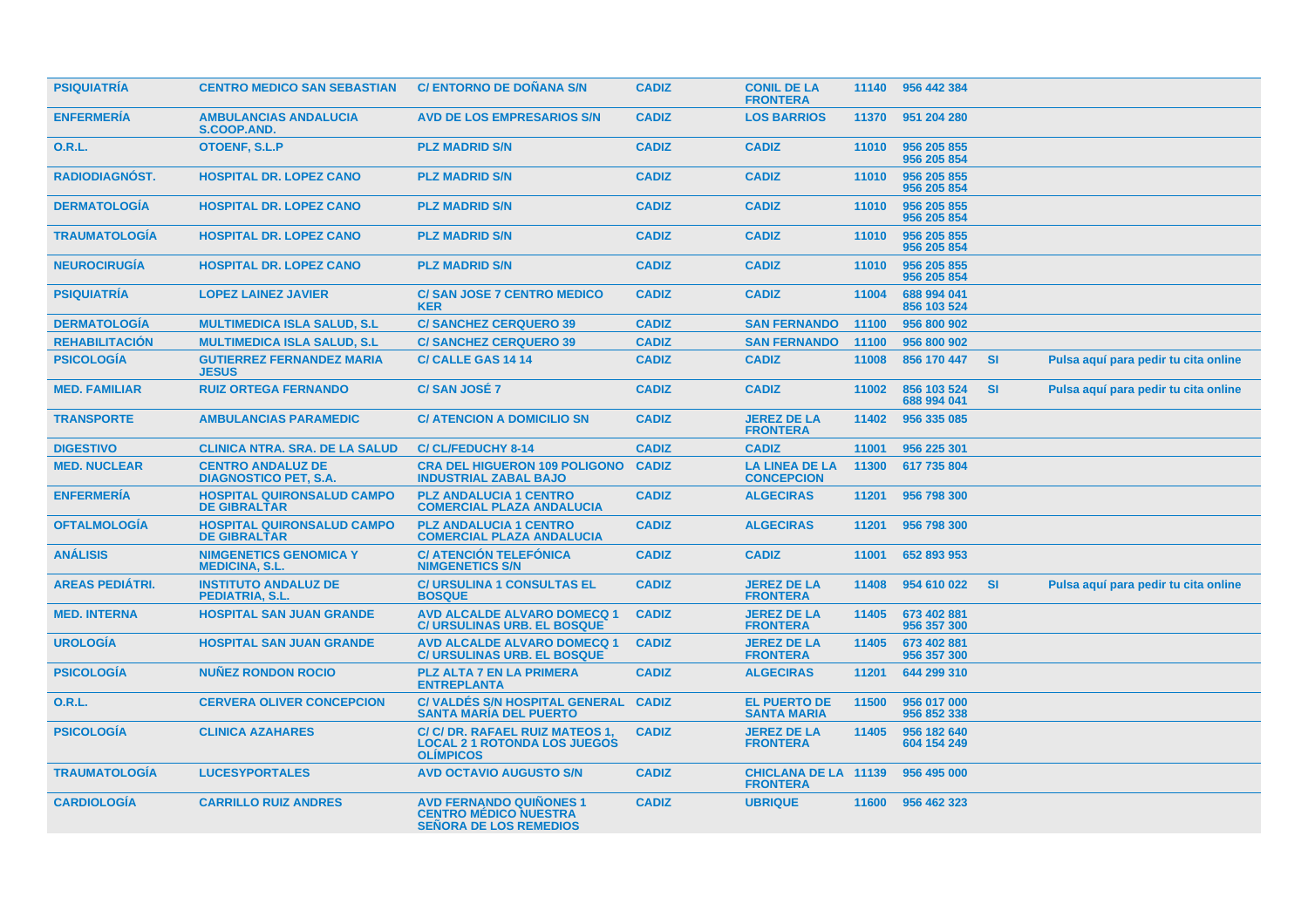| <b>ENFERMERIA</b>      | <b>POLICLINICA EUROPA</b>                               | <b>AVD DE ESPAÑA 26 POLICLÍNICA</b><br><b>EUROPA</b>  | <b>CADIZ</b> | <b>LA LINEA DE LA</b><br><b>CONCEPCION</b> | 11300 | 956 760 526                |
|------------------------|---------------------------------------------------------|-------------------------------------------------------|--------------|--------------------------------------------|-------|----------------------------|
| <b>DERMATOLOGIA</b>    | <b>HOSPITAL SAN JUAN GRANDE</b>                         | <b>GTA FÉLIX RODRIGUEZ DE LA</b><br><b>FUENTE S/N</b> | <b>CADIZ</b> | <b>JEREZ DE LA</b><br><b>FRONTERA</b>      | 11407 | 956 344 500<br>956 357 309 |
| <b>ANESTESIOLOGÍA</b>  | <b>HOSPITAL SAN JUAN GRANDE</b>                         | <b>GTA FÉLIX RODRÍGUEZ DE LA</b><br><b>FUENTE S/N</b> | <b>CADIZ</b> | <b>JEREZ DE LA</b><br><b>FRONTERA</b>      | 11407 | 956 357 300                |
| <b>OFTALMOLOGÍA</b>    | <b>PASTOR RABASCO JUAN</b>                              | <b>GTA FÉLIX RODRÍGUEZ DE LA</b><br><b>FUENTE S/N</b> | <b>CADIZ</b> | <b>JEREZ DE LA</b><br><b>FRONTERA</b>      | 11407 | 956 357 311<br>956 030 291 |
| <b>CIRUGÍA GENERAL</b> | <b>CENTRO MEDICO PUERTO</b>                             | <b>C/VALDÉS 18</b>                                    | <b>CADIZ</b> | <b>EL PUERTO DE</b><br><b>SANTA MARIA</b>  | 11500 | 956 851 000<br>956 875 756 |
| <b>TRAUMATOLOGÍA</b>   | <b>CENTRO MEDICO PUERTO</b>                             | <b>C/VALDÉS 18</b>                                    | <b>CADIZ</b> | <b>EL PUERTO DE</b><br><b>SANTA MARIA</b>  | 11500 | 956 851 000<br>956 875 756 |
| <b>NEUROCIRUGÍA</b>    | <b>ANDREA REGINA</b>                                    | <b>C/ RUIZ ZORRILLA 11BIS</b>                         | <b>CADIZ</b> | <b>ALGECIRAS</b>                           | 11203 | 956 632 595<br>956 632 798 |
| <b>FISIOTERAPIA</b>    | <b>ANDREA REGINA</b>                                    | <b>C/ RUIZ ZORRILLA 11BIS</b>                         | <b>CADIZ</b> | <b>ALGECIRAS</b>                           | 11203 | 956 632 595<br>956 632 798 |
| <b>UROLOGÍA</b>        | <b>ANDREA REGINA</b>                                    | <b>C/ RUIZ ZORRILLA 11BIS</b>                         | <b>CADIZ</b> | <b>ALGECIRAS</b>                           | 11203 | 956 632 595<br>956 632 798 |
| <b>HEMATOLOGÍA</b>     | <b>BERNAL CEREZO JESUS</b>                              | <b>C/FEDUCHY 8</b>                                    | <b>CADIZ</b> | <b>CADIZ</b>                               | 11001 | 956 225 301                |
| O.R.L.                 | <b>OTOENF, S.L.P</b>                                    | <b>C/FEDUCHY 8</b>                                    | <b>CADIZ</b> | <b>CADIZ</b>                               | 11001 | 669 579 263<br>956 220 335 |
| <b>AREAS PEDIÁTRI.</b> | <b>CLINICA NTRA, SRA, DE LA SALUD</b>                   | <b>C/FEDUCHY 8</b>                                    | <b>CADIZ</b> | <b>CADIZ</b>                               | 11001 | 601 083 423<br>956 225 301 |
| <b>NEUROCIRUGIA</b>    | <b>GOMEZ CARDENAS EFRAIM</b><br><b>ANTONIO</b>          | <b>C/FEDUCHY 8</b>                                    | <b>CADIZ</b> | <b>CADIZ</b>                               | 11001 | 646 699 124<br>956 225 301 |
| <b>ANESTESIOLOGIA</b>  | <b>MORA MARTIN RAFAEL ANGEL</b>                         | <b>C/FEDUCHY 8</b>                                    | <b>CADIZ</b> | <b>CADIZ</b>                               | 11001 | 669 579 263<br>956 225 301 |
| <b>UROLOGÍA</b>        | <b>CLINICA NTRA, SRA, DE LA SALUD</b>                   | <b>C/FEDUCHY 8</b>                                    | <b>CADIZ</b> | <b>CADIZ</b>                               | 11001 | 601 083 423<br>956 225 301 |
| <b>ANESTESIOLOGIA</b>  | <b>UDE CADIZ S.L.P.</b>                                 | <b>C/FEDUCHY 8</b>                                    | <b>CADIZ</b> | <b>CADIZ</b>                               | 11001 | 956 225 303<br>956 220 334 |
| <b>NEUROLOGIA</b>      | <b>TERRIZA GARCIA FRANCISCA</b>                         | <b>C/VALDES S/N</b>                                   | <b>CADIZ</b> | <b>EL PUERTO DE</b><br><b>SANTA MARIA</b>  | 11500 | 956 017 000                |
| <b>TRAUMATOLOGÍA</b>   | <b>GRADO SANCHEZ ANTONIA</b>                            | <b>C/VALDÉS S/N</b>                                   | <b>CADIZ</b> | <b>EL PUERTO DE</b><br><b>SANTA MARIA</b>  | 11500 |                            |
| <b>NEUROLOGÍA</b>      | <b>TERRIZA GARCIA FRANCISCA</b>                         | <b>C/VALDES S/N</b>                                   | <b>CADIZ</b> | <b>EL PUERTO DE</b><br><b>SANTA MARIA</b>  | 11500 |                            |
| <b>GINECOLOGIA</b>     | <b>PANTOJA ROSSO JAVIER</b>                             | <b>C/VALDES S/N</b>                                   | <b>CADIZ</b> | <b>EL PUERTO DE</b><br><b>SANTA MARIA</b>  | 11500 | 956 017 000<br>629 174 900 |
| <b>GINECOLOGÍA</b>     | <b>PANTOJA ROSSO JAVIER</b>                             | <b>C/VALDES S/N</b>                                   | <b>CADIZ</b> | <b>EL PUERTO DE</b><br><b>SANTA MARIA</b>  | 11500 | 956 017 000                |
| <b>GINECOLOGIA</b>     | <b>SANCHEZ ROMERO FRANCISCO</b><br><b>JAVIER</b>        | <b>C/VALDES S/N</b>                                   | <b>CADIZ</b> | <b>EL PUERTO DE</b><br><b>SANTA MARIA</b>  | 11500 | 956 017 000<br>629 174 900 |
| <b>UROLOGÍA</b>        | <b>GARRIDO INSUA MARIA SOFIA</b>                        | <b>C/VALDES S/N</b>                                   | <b>CADIZ</b> | <b>EL PUERTO DE</b><br><b>SANTA MARIA</b>  | 11500 | 956 017 000<br>684 336 288 |
| <b>AREAS PEDIÁTRI.</b> | <b>GONZALEZ DEL AMO ALICIA</b>                          | <b>C/VALDES S/N</b>                                   | <b>CADIZ</b> | <b>EL PUERTO DE</b><br><b>SANTA MARIA</b>  | 11500 | 956 017 000                |
| <b>CIRUGIA GENERAL</b> | <b>MARTIN HIDALGO RODIL JOSE</b><br><b>RAMON</b>        | <b>C/VALDES S/N</b>                                   | <b>CADIZ</b> | <b>EL PUERTO DE</b><br><b>SANTA MARIA</b>  | 11500 | 956 017 000<br>629 174 900 |
| <b>ANESTESIOLOGIA</b>  | <b>INSTITUTO CONTRA EL DOLOR DR.</b><br><b>TRINIDAD</b> | <b>C/DIEGO ARIAS 1</b>                                | <b>CADIZ</b> | <b>CADIZ</b>                               | 11002 | 601 077 677                |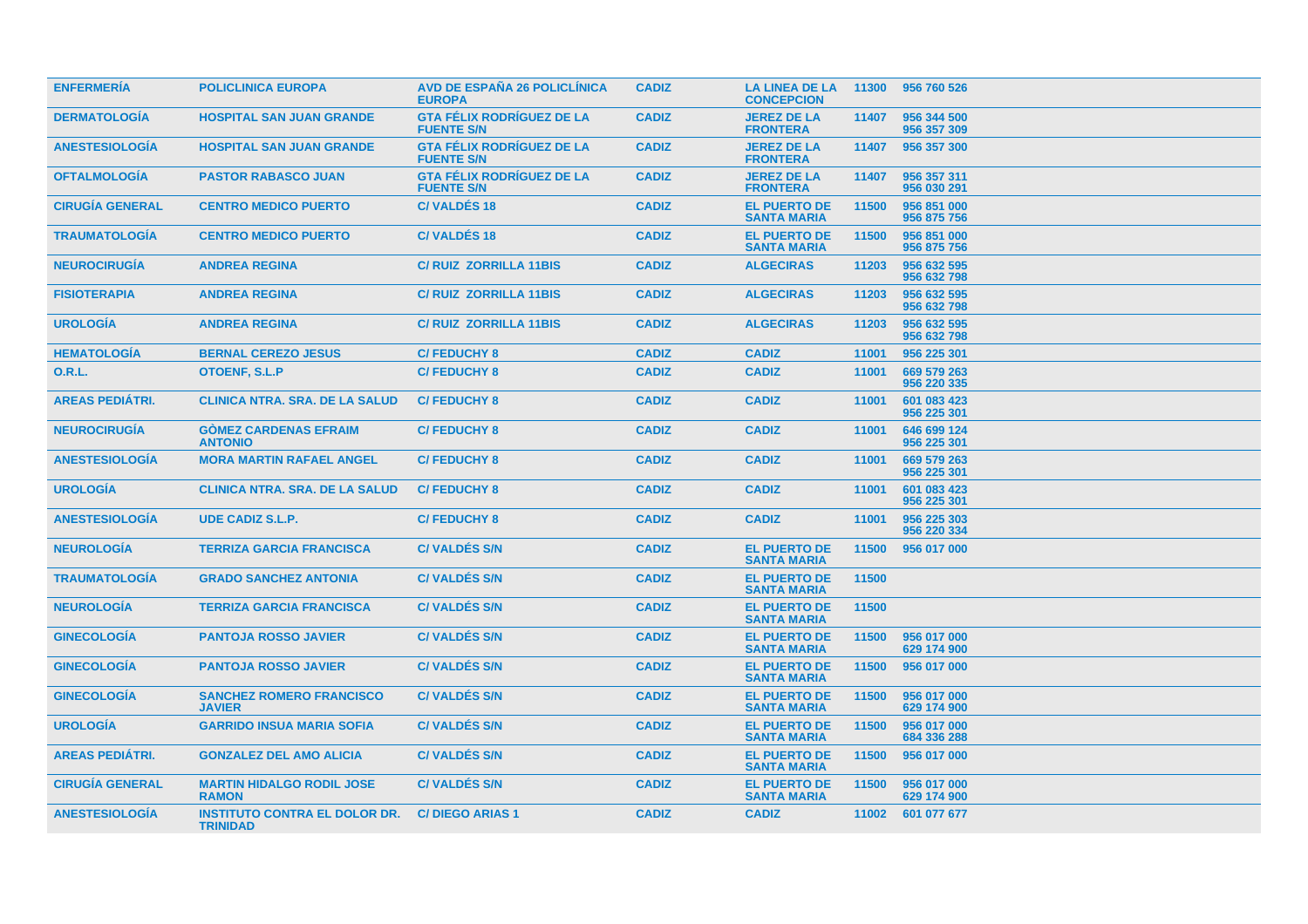| <b>ANÁLISIS</b>       | <b>AYTESA</b>                                        | <b>C/ VIRGEN DE LOS REYES 14</b> | <b>CADIZ</b> | <b>ROTA</b>                                    | 11520 | 956 812 593                |
|-----------------------|------------------------------------------------------|----------------------------------|--------------|------------------------------------------------|-------|----------------------------|
| <b>HOSP. GENERAL</b>  | <b>HOSPITAL VIAMED BAHIA DE CADIZ C/ ARROYUELO 7</b> |                                  | <b>CADIZ</b> | <b>CHICLANA DE LA 11130</b><br><b>FRONTERA</b> |       | 956 652 222<br>956 533 333 |
| <b>UROLOGIA</b>       | <b>HOSPITAL VIAMED BAHIA DE CADIZ C/ ARROYUELO 7</b> |                                  | <b>CADIZ</b> | <b>CHICLANA DE LA 11130</b><br><b>FRONTERA</b> |       | 956 652 222<br>956 533 333 |
| <b>URGENCIAS</b>      | <b>HOSPITAL VIAMED BAHIA DE CADIZ C/ ARROYUELO 7</b> |                                  | <b>CADIZ</b> | <b>CHICLANA DE LA 11130</b><br><b>FRONTERA</b> |       | 956 652 222<br>956 533 333 |
| <b>REUMATOLOGIA</b>   | <b>MORENO DOMINGUEZ RAUL</b>                         | <b>C/ ARROYUELO 7</b>            | <b>CADIZ</b> | <b>CHICLANA DE LA 11130</b><br><b>FRONTERA</b> |       | 956 533 333                |
| <b>TRAUMATOLOGIA</b>  | <b>GAMEZ GONZALEZ, MARIA CARMEN C/ ARROYUELO 7</b>   |                                  | <b>CADIZ</b> | <b>CHICLANA DE LA 11130</b><br><b>FRONTERA</b> |       | 956 530 172<br>956 409 080 |
| <b>GINECOLOGIA</b>    | <b>ORIHUELA LOPEZ FRANCISCO</b><br><b>MARTIN</b>     | <b>C/ ARROYUELO 7</b>            | <b>CADIZ</b> | <b>CHICLANA DE LA 11130</b><br><b>FRONTERA</b> |       | 956 533 333                |
| <b>REUMATOLOGIA</b>   | <b>RUIZ TUDELA MARIA DEL MAR</b>                     | <b>CRA ROTA S/N KM 1,2</b>       | <b>CADIZ</b> | <b>EL PUERTO DE</b><br><b>SANTA MARIA</b>      | 11500 | 956 870 800<br>956 870 603 |
| <b>RADIODIAGNOST.</b> | <b>RADIOLOGIA COBOS S.L.</b>                         | <b>C/ MORENO DE MORA 13</b>      | <b>CADIZ</b> | <b>LA LINEA DE LA</b><br><b>CONCEPCION</b>     | 11300 | 956 170 553                |
| <b>MED. FAMILIAR</b>  | <b>BERMAR SALUD S.L.</b>                             | <b>AVD CAYETANO DEL TORO 1</b>   | <b>CADIZ</b> | <b>CADIZ</b>                                   | 11010 | 956 263 883                |
| <b>MED. INTERNA</b>   | <b>LORENTE CAMPOS JESUS</b>                          | <b>AVD TAMARIX 4</b>             | <b>CADIZ</b> | <b>JEREZ DE LA</b><br><b>FRONTERA</b>          | 11407 | 956 182 244                |
| <b>ENFERMERIA</b>     | <b>CLINICA LOS ALAMOS, S.L.</b>                      | <b>AVD TAMARIX 4</b>             | <b>CADIZ</b> | <b>JEREZ DE LA</b><br><b>FRONTERA</b>          | 11407 | 956 182 244                |
| <b>ALERGOLOGIA</b>    | <b>CLINICA LOS ALAMOS, S.L.</b>                      | <b>AVD TAMARIX 4</b>             | <b>CADIZ</b> | <b>JEREZ DE LA</b><br><b>FRONTERA</b>          | 11407 | 956 182 244                |
| <b>ANATOMOPATOLO.</b> | <b>HOSPITAL VIRGEN DEL CAMINO</b>                    | <b>CRA CHIPIONA S/N</b>          | <b>CADIZ</b> | <b>SANLUCAR DE</b><br><b>BARRAMEDA</b>         | 11540 | 956 048 000                |
| <b>ANESTESIOLOGIA</b> | <b>TOCINO SERRANO ANTONIO</b>                        | <b>CRA CHIPIONA S/N</b>          | <b>CADIZ</b> | <b>SANLUCAR DE</b><br><b>BARRAMEDA</b>         | 11540 | 956 048 000                |
| <b>HEMATOLOGIA</b>    | <b>HOSPITAL VIRGEN DEL CAMINO</b>                    | <b>CRA CHIPIONA S/N</b>          | <b>CADIZ</b> | <b>SANLUCAR DE</b><br><b>BARRAMEDA</b>         | 11540 | 956 048 000                |
| <b>TRAUMATOLOGÍA</b>  | <b>FRANCINO SERRANO FRANCISCO</b><br><b>JOSE</b>     | <b>CRA CHIPIONA S/N</b>          | <b>CADIZ</b> | <b>SANLUCAR DE</b><br><b>BARRAMEDA</b>         | 11540 | 956 048 082                |
| 0.R.L.                | <b>REBOLLO OTAL JUAN</b>                             | <b>C/DIEGO ARIAS 2</b>           | <b>CADIZ</b> | <b>CADIZ</b>                                   | 11002 | 956 257 600<br>956 223 199 |
| <b>ANATOMOPATOLO.</b> | <b>LERIDA VACA JOSE LUIS</b>                         | <b>C/DIEGO ARIAS 2</b>           | <b>CADIZ</b> | <b>CADIZ</b>                                   | 11002 | 956 017 200                |
| <b>GINECOLOGÍA</b>    | <b>SAINZ DE ROZAS MORA-FIGUEROA</b><br><b>MANUEL</b> | <b>C/DIEGO ARIAS 2</b>           | <b>CADIZ</b> | <b>CADIZ</b>                                   | 11002 | 956 017 200                |
| <b>NEUROLOGIA</b>     | <b>CLINICA SAN RAFAEL</b>                            | <b>C/DIEGO ARIAS 2</b>           | <b>CADIZ</b> | <b>CADIZ</b>                                   | 11002 | 956 808 000<br>956 017 200 |
| <b>OFTALMOLOGÍA</b>   | <b>GARRIDO MARQUEZ ANTONIO</b><br><b>MARIA</b>       | <b>C/DIEGO ARIAS 2</b>           | <b>CADIZ</b> | <b>CADIZ</b>                                   | 11002 | 956 017 372                |
| <b>NEFROLOGÍA</b>     | <b>MINGUEZ MAÑANES MARIA DEL</b><br><b>CARMEN</b>    | <b>C/DIEGO ARIAS 2</b>           | <b>CADIZ</b> | <b>CADIZ</b>                                   | 11002 | 956 017 270                |
| <b>HEMATOLOGÍA</b>    | <b>MONTESINOS FERNANDEZ CARLOS C/ DIEGO ARIAS 2</b>  |                                  | <b>CADIZ</b> | <b>CADIZ</b>                                   | 11002 | 956 257 600<br>956 223 199 |
| <b>TRAUMATOLOGIA</b>  | <b>BARON PEREZ YOLANDA</b>                           | <b>C/DIEGO ARIAS 2</b>           | <b>CADIZ</b> | <b>CADIZ</b>                                   | 11002 | 956 017 200                |
| <b>MED. INTERNA</b>   | <b>ELVIRA GONZALEZ FRANCISCO</b><br><b>JAVIER</b>    | <b>C/DIEGO ARIAS 2</b>           | <b>CADIZ</b> | <b>CADIZ</b>                                   | 11002 | 956 017 200                |
| <b>ANESTESIOLOGIA</b> | <b>CLINICA SAN RAFAEL</b>                            | <b>C/DIEGO ARIAS 2</b>           | <b>CADIZ</b> | <b>CADIZ</b>                                   | 11002 | 956 808 000<br>956 017 200 |
| <b>OFTALMOLOGÍA</b>   | <b>GARIN PEREZ ALEJANDRO</b>                         | <b>C/DIEGO ARIAS 2</b>           | <b>CADIZ</b> | <b>CADIZ</b>                                   |       | 11002 641 145 960          |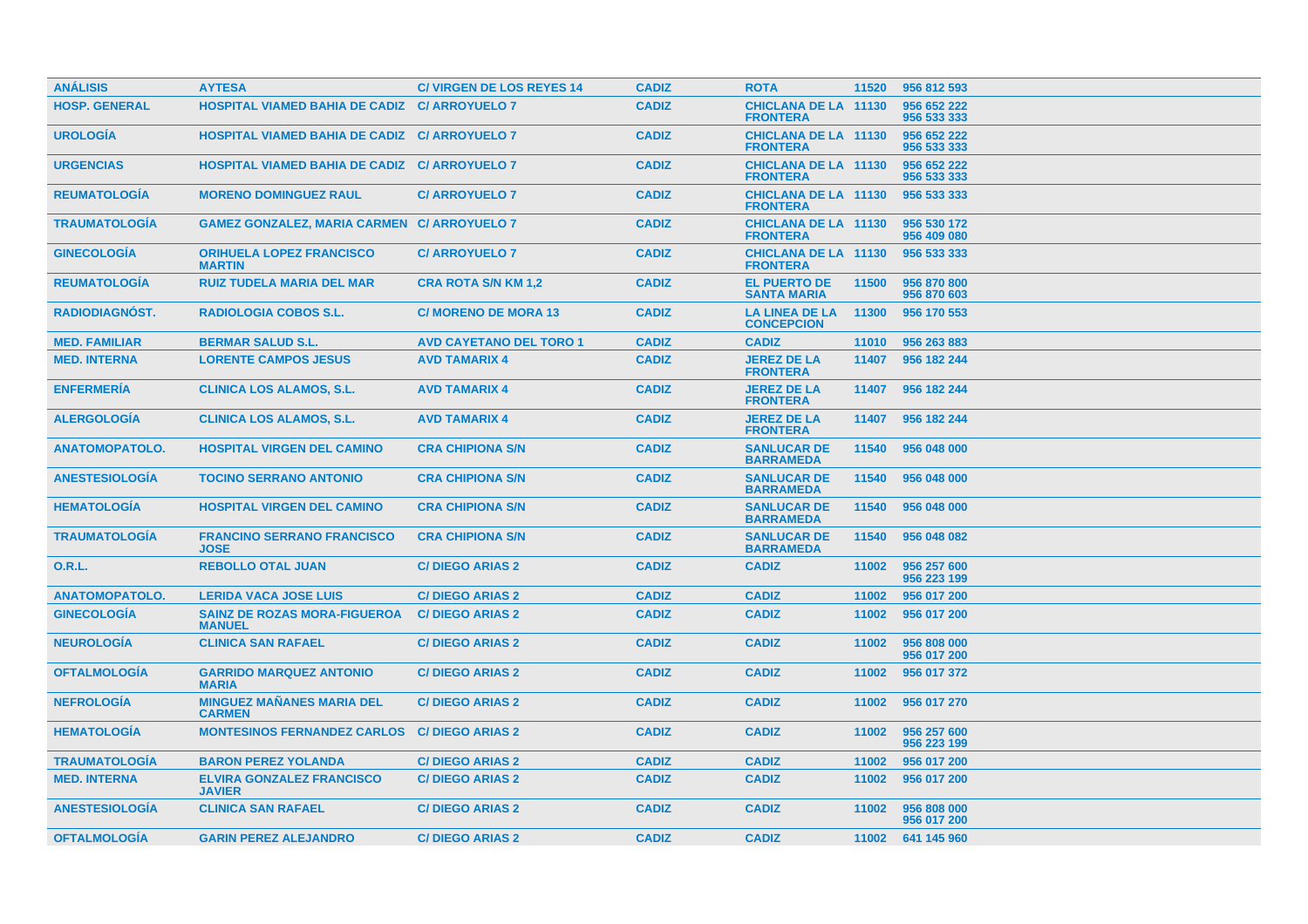| <b>ANESTESIOLOGIA</b>  | <b>LOPEZ DOMINGUEZ ANTONIO</b><br><b>JESUS</b>               | <b>C/DIEGO ARIAS 2</b>           | <b>CADIZ</b> | <b>CADIZ</b>                                   | 11002 | 956 257 600<br>956 223 199 |           |                                      |
|------------------------|--------------------------------------------------------------|----------------------------------|--------------|------------------------------------------------|-------|----------------------------|-----------|--------------------------------------|
| <b>ENFERMERIA</b>      | <b>ASMED medical S.L.U.</b>                                  | C/ ATENCION A DOMICILIO.         | <b>CADIZ</b> | <b>CADIZ</b>                                   | 11001 |                            |           |                                      |
| <b>MED. INTERNA</b>    | <b>ESCOBAR CURBELO LUIS</b>                                  | <b>C/TAMARINDOS 25</b>           | <b>CADIZ</b> | <b>CADIZ</b>                                   | 11007 | 956 220 298<br>646 319 077 |           |                                      |
| <b>FISIOTERAPIA</b>    | <b>GEXEM TRES, S.L.</b>                                      | <b>C/ SANTA MARIA SOLEDAD 13</b> | <b>CADIZ</b> | <b>CADIZ</b>                                   | 11008 | 856 171 439<br>956 266 282 |           |                                      |
| <b>TRAUMATOLOGIA</b>   | <b>GEXEM TRES, S.L.</b>                                      | <b>C/SANTA MARIA SOLEDAD 13</b>  | <b>CADIZ</b> | <b>CADIZ</b>                                   | 11008 | 856 171 439<br>956 266 282 |           |                                      |
| <b>C. MAXILOFACIAL</b> | <b>EQUIPO DE CIRUGIA ORAL GENER,</b><br>S.L.                 | <b>PLZ DEL CABALLO 1</b>         | <b>CADIZ</b> | <b>JEREZ DE LA</b><br><b>FRONTERA</b>          | 11405 | 956 180 691                | <b>SI</b> | Pulsa aquí para pedir tu cita online |
| <b>ALERGOLOGÍA</b>     | <b>GUTIERREZ FERNANDEZ DIEGO</b><br><b>JOSE</b>              | <b>AVD DE ESPAÑA 17</b>          | <b>CADIZ</b> | <b>LA LINEA DE LA</b><br><b>CONCEPCION</b>     | 11300 | 956 176 877                |           |                                      |
| <b>UROLOGÍA</b>        | <b>SOLANO CASTRO DOMINGO JOSE</b>                            | <b>URB NOVO SANCTI PETRI S/N</b> | <b>CADIZ</b> | <b>CHICLANA DE LA 11139</b><br><b>FRONTERA</b> |       | 956 495 000                |           |                                      |
| <b>NEUROCIRUGIA</b>    | <b>SYNAPSAPROYEC</b>                                         | <b>URB NOVO SANCTI PETRI S/N</b> | <b>CADIZ</b> | <b>CHICLANA DE LA 11139</b><br><b>FRONTERA</b> |       | 956 496 340<br>956 898 971 |           |                                      |
| <b>RADIODIAGNÓST.</b>  | <b>CLINICA NOVO SANCTI PETRI, S.L.</b>                       | <b>URB NOVO SANCTI PETRI S/N</b> | <b>CADIZ</b> | <b>CHICLANA DE LA 11139</b><br><b>FRONTERA</b> |       | 956 495 000                |           |                                      |
| <b>C. VASCULAR</b>     | <b>GOMEZ ARAGON RAFAEL JOAQUIN</b>                           | URB NOVO SANCTI PETRI S/N        | <b>CADIZ</b> | <b>CHICLANA DE LA 11139</b><br><b>FRONTERA</b> |       | 956 495 000                |           |                                      |
| <b>DIGESTIVO</b>       | <b>MONTAGUT SANCHEZ, MANUEL</b>                              | <b>C/SAN JUAN BOSCO 11</b>       | <b>CADIZ</b> | <b>ROTA</b>                                    | 11520 | 956 812 593                |           |                                      |
| <b>REHABILITACIÓN</b>  | <b>CENTRO MEDICO COSTA DE LA LUZ C/ SAN JUAN BOSCO 11</b>    |                                  | <b>CADIZ</b> | <b>ROTA</b>                                    | 11520 | 956 812 593                |           |                                      |
| <b>C. REPARADORA</b>   | <b>GAVINO RODRIGUEZ JESUS</b>                                | <b>C/SAN JUAN BOSCO 11</b>       | <b>CADIZ</b> | <b>ROTA</b>                                    | 11520 | 956 814 338<br>956 813 853 |           |                                      |
| <b>FISIOTERAPIA</b>    | <b>CENTRO MEDICO COSTA DE LA LUZ C/ SAN JUAN BOSCO 11</b>    |                                  | <b>CADIZ</b> | <b>ROTA</b>                                    | 11520 | 956 814 338<br>956 812 593 |           |                                      |
| <b>MED. FAMILIAR</b>   | <b>CENTRO MEDICO COSTA DE LA LUZ C/ SAN JUAN BOSCO 11</b>    |                                  | <b>CADIZ</b> | <b>ROTA</b>                                    | 11520 | 956 814 338<br>956 812 593 |           |                                      |
| <b>TRAUMATOLOGIA</b>   | <b>CENTRO MEDICO COSTA DE LA LUZ C/ SAN JUAN BOSCO 11</b>    |                                  | <b>CADIZ</b> | <b>ROTA</b>                                    | 11520 | 956 814 338<br>956 812 593 |           |                                      |
| <b>C. VASCULAR</b>     | <b>GOMEZ ARAGON RAFAEL JOAQUIN C/ MICAELA ARAMBURU 21</b>    |                                  | <b>CADIZ</b> | <b>EL PUERTO DE</b><br><b>SANTA MARIA</b>      | 11500 | 956 871 111                |           |                                      |
| <b>MED. FAMILIAR</b>   | <b>MARTINEZ SANCHEZ MARIA</b><br><b>DOLORES</b>              | <b>C/ MICAELA ARAMBURU 21</b>    | <b>CADIZ</b> | <b>EL PUERTO DE</b><br><b>SANTA MARIA</b>      | 11500 | 956 871 111<br>656 688 055 |           |                                      |
| <b>MED. FAMILIAR</b>   | <b>RUIZ MURIEL JAIME</b>                                     | <b>PSO DEL AMBULATORIO S/N</b>   | <b>CADIZ</b> | <b>VILLAMARTIN</b>                             | 11650 |                            |           |                                      |
| <b>MED. INTERNA</b>    | <b>HOSPITAL VIRGEN DE LAS</b><br><b>MONTAÑAS</b>             | <b>PSO DEL AMBULATORIO S/N</b>   | <b>CADIZ</b> | <b>VILLAMARTIN</b>                             | 11650 | 956 730 959<br>956 041 000 |           |                                      |
| <b>CIRUGIA GENERAL</b> | <b>FLORES RIVERA JOSE MIGUEL</b>                             | <b>PSO DEL AMBULATORIO S/N</b>   | <b>CADIZ</b> | <b>VILLAMARTIN</b>                             | 11650 |                            |           |                                      |
| <b>CIRUGÍA GENERAL</b> | <b>FLORES RIVERA JOSE MIGUEL</b>                             | <b>PSO DEL AMBULATORIO S/N</b>   | <b>CADIZ</b> | <b>VILLAMARTIN</b>                             | 11650 | 956 041 000                |           |                                      |
| <b>DIGESTIVO</b>       | <b>UNIDAD DE GASTROENTEROLOGIA</b><br><b>AVANZADA, S.L.P</b> | <b>C/ RUIZ ZORRILLA 11</b>       | <b>CADIZ</b> | <b>ALGECIRAS</b>                               | 11203 | 956 799 142<br>956 587 166 |           |                                      |
| <b>ENFERMERÍA</b>      | <b>CLINICA SERMAN</b>                                        | <b>PSO DE LA ROSALEDA 40</b>     | <b>CADIZ</b> | <b>JEREZ DE LA</b><br><b>FRONTERA</b>          | 11405 | 956 301 211                |           |                                      |
| <b>HEMATOLOGIA</b>     | <b>CLINICA SERMAN</b>                                        | <b>PSO DE LA ROSALEDA 40</b>     | <b>CADIZ</b> | <b>JEREZ DE LA</b><br><b>FRONTERA</b>          | 11405 | 956 301 211                |           |                                      |
| <b>TRAUMATOLOGIA</b>   | <b>CLINICA SERMAN</b>                                        | <b>PSO DE LA ROSALEDA 40</b>     | <b>CADIZ</b> | <b>JEREZ DE LA</b><br><b>FRONTERA</b>          | 11405 | 956 301 211                |           |                                      |
| <b>MED. FAMILIAR</b>   | <b>CLINICA SERMAN</b>                                        | <b>PSO DE LA ROSALEDA 40</b>     | <b>CADIZ</b> | <b>JEREZ DE LA</b><br><b>FRONTERA</b>          |       | 11405 956 301 211          |           |                                      |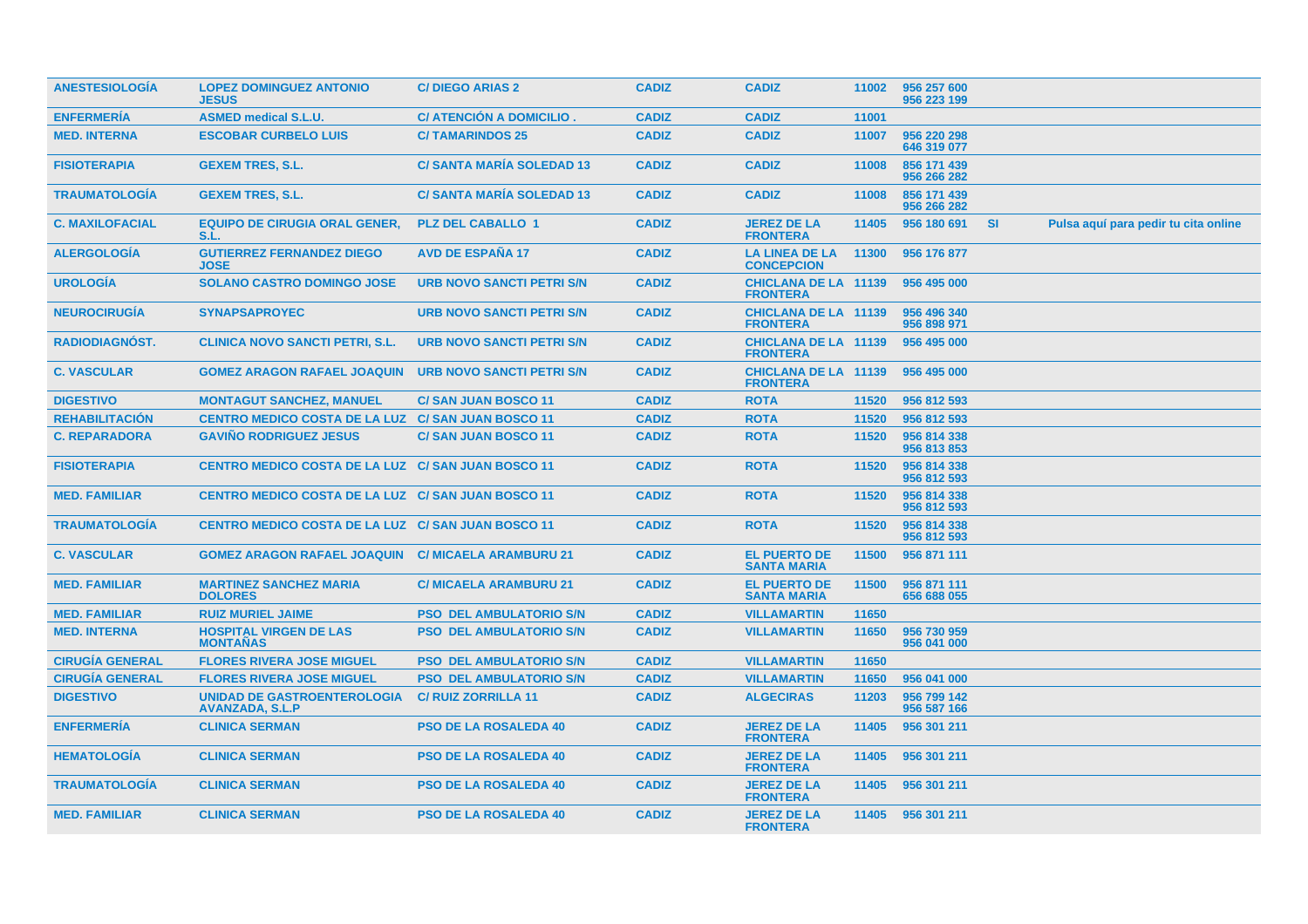| <b>TRAUMATOLOGIA</b>   | <b>SOLER NONELL GABRIEL</b>                                       | C/ PARAISO (EDF. MANZANA) 5                                            | <b>CADIZ</b> | <b>JEREZ DE LA</b><br><b>FRONTERA</b>     |       | 11405 956 300 003          |           |                                      |  |
|------------------------|-------------------------------------------------------------------|------------------------------------------------------------------------|--------------|-------------------------------------------|-------|----------------------------|-----------|--------------------------------------|--|
| <b>DERMATOLOGÍA</b>    | <b>MARTINEZ RODRIGUEZ ALBERTO</b>                                 | <b>AVD LA MARINA 6</b>                                                 | <b>CADIZ</b> | <b>CADIZ</b>                              | 11007 | 956 282 000                |           |                                      |  |
| <b>ANESTESIOLOGÍA</b>  | <b>BUDINICH CORTADA LUIS ALBERTO</b>                              | <b>C/HOSPITALES DE LA PROVINCIA</b><br><b>S/N</b>                      | <b>CADIZ</b> | <b>EL PUERTO DE</b><br><b>SANTA MARIA</b> | 11500 | 956 481 135<br>956 480 417 |           |                                      |  |
| <b>AREAS PEDIÁTRI.</b> | <b>SERRANO PEREZ JUAN</b>                                         | <b>C/ANTILLAS 2</b>                                                    | <b>CADIZ</b> | <b>EL PUERTO DE</b><br><b>SANTA MARIA</b> | 11500 | 956 541 510                |           |                                      |  |
| <b>DIGESTIVO</b>       | <b>MONTAGUT SANCHEZ, MANUEL</b>                                   | <b>C/ CONDESA VILLAFUENTE</b><br><b>BERMEJA7</b>                       | <b>CADIZ</b> | <b>CADIZ</b>                              | 11007 | 956 254 042                |           |                                      |  |
| <b>O.R.L.</b>          | <b>OTOENF, S.L.P</b>                                              | <b>C/ MÉJICO 20 PISO BAJO</b>                                          | <b>CADIZ</b> | <b>SAN FERNANDO</b>                       | 11100 | 956 944 950<br>956 898 971 |           |                                      |  |
| <b>C. REPARADORA</b>   | PLASTICA ASTARTE S.L.                                             | <b>AVD ILUSTRACIÓN 6</b>                                               | <b>CADIZ</b> | <b>CADIZ</b>                              | 11011 | 956 078 807                |           |                                      |  |
| <b>ENFERMERIA</b>      | <b>ANEST-ARI, S.L.</b>                                            | <b>AVD ILUSTRACION 6</b>                                               | <b>CADIZ</b> | <b>CADIZ</b>                              | 11011 | 956 078 807<br>956 205 854 |           |                                      |  |
| C.M.A.                 | <b>ANEST-ARI, S.L.</b>                                            | <b>AVD ILUSTRACIÓN 6</b>                                               | <b>CADIZ</b> | <b>CADIZ</b>                              | 11011 | 956 078 807                |           |                                      |  |
| <b>MED. INTERNA</b>    | <b>ANTONIO LOPEZ CANO, S.L.</b>                                   | <b>AVD ILUSTRACIÓN 6</b>                                               | <b>CADIZ</b> | <b>CADIZ</b>                              | 11011 | 956 078 807<br>956 205 855 |           |                                      |  |
| <b>C. REPARADORA</b>   | PLASTICA ASTARTE S.L.                                             | <b>AVD ILUSTRACION 6</b>                                               | <b>CADIZ</b> | <b>CADIZ</b>                              | 11011 | 956 078 807<br>956 205 854 |           |                                      |  |
| <b>CARDIOLOGÍA</b>     | <b>ANTONIO LOPEZ CANO, S.L.</b>                                   | <b>AVD ILUSTRACIÓN 6</b>                                               | <b>CADIZ</b> | <b>CADIZ</b>                              | 11011 | 956 078 807<br>956 205 855 | <b>SI</b> | Pulsa aquí para pedir tu cita online |  |
| <b>PSIQUIATRÍA</b>     | <b>ROMERO COMELLA DIONISIO</b>                                    | <b>AVD DEL TAMARIX 4</b>                                               | <b>CADIZ</b> | <b>JEREZ DE LA</b><br><b>FRONTERA</b>     | 11407 | 956 182 244                |           |                                      |  |
| <b>OFTALMOLOGIA</b>    | <b>PASTOR RABASCO JUAN</b>                                        | <b>C/ ORFEON SANTA CECILIA S/N</b><br><b>EDIFICIO MIRADOR DEL COTO</b> | <b>CADIZ</b> | <b>SANLUCAR DE</b><br><b>BARRAMEDA</b>    | 11540 | 956 362 442<br>956 363 904 |           |                                      |  |
| <b>MED. FAMILIAR</b>   | <b>POLICLINICA SANLUCAR</b>                                       | <b>C/ ORFEÓN SANTA CECILIA S/N</b><br><b>EDIFICIO MIRADOR DEL COTO</b> | <b>CADIZ</b> | <b>SANLUCAR DE</b><br><b>BARRAMEDA</b>    | 11540 | 956 362 442<br>956 363 904 |           |                                      |  |
| <b>FISIOTERAPIA</b>    | <b>POLICLINICA SANLUCAR</b>                                       | <b>C/ ORFEON SANTA CECILIA S/N</b><br><b>EDIFICIO MIRADOR DEL COTO</b> | <b>CADIZ</b> | <b>SANLUCAR DE</b><br><b>BARRAMEDA</b>    | 11540 | 956 362 442<br>956 363 904 |           |                                      |  |
| <b>PODOLOGIA</b>       | <b>GONZALEZ DURAN INMACULADA</b>                                  | <b>C/MATADERO 6</b>                                                    | <b>CADIZ</b> | <b>JEREZ DE LA</b><br><b>FRONTERA</b>     | 11401 | 956 340 641                |           |                                      |  |
| <b>FISIOTERAPIA</b>    | <b>MUNDO SALUD</b>                                                | <b>C/MATADERO 6</b>                                                    | <b>CADIZ</b> | <b>JEREZ DE LA</b><br><b>FRONTERA</b>     | 11401 | 956 340 641                |           |                                      |  |
| <b>REUMATOLOGIA</b>    | <b>MORENO DOMINGUEZ RAUL</b>                                      | <b>AVD CRUZ ROJA 33-35 EDIFICIO</b><br><b>AMERICA</b>                  | <b>CADIZ</b> | <b>EL PUERTO DE</b><br><b>SANTA MARIA</b> | 11500 | 956 854 146                |           |                                      |  |
| <b>CIRUGÍA GENERAL</b> | <b>GUTIERREZ MARTINEZ ANTONIO</b>                                 | <b>AVD MÉJICO 6</b>                                                    | <b>CADIZ</b> | <b>JEREZ DE LA</b><br><b>FRONTERA</b>     | 11405 | 956 185 291                |           |                                      |  |
| <b>FISIOTERAPIA</b>    | <b>FISIOCONIL</b>                                                 | <b>C/ GONZALO SÁNCHEZ FUENTES 9</b>                                    | <b>CADIZ</b> | <b>CONIL DE LA</b><br><b>FRONTERA</b>     | 11140 | 956 443 570                |           |                                      |  |
| <b>RADIODIAGNOST.</b>  | <b>HOSPITAL JEREZ PUERTA DEL SUR</b>                              | AVD DE LA PUERTA DEL SUR S/N                                           | <b>CADIZ</b> | <b>JEREZ DE LA</b><br><b>FRONTERA</b>     | 11408 | 956 357 100<br>956 168 000 |           |                                      |  |
| <b>TRAUMATOLOGÍA</b>   | <b>HOSPITAL JEREZ PUERTA DEL SUR AVD DE LA PUERTA DEL SUR S/N</b> |                                                                        | <b>CADIZ</b> | <b>JEREZ DE LA</b><br><b>FRONTERA</b>     | 11408 | 956 357 100                |           |                                      |  |
| <b>C. PEDIÁTRICA</b>   | HOSPITAL JEREZ PUERTA DEL SUR AVD DE LA PUERTA DEL SUR S/N        |                                                                        | <b>CADIZ</b> | <b>JEREZ DE LA</b><br><b>FRONTERA</b>     | 11408 | 956 357 100<br>956 168 000 |           |                                      |  |
| <b>NEUROFISIOLOGIA</b> | <b>HOSPITAL JEREZ PUERTA DEL SUR AVD DE LA PUERTA DEL SUR S/N</b> |                                                                        | <b>CADIZ</b> | <b>JEREZ DE LA</b><br><b>FRONTERA</b>     | 11408 | 956 357 100                |           |                                      |  |
| <b>NEFROLOGIA</b>      | HOSPITAL JEREZ PUERTA DEL SUR AVD DE LA PUERTA DEL SUR S/N        |                                                                        | <b>CADIZ</b> | <b>JEREZ DE LA</b><br><b>FRONTERA</b>     | 11408 | 956 357 100<br>956 168 000 |           |                                      |  |
| <b>GERIATRIA</b>       | <b>VALERA MARTINEZ FRANCISCO</b><br><b>JAVIER</b>                 | AVD DE LA PUERTA DEL SUR S/N                                           | <b>CADIZ</b> | <b>JEREZ DE LA</b><br><b>FRONTERA</b>     | 11408 | 956 357 100                |           |                                      |  |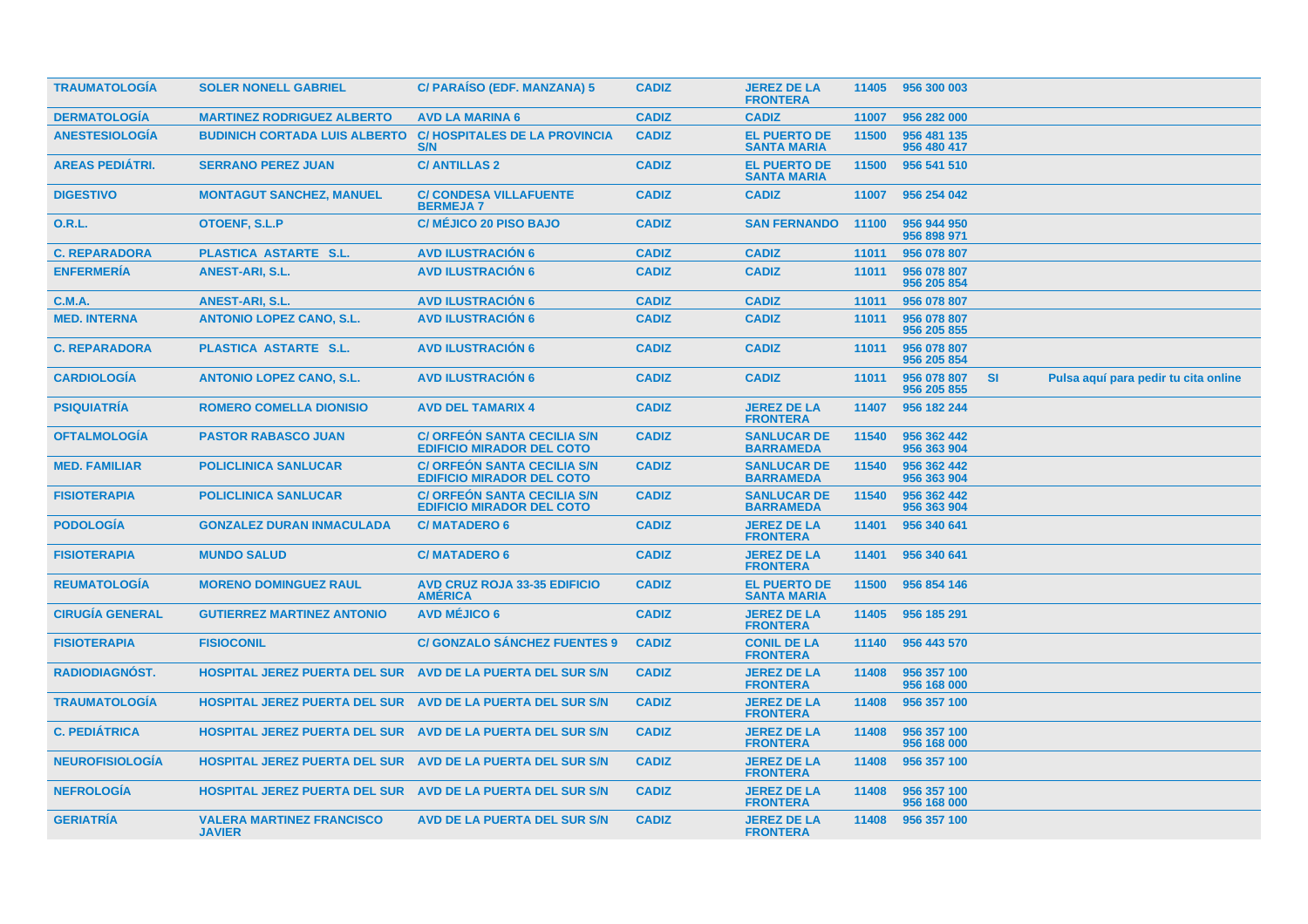| <b>DIGESTIVO</b>       | <b>DIGESUR S.L.P.</b>                                          | AVD DE LA PUERTA DEL SUR S/N                                           | <b>CADIZ</b> | <b>JEREZ DE LA</b><br><b>FRONTERA</b>          | 11408 | 956 357 156<br>956 320 151 |
|------------------------|----------------------------------------------------------------|------------------------------------------------------------------------|--------------|------------------------------------------------|-------|----------------------------|
| <b>ANESTESIOLOGIA</b>  | <b>CLINICA ANESTESICA C.O.S.L.</b>                             | AVD DE LA PUERTA DEL SUR S/N                                           | <b>CADIZ</b> | <b>JEREZ DE LA</b><br><b>FRONTERA</b>          | 11408 | 956 357 100                |
| <b>TRAUMATOLOGIA</b>   | <b>SOLER NONELL GABRIEL</b>                                    | AVD DE LA PUERTA DEL SUR S/N                                           | <b>CADIZ</b> | <b>JEREZ DE LA</b><br><b>FRONTERA</b>          | 11408 | 956 357 156<br>956 320 151 |
| <b>CIRUGÍA GENERAL</b> | <b>CIRGEST</b>                                                 | AVD DE LA PUERTA DEL SUR S/N                                           | <b>CADIZ</b> | <b>JEREZ DE LA</b><br><b>FRONTERA</b>          | 11408 | 620 761 327<br>956 168 000 |
| <b>URGENCIAS</b>       | <b>HOSPITAL JEREZ PUERTA DEL SUR</b>                           | AVD DE LA PUERTA DEL SUR S/N                                           | <b>CADIZ</b> | <b>JEREZ DE LA</b><br><b>FRONTERA</b>          | 11408 | 956 357 100                |
| <b>AREAS PEDIÁTRI.</b> | <b>MARTINEZ INFANTE JESUS</b>                                  | <b>C/MARCONI1</b>                                                      | <b>CADIZ</b> | <b>SAN FERNANDO</b>                            | 11100 | 956 893 257                |
| <b>ODONTOESTOMATOL</b> | <b>IRCON DENTAL</b>                                            | C/ ALTAMIRA (EIDF AYALA) 5                                             | <b>CADIZ</b> | <b>SAN ROQUE</b>                               | 11311 | 956 796 673                |
| <b>UROLOGÍA</b>        | <b>REYES MARTINEZ FRANCISCO</b>                                | <b>C/ ORFEON SANTA CECILIA S/N</b><br><b>EDIFICIO MIRADOR DEL COTO</b> | <b>CADIZ</b> | <b>SANLUCAR DE</b><br><b>BARRAMEDA</b>         | 11540 | 956 363 904<br>956 362 442 |
| <b>DERMATOLOGÍA</b>    | <b>MARQUEZ ENRIQUEZ JUAN</b>                                   | <b>C/ORFEON SANTA CECILIA S/N</b><br><b>EDIFICIO MIRADOR DEL COTO</b>  | <b>CADIZ</b> | <b>SANLUCAR DE</b><br><b>BARRAMEDA</b>         | 11540 | 956 362 442<br>956 363 904 |
| <b>LOGOPEDIA</b>       | <b>IBAÑEZ RUIZ LAURA</b>                                       | <b>C/ ORFEON SANTA CECILIA S/N</b><br><b>EDIFICIO MIRADOR DEL COTO</b> | <b>CADIZ</b> | <b>SANLUCAR DE</b><br><b>BARRAMEDA</b>         | 11540 | 664 324 348                |
| <b>MED. FAMILIAR</b>   | <b>CLINICA JUAN MANUEL ARMARIO</b><br>S.L.U                    | <b>AVD MIGUEL MANCHEÑO 19</b>                                          | <b>CADIZ</b> | <b>ARCOS DE LA</b><br><b>FRONTERA</b>          | 11630 | 956 701 262                |
| <b>DERMATOLOGIA</b>    | <b>CLINICA JUAN MANUEL ARMARIO</b><br>S.L.U                    | <b>AVD MIGUEL MANCHENO 19</b>                                          | <b>CADIZ</b> | <b>ARCOS DE LA</b><br><b>FRONTERA</b>          | 11630 | 956 701 262                |
| <b>ANÁLISIS</b>        | <b>LABORATORIO ECHEVARNE</b>                                   | <b>AVD MIGUEL MANCHENO 19</b>                                          | <b>CADIZ</b> | <b>ARCOS DE LA</b><br><b>FRONTERA</b>          | 11630 |                            |
| <b>PSIQUIATRIA</b>     | <b>CLINICA JUAN MANUEL ARMARIO</b><br>S.L.U                    | <b>AVD MIGUEL MANCHENO 19</b>                                          | <b>CADIZ</b> | <b>ARCOS DE LA</b><br><b>FRONTERA</b>          | 11630 | 956 701 262                |
| <b>ANÁLISIS</b>        | <b>LABORATORIO ECHEVARNE</b>                                   | <b>C/ MEJICO 20</b>                                                    | <b>CADIZ</b> | <b>SAN FERNANDO</b>                            | 11100 |                            |
| <b>CARDIOLOGÍA</b>     | <b>GABINETE DE ESTUDIOS</b><br><b>CARDIOLOGICOS</b>            | <b>C/VALDES 18</b>                                                     | <b>CADIZ</b> | <b>EL PUERTO DE</b><br><b>SANTA MARIA</b>      | 11500 | 651 100 726<br>956 874 018 |
| <b>CARDIOLOGIA</b>     | <b>AGARRADO LUNA ANTONIO</b><br><b>DOMINGO</b>                 | <b>AVD MEJICO 2</b>                                                    | <b>CADIZ</b> | <b>JEREZ DE LA</b><br><b>FRONTERA</b>          | 11405 | 956 183 267                |
| <b>ANESTESIOLOGÍA</b>  | <b>CLINICA NOVO SANCTI PETRI, S.L.</b>                         | <b>URB NOVO SANCTI PETRI SN</b>                                        | <b>CADIZ</b> | <b>CHICLANA DE LA 11139</b><br><b>FRONTERA</b> |       | 956 495 000                |
| <b>O.R.L.</b>          | <b>CLINICA MEDICO-ASISTENCIAL</b><br><b>VIRGEN DEL ROSARIO</b> | <b>C/AUSTRIA S/N</b>                                                   | <b>CADIZ</b> | <b>ALGECIRAS</b>                               | 11204 | 956 090 493                |
| <b>GINECOLOGÍA</b>     | <b>CLINICA MEDICO-ASISTENCIAL</b><br><b>VIRGEN DEL ROSARIO</b> | <b>C/AUSTRIA S/N</b>                                                   | <b>CADIZ</b> | <b>ALGECIRAS</b>                               | 11204 | 956 090 493                |
| <b>TRAUMATOLOGIA</b>   | <b>CLINICA MEDICO-ASISTENCIAL</b><br><b>VIRGEN DEL ROSARIO</b> | <b>C/ AUSTRIA S/N</b>                                                  | <b>CADIZ</b> | <b>ALGECIRAS</b>                               | 11204 | 956 090 493                |
| <b>MED. INTERNA</b>    | <b>CLINICA MEDICO-ASISTENCIAL</b><br><b>VIRGEN DEL ROSARIO</b> | <b>C/AUSTRIA S/N</b>                                                   | <b>CADIZ</b> | <b>ALGECIRAS</b>                               | 11204 | 956 090 493                |
| <b>DERMATOLOGÍA</b>    | <b>CLINICA MEDICO-ASISTENCIAL</b><br><b>VIRGEN DEL ROSARIO</b> | <b>C/AUSTRIA S/N</b>                                                   | <b>CADIZ</b> | <b>ALGECIRAS</b>                               | 11204 | 956 090 493                |
| <b>PSICOLOGIA</b>      | <b>CENTRO MEDICO ACACIAS</b>                                   | <b>C/SANTA CRUZ DE TENERIFE 4</b>                                      | <b>CADIZ</b> | <b>CADIZ</b>                                   | 11007 | 956 270 182                |
| <b>ALERGOLOGIA</b>     | <b>BUTRON LUNA JOSE JOAQUIN</b>                                | C/12 DE OCTUBRE s/n                                                    | <b>CADIZ</b> | <b>ARCOS DE LA</b><br><b>FRONTERA</b>          | 11630 | 956 700 498                |
| <b>ONCOLOGIA</b>       | <b>HOSPITAL QUIRONSALUD CAMPO</b><br><b>DE GIBRALTAR</b>       | <b>PQE EMPRESARIAL LAS MARISMAS</b><br><b>DE PALMONES s/n</b>          | <b>CADIZ</b> | <b>LOS BARRIOS</b>                             | 11379 | 956 798 300                |
| <b>O.R.L.</b>          | <b>HOSPITAL QUIRONSALUD CAMPO</b><br><b>DE GIBRALTAR</b>       | <b>POE EMPRESARIAL LAS MARISMAS</b><br><b>DE PALMONES s/n</b>          | <b>CADIZ</b> | <b>LOS BARRIOS</b>                             | 11379 | 956 798 300                |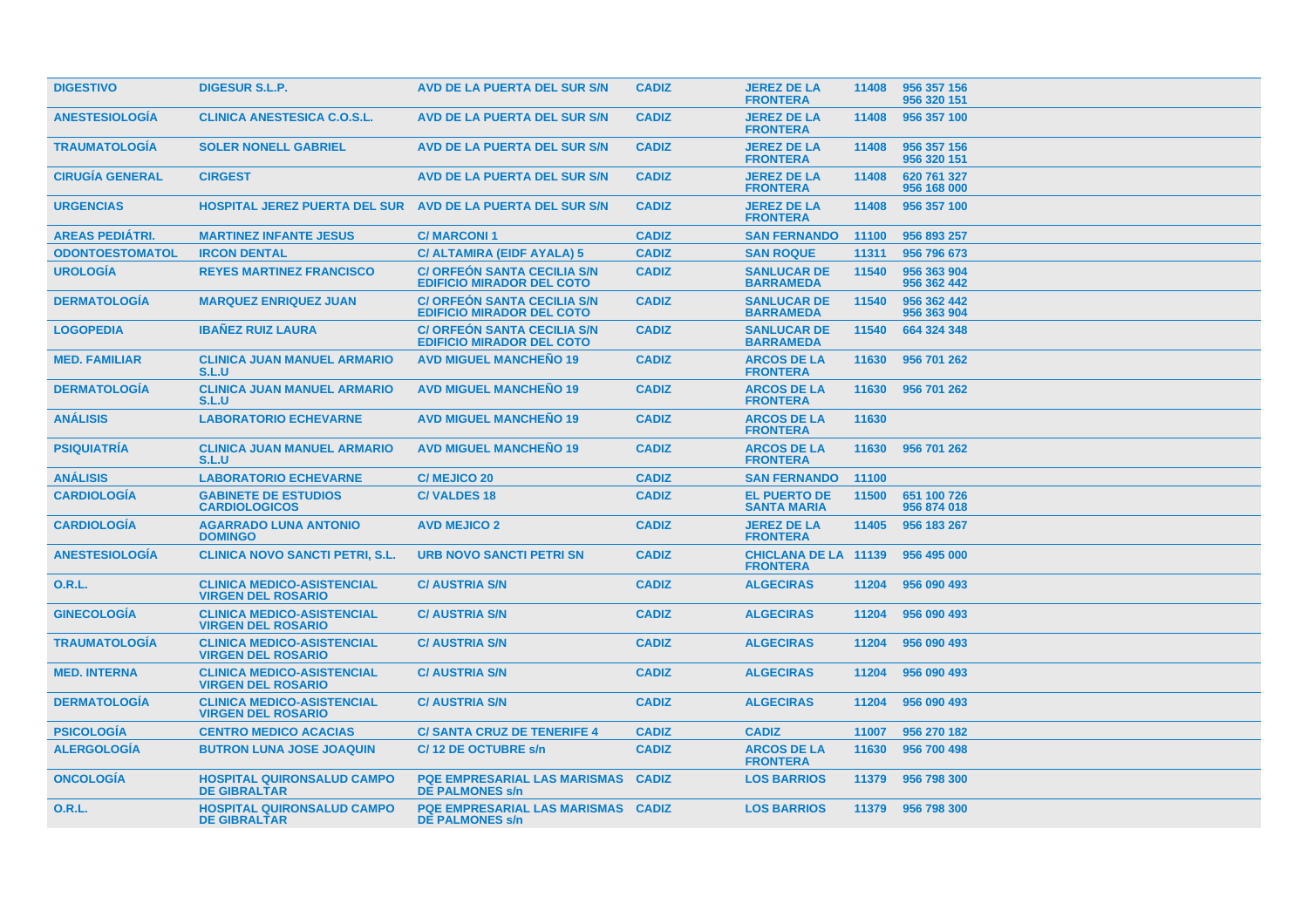| <b>NEUROCIRUGIA</b>    | <b>INSTITUTO DE ESPECIALIDADES</b><br><b>NEUROLOGICAS, S.A.</b>                           | <b>PQE EMPRESARIAL LAS MARISMAS CADIZ</b><br><b>DE PALMONES s/n</b> |              | <b>LOS BARRIOS</b>                             | 11379 | 956 798 300                |
|------------------------|-------------------------------------------------------------------------------------------|---------------------------------------------------------------------|--------------|------------------------------------------------|-------|----------------------------|
| <b>MED. INTERNA</b>    | <b>HOSPITAL QUIRONSALUD CAMPO</b><br><b>DE GIBRALTAR</b>                                  | <b>PQE EMPRESARIAL LAS MARISMAS</b><br><b>DE PALMONES s/n</b>       | <b>CADIZ</b> | <b>LOS BARRIOS</b>                             | 11379 | 956 798 300                |
| <b>HEMATOLOGIA</b>     | <b>HOSPITAL QUIRONSALUD CAMPO</b><br><b>DE GIBRALTAR</b>                                  | <b>PQE EMPRESARIAL LAS MARISMAS</b><br><b>DE PALMONES s/n</b>       | <b>CADIZ</b> | <b>LOS BARRIOS</b>                             | 11379 | 956 798 300                |
| <b>C. REPARADORA</b>   | <b>HOSPITAL QUIRONSALUD CAMPO</b><br><b>DE GIBRALTAR</b>                                  | <b>PQE EMPRESARIAL LAS MARISMAS</b><br><b>DE PALMONES s/n</b>       | <b>CADIZ</b> | <b>LOS BARRIOS</b>                             | 11379 | 956 798 300                |
| <b>UROLOGIA</b>        | <b>HOSPITAL QUIRONSALUD CAMPO</b><br><b>DE GIBRALTAR</b>                                  | <b>PQE EMPRESARIAL LAS MARISMAS</b><br><b>DE PALMONES s/n</b>       | <b>CADIZ</b> | <b>LOS BARRIOS</b>                             | 11379 | 956 798 300                |
| <b>AREAS PEDIÁTRI.</b> | <b>HOSPITAL QUIRONSALUD CAMPO</b><br><b>DE GIBRALTAR</b>                                  | <b>PQE EMPRESARIAL LAS MARISMAS</b><br><b>DE PALMONES s/n</b>       | <b>CADIZ</b> | <b>LOS BARRIOS</b>                             | 11379 | 956 798 300                |
| <b>RADIODIAGNOST.</b>  | <b>CLINICA BEIMAN - INSTITUTO</b><br><b>ANDALUZ DE MEDICINA</b><br><b>DEPORTIVA, S.L.</b> | <b>C/ JAEN 2 GUADALCACIN</b>                                        | <b>CADIZ</b> | <b>JEREZ DE LA</b><br><b>FRONTERA</b>          | 11590 | 956 158 225<br>625 564 579 |
| <b>DERMATOLOGÍA</b>    | <b>CLINICA BEIMAN - INSTITUTO</b><br><b>ANDALUZ DE MEDICINA</b><br><b>DEPORTIVA, S.L.</b> | <b>C/ JAEN 2 GUADALCACIN</b>                                        | <b>CADIZ</b> | <b>JEREZ DE LA</b><br><b>FRONTERA</b>          | 11590 | 956 158 225<br>625 564 579 |
| <b>UROLOGIA</b>        | <b>CLINICA BEIMAN - INSTITUTO</b><br><b>ANDALUZ DE MEDICINA</b><br><b>DEPORTIVA, S.L.</b> | <b>C/ JAEN 2 GUADALCACIN</b>                                        | <b>CADIZ</b> | <b>JEREZ DE LA</b><br><b>FRONTERA</b>          | 11590 | 956 158 225<br>625 564 579 |
| <b>ENFERMERÍA</b>      | <b>CLINICA BEIMAN - INSTITUTO</b><br><b>ANDALUZ DE MEDICINA</b><br><b>DEPORTIVA, S.L.</b> | <b>C/ JAEN 2 GUADALCACIN</b>                                        | <b>CADIZ</b> | <b>JEREZ DE LA</b><br><b>FRONTERA</b>          | 11590 | 956 158 225<br>625 564 579 |
| <b>PSIQUIATRÍA</b>     | <b>CLINICA UNIVERSAL</b>                                                                  | <b>C/ PASAJE UNIVERSAL S/N</b>                                      | <b>CADIZ</b> | <b>LA LINEA DE LA</b><br><b>CONCEPCION</b>     | 11300 | 956 095 955<br>856 126 682 |
| <b>OFTALMOLOGIA</b>    | <b>CLINICA UNIVERSAL</b>                                                                  | <b>C/ PASAJE UNIVERSAL S/N</b>                                      | <b>CADIZ</b> | <b>LA LINEA DE LA</b><br><b>CONCEPCION</b>     | 11300 | 956 095 955<br>856 126 682 |
| <b>PODOLOGÍA</b>       | <b>BARRA SOTO MARTA</b>                                                                   | <b>C/FEDUCHY3</b>                                                   | <b>CADIZ</b> | <b>CADIZ</b>                                   | 11001 | 956 223 630<br>687 414 913 |
| <b>ANÁLISIS</b>        | <b>LABORATORIO ECHEVARNE</b>                                                              | <b>C/FEDUCHY 8</b>                                                  | <b>CADIZ</b> | <b>CADIZ</b>                                   | 11001 |                            |
| <b>NEUROCIRUGIA</b>    | <b>CENTRO DE NEUROLOGIA</b><br><b>AVANZADA</b>                                            | <b>AVD OCTAVIO AUGUSTO S/N</b><br><b>CLINICA NOVO SANCTI PETRI</b>  | <b>CADIZ</b> | <b>CHICLANA DE LA 11139</b><br><b>FRONTERA</b> |       | 956 495 000                |
| <b>CIRUGIA GENERAL</b> | <b>ANTONIO LOPEZ CANO, S.L.</b>                                                           | <b>AVD DE LA ILUSTRACION 6</b><br><b>EDIFICIO ASTARTE</b>           | <b>CADIZ</b> | <b>CADIZ</b>                                   | 11011 | 956 205 855                |
| <b>PSIQUIATRIA</b>     | <b>ROMERO RUBIALES FRANCISCO</b>                                                          | <b>C/ CONDESA VILLAFUENTE</b><br><b>BERMEJA7</b>                    | <b>CADIZ</b> | <b>CADIZ</b>                                   | 11008 | 699 580 964                |
| <b>GINECOLOGIA</b>     | <b>LOPEZ RODRIGUEZ ROCIO</b>                                                              | <b>C/BABOR 11</b>                                                   | <b>CADIZ</b> | <b>EL PUERTO DE</b><br><b>SANTA MARIA</b>      | 11500 | 691 447 830<br>956 854 146 |
| <b>MED. FAMILIAR</b>   | <b>HOSPITAL DR. LOPEZ CANO</b>                                                            | <b>PLZ MADRID S/N</b>                                               | <b>CADIZ</b> | <b>CADIZ</b>                                   | 11010 | 956 205 855<br>956 205 854 |
| <b>HOSP. GENERAL</b>   | <b>HOSPITAL DR. LOPEZ CANO</b>                                                            | <b>PLZ MADRID S/N</b>                                               | <b>CADIZ</b> | <b>CADIZ</b>                                   | 11010 | 956 205 855<br>956 205 854 |
| <b>ANESTESIOLOGIA</b>  | <b>HOSPITAL DR. LOPEZ CANO</b>                                                            | <b>PLZ MADRID S/N</b>                                               | <b>CADIZ</b> | <b>CADIZ</b>                                   | 11010 | 956 205 855<br>956 205 854 |
| <b>ALERGOLOGÍA</b>     | PEREIRA GONZALEZ MARIA JOSE                                                               | <b>C/SAN JOSE 7 CENTRO MEDICO</b><br><b>KER</b>                     | <b>CADIZ</b> | <b>CADIZ</b>                                   | 11004 | 688 994 041<br>856 103 524 |
| <b>DIGESTIVO</b>       | <b>MULTIMEDICA ISLA SALUD, S.L.</b>                                                       | <b>C/SANCHEZ CERQUERO 39</b>                                        | <b>CADIZ</b> | <b>SAN FERNANDO</b>                            | 11100 | 956 800 902                |
| <b>CIRUGIA GENERAL</b> | <b>CENTRO MEDICO VEEDOR</b>                                                               | C/VEEDOR 12                                                         | <b>CADIZ</b> | <b>CADIZ</b>                                   | 11004 | 856 581 658                |
| <b>C. PEDIÁTRICA</b>   | <b>CLINICA NTRA. SRA. DE LA SALUD</b>                                                     | <b>C/CL/FEDUCHY 8-14</b>                                            | <b>CADIZ</b> | <b>CADIZ</b>                                   | 11001 | 956 225 301                |
| <b>NEUROLOGÍA</b>      | <b>CLINICA NTRA, SRA, DE LA SALUD</b>                                                     | <b>C/CL/FEDUCHY 8-14</b>                                            | <b>CADIZ</b> | <b>CADIZ</b>                                   | 11001 | 956 225 301                |
|                        |                                                                                           |                                                                     |              |                                                |       |                            |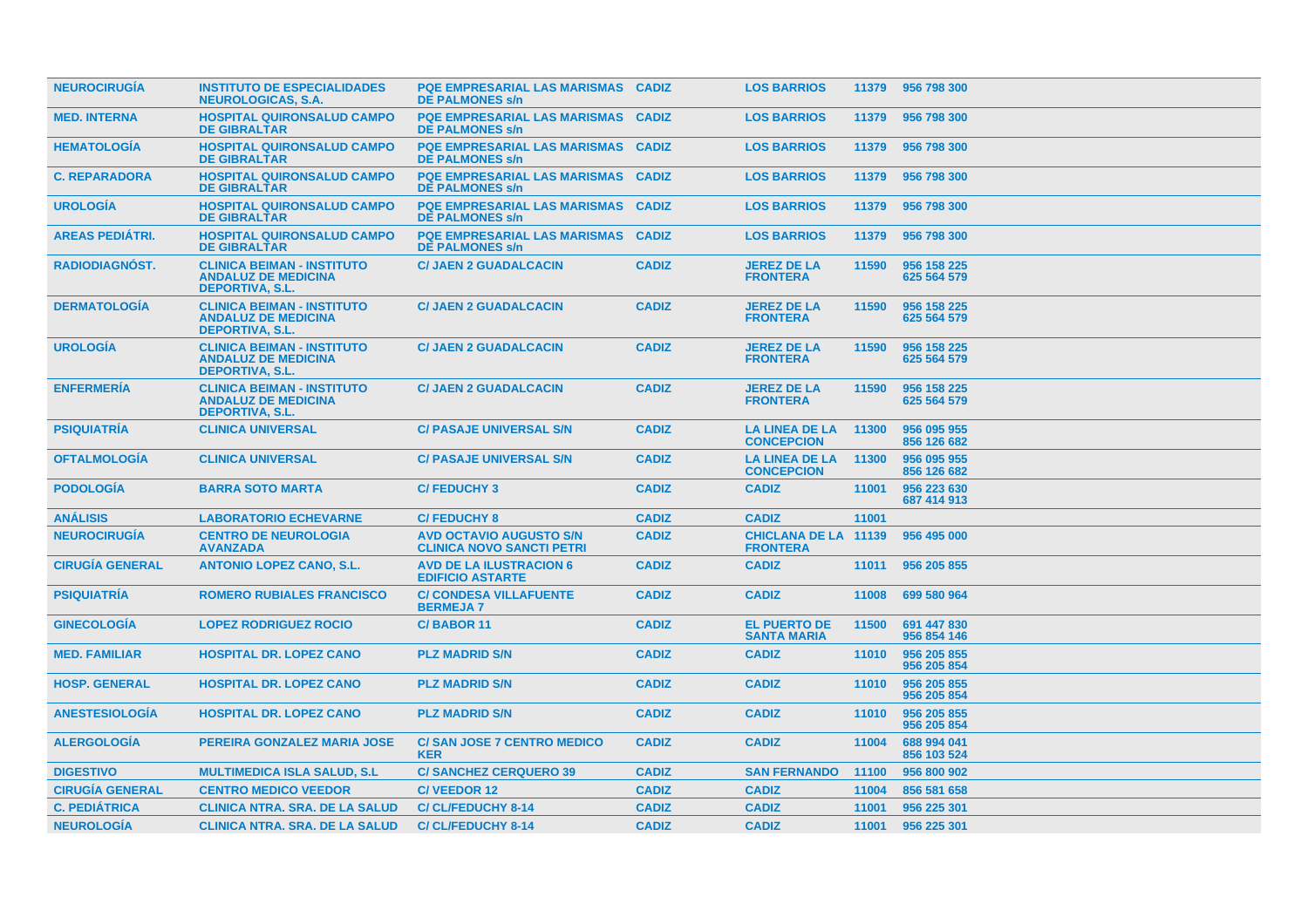| <b>AREAS PEDIÁTRI.</b> | <b>UNITTAS</b>                                           | <b>C/SAN QUINTIN 2</b>                                                                     | <b>CADIZ</b> | <b>SAN FERNANDO</b>                            | 11100 | 956 064 927<br>637 068 532 |
|------------------------|----------------------------------------------------------|--------------------------------------------------------------------------------------------|--------------|------------------------------------------------|-------|----------------------------|
| <b>UROLOGIA</b>        | <b>HOSPITAL QUIRONSALUD CAMPO</b><br><b>DE GIBRALTAR</b> | <b>PLZ ANDALUCIA 1 CENTRO</b><br><b>COMERCIAL PLAZA ANDALUCIA</b>                          | <b>CADIZ</b> | <b>ALGECIRAS</b>                               | 11201 | 956 798 300                |
| <b>TRAUMATOLOGÍA</b>   | <b>HOSPITAL QUIRONSALUD CAMPO</b><br><b>DE GIBRALTAR</b> | <b>PLZ ANDALUCIA 1 CENTRO</b><br><b>COMERCIAL PLAZA ANDALUCIA</b>                          | <b>CADIZ</b> | <b>ALGECIRAS</b>                               | 11201 | 956 798 300                |
| <b>FISIOTERAPIA</b>    | fisiosport                                               | <b>C/QUIEBRO 28</b>                                                                        | <b>CADIZ</b> | <b>EL PUERTO DE</b><br><b>SANTA MARIA</b>      | 11500 | 956 055 340<br>601 086 175 |
| <b>DIGESTIVO</b>       | <b>RODRIGUEZ GUERRERO JOSE</b><br><b>MARIA</b>           | <b>C/ AYALA 2 HOSPITAL VIAMED</b><br><b>BAHIA DE CADIZ</b>                                 | <b>CADIZ</b> | <b>CHICLANA DE LA 11130</b><br><b>FRONTERA</b> |       | 956 533 333                |
| <b>PODOLOGIA</b>       | <b>ACOSTA GARCIA ISABEL LORENA</b>                       | <b>C/ PADRE BARGETON 10 CLINICA</b><br><b>DEL PIE LORENA ACOSTA</b>                        | <b>CADIZ</b> | <b>PATERNA DE</b><br><b>RIVERA</b>             | 11178 | 653 047 803                |
| <b>UROLOGÍA</b>        | <b>HOSPITAL JEREZ PUERTA DEL SUR</b>                     | <b>AVD ALVARO DOMECQ 3</b>                                                                 | <b>CADIZ</b> | <b>JEREZ DE LA</b><br><b>FRONTERA</b>          | 11407 | 956 318 791                |
| <b>GINECOLOGÍA</b>     | <b>SOTO PAZOS ESTEFANIA</b>                              | <b>AVD PUERTAS DEL SUR SN</b>                                                              | <b>CADIZ</b> | <b>JEREZ DE LA</b><br><b>FRONTERA</b>          | 11408 | 956 301 211<br>956 357 100 |
| <b>MED. FAMILIAR</b>   | <b>OLVEMEDIC CENTRO MEDICO</b>                           | C/PERU9                                                                                    | <b>CADIZ</b> | <b>OLVERA</b>                                  | 11690 | 956 108 970                |
| <b>LOGOPEDIA</b>       | <b>CHUECA GONZALEZ MARIA</b><br><b>TERESA</b>            | <b>AVD ESPERA S/N EDIFICIO</b><br><b>TRASTEVERE, LOCAL 2</b>                               | <b>CADIZ</b> | <b>JEREZ DE LA</b><br><b>FRONTERA</b>          | 11407 | 686 612 325                |
| <b>FISIOTERAPIA</b>    | <b>CLINICA AZAHARES</b>                                  | C/ C/ DR. RAFAEL RUIZ MATEOS 1,<br><b>LOCAL 2 1 ROTONDA LOS JUEGOS</b><br><b>OLIMPICOS</b> | <b>CADIZ</b> | <b>JEREZ DE LA</b><br><b>FRONTERA</b>          | 11405 | 956 182 640<br>604 154 249 |
| <b>GINECOLOGIA</b>     | <b>DIEZ ARANDA INMACULADA</b>                            | <b>AVD LOS ALAMOS 2</b>                                                                    | <b>CADIZ</b> | <b>JEREZ DE LA</b><br><b>FRONTERA</b>          | 11407 | 956 307 462                |
| <b>AREAS PEDIATRI.</b> | <b>POLICLINICA EUROPA</b>                                | <b>AVD DE ESPAÑA 26 POLICLÍNICA</b><br><b>EUROPA</b>                                       | <b>CADIZ</b> | <b>LA LINEA DE LA</b><br><b>CONCEPCION</b>     | 11300 |                            |
| <b>URGENCIAS</b>       | <b>POLICLINICA EUROPA</b>                                | <b>AVD DE ESPAÑA 26 POLICLÍNICA</b><br><b>EUROPA</b>                                       | <b>CADIZ</b> | <b>LA LINEA DE LA</b><br><b>CONCEPCION</b>     | 11300 | 956 760 526                |
| <b>RADIODIAGNÓST.</b>  | <b>POLICLINICA EUROPA</b>                                | <b>AVD DE ESPAÑA 26 POLICLÍNICA</b><br><b>EUROPA</b>                                       | <b>CADIZ</b> | <b>LA LINEA DE LA</b><br><b>CONCEPCION</b>     | 11300 | 956 760 526                |
| <b>OFTALMOLOGIA</b>    | <b>HOSPITAL SAN JUAN GRANDE</b>                          | <b>GTA FÉLIX RODRIGUEZ DE LA</b><br><b>FUENTE S/N</b>                                      | <b>CADIZ</b> | <b>JEREZ DE LA</b><br><b>FRONTERA</b>          | 11407 | 956 357 300                |
| <b>TRAUMATOLOGIA</b>   | <b>HOSPITAL SAN JUAN GRANDE</b>                          | <b>GTA FÉLIX RODRÍGUEZ DE LA</b><br><b>FUENTE S/N</b>                                      | <b>CADIZ</b> | <b>JEREZ DE LA</b><br><b>FRONTERA</b>          |       | 11407 956 357 300          |
| <b>UROLOGIA</b>        | <b>CENTRO MEDICO PUERTO</b>                              | <b>C/VALDES 18</b>                                                                         | <b>CADIZ</b> | <b>EL PUERTO DE</b><br><b>SANTA MARIA</b>      | 11500 | 956 851 000<br>956 875 756 |
| <b>PSICOLOGIA</b>      | <b>CENTRO MEDICO PUERTO</b>                              | <b>C/VALDES 18</b>                                                                         | <b>CADIZ</b> | <b>EL PUERTO DE</b><br><b>SANTA MARIA</b>      | 11500 | 956 875 756<br>956 851 000 |
| <b>REUMATOLOGÍA</b>    | <b>ANDREA REGINA</b>                                     | <b>C/RUIZ ZORRILLA 11BIS</b>                                                               | <b>CADIZ</b> | <b>ALGECIRAS</b>                               | 11203 | 956 632 595<br>956 632 798 |
| <b>PSICOLOGIA</b>      | <b>ANDREA REGINA</b>                                     | <b>C/RUIZ ZORRILLA 11BIS</b>                                                               | <b>CADIZ</b> | <b>ALGECIRAS</b>                               | 11203 | 956 632 595<br>956 632 798 |
| <b>GINECOLOGIA</b>     | <b>CLINICA NTRA, SRA, DE LA SALUD</b>                    | <b>C/FEDUCHY 8</b>                                                                         | <b>CADIZ</b> | <b>CADIZ</b>                                   | 11001 | 601 083 423<br>956 225 301 |
| <b>ANESTESIOLOGIA</b>  | <b>CLINICA NTRA. SRA. DE LA SALUD</b>                    | <b>C/FEDUCHY 8</b>                                                                         | <b>CADIZ</b> | <b>CADIZ</b>                                   | 11001 | 601 083 423<br>956 225 301 |
| <b>ENDOCRINOLOGIA</b>  | <b>MATEOS GULLON PABLO CARLOS</b>                        | <b>C/FEDUCHY 8</b>                                                                         | <b>CADIZ</b> | <b>CADIZ</b>                                   | 11001 | 956 225 301                |
| <b>OFTALMOLOGIA</b>    | <b>OCULISTARTE S.L.U.P.</b>                              | <b>C/FEDUCHY 8</b>                                                                         | <b>CADIZ</b> | <b>CADIZ</b>                                   | 11001 | 601 083 423                |
| <b>HEMATOLOGIA</b>     | <b>MONTESINOS FERNANDEZ CARLOS</b>                       | <b>C/FEDUCHY 8</b>                                                                         | <b>CADIZ</b> | <b>CADIZ</b>                                   | 11001 | 669 579 263<br>956 220 335 |
| <b>DERMATOLOGIA</b>    | <b>GONZALEZ FERNANDEZ JULIO</b>                          | <b>AVD ANA DE VIYA 30</b>                                                                  | <b>CADIZ</b> | <b>CADIZ</b>                                   | 11009 | 956 253 116                |
|                        |                                                          |                                                                                            |              |                                                |       |                            |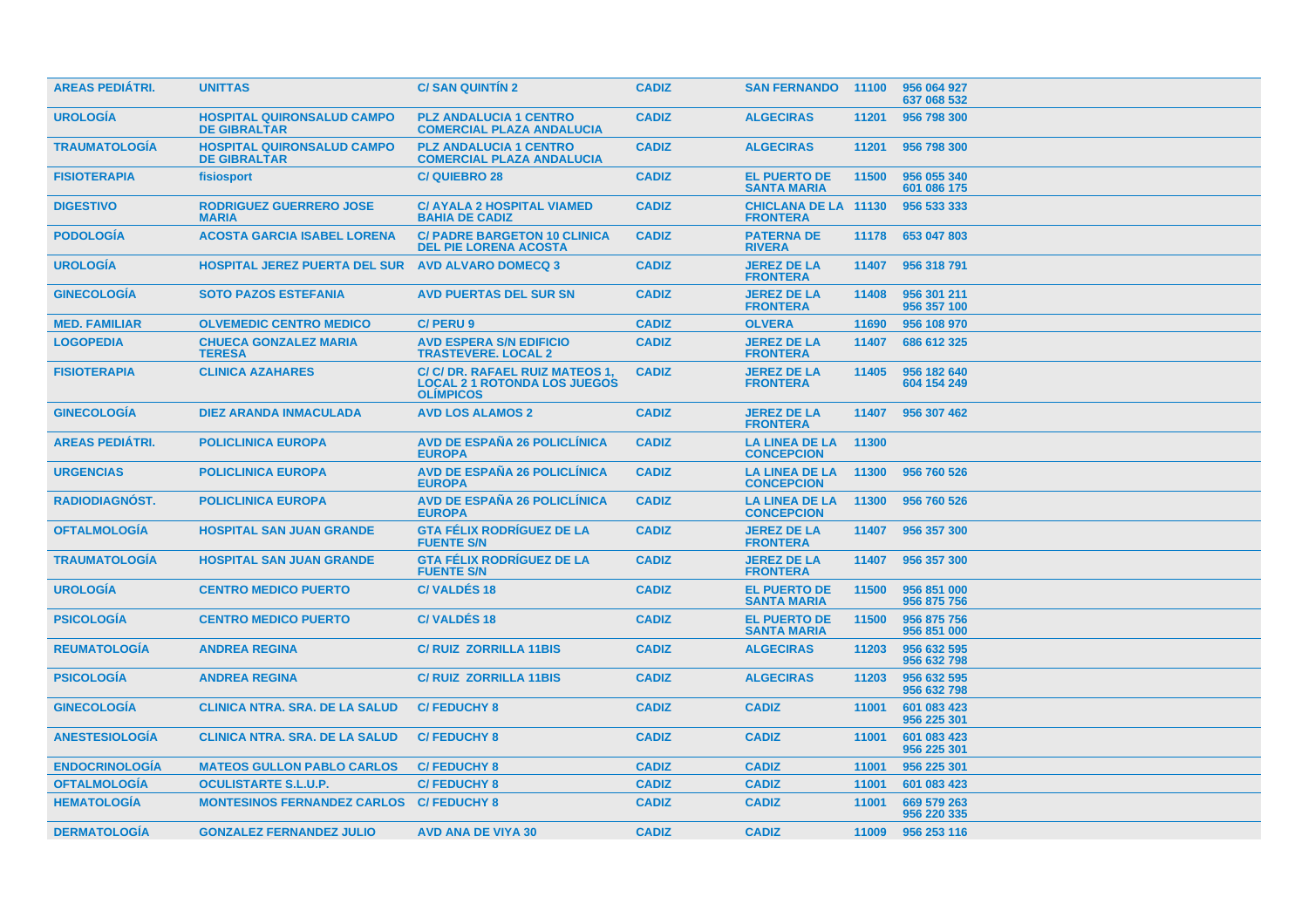| <b>ANESTESIOLOGIA</b>  | ANESREA, S.L.                                                    | <b>C/VALDES S/N</b>                               | <b>CADIZ</b> | <b>EL PUERTO DE</b><br><b>SANTA MARIA</b>      |       | 11500 956 017 270          |           |                                      |
|------------------------|------------------------------------------------------------------|---------------------------------------------------|--------------|------------------------------------------------|-------|----------------------------|-----------|--------------------------------------|
| <b>MED. INTERNA</b>    | <b>REYES MELLADO FRANCISCO</b>                                   | <b>C/VALDES S/N</b>                               | <b>CADIZ</b> | <b>EL PUERTO DE</b><br><b>SANTA MARIA</b>      | 11500 |                            |           |                                      |
| <b>MED. INTERNA</b>    | <b>PEREZ JIMENEZ JAVIER</b>                                      | <b>C/VALDES S/N</b>                               | <b>CADIZ</b> | <b>EL PUERTO DE</b><br><b>SANTA MARIA</b>      | 11500 | 956 017 000                |           |                                      |
| <b>MED. INTERNA</b>    | <b>ELVIRA GONZALEZ FRANCISCO</b><br><b>JAVIER</b>                | <b>C/VALDES S/N</b>                               | <b>CADIZ</b> | <b>EL PUERTO DE</b><br><b>SANTA MARIA</b>      | 11500 | 956 017 000                |           |                                      |
| <b>DIGESTIVO</b>       | <b>PEREZ JIMENEZ JAVIER</b>                                      | <b>C/VALDÉS S/N</b>                               | <b>CADIZ</b> | <b>EL PUERTO DE</b><br><b>SANTA MARIA</b>      | 11500 | 956 017 000<br>956 851 311 |           |                                      |
| <b>GINECOLOGÍA</b>     | <b>VICO DE MIGUEL FRANCISCO</b>                                  | <b>C/VALDÉS S/N</b>                               | <b>CADIZ</b> | <b>EL PUERTO DE</b><br><b>SANTA MARIA</b>      | 11500 | 956 017 000<br>629 174 900 |           |                                      |
| <b>GINECOLOGÍA</b>     | <b>GINECOLOGIA LEON DEL PINO SLP</b>                             | <b>C/VALDES S/N</b>                               | <b>CADIZ</b> | <b>EL PUERTO DE</b><br><b>SANTA MARIA</b>      | 11500 | 626 981 302<br>956 852 338 |           |                                      |
| <b>ANESTESIOLOGÍA</b>  | <b>HOSPITAL GENERAL SANTA MARIA</b><br><b>DEL PUERTO</b>         | <b>C/VALDES S/N</b>                               | <b>CADIZ</b> | <b>EL PUERTO DE</b><br><b>SANTA MARIA</b>      | 11500 | 956 017 094<br>956 017 000 |           |                                      |
| <b>URGENCIAS</b>       | <b>HOSPITAL GENERAL SANTA MARIA</b><br><b>DEL PUERTO</b>         | <b>C/VALDES S/N</b>                               | <b>CADIZ</b> | <b>EL PUERTO DE</b><br><b>SANTA MARIA</b>      | 11500 | 956 017 000                |           |                                      |
| <b>PSIQUIATRÍA</b>     | <b>HERCBERG PHILIPPE</b>                                         | <b>C/VALDÉS S/N</b>                               | <b>CADIZ</b> | <b>EL PUERTO DE</b><br><b>SANTA MARIA</b>      | 11500 | 956 017 000                |           |                                      |
| <b>CIRUGÍA GENERAL</b> | <b>MARTIN HIDALGO RODIL JOSE</b><br><b>RAMON</b>                 | <b>C/VALDÉS S/N</b>                               | <b>CADIZ</b> | <b>EL PUERTO DE</b><br><b>SANTA MARIA</b>      | 11500 | 956 017 000<br>956 017 200 |           |                                      |
| <b>PSICOLOGÍA</b>      | HOSPITAL VIAMED BAHIA DE CADIZ C/ ARROYUELO 7                    |                                                   | <b>CADIZ</b> | <b>CHICLANA DE LA 11130</b><br><b>FRONTERA</b> |       | 956 652 222<br>956 533 333 |           |                                      |
| <b>O.R.L.</b>          | <b>SIERRA GALERA GUILLERMO</b>                                   | <b>C/ ARROYUELO 7</b>                             | <b>CADIZ</b> | <b>CHICLANA DE LA 11130</b><br><b>FRONTERA</b> |       | 956 530 172<br>956 409 080 |           |                                      |
| <b>GINECOLOGÍA</b>     | <b>HOSPITAL VIAMED BAHIA DE CADIZ C/ ARROYUELO 7</b>             |                                                   | <b>CADIZ</b> | <b>CHICLANA DE LA 11130</b><br><b>FRONTERA</b> |       | 956 652 222<br>956 533 333 |           |                                      |
| <b>ANESTESIOLOGÍA</b>  | <b>OTERO REBOLLO JUAN</b>                                        | <b>C/ ARROYUELO 7</b>                             | <b>CADIZ</b> | <b>CHICLANA DE LA 11130</b><br><b>FRONTERA</b> |       | 956 652 222<br>956 533 333 |           |                                      |
| <b>NEUROCIRUGÍA</b>    | <b>HOSPITAL VIAMED BAHIA DE CADIZ C/ ARROYUELO 7</b>             |                                                   | <b>CADIZ</b> | <b>CHICLANA DE LA 11130</b><br><b>FRONTERA</b> |       | 956 652 222<br>956 533 333 |           |                                      |
| <b>AREAS PEDIÁTRI.</b> | <b>INSTITUTO ANDALUZ DE</b><br>PEDIATRIA, S.L.                   | C/ GTA. FÉLIX RODRÍGUEZ DE LA<br><b>FUENTE 72</b> | <b>CADIZ</b> | <b>JEREZ DE LA</b><br><b>FRONTERA</b>          | 11408 | 954 610 022                | <b>SI</b> | Pulsa aquí para pedir tu cita online |
| <b>DERMATOLOGÍA</b>    | <b>ROMERO CABRERA MIGUEL ANGEL</b>                               | <b>C/DOCTOR FLÉMING 4</b>                         | <b>CADIZ</b> | <b>CADIZ</b>                                   | 11009 | 956 287 181                |           |                                      |
| <b>TRAUMATOLOGIA</b>   | <b>CARRASCOSA CERQUERO</b><br><b>ANTONIO</b>                     | AVD ALCALDE ÁLVARO DOMECQ 18 CADIZ                |              | <b>JEREZ DE LA</b><br><b>FRONTERA</b>          | 11405 | 956 180 452                |           |                                      |
| <b>CIRUGÍA GENERAL</b> | <b>PASCUAL SANCHEZ-GIJON</b><br><b>SALVADOR</b>                  | <b>AVD CRUZ ROJA 4</b>                            | <b>CADIZ</b> | <b>JEREZ DE LA</b><br><b>FRONTERA</b>          | 11405 | 956 307 454                |           |                                      |
| <b>C. REPARADORA</b>   | <b>GONZALEZ FERNANDEZ MARIA</b><br><b>DOLORES</b>                | <b>AVD TAMARIX 4</b>                              | <b>CADIZ</b> | <b>JEREZ DE LA</b><br><b>FRONTERA</b>          | 11407 | 956 182 244                |           |                                      |
| <b>UROLOGÍA</b>        | <b>GONZALEZ MONTAÑO JOSE MARIA</b>                               | <b>AVD TAMARIX 4</b>                              | <b>CADIZ</b> | <b>JEREZ DE LA</b><br><b>FRONTERA</b>          | 11407 | 956 182 244                |           |                                      |
| <b>NEUROFISIOLOGÍA</b> | <b>DRA LLAVES ESTEVEZ, LOURDES</b>                               | <b>AVD TAMARIX 4</b>                              | <b>CADIZ</b> | <b>JEREZ DE LA</b><br><b>FRONTERA</b>          | 11407 | 956 182 244                |           |                                      |
| <b>CIRUGÍA GENERAL</b> | <b>LOPEZ HURTADO MANUEL RAFAEL</b><br><b>FRANCISCO</b>           | <b>AVD TAMARIX 4</b>                              | <b>CADIZ</b> | <b>JEREZ DE LA</b><br><b>FRONTERA</b>          |       | 11407 956 314 407          |           |                                      |
| <b>TRAUMATOLOGÍA</b>   | <b>SILANUS TESTINO DAVIDE</b>                                    | <b>AVD TAMARIX 4</b>                              | <b>CADIZ</b> | <b>JEREZ DE LA</b><br><b>FRONTERA</b>          | 11407 | 956 182 244                |           |                                      |
| <b>GINECOLOGÍA</b>     | <b>TIMERMANS FLORAN VELAZ DE</b><br><b>MEDRANO MARIA EUGENIA</b> | <b>AVD TAMARIX 4</b>                              | <b>CADIZ</b> | <b>JEREZ DE LA</b><br><b>FRONTERA</b>          |       | 11407 956 182 244          |           |                                      |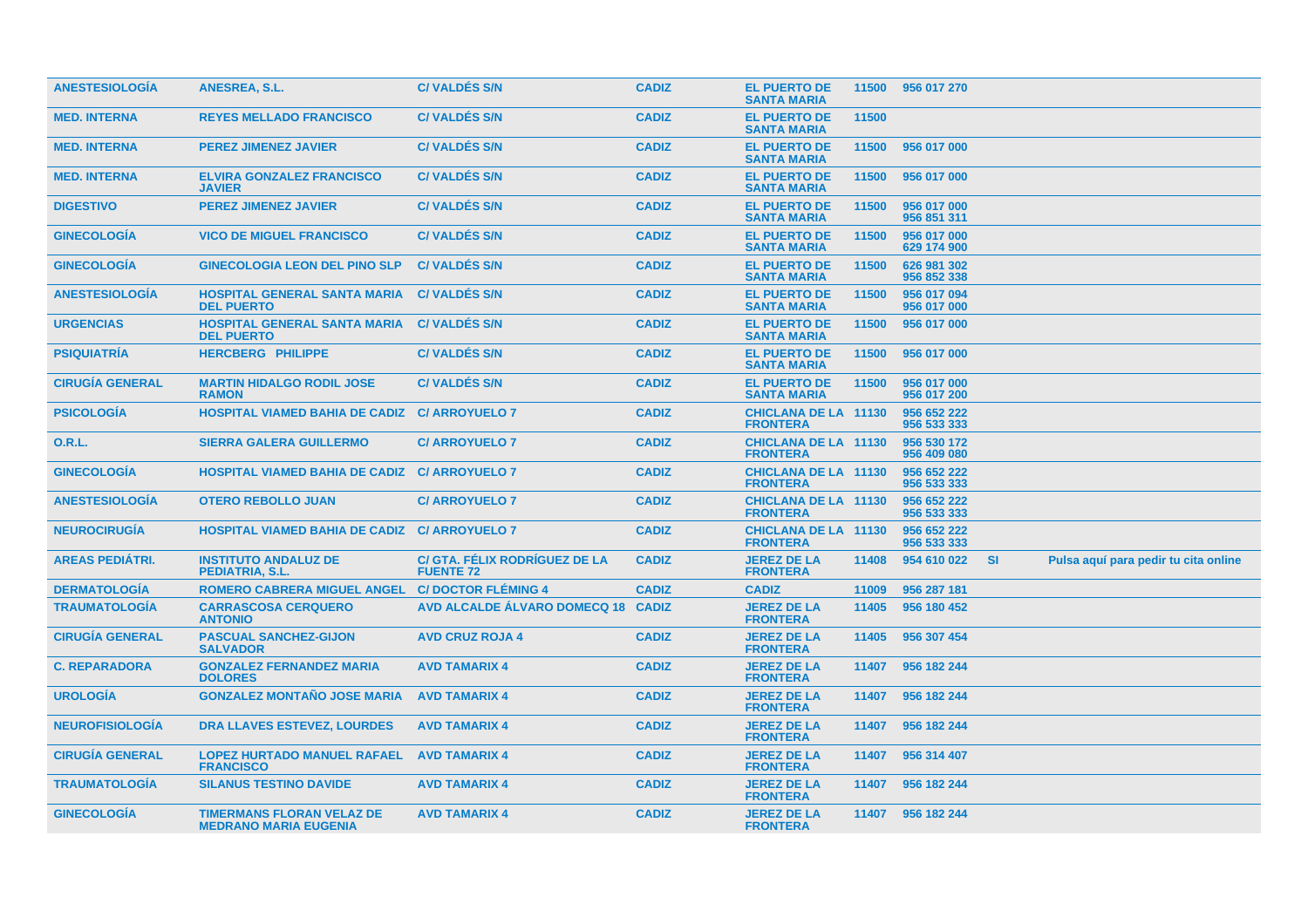| <b>TRAUMATOLOGIA</b>   | <b>CLINICA LOS ALAMOS, S.L.</b>                                | <b>AVD TAMARIX 4</b>             | <b>CADIZ</b> | <b>JEREZ DE LA</b><br><b>FRONTERA</b>          | 11407                                                                       | 956 182 244                |
|------------------------|----------------------------------------------------------------|----------------------------------|--------------|------------------------------------------------|-----------------------------------------------------------------------------|----------------------------|
| <b>MED. INTERNA</b>    | <b>ELVIRA GONZALEZ FRANCISCO</b><br><b>JAVIER</b>              | <b>CRA CHIPIONA S/N</b>          | <b>CADIZ</b> | <b>SANLUCAR DE</b><br><b>BARRAMEDA</b>         | 11540                                                                       | 956 048 058<br>956 048 000 |
| <b>ANESTESIOLOGIA</b>  | <b>GARCIA GALAN FRANCISCO</b>                                  | <b>CRA CHIPIONA S/N</b>          | <b>CADIZ</b> | <b>SANLUCAR DE</b><br><b>BARRAMEDA</b>         | 11540                                                                       | 956 048 000                |
| <b>MED. INTERNA</b>    | <b>ABU EL WAFA VACA YUSSEF</b>                                 | <b>AVD MENESTEO 6</b>            | <b>CADIZ</b> | <b>EL PUERTO DE</b><br><b>SANTA MARIA</b>      | 11500                                                                       | 956 856 196                |
| <b>MED. FAMILIAR</b>   | <b>MEDINA CAPOTE FERNANDO JESUS C/ ÁLAMO 12</b>                |                                  | <b>CADIZ</b> | <b>ARCOS DE LA</b><br><b>FRONTERA</b>          | 11630                                                                       | 956 700 498                |
| <b>PUERICULTURA</b>    | <b>MONTAÑO ASQUERINO JOSE LUIS</b>                             | <b>C/VICTOR PRADERA 15</b>       | <b>CADIZ</b> | <b>CHIPIONA</b>                                | 11550                                                                       | 619 309 991<br>956 370 534 |
| <b>ANÁLISIS</b>        | <b>VIDAL ZAMBRANO FRANCISCO</b><br><b>JAVIER</b>               | <b>C/ RAMON Y CAJAL 4</b>        | <b>CADIZ</b> | <b>CHIPIONA</b>                                | 11550                                                                       | 956 370 904                |
| <b>CIRUGÍA GENERAL</b> | <b>ORTIZ ACERO IGNACIO</b>                                     | <b>C/DIEGO ARIAS 2</b>           | <b>CADIZ</b> | <b>CADIZ</b>                                   | 11002                                                                       | 956 017 200<br>956 017 270 |
| <b>CIRUGÍA GENERAL</b> | <b>MORA GUTIERREZ LUIS MIGUEL</b>                              | <b>C/DIEGO ARIAS 2</b>           | <b>CADIZ</b> | <b>CADIZ</b>                                   | 11002                                                                       | 956 257 600<br>956 223 199 |
| <b>UROLOGIA</b>        | <b>CLINICA SAN RAFAEL</b>                                      | <b>C/DIEGO ARIAS 2</b>           | <b>CADIZ</b> | <b>CADIZ</b>                                   | 11002                                                                       | 956 808 000<br>956 017 200 |
| <b>TRAUMATOLOGIA</b>   | <b>CANO GOMEZ JUAN CLAUDIO</b>                                 | <b>C/DIEGO ARIAS 2</b>           | <b>CADIZ</b> | <b>CADIZ</b>                                   | 11002                                                                       | 956 017 200                |
| <b>CIRUGÍA GENERAL</b> | <b>RODRIGUEZ MUÑOZ JUAN</b>                                    | <b>C/DIEGO ARIAS 2</b>           | <b>CADIZ</b> | <b>CADIZ</b>                                   | 11002                                                                       | 956 257 600<br>956 223 199 |
| <b>GINECOLOGIA</b>     | <b>MIGUEL PRIETO AGUSTIN</b>                                   | <b>C/DIEGO ARIAS 2</b>           | <b>CADIZ</b> | <b>CADIZ</b>                                   | 11002                                                                       | 956 257 600<br>956 223 199 |
| 0.R.L.                 | <b>SANMARTIN ANAYA ANTONIO</b>                                 | <b>C/VENTURA MORON 2</b>         | <b>CADIZ</b> | <b>ALGECIRAS</b>                               | 11201                                                                       | 956 665 324<br>956 631 374 |
| <b>MED. FAMILIAR</b>   | <b>MULTIMEDICA ISLA SALUD, S.L.</b>                            | C/ ATENCIÓN A DOMICILIO.         | <b>CADIZ</b> | <b>SAN FERNANDO</b>                            | 11100                                                                       | 956 590 846<br>956 800 902 |
| <b>ENFERMERÍA</b>      | <b>CENTRO MEDICO PUERTO</b>                                    | C/ ATENCIÓN A DOMICILIO.         | <b>CADIZ</b> | <b>EL PUERTO DE</b><br><b>SANTA MARIA</b>      | 11500                                                                       | 917 522 901                |
| <b>MED. FAMILIAR</b>   | <b>POLICLINICA SANLUCAR</b>                                    | C/ ATENCIÓN A DOMICILIO.         | <b>CADIZ</b> | <b>SANLUCAR DE</b><br><b>BARRAMEDA</b>         | 11540                                                                       | 956 363 904<br>956 364 505 |
| <b>HEMATOLOGIA</b>     | <b>MONTESINOS FERNANDEZ CARLOS C/ CARRETERA DE ROTA KM.1.2</b> |                                  | <b>CADIZ</b> | <b>EL PUERTO DE</b><br><b>SANTA MARIA</b>      | 11500<br><b>PUER</b><br><b>TO DE</b><br><b>SANT</b><br><b>MARIA</b><br>, EL | 956 870 603                |
| <b>TRAUMATOLOGÍA</b>   | <b>CANO GOMEZ JUAN CLAUDIO</b>                                 | <b>C/ SANTA MARÍA SOLEDAD 13</b> | <b>CADIZ</b> | <b>CADIZ</b>                                   | 11008                                                                       | 956 266 282                |
| <b>MED. INTERNA</b>    | <b>MARTINEZ VIDAL CIRILO</b>                                   | <b>C/ SANTA MARIA SOLEDAD 13</b> | <b>CADIZ</b> | <b>CADIZ</b>                                   | 11008                                                                       | 956 266 282                |
| <b>URGENCIAS</b>       | <b>CLINICA NOVO SANCTI PETRI, S.L.</b>                         | <b>URB NOVO SANCTI PETRI S/N</b> | <b>CADIZ</b> | <b>CHICLANA DE LA 11139</b><br><b>FRONTERA</b> |                                                                             | 956 495 000                |
| 0.R.L.                 | <b>CHOZAS RIVERA LUIS</b>                                      | <b>URB NOVO SANCTI PETRI S/N</b> | <b>CADIZ</b> | <b>CHICLANA DE LA 11139</b><br><b>FRONTERA</b> |                                                                             | 956 495 000                |
| 0.R.L.                 | <b>DEL CUVILLO BERNAL ALFONSO</b>                              | <b>URB NOVO SANCTI PETRI S/N</b> | <b>CADIZ</b> | <b>CHICLANA DE LA 11139</b><br><b>FRONTERA</b> |                                                                             | 956 495 000                |
| <b>ANESTESIOLOGIA</b>  | <b>MARTINEZ VAZQUEZ DE CASTRO</b><br><b>JAVIER FELIPE</b>      | <b>URB NOVO SANCTI PETRI S/N</b> | <b>CADIZ</b> | <b>CHICLANA DE LA 11139</b><br><b>FRONTERA</b> |                                                                             | 956 495 000                |
| <b>ALERGOLOGÍA</b>     | <b>ASISTENCIA Y DIAGNOSTICO</b><br><b>INTEGRAL, S.L.</b>       | <b>C/MANUEL ROLDAN 28</b>        | <b>CADIZ</b> | SAN FERNANDO 11100 956 898 971                 |                                                                             |                            |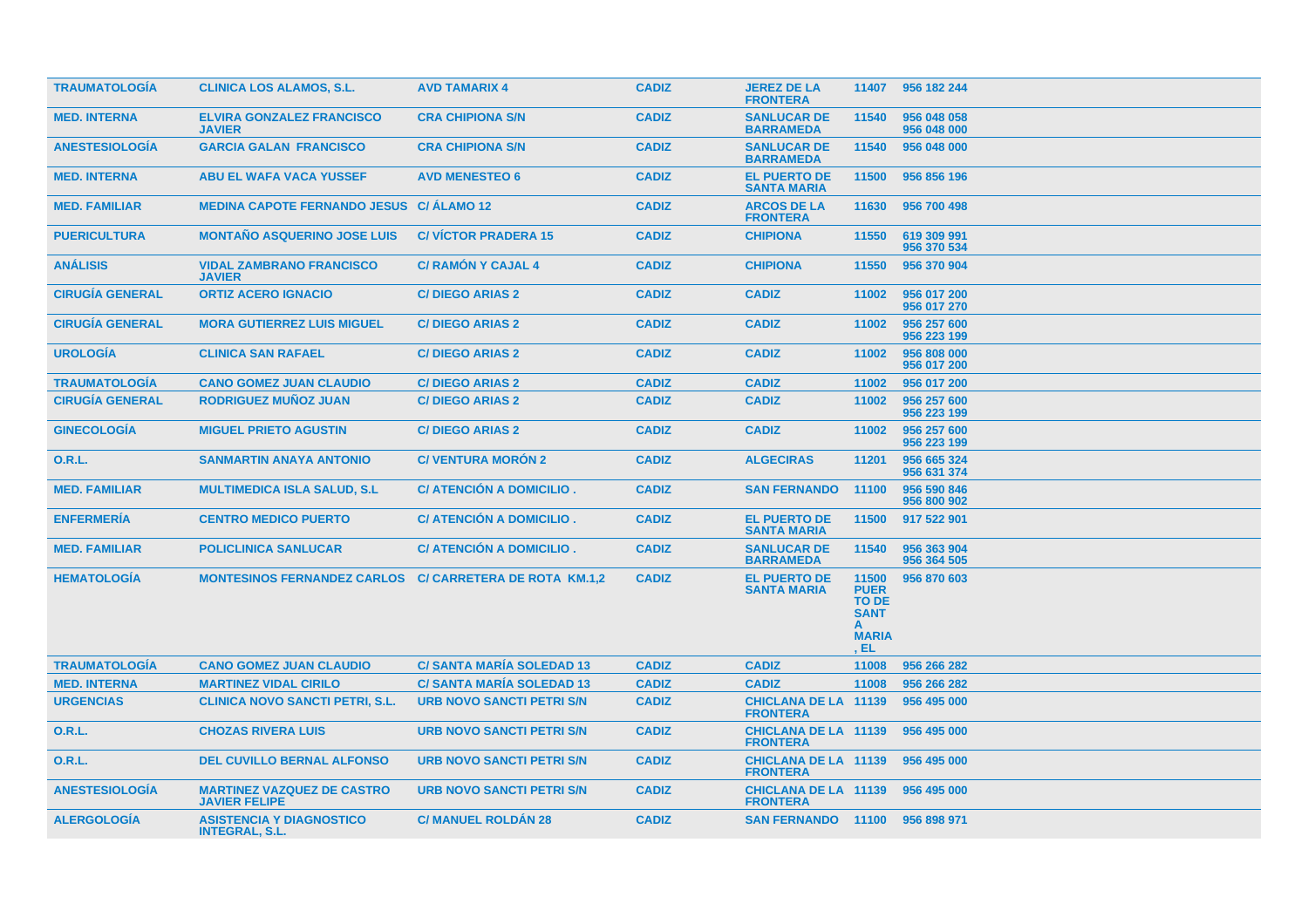| <b>URGENCIAS</b>       | <b>CENTRO MEDICO COSTA DE LA LUZ C/ SAN JUAN BOSCO 11</b> |                                                                        | <b>CADIZ</b> | <b>ROTA</b>                               | 11520 | 956 812 593                |           |                                      |  |
|------------------------|-----------------------------------------------------------|------------------------------------------------------------------------|--------------|-------------------------------------------|-------|----------------------------|-----------|--------------------------------------|--|
| <b>ALERGOLOGÍA</b>     | <b>MULTIMEDICA ISLA SALUD, S.L.</b>                       | <b>C/ARENAL11</b>                                                      | <b>CADIZ</b> | <b>SAN FERNANDO</b>                       | 11100 | 956 800 902<br>956 800 900 |           |                                      |  |
| <b>PODOLOGÍA</b>       | <b>CENTRO MEDICO LANSYS</b>                               | <b>C/ MICAELA ARAMBURU 21</b>                                          | <b>CADIZ</b> | <b>EL PUERTO DE</b><br><b>SANTA MARIA</b> | 11500 | 956 871 111                |           |                                      |  |
| <b>HOSP. GENERAL</b>   | <b>HOSPITAL VIRGEN DE LAS</b><br><b>MONTAÑAS</b>          | <b>PSO DEL AMBULATORIO S/N</b>                                         | <b>CADIZ</b> | <b>VILLAMARTIN</b>                        | 11650 | 956 041 000                |           |                                      |  |
| <b>MED. FAMILIAR</b>   | <b>MONGE GARCIA JOSE MANUEL</b>                           | <b>AVD CRUZ ROJA (EDF. AMÉRICA) 33</b><br>-35 ESQ. C/ LOS TOREROS      | <b>CADIZ</b> | <b>EL PUERTO DE</b><br><b>SANTA MARIA</b> | 11500 | 956 854 146                |           |                                      |  |
| <b>CIRUGÍA GENERAL</b> | <b>GUTIERREZ DE LA PEÑA CARLOS</b>                        | <b>PSO DE LA ROSALEDA 40</b>                                           | <b>CADIZ</b> | <b>JEREZ DE LA</b><br><b>FRONTERA</b>     | 11405 | 956 301 211                |           |                                      |  |
| <b>HOSP. GENERAL</b>   | <b>CLINICA SERMAN</b>                                     | <b>PSO DE LA ROSALEDA 40</b>                                           | <b>CADIZ</b> | <b>JEREZ DE LA</b><br><b>FRONTERA</b>     | 11405 | 956 301 211                |           |                                      |  |
| <b>C. MAXILOFACIAL</b> | <b>CLINICA SERMAN</b>                                     | <b>PSO DE LA ROSALEDA 40</b>                                           | <b>CADIZ</b> | <b>JEREZ DE LA</b><br><b>FRONTERA</b>     | 11405 | 956 301 211                |           |                                      |  |
| <b>ENFERMERÍA</b>      | <b>GIRME</b>                                              | <b>AVD CRUZ ROJA (EDIFICIO</b><br>AMÉRICA), LOCALES 32-35 S/N          | <b>CADIZ</b> | <b>JEREZ DE LA</b><br><b>FRONTERA</b>     | 11500 | 956 854 146<br>956 877 500 |           |                                      |  |
| <b>REHABILITACIÓN</b>  | <b>CLINICA DOCTOR LOBATON, S.L.</b>                       | <b>C/FERNANDEZ LADREDA 9</b>                                           | <b>CADIZ</b> | <b>CADIZ</b>                              | 11008 | 956 070 025                |           |                                      |  |
| <b>REUMATOLOGÍA</b>    | <b>DELGADO BLANCO JESUS MARIA</b>                         | C/ JOSÉ ANTONIO 11 PISO 3º - PTA.<br>A                                 | <b>CADIZ</b> | <b>ALGECIRAS</b>                          | 11201 | 956 633 815                |           |                                      |  |
| <b>PSICOLOGÍA</b>      | <b>MARCILLA FERNANDEZ ANGEL</b>                           | <b>C/ ANTONIO DE ULLOA 7</b>                                           | <b>CADIZ</b> | <b>EL PUERTO DE</b><br><b>SANTA MARIA</b> | 11500 | 956 053 860<br>609 502 162 | <b>SI</b> | Pulsa aquí para pedir tu cita online |  |
| <b>CARDIOLOGÍA</b>     | <b>ASISTENCIA Y DIAGNOSTICO</b><br><b>INTEGRAL, S.L.</b>  | <b>C/ MÉJICO 20 PISO BAJO</b>                                          | <b>CADIZ</b> | <b>SAN FERNANDO</b>                       | 11100 | 956 898 971                |           |                                      |  |
| <b>ENFERMERÍA</b>      | <b>ASISTENCIA Y DIAGNOSTICO</b><br><b>INTEGRAL, S.L.</b>  | <b>C/ MÉJICO 20 PISO BAJO</b>                                          | <b>CADIZ</b> | <b>SAN FERNANDO</b>                       | 11100 | 956 898 971                |           |                                      |  |
| <b>LOGOPEDIA</b>       | <b>CHUECA GONZALEZ MARIA</b><br><b>TERESA</b>             | <b>C/HONDAS15</b>                                                      | <b>CADIZ</b> | <b>JEREZ DE LA</b><br><b>FRONTERA</b>     | 11402 | 956 323 465<br>686 612 325 |           |                                      |  |
| <b>TRAUMATOLOGIA</b>   | <b>ARTROCADIZ, S.L.</b>                                   | <b>AVD ILUSTRACION 6</b>                                               | <b>CADIZ</b> | <b>CADIZ</b>                              | 11011 | 956 079 106<br>667 662 184 |           |                                      |  |
| 0.R.L.                 | <b>BENITO NAVARRO JUAN RAMON</b>                          | <b>AVD ILUSTRACIÓN 6</b>                                               | <b>CADIZ</b> | <b>CADIZ</b>                              | 11011 | 956 078 807<br>956 286 640 | <b>SI</b> | Pulsa aquí para pedir tu cita online |  |
| <b>PLAN DE SALUD</b>   | ANEST-ARI, S.L.                                           | <b>AVD ILUSTRACION 6</b>                                               | <b>CADIZ</b> | <b>CADIZ</b>                              | 11011 | 956 078 807<br>956 205 854 |           |                                      |  |
| <b>CIRUGÍA GENERAL</b> | <b>JIMENEZ MARTINEZ JOSE MANUEL</b>                       | <b>AVD ILUSTRACIÓN 6</b>                                               | <b>CADIZ</b> | <b>CADIZ</b>                              | 11011 | 956 078 807<br>659 456 231 |           |                                      |  |
| <b>OFTALMOLOGÍA</b>    | <b>OCULISTARTE S.L.U.P.</b>                               | <b>AVD ILUSTRACIÓN 6</b>                                               | <b>CADIZ</b> | <b>CADIZ</b>                              | 11011 | 956 078 807<br>956 205 854 |           |                                      |  |
| <b>ANATOMOPATOLO.</b>  | <b>RAMOS GUILLEN, CRISTINA</b>                            | <b>AVD ILUSTRACION 6</b>                                               | <b>CADIZ</b> | <b>CADIZ</b>                              | 11011 | 956 078 807<br>956 205 854 |           |                                      |  |
| <b>C. VASCULAR</b>     | <b>BOHORQUEZ SIERRA JUAN</b><br><b>CARLOS</b>             | <b>C/ ORFEÓN SANTA CECILIA S/N</b><br><b>EDIFICIO MIRADOR DEL COTO</b> | <b>CADIZ</b> | <b>SANLUCAR DE</b><br><b>BARRAMEDA</b>    | 11540 | 956 362 442<br>956 363 904 |           |                                      |  |
| <b>RADIODIAGNÓST.</b>  | <b>POLICLINICA SANLUCAR</b>                               | <b>C/ ORFEON SANTA CECILIA S/N</b><br><b>EDIFICIO MIRADOR DEL COTO</b> | <b>CADIZ</b> | <b>SANLUCAR DE</b><br><b>BARRAMEDA</b>    | 11540 | 956 362 442<br>956 363 904 |           |                                      |  |
| <b>DERMATOLOGÍA</b>    | <b>DEL CANTO GONZALEZ, SUSANA</b>                         | URB EL BOSQUE. EDIF. CELINDA.                                          | <b>CADIZ</b> | <b>JEREZ DE LA</b><br><b>FRONTERA</b>     | 11405 | 956 088 088<br>665 108 256 |           |                                      |  |
| <b>UROLOGIA</b>        | <b>COLIMON DORCE RAYMOND</b>                              | AVD CAPITÁN ONTAÑÓN (EDIF.<br><b>PLAZA MAYOR) 1</b>                    | <b>CADIZ</b> | <b>ALGECIRAS</b>                          | 11201 | 956 632 916<br>633 666 717 |           |                                      |  |
| <b>FISIOTERAPIA</b>    | <b>ESCOT PERIAÑEZ ANTONIO</b>                             | <b>C/ JULIÁN BESTEIRO 61</b>                                           | <b>CADIZ</b> | <b>OLVERA</b>                             | 11690 | 956 130 665                |           |                                      |  |
| <b>PODOLOGÍA</b>       | <b>SANCHEZ DE LOS RIOS MONICA</b><br><b>MARIA</b>         | <b>PLZ MADRID 4</b>                                                    | <b>CADIZ</b> | <b>CADIZ</b>                              | 11010 | 618 258 222<br>956 263 301 |           |                                      |  |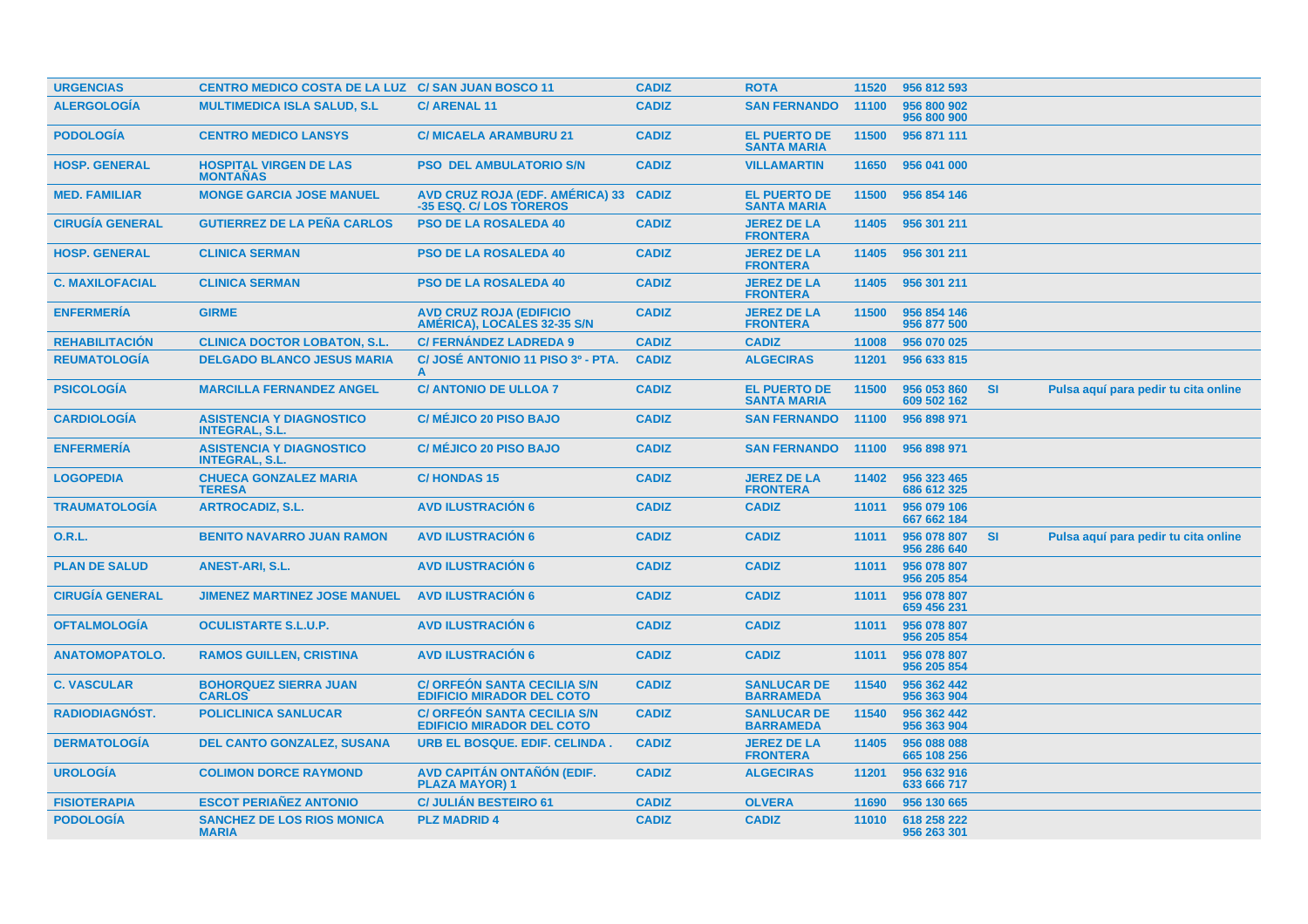| 0.R.L.                 | HOSPITAL JEREZ PUERTA DEL SUR AVD DE LA PUERTA DEL SUR S/N        |                                                                         | <b>CADIZ</b> | <b>JEREZ DE LA</b><br><b>FRONTERA</b>          | 11408 | 956 357 100                |           |                                      |  |
|------------------------|-------------------------------------------------------------------|-------------------------------------------------------------------------|--------------|------------------------------------------------|-------|----------------------------|-----------|--------------------------------------|--|
| <b>ALERGOLOGÍA</b>     | HOSPITAL JEREZ PUERTA DEL SUR AVD DE LA PUERTA DEL SUR S/N        |                                                                         | <b>CADIZ</b> | <b>JEREZ DE LA</b><br><b>FRONTERA</b>          | 11408 | 956 357 100<br>956 168 000 |           |                                      |  |
| <b>OFTALMOLOGÍA</b>    | <b>OFTALVIST</b>                                                  | <b>AVD DE LA PUERTA DEL SUR S/N</b>                                     | <b>CADIZ</b> | <b>JEREZ DE LA</b><br><b>FRONTERA</b>          | 11408 | 956 357 263                |           |                                      |  |
| <b>REUMATOLOGIA</b>    | <b>HOSPITAL JEREZ PUERTA DEL SUR</b>                              | AVD DE LA PUERTA DEL SUR S/N                                            | <b>CADIZ</b> | <b>JEREZ DE LA</b><br><b>FRONTERA</b>          | 11408 | 956 357 100                |           |                                      |  |
| <b>GINECOLOGÍA</b>     | <b>HOSPITAL JEREZ PUERTA DEL SUR AVD DE LA PUERTA DEL SUR S/N</b> |                                                                         | <b>CADIZ</b> | <b>JEREZ DE LA</b><br><b>FRONTERA</b>          | 11408 | 956 357 100                |           |                                      |  |
| <b>UROLOGÍA</b>        | <b>NIETO MARTIN VEJARANO JOSE</b>                                 | <b>AVD DE LA PUERTA DEL SUR S/N</b>                                     | <b>CADIZ</b> | <b>JEREZ DE LA</b><br><b>FRONTERA</b>          | 11408 |                            |           |                                      |  |
| <b>ANÁLISIS</b>        | <b>HOSPITAL JEREZ PUERTA DEL SUR</b>                              | AVD DE LA PUERTA DEL SUR S/N                                            | <b>CADIZ</b> | <b>JEREZ DE LA</b><br><b>FRONTERA</b>          | 11408 | 956 357 100                |           |                                      |  |
| <b>HOSP. GENERAL</b>   | <b>HOSPITAL JEREZ PUERTA DEL SUR AVD DE LA PUERTA DEL SUR S/N</b> |                                                                         | <b>CADIZ</b> | <b>JEREZ DE LA</b><br><b>FRONTERA</b>          | 11408 | 956 357 100                |           |                                      |  |
| <b>GINECOLOGIA</b>     | <b>VAQUERIZO GARCIA JOSE CARLOS</b>                               | AVD DE LA PUERTA DEL SUR S/N                                            | <b>CADIZ</b> | <b>JEREZ DE LA</b><br><b>FRONTERA</b>          | 11408 |                            |           |                                      |  |
| <b>GINECOLOGIA</b>     | <b>ROMERO GARRI CRISTINA</b>                                      | <b>AVD DE LA PUERTA DEL SUR S/N</b>                                     | <b>CADIZ</b> | <b>JEREZ DE LA</b><br><b>FRONTERA</b>          | 11408 | 956 357 100<br>956 168 000 |           |                                      |  |
| <b>ANESTESIOLOGIA</b>  | <b>HOSPITAL JEREZ PUERTA DEL SUR</b>                              | AVD DE LA PUERTA DEL SUR S/N                                            | <b>CADIZ</b> | <b>JEREZ DE LA</b><br><b>FRONTERA</b>          | 11408 | 956 357 100                |           |                                      |  |
| <b>C. MAXILOFACIAL</b> | <b>EQUIPO DE CIRUGIA ORAL GENER,</b><br>S.L.                      | AVD DE LA PUERTA DEL SUR S/N                                            | <b>CADIZ</b> | <b>JEREZ DE LA</b><br><b>FRONTERA</b>          | 11408 | 956 357 156<br>956 320 151 |           |                                      |  |
| <b>CARDIOLOGÍA</b>     | <b>CARDENETE IBAÑEZ FRANCISCO</b><br><b>DE PAULA</b>              | <b>CRA NACIONAL340, KM 108-109 S/N</b><br>(ESQUINA CAMINO DE LA ERMITA) | <b>CADIZ</b> | <b>ALGECIRAS</b>                               | 11205 | 956 652 222<br>956 657 334 |           |                                      |  |
| <b>MED. INTERNA</b>    | <b>MENDOZA DELGADO MANUEL</b>                                     | <b>AVD DE ITALIA 36</b>                                                 | <b>CADIZ</b> | <b>JEREZ DE LA</b><br><b>FRONTERA</b>          | 11408 | 956 141 954                |           |                                      |  |
| <b>FISIOTERAPIA</b>    | <b>CLINICA JUAN MANUEL ARMARIO</b><br>S.L.U                       | <b>AVD MIGUEL MANCHEÑO 19</b>                                           | <b>CADIZ</b> | <b>ARCOS DE LA</b><br><b>FRONTERA</b>          | 11630 | 956 701 262                |           |                                      |  |
| <b>ALERGOLOGIA</b>     | <b>DURAN MACARRO SUSANA</b><br><b>ANTONIA</b>                     | <b>AVD LOS DESCUBRIMIENTOS 124</b>                                      | <b>CADIZ</b> | <b>CHICLANA DE LA 11130</b><br><b>FRONTERA</b> |       | 956 402 661                |           |                                      |  |
| <b>ANÁLISIS</b>        | <b>OROZCO LAB, S.L.</b>                                           | <b>C/ GENERAL LACY 19</b>                                               | <b>CADIZ</b> | <b>SAN ROQUE</b>                               | 11360 | 956 780 378                |           |                                      |  |
| <b>MED. INTERNA</b>    | <b>CLINICA DR ALIPIO MAGAS</b>                                    | <b>C/VALDES 18</b>                                                      | <b>CADIZ</b> | <b>EL PUERTO DE</b><br><b>SANTA MARIA</b>      | 11500 | 956 851 816<br>672 077 631 |           |                                      |  |
| <b>RADIOTERAPIA</b>    | <b>CLINICA RADON, S. A.</b>                                       | <b>AVD CARLOS CANO S/N EDIFICIO</b><br><b>CLINICA RADON</b>             | <b>CADIZ</b> | <b>ALGECIRAS</b>                               | 11207 | 956 606 253<br>956 653 101 |           |                                      |  |
| <b>TRAUMATOLOGÍA</b>   | <b>MULTIMEDICA</b>                                                | <b>C/ANCHA18</b>                                                        | <b>CADIZ</b> | <b>PUERTO REAL</b>                             | 11510 | 956 834 346<br>956 834 549 |           |                                      |  |
| <b>REHABILITACIÓN</b>  | <b>RAMON ALBALATE JOSE LUIS</b>                                   | <b>AVD DE LA ILUSTRACIÓN 6</b><br><b>EDIFICIO ASTARTE</b>               | <b>CADIZ</b> | <b>CADIZ</b>                                   | 11011 | 956 079 106<br>956 079 356 |           |                                      |  |
| <b>ANÁLISIS</b>        | <b>ANALISIS CLINICOS BIOCLINIC, S.L.</b><br>(GRUPO SYNLAB)        | <b>AVD ILUSTRACION 5 CLINICA</b><br><b>ASTARTE</b>                      | <b>CADIZ</b> | <b>CADIZ</b>                                   | 11011 | 956 079 342                |           |                                      |  |
| <b>PSICOLOGIA</b>      | <b>ARIZA GUERRERO ANA</b>                                         | <b>C/SAN IGNACIO 12</b>                                                 | <b>CADIZ</b> | <b>SAN FERNANDO</b>                            | 11100 | 609 933 748<br>956 887 493 | -SI       | Pulsa aquí para pedir tu cita online |  |
| <b>DERMATOLOGIA</b>    | <b>PICO VALIMAÑA MERCEDES</b>                                     | <b>C/ MISERICORDIA 12 IZQUIERDA</b>                                     | <b>CADIZ</b> | <b>EL PUERTO DE</b><br><b>SANTA MARIA</b>      | 11500 | 956 542 893                |           |                                      |  |
| <b>REUMATOLOGIA</b>    | <b>CLINICA MEDICO-ASISTENCIAL</b><br><b>VIRGEN DEL ROSARIO</b>    | <b>C/AUSTRIA S/N</b>                                                    | <b>CADIZ</b> | <b>ALGECIRAS</b>                               | 11204 | 956 090 493                | <b>SI</b> | Pulsa aquí para pedir tu cita online |  |
| <b>ENDOCRINOLOGIA</b>  | <b>CLINICA MEDICO-ASISTENCIAL</b><br><b>VIRGEN DEL ROSARIO</b>    | <b>C/AUSTRIA S/N</b>                                                    | <b>CADIZ</b> | <b>ALGECIRAS</b>                               |       | 11204 956 090 493          |           |                                      |  |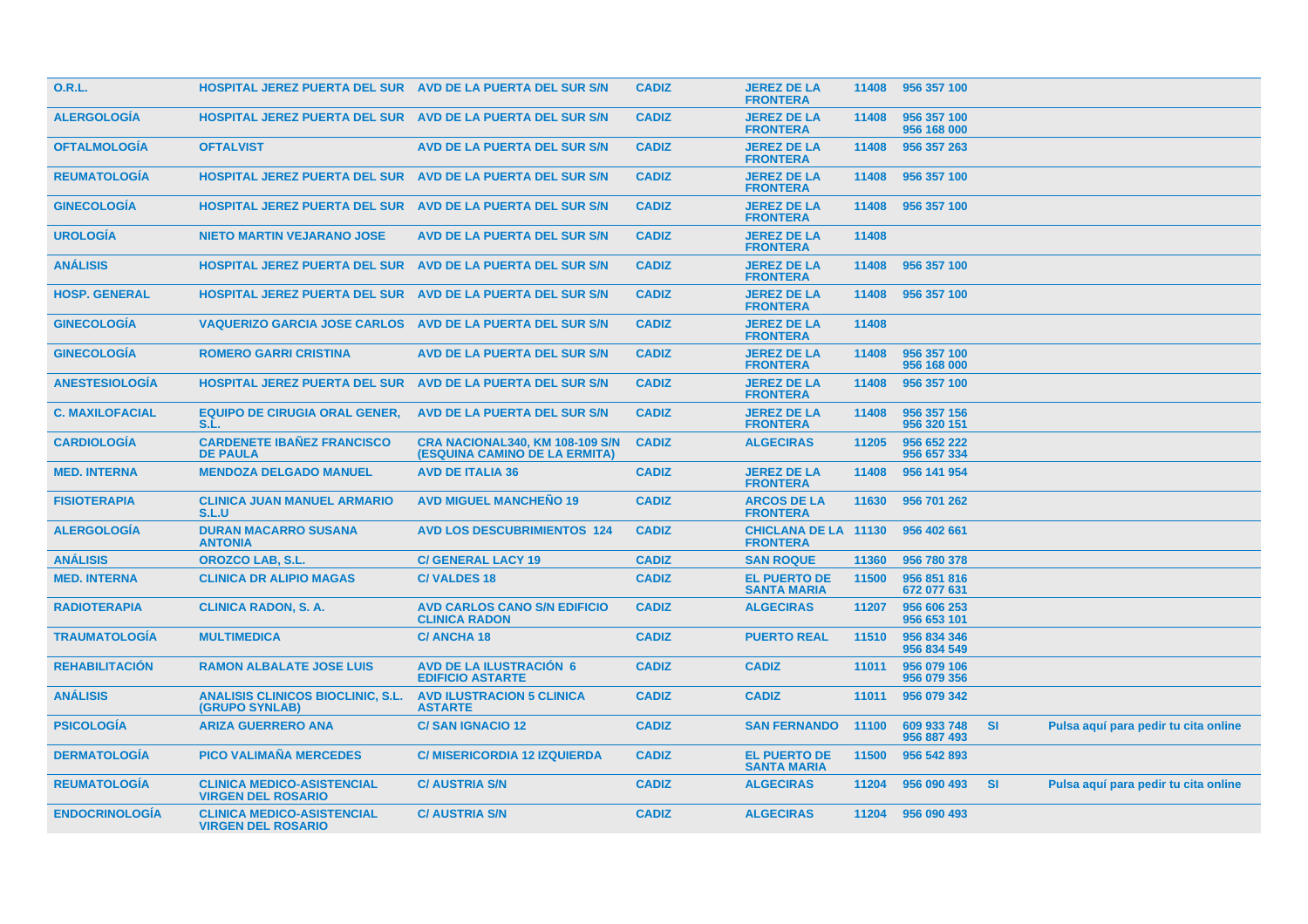| <b>UROLOGIA</b>       | <b>CLINICA MEDICO-ASISTENCIAL</b><br><b>VIRGEN DEL ROSARIO</b>                            | <b>C/ AUSTRIA S/N</b>                                                                         | <b>CADIZ</b> | <b>ALGECIRAS</b>                               | 11204 | 956 090 493                |
|-----------------------|-------------------------------------------------------------------------------------------|-----------------------------------------------------------------------------------------------|--------------|------------------------------------------------|-------|----------------------------|
| <b>DIGESTIVO</b>      | <b>CLINICA MEDICO-ASISTENCIAL</b><br><b>VIRGEN DEL ROSARIO</b>                            | <b>C/ AUSTRIA S/N</b>                                                                         | <b>CADIZ</b> | <b>ALGECIRAS</b>                               | 11204 | 956 090 493                |
| <b>MED. FAMILIAR</b>  | <b>CLINICA MEDICO-ASISTENCIAL</b><br><b>VIRGEN DEL ROSARIO</b>                            | <b>C/ AUSTRIA S/N</b>                                                                         | <b>CADIZ</b> | <b>ALGECIRAS</b>                               | 11204 | 956 090 493                |
| <b>C. VASCULAR</b>    | <b>BOHORQUEZ SIERRA JUAN</b><br><b>CARLOS</b>                                             | <b>C/ ARROYUELO 7</b>                                                                         | <b>CADIZ</b> | <b>CHICLANA DE LA 11130</b><br><b>FRONTERA</b> |       | 956 409 080<br>956 533 333 |
| <b>OFTALMOLOGÍA</b>   | <b>CENTRO DE ESPECIALIDADES</b><br><b>MEDICAS HOSPITEN ALGECIRAS</b>                      | <b>AVD CAPITÁN ONTAÑÓN S/N</b>                                                                | <b>CADIZ</b> | <b>ALGECIRAS</b>                               | 11202 | 956 908 935                |
| <b>PODOLOGIA</b>      | <b>CENTRO DE ESPECIALIDADES</b><br><b>MEDICAS HOSPITEN ALGECIRAS</b>                      | <b>AVD CAPITÁN ONTAÑÓN S/N</b>                                                                | <b>CADIZ</b> | <b>ALGECIRAS</b>                               | 11202 | 956 908 935                |
| <b>ENFERMERIA</b>     | <b>CENTRO DE ESPECIALIDADES</b><br><b>MEDICAS HOSPITEN ALGECIRAS</b>                      | <b>AVD CAPITAN ONTANON S/N</b>                                                                | <b>CADIZ</b> | <b>ALGECIRAS</b>                               | 11202 | 956 908 935                |
| <b>ENFERMERIA</b>     | <b>POLIMEDICA TENERIFE 4 S.L.</b>                                                         | <b>C/SANTA CRUZ DE TENERIFE 4</b>                                                             | <b>CADIZ</b> | <b>CADIZ</b>                                   | 11007 | 956 265 150                |
| <b>RADIODIAGNOST.</b> | <b>DADISA RADIODIAGNOSTICO, S.L.</b>                                                      | <b>C/TORREQUEBRADA GIBRALTAR</b><br><b>S/N ESQUINA AVDA, 28 DE</b><br><b>FEBRERO</b>          | <b>CADIZ</b> | <b>ALGECIRAS</b>                               | 11207 | 956 666 155<br>956 655 556 |
| <b>C. VASCULAR</b>    | <b>HOSPITAL QUIRONSALUD CAMPO</b><br><b>DE GIBRALTAR</b>                                  | <b>PQE EMPRESARIAL LAS MARISMAS</b><br><b>DE PALMONES s/n</b>                                 | <b>CADIZ</b> | <b>LOS BARRIOS</b>                             | 11379 | 956 798 300                |
| <b>ALERGOLOGIA</b>    | <b>HOSPITAL QUIRONSALUD CAMPO</b><br><b>DE GIBRALTAR</b>                                  | <b>PQE EMPRESARIAL LAS MARISMAS</b><br><b>DE PALMONES s/n</b>                                 | <b>CADIZ</b> | <b>LOS BARRIOS</b>                             | 11379 | 956 798 300                |
| <b>URGENCIAS</b>      | <b>HOSPITAL QUIRONSALUD CAMPO</b><br><b>DE GIBRALTAR</b>                                  | <b>PQE EMPRESARIAL LAS MARISMAS</b><br><b>DE PALMONES s/n</b>                                 | <b>CADIZ</b> | <b>LOS BARRIOS</b>                             | 11379 | 956 798 300                |
| 0.R.L.                | <b>CLINICA BEIMAN - INSTITUTO</b><br><b>ANDALUZ DE MEDICINA</b><br><b>DEPORTIVA, S.L.</b> | <b>C/ JAEN 2 GUADALCACIN</b>                                                                  | <b>CADIZ</b> | <b>JEREZ DE LA</b><br><b>FRONTERA</b>          | 11590 | 956 158 225<br>625 564 579 |
| <b>MED. FAMILIAR</b>  | <b>CLINICA BEIMAN - INSTITUTO</b><br><b>ANDALUZ DE MEDICINA</b><br><b>DEPORTIVA, S.L.</b> | <b>C/ JAEN 2 GUADALCACIN</b>                                                                  | <b>CADIZ</b> | <b>JEREZ DE LA</b><br><b>FRONTERA</b>          | 11590 | 956 158 225<br>625 564 579 |
| <b>UROLOGIA</b>       | <b>RODRIGUEZ ALBA JOSE LUIS</b>                                                           | <b>AVD JUAN CARLOS I S/N</b>                                                                  | <b>CADIZ</b> | <b>BARBATE</b>                                 | 11160 | 956 431 316                |
| <b>REUMATOLOGÍA</b>   | <b>CLINICA UNIVERSAL</b>                                                                  | <b>C/ PASAJE UNIVERSAL S/N</b>                                                                | <b>CADIZ</b> | <b>LA LINEA DE LA</b><br><b>CONCEPCION</b>     | 11300 | 956 095 955<br>856 126 682 |
| <b>MED. FAMILIAR</b>  | <b>CLINICA UNIVERSAL</b>                                                                  | <b>C/ PASAJE UNIVERSAL S/N</b>                                                                | <b>CADIZ</b> | <b>LA LINEA DE LA</b><br><b>CONCEPCION</b>     | 11300 | 956 095 955<br>856 126 682 |
| <b>UROLOGIA</b>       | <b>CLINICA UNIVERSAL</b>                                                                  | <b>C/ PASAJE UNIVERSAL S/N</b>                                                                | <b>CADIZ</b> | <b>LA LINEA DE LA</b><br><b>CONCEPCION</b>     | 11300 | 956 095 955<br>856 126 682 |
| <b>GINECOLOGÍA</b>    | <b>GOMEZ MORILLO FRANCISCO</b><br><b>JAVIER</b>                                           | <b>AVD REYES CATÓLICOS 27 CENTRO</b><br><b>DERMATOLÓGICO DERMILÁSER</b>                       | <b>CADIZ</b> | <b>SAN FERNANDO</b>                            | 11100 | 856 176 343<br>696 461 293 |
| <b>ANÁLISIS</b>       | <b>SEVILAB</b>                                                                            | <b>C/ FEDUCHY 8 CLINICA LASALUD</b>                                                           | <b>CADIZ</b> | <b>CADIZ</b>                                   | 11005 | 956 225 301                |
| RADIODIAGNÓST.        | <b>CENTROS MEDICOS DE</b><br><b>DIAGNOSTICO INTEGRAL</b>                                  | <b>CRA NACIONAL 340, ESQUINA</b><br><b>CAMINO DE LA ERMINA S/N CLINCA</b><br><b>SANTA ANA</b> | <b>CADIZ</b> | <b>ALGECIRAS</b>                               | 11200 | 956 652 222                |
| <b>O.R.L.</b>         | <b>CENTRO MEDICO SAN SEBASTIAN</b>                                                        | <b>C/ ENTORNO DE DOÑANA S/N</b>                                                               | <b>CADIZ</b> | <b>CONIL DE LA</b><br><b>FRONTERA</b>          | 11140 | 956 442 384                |
| <b>MED. FAMILIAR</b>  | <b>CENTRO MEDICO SAN SEBASTIAN</b>                                                        | <b>C/ ENTORNO DE DOÑANA S/N</b>                                                               | <b>CADIZ</b> | <b>CONIL DE LA</b><br><b>FRONTERA</b>          | 11140 | 956 442 384                |
| <b>REUMATOLOGÍA</b>   | <b>CENTRO MEDICO SAN SEBASTIAN</b>                                                        | <b>C/ ENTORNO DE DOÑANA S/N</b>                                                               | <b>CADIZ</b> | <b>CONIL DE LA</b><br><b>FRONTERA</b>          | 11140 | 956 442 384                |
| <b>RADIODIAGNOST.</b> | <b>CENTRO MEDICO SAN SEBASTIAN</b>                                                        | <b>C/ENTORNO DE DONANA S/N</b>                                                                | <b>CADIZ</b> | <b>CONIL DE LA</b><br><b>FRONTERA</b>          |       | 11140 956 442 384          |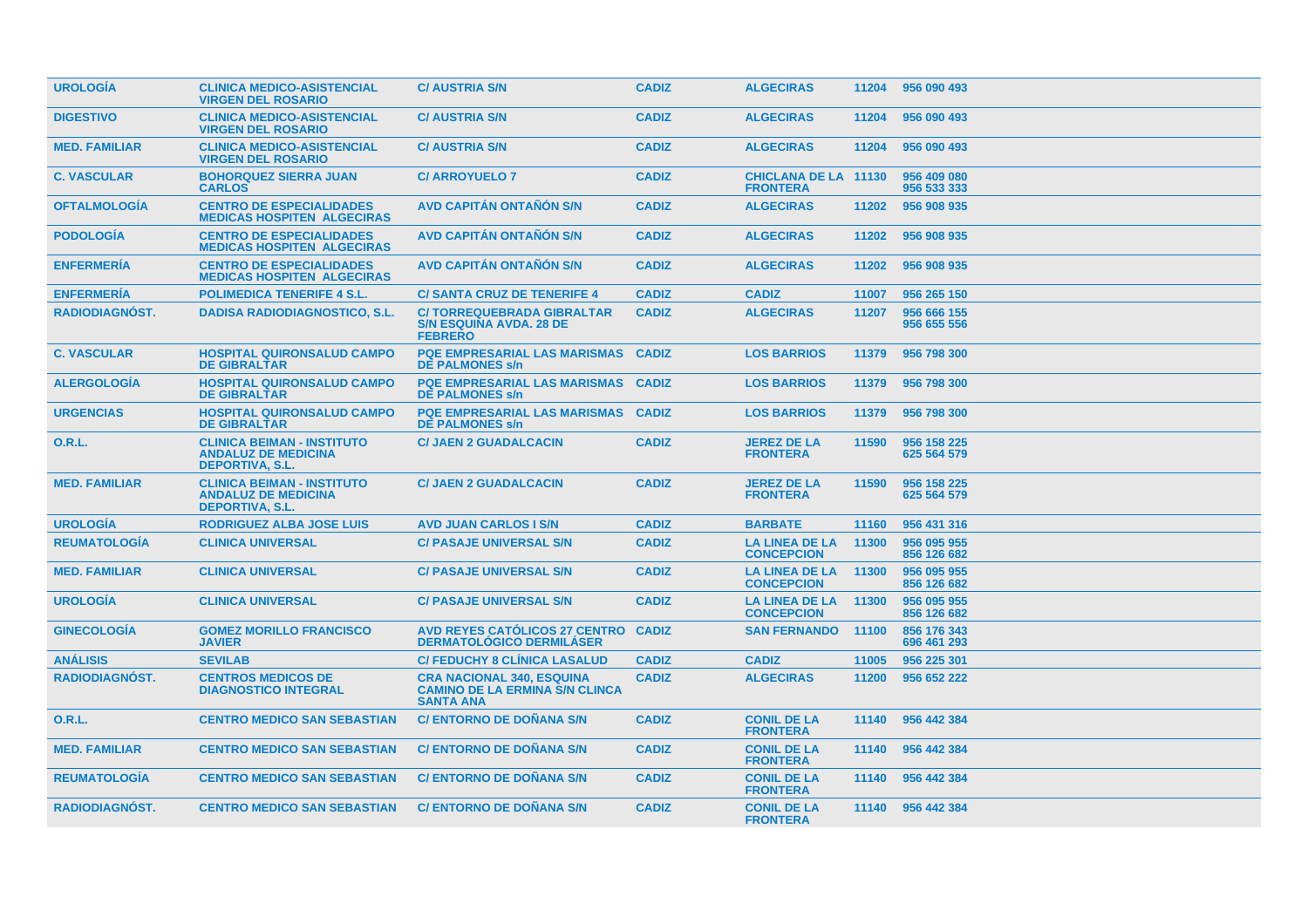| <b>O.R.L.</b>          | <b>RODRIGUEZ PACHECO ANTONIO</b>                         | <b>C/ ENTORNO DE DOÑANA S/N</b>                                                                                          | <b>CADIZ</b> | <b>CONIL DE LA</b><br><b>FRONTERA</b>          |       | 11140 956 442 384          |           |                                      |
|------------------------|----------------------------------------------------------|--------------------------------------------------------------------------------------------------------------------------|--------------|------------------------------------------------|-------|----------------------------|-----------|--------------------------------------|
| <b>AREAS PEDIÁTRI.</b> | <b>CENTRO MEDICO SAN SEBASTIAN</b>                       | <b>C/ ENTORNO DE DOÑANA S/N</b>                                                                                          | <b>CADIZ</b> | <b>CONIL DE LA</b><br><b>FRONTERA</b>          | 11140 | 956 442 384                |           |                                      |
| <b>UROLOGÍA</b>        | <b>CENTRO INTEGRAL RODRIGUEZ-</b><br><b>RUBIO</b>        | <b>C/MEXICO 2</b>                                                                                                        | <b>CADIZ</b> | <b>CADIZ</b>                                   | 11004 | 956 211 435<br>677 419 196 |           |                                      |
| <b>C. MAXILOFACIAL</b> | <b>MODELO PEREZ ANTONIO</b>                              | <b>C/ PERGOLAS 3</b>                                                                                                     | <b>CADIZ</b> | <b>CADIZ</b>                                   | 11007 | 956 273 739                |           |                                      |
| <b>C. VASCULAR</b>     | <b>CLINICA NTRA. SRA. DE LA SALUD</b>                    | <b>C/FEDUCHY 8-14</b>                                                                                                    | <b>CADIZ</b> | <b>CADIZ</b>                                   | 11001 | 692 955 618<br>956 225 301 |           |                                      |
| <b>PSIQUIATRÍA</b>     | <b>HOSPITAL DR. LOPEZ CANO</b>                           | <b>PLZ MADRID S/N</b>                                                                                                    | <b>CADIZ</b> | <b>CADIZ</b>                                   | 11010 | 956 205 855<br>956 205 854 |           |                                      |
| <b>C. VASCULAR</b>     | <b>HOSPITAL DR. LOPEZ CANO</b>                           | <b>PLZ MADRID S/N</b>                                                                                                    | <b>CADIZ</b> | <b>CADIZ</b>                                   | 11010 | 956 205 855<br>956 205 854 |           |                                      |
| <b>GINECOLOGIA</b>     | <b>HOSPITAL DR. LOPEZ CANO</b>                           | <b>PLZ MADRID S/N</b>                                                                                                    | <b>CADIZ</b> | <b>CADIZ</b>                                   | 11010 | 956 205 855<br>956 205 854 | <b>SI</b> | Pulsa aquí para pedir tu cita online |
| <b>ALERGOLOGIA</b>     | <b>HOSPITAL DR. LOPEZ CANO</b>                           | <b>PLZ MADRID S/N</b>                                                                                                    | <b>CADIZ</b> | <b>CADIZ</b>                                   | 11010 | 956 205 855<br>956 205 854 |           |                                      |
| <b>O.R.L.</b>          | <b>HOSPITAL DR. LOPEZ CANO</b>                           | <b>PLZ MADRID S/N</b>                                                                                                    | <b>CADIZ</b> | <b>CADIZ</b>                                   | 11010 | 956 205 855<br>956 205 854 |           |                                      |
| <b>UROLOGÍA</b>        | <b>REYES MARTINEZ FRANCISCO</b>                          | <b>PLZ MADRID S/N</b>                                                                                                    | <b>CADIZ</b> | <b>CADIZ</b>                                   | 11010 | 956 205 854                |           |                                      |
| <b>CIRUGÍA GENERAL</b> | <b>HOSPITAL DR. LOPEZ CANO</b>                           | <b>PLZ MADRID S/N</b>                                                                                                    | <b>CADIZ</b> | <b>CADIZ</b>                                   | 11010 | 956 205 855<br>956 205 854 | <b>SI</b> | Pulsa aquí para pedir tu cita online |
| <b>MED. FAMILIAR</b>   | <b>PALOMO ASENJO CRISTINA</b>                            | <b>C/SAN JOSE 7 CENTRO MEDICO</b><br><b>KER</b>                                                                          | <b>CADIZ</b> | <b>CADIZ</b>                                   | 11004 | 688 904 045<br>856 103 524 |           |                                      |
| <b>MED. INTERNA</b>    | <b>MULTIMEDICA ISLA SALUD, S.L.</b>                      | <b>C/SANCHEZ CERQUERO 39</b>                                                                                             | <b>CADIZ</b> | <b>SAN FERNANDO</b>                            | 11100 | 956 800 902                |           |                                      |
| <b>GINECOLOGÍA</b>     | <b>GINEMED</b>                                           | <b>C/ REAL 229</b>                                                                                                       | <b>CADIZ</b> | <b>SAN FERNANDO</b>                            | 11100 | 956 592 899<br>945 991 051 | <b>SI</b> | Pulsa aquí para pedir tu cita online |
| <b>GINECOLOGIA</b>     | <b>GOMEZ MORILLO FRANCISCO</b><br><b>JAVIER</b>          | <b>C/DIEGO ARIAS 2</b>                                                                                                   | <b>CADIZ</b> | <b>CADIZ</b>                                   | 11002 | 696 461 293<br>956 017 200 |           |                                      |
| <b>ALERGOLOGIA</b>     | <b>CLINICA NTRA. SRA. DE LA SALUD</b>                    | <b>C/CL/FEDUCHY 8-14</b>                                                                                                 | <b>CADIZ</b> | <b>CADIZ</b>                                   | 11001 | 956 225 301                |           |                                      |
| <b>MED. FAMILIAR</b>   | <b>UNITTAS</b>                                           | <b>C/ CALLE MENDARO 2 2 CENTRO</b><br><b>PEDIÁTRICO UNITTAS</b>                                                          | <b>CADIZ</b> | <b>CHICLANA DE LA 11130</b><br><b>FRONTERA</b> |       | 620 467 326<br>956 406 849 |           |                                      |
| <b>MED. INTERNA</b>    | <b>HOSPITAL QUIRONSALUD CAMPO</b><br><b>DE GIBRALTAR</b> | <b>PLZ ANDALUCIA 1 CENTRO</b><br><b>COMERCIAL PLAZA ANDALUCIA</b>                                                        | <b>CADIZ</b> | <b>ALGECIRAS</b>                               | 11201 | 956 798 300                |           |                                      |
| <b>C. REPARADORA</b>   | <b>HOSPITAL QUIRONSALUD CAMPO</b><br><b>DE GIBRALTAR</b> | <b>PLZ ANDALUCIA 1 CENTRO</b><br><b>COMERCIAL PLAZA ANDALUCIA</b>                                                        | <b>CADIZ</b> | <b>ALGECIRAS</b>                               | 11201 | 956 798 300                |           |                                      |
| <b>CIRUGÍA GENERAL</b> | <b>HOSPITAL QUIRONSALUD CAMPO</b><br><b>DE GIBRALTAR</b> | <b>PLZ ANDALUCIA 1 CENTRO</b><br><b>COMERCIAL PLAZA ANDALUCIA</b>                                                        | <b>CADIZ</b> | <b>ALGECIRAS</b>                               | 11201 | 956 798 300                |           |                                      |
| <b>PSICOLOGÍA</b>      | <b>COHEN BRIOSO LUNA</b>                                 | AVD BÉLGICA 8 LOCAL 6,,7,Y 8                                                                                             | <b>CADIZ</b> | <b>ALGECIRAS</b>                               | 11205 | 675 650 029                | <b>SI</b> | Pulsa aquí para pedir tu cita online |
| <b>PSICOLOGIA</b>      | <b>MUNOZ ELENA</b>                                       | <b>C/ AVENIDA DE ARCOS, EDIFICIO</b><br><b>ARKOS 25, DESPACHO 18 25</b>                                                  | <b>CADIZ</b> | <b>JEREZ DE LA</b><br><b>FRONTERA</b>          | 11405 | 603 449 803<br>699 853 040 |           |                                      |
| <b>FISIOTERAPIA</b>    | <b>FERNANDEZ BERNAL DIEGO</b>                            | <b>AVD AV/ SAN FERNANDO Nº51</b><br><b>LOCAL BAJO 51 LOCAL DE 90</b><br><b>METROS CUADRADOS EN PLANTA</b><br><b>BAJA</b> | <b>CADIZ</b> | <b>ROTA</b>                                    | 11520 | 956 841 851<br>625 777 509 |           |                                      |
| <b>ALERGOLOGIA</b>     | <b>HOSPITAL SAN JUAN GRANDE</b>                          | <b>AVD ALCALDE ALVARO DOMECQ 1</b><br><b>C/ URSULINAS URB. EL BOSQUE</b>                                                 | <b>CADIZ</b> | <b>JEREZ DE LA</b><br><b>FRONTERA</b>          | 11405 | 673 402 881<br>956 357 300 |           |                                      |
| <b>REHABILITACIÓN</b>  | <b>SINALGIA CLINICA DEL DOLOR</b>                        | <b>C/ PABLO RUIZ PICASSO 2 LOCAL</b><br><b>ESQUINA AVDA MARCONI CON C/</b><br><b>GARCIA CARRERA</b>                      | <b>CADIZ</b> | <b>CADIZ</b>                                   | 11009 | 956 924 155                |           |                                      |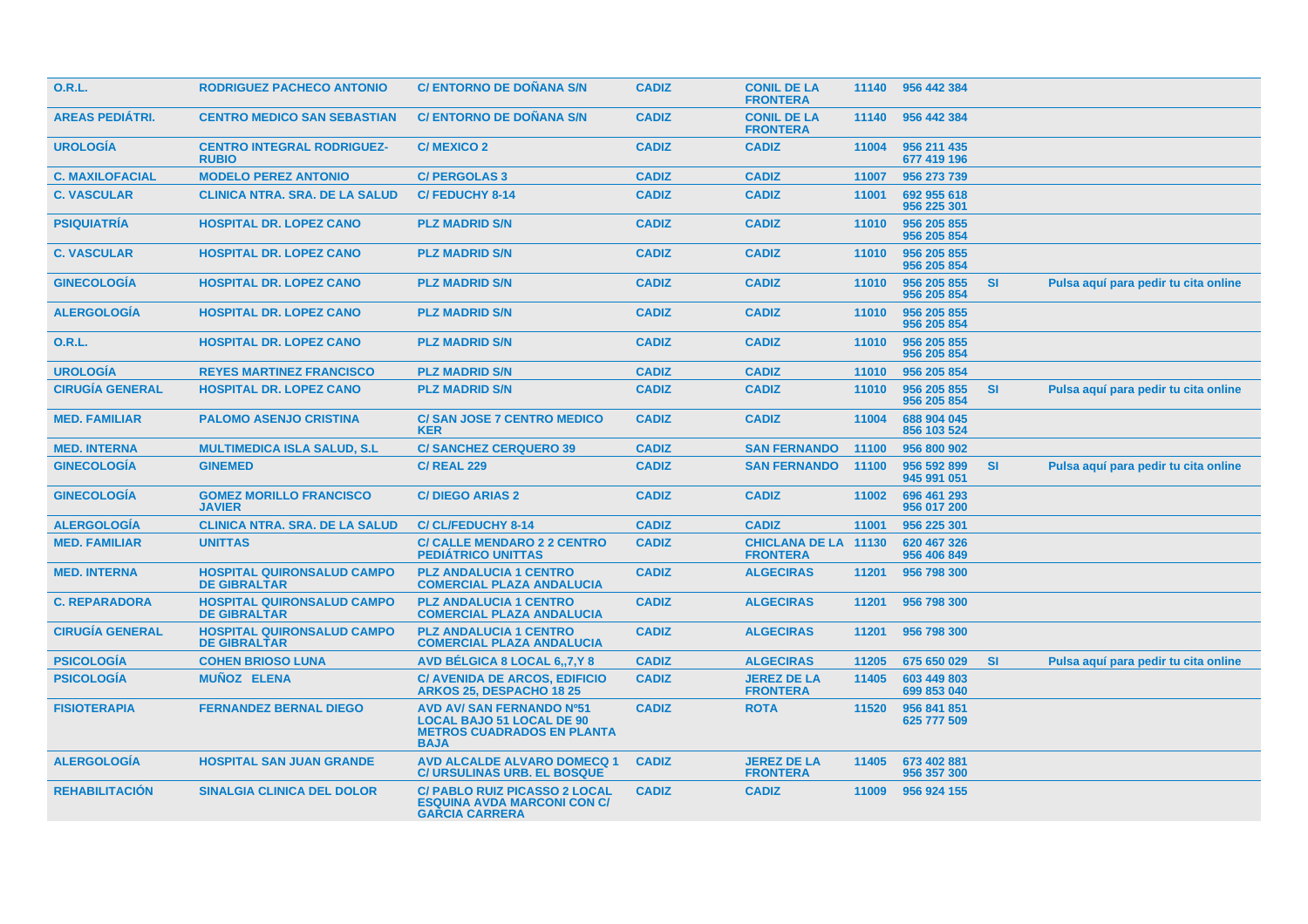| <b>C. VASCULAR</b>     | <b>MARTIN CANUELO JORGE JESUS</b>                   | <b>AVD PUERTA DEL SUR SN</b>                                                                    | <b>CADIZ</b> | <b>JEREZ DE LA</b><br><b>FRONTERA</b>          |       | 11480 625 423 138          |
|------------------------|-----------------------------------------------------|-------------------------------------------------------------------------------------------------|--------------|------------------------------------------------|-------|----------------------------|
| <b>NEUROCIRUGÍA</b>    | <b>GOMEZ CARDENAS EFRAIM</b><br><b>ANTONIO</b>      | <b>C/FEDUCHY 8</b>                                                                              | <b>CADIZ</b> | <b>CADIZ</b>                                   | 11001 | 956 225 301<br>646 699 123 |
| <b>ENDOCRINOLOGIA</b>  | <b>GALVAN DIAZ BEATRIZ</b>                          | <b>C/FEDUCHY 8</b>                                                                              | <b>CADIZ</b> | <b>CADIZ</b>                                   | 11001 | 645 905 792<br>956 225 301 |
| <b>NEUROCIRUGIA</b>    | <b>SYNAPSAPROYEC</b>                                | <b>AVD OCTAVIO AUGUSTO S/N</b>                                                                  | <b>CADIZ</b> | <b>CHICLANA DE LA 11130</b><br><b>FRONTERA</b> |       | 956 495 000<br>607 467 061 |
| 0.R.L.                 | <b>HOSPITAL VIAMED BAHIA DE CADIZ</b>               | <b>AVD AVENIDA DEL TORNO 10</b><br><b>CENTRO MEDICO VIAMED LAS</b><br><b>SALINAS</b>            | <b>CADIZ</b> | <b>CHICLANA DE LA 11130</b><br><b>FRONTERA</b> |       | 956 047 561                |
| <b>GINECOLOGIA</b>     | <b>MORENO CORTES ROCIO</b>                          | <b>AVD PUERTAS DEL SUR SN</b>                                                                   | <b>CADIZ</b> | <b>JEREZ DE LA</b><br><b>FRONTERA</b>          | 11408 | 956 301 211<br>956 357 100 |
| <b>DERMATOLOGIA</b>    | <b>RUIZ-HENESTROSA FAINA JUAN</b><br><b>RICARDO</b> | <b>AVD FERNANDO QUIÑONES 1</b><br><b>CENTRO MÉDICO NUESTRA</b><br><b>SEÑORA DE LOS REMEDIOS</b> | <b>CADIZ</b> | <b>UBRIQUE</b>                                 | 11600 | 956 462 323                |
| <b>FISIOTERAPIA</b>    | <b>CENTRO FISIO</b>                                 | <b>CC EDIF. COMERCIAL LAS</b><br><b>PALOMAS-LOC.13 Y 14 13</b>                                  | <b>CADIZ</b> | <b>ALGECIRAS</b>                               | 11204 | 856 127 897<br>633 686 678 |
| <b>MED. FAMILIAR</b>   | <b>LOS ANGELES DE PUERTO REAL.</b><br>S.L.          | <b>C/LEÑADORES 12</b>                                                                           | <b>CADIZ</b> | <b>PUERTO REAL</b>                             | 11510 | 956 837 152<br>956 836 505 |
| <b>UROLOGÍA</b>        | <b>HOSPITAL SAN JUAN GRANDE</b>                     | <b>GTA FÉLIX RODRÍGUEZ DE LA</b><br><b>FUENTE S/N</b>                                           | <b>CADIZ</b> | <b>JEREZ DE LA</b><br><b>FRONTERA</b>          | 11407 | 956 357 300                |
| <b>ANATOMOPATOLO.</b>  | <b>HOSPITAL SAN JUAN GRANDE</b>                     | <b>GTA FÉLIX RODRÍGUEZ DE LA</b><br><b>FUENTE S/N</b>                                           | <b>CADIZ</b> | <b>JEREZ DE LA</b><br><b>FRONTERA</b>          | 11407 | 956 357 309<br>956 357 300 |
| O.R.L.                 | <b>HOSPITAL SAN JUAN GRANDE</b>                     | <b>GTA FÉLIX RODRÍGUEZ DE LA</b><br><b>FUENTE S/N</b>                                           | <b>CADIZ</b> | <b>JEREZ DE LA</b><br><b>FRONTERA</b>          | 11407 | 956 344 500<br>956 357 309 |
| <b>OFTALMOLOGÍA</b>    | <b>RUIZ BENITEZ MARIA WILNELIA</b>                  | <b>GTA FÉLIX RODRÍGUEZ DE LA</b><br><b>FUENTE S/N</b>                                           | <b>CADIZ</b> | <b>JEREZ DE LA</b><br><b>FRONTERA</b>          | 11407 | 956 357 311<br>956 030 291 |
| <b>ALERGOLOGIA</b>     | <b>CENTRO MEDICO PUERTO</b>                         | <b>C/VALDÉS 18</b>                                                                              | <b>CADIZ</b> | <b>EL PUERTO DE</b><br><b>SANTA MARIA</b>      | 11500 | 956 851 000<br>956 875 756 |
| <b>CARDIOLOGIA</b>     | <b>CENTRO MEDICO PUERTO</b>                         | <b>C/VALDES18</b>                                                                               | <b>CADIZ</b> | <b>EL PUERTO DE</b><br><b>SANTA MARIA</b>      | 11500 | 956 851 000<br>956 875 756 |
| <b>MED. INTERNA</b>    | <b>ANDREA REGINA</b>                                | <b>C/RUIZ ZORRILLA 11BIS</b>                                                                    | <b>CADIZ</b> | <b>ALGECIRAS</b>                               | 11203 | 956 632 595<br>956 632 798 |
| <b>ENFERMERIA</b>      | <b>ANDREA REGINA</b>                                | <b>C/RUIZ ZORRILLA 11BIS</b>                                                                    | <b>CADIZ</b> | <b>ALGECIRAS</b>                               | 11203 | 956 632 595<br>956 632 798 |
| <b>GINECOLOGIA</b>     | <b>ROMERO ABREU MARIN ESTHER</b>                    | <b>C/FEDUCHY 8</b>                                                                              | <b>CADIZ</b> | <b>CADIZ</b>                                   | 11001 | 956 220 335                |
| <b>DIGESTIVO</b>       | <b>RODRIGUEZ OLMO RAMON</b>                         | <b>C/FEDUCHY 8</b>                                                                              | <b>CADIZ</b> | <b>CADIZ</b>                                   | 11001 | 956 220 335                |
| <b>C. REPARADORA</b>   | <b>NADAL DE MORA JOSE LUIS</b>                      | <b>C/FEDUCHY 8</b>                                                                              | <b>CADIZ</b> | <b>CADIZ</b>                                   | 11001 | 956 225 301                |
| <b>NEUROFISIOLOGÍA</b> | <b>DRA LLAVES ESTEVEZ, LOURDES</b>                  | <b>C/FEDUCHY 8</b>                                                                              | <b>CADIZ</b> | <b>CADIZ</b>                                   | 11001 | 956 225 301<br>956 220 335 |
| <b>CIRUGÍA GENERAL</b> | <b>JIMENEZ MARTINEZ JOSE MANUEL</b>                 | <b>C/FEDUCHY 8</b>                                                                              | <b>CADIZ</b> | <b>CADIZ</b>                                   | 11001 | 601 083 423<br>956 220 334 |
| <b>CIRUGÍA GENERAL</b> | <b>CIRGEST</b>                                      | <b>C/FEDUCHY 8</b>                                                                              | <b>CADIZ</b> | <b>CADIZ</b>                                   | 11001 | 956 225 301                |
| <b>DIGESTIVO</b>       | <b>PEREZ JIMENEZ JAVIER</b>                         | <b>C/VALDÉS S/N</b>                                                                             | <b>CADIZ</b> | <b>EL PUERTO DE</b><br><b>SANTA MARIA</b>      | 11500 | 956 017 000                |
| <b>O.R.L.</b>          | <b>CLINICA DR. CASIMIRO</b>                         | <b>C/VALDES S/N</b>                                                                             | <b>CADIZ</b> | <b>EL PUERTO DE</b><br><b>SANTA MARIA</b>      | 11500 | 956 017 000                |
| <b>ANESTESIOLOGÍA</b>  | <b>TOCINO SERRANO ANTONIO</b>                       | <b>C/VALDÉS S/N</b>                                                                             | <b>CADIZ</b> | <b>EL PUERTO DE</b><br><b>SANTA MARIA</b>      |       | 11500 956 851 311          |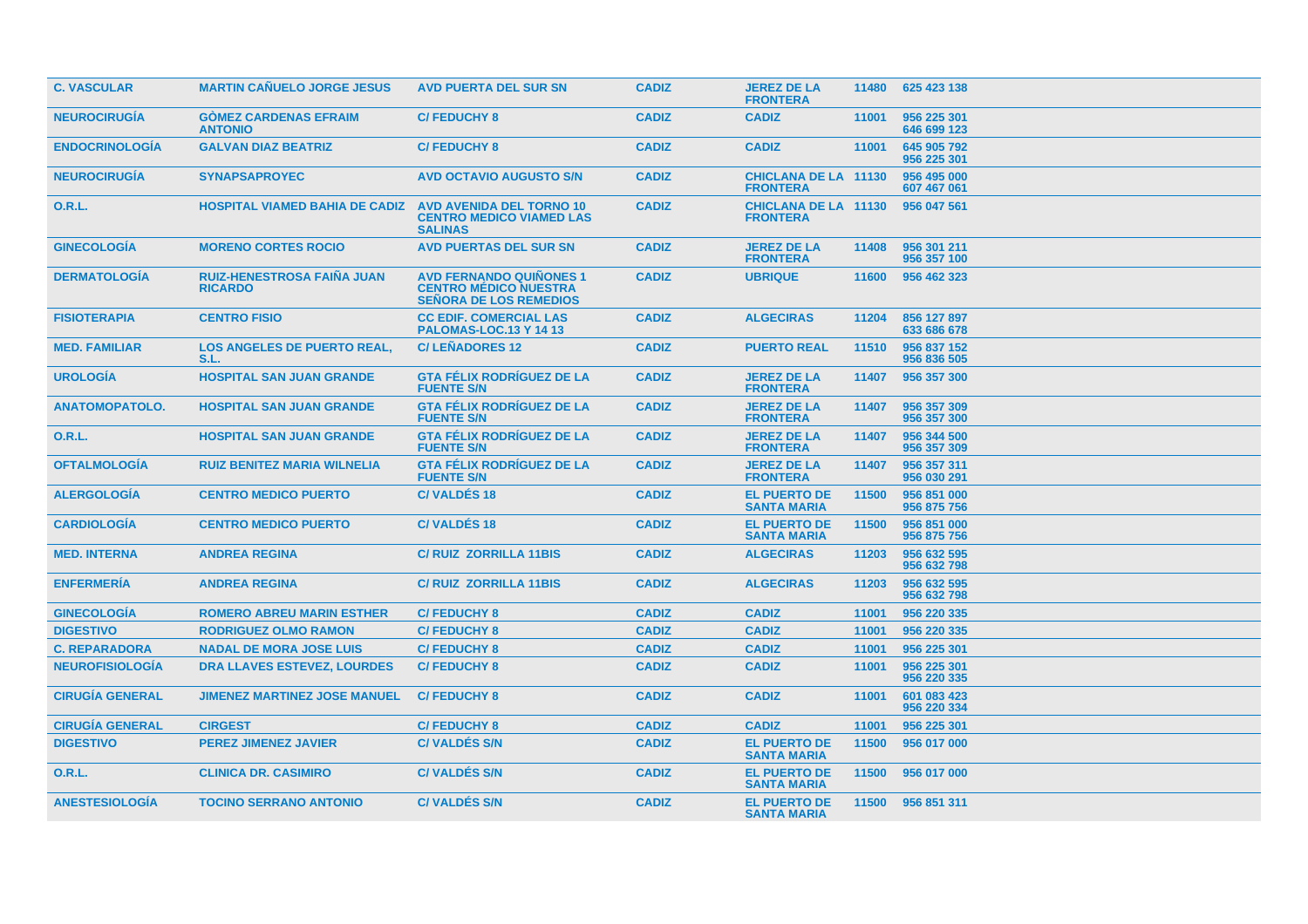| <b>CIRUGIA GENERAL</b> | <b>DEL CASTILLO GAMEZ JOSE</b><br><b>ANTONIO</b>               | <b>AVD DIPUTACION 37</b>        | <b>CADIZ</b> | CHICLANA DE LA 11130 956 530 348<br><b>FRONTERA</b> |       |                            |
|------------------------|----------------------------------------------------------------|---------------------------------|--------------|-----------------------------------------------------|-------|----------------------------|
| <b>MED. FAMILIAR</b>   | <b>CENTRO MEDICO COSTA DE LA LUZ C/ VIRGEN DE LOS REYES 14</b> |                                 | <b>CADIZ</b> | <b>ROTA</b>                                         | 11520 | 956 812 593<br>956 813 853 |
| <b>CIRUGÍA GENERAL</b> | <b>HOSPITAL VIAMED BAHIA DE CADIZ C/ ARROYUELO 7</b>           |                                 | <b>CADIZ</b> | <b>CHICLANA DE LA 11130</b><br><b>FRONTERA</b>      |       | 956 652 222<br>956 533 333 |
| 0.R.L.                 | <b>OTOENF, S.L.P</b>                                           | <b>C/ ARROYUELO 7</b>           | <b>CADIZ</b> | <b>CHICLANA DE LA 11130</b><br><b>FRONTERA</b>      |       | 956 530 172<br>956 409 080 |
| <b>C. PEDIÁTRICA</b>   | <b>BERNAL TRIANO CRISTOBAL</b>                                 | <b>C/ ARROYUELO 7</b>           | <b>CADIZ</b> | <b>CHICLANA DE LA 11130</b><br><b>FRONTERA</b>      |       | 956 533 333                |
| <b>AREAS PEDIÁTRI.</b> | <b>GUIMERA ODOGUERTY VICTOR</b>                                | <b>CRA ROTA S/N KM 1,2</b>      | <b>CADIZ</b> | <b>EL PUERTO DE</b><br><b>SANTA MARIA</b>           | 11500 | 956 870 603                |
| <b>MED. FAMILIAR</b>   | <b>BISSO FIDEL</b>                                             | <b>C/ PARQUE ATLANTICO 4</b>    | <b>CADIZ</b> | <b>JEREZ DE LA</b><br><b>FRONTERA</b>               | 11406 | 956 347 448                |
| <b>C. VASCULAR</b>     | <b>MARTIN INFANTE ALEJANDRO</b>                                | <b>AVD ANDALUCIA 11</b>         | <b>CADIZ</b> | <b>CADIZ</b>                                        | 11007 | 956 275 443                |
| <b>ALERGOLOGIA</b>     | <b>SAN JOSE VALVERDE LUIS</b>                                  | <b>C/ MICAELA ARAMBURU 21</b>   | <b>CADIZ</b> | <b>EL PUERTO DE</b><br><b>SANTA MARIA</b>           | 11500 | 956 871 111                |
| <b>NEUROLOGIA</b>      | <b>ACOSTA VARO JESUS</b>                                       | C/ ANA DE VIYA 13               | <b>CADIZ</b> | <b>CADIZ</b>                                        | 11009 | 956 286 858                |
| <b>C. VASCULAR</b>     | <b>CLINICA LOS ALAMOS</b>                                      | <b>AVD TAMARIX 4</b>            | <b>CADIZ</b> | <b>JEREZ DE LA</b><br><b>FRONTERA</b>               | 11407 | 956 182 244                |
| <b>MED. INTERNA</b>    | <b>CLINICA LOS ALAMOS, S.L.</b>                                | <b>AVD TAMARIX 4</b>            | <b>CADIZ</b> | <b>JEREZ DE LA</b><br><b>FRONTERA</b>               | 11407 | 956 182 244                |
| <b>ANESTESIOLOGIA</b>  | <b>ANESERIT, S.L.</b>                                          | <b>AVD TAMARIX 4</b>            | <b>CADIZ</b> | <b>JEREZ DE LA</b><br><b>FRONTERA</b>               |       | 11407 956 182 244          |
| <b>DERMATOLOGIA</b>    | <b>PUERTO CASTRILLON MARGARITA</b>                             | <b>AVD TAMARIX 4</b>            | <b>CADIZ</b> | <b>JEREZ DE LA</b><br><b>FRONTERA</b>               | 11407 | 956 182 244                |
| <b>CARDIOLOGIA</b>     | <b>HERNANDEZ CORTES RAMON</b>                                  | <b>AVD TAMARIX 4</b>            | <b>CADIZ</b> | <b>JEREZ DE LA</b><br><b>FRONTERA</b>               | 11407 | 956 182 244                |
| <b>URGENCIAS</b>       | <b>HOSPITAL VIRGEN DEL CAMINO</b>                              | <b>CRA CHIPIONA S/N</b>         | <b>CADIZ</b> | <b>SANLUCAR DE</b><br><b>BARRAMEDA</b>              | 11540 | 956 048 000                |
| <b>NEUROLOGIA</b>      | DE LACOUR JULIA ANA MARIA                                      | <b>CRA CHIPIONA S/N</b>         | <b>CADIZ</b> | <b>SANLUCAR DE</b><br><b>BARRAMEDA</b>              | 11540 | 956 048 082                |
| <b>ANESTESIOLOGIA</b>  | <b>ORTELLS POLO MIGUEL ANGEL</b>                               | <b>CRA CHIPIONA S/N</b>         | <b>CADIZ</b> | <b>SANLUCAR DE</b><br><b>BARRAMEDA</b>              | 11540 | 956 048 000                |
| <b>ANESTESIOLOGIA</b>  | ANESREA, S.L.                                                  | <b>CRA CHIPIONA S/N</b>         | <b>CADIZ</b> | <b>SANLUCAR DE</b><br><b>BARRAMEDA</b>              | 11540 | 956 048 000                |
| <b>GINECOLOGIA</b>     | <b>VIDAL SANTANA FABIAN</b>                                    | <b>AVD DE LA FERIA 43</b>       | <b>CADIZ</b> | <b>VILLAMARTIN</b>                                  | 11650 | 956 730 826<br>956 730 906 |
| <b>ANÁLISIS</b>        | <b>LOBATO MORENO JOSE LUIS</b>                                 | <b>C/ PRINCIPE DE ESPAÑA 40</b> | <b>CADIZ</b> | <b>ROTA</b>                                         | 11520 | 956 811 602                |
| <b>ODONTOESTOMATOL</b> | <b>CLINICA DENTAL BAHIA BLANCA</b>                             | <b>C/HIBISCOS 5</b>             | <b>CADIZ</b> | <b>CADIZ</b>                                        | 11007 | 661 753 566<br>956 274 902 |
| <b>GINECOLOGÍA</b>     | <b>VAQUERIZO GARCIA JOSE CARLOS</b>                            | <b>PLZ DE LA SERRANA 1</b>      | <b>CADIZ</b> | <b>JEREZ DE LA</b><br><b>FRONTERA</b>               | 11404 | 956 313 333                |
| 0.R.L.                 | <b>SANMARTIN CABALLERO ANTONIO</b>                             | <b>C/ALFONSO XI8</b>            | <b>CADIZ</b> | <b>ALGECIRAS</b>                                    | 11201 | 956 633 630<br>956 634 518 |
| <b>MED. FAMILIAR</b>   | <b>BOLEA LAFONT ADOLFO</b>                                     | <b>C/DIEGO ARIAS 2</b>          | <b>CADIZ</b> | <b>CADIZ</b>                                        | 11002 | 956 017 200<br>956 017 270 |
| <b>ANESTESIOLOGIA</b>  | ANESREA, S.L.                                                  | <b>C/DIEGO ARIAS 2</b>          | <b>CADIZ</b> | <b>CADIZ</b>                                        | 11002 | 956 263 659                |
| <b>MED. INTERNA</b>    | <b>PEREZ JIMENEZ JAVIER</b>                                    | <b>C/DIEGO ARIAS 2</b>          | <b>CADIZ</b> | <b>CADIZ</b>                                        | 11002 | 956 257 600<br>956 223 199 |
| <b>MED. INTERNA</b>    | <b>LUCERO PAUL MARIA ISABEL</b>                                | <b>C/DIEGO ARIAS 2</b>          | <b>CADIZ</b> | <b>CADIZ</b>                                        |       | 11002 956 017 270          |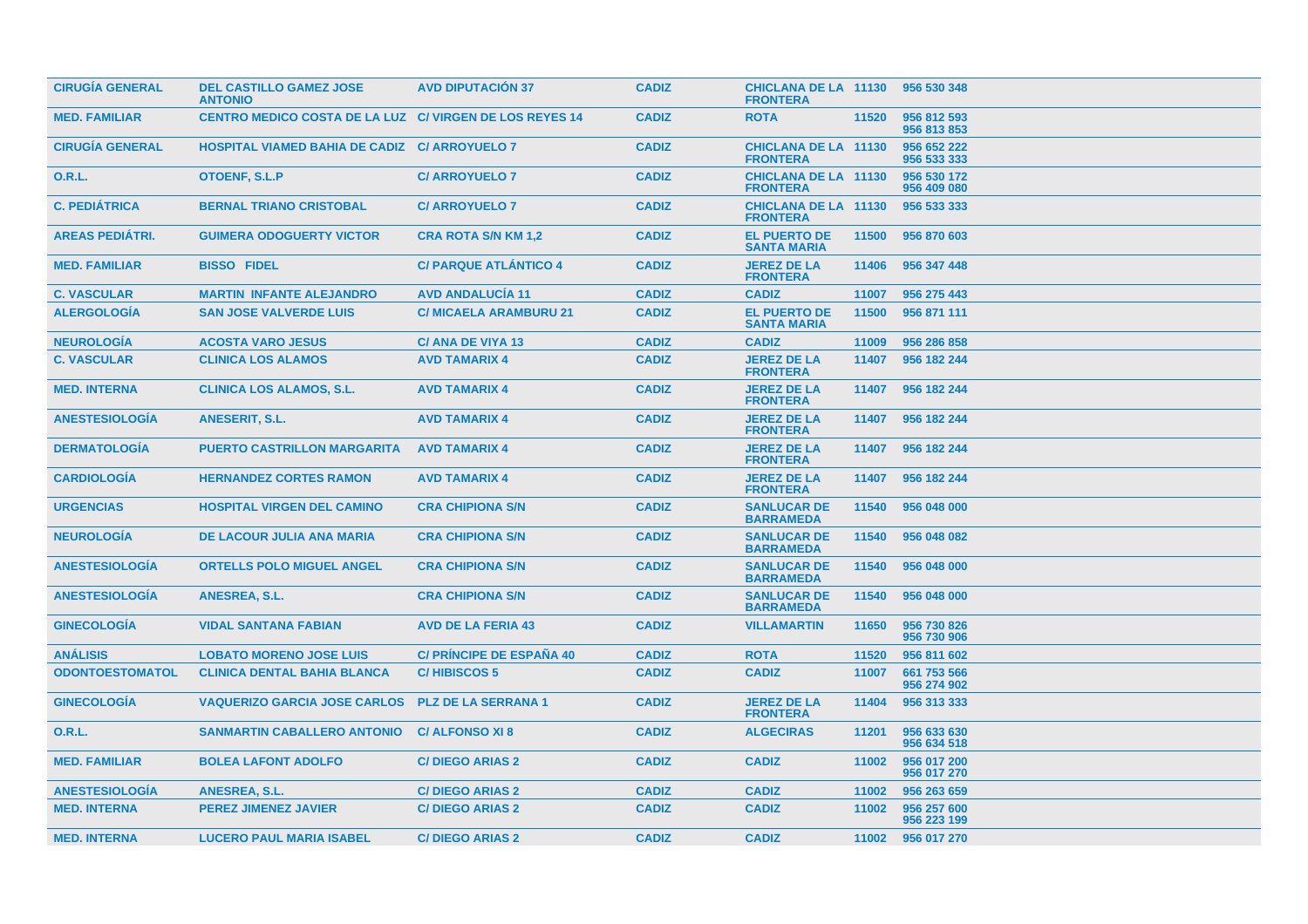| <b>GINECOLOGIA</b>     | <b>MESA PAEZ CRISTINA</b>                                | <b>C/DIEGO ARIAS 2</b>                                           | <b>CADIZ</b> | <b>CADIZ</b>                                   | 11002 | 956 017 200<br>956 017 270 |
|------------------------|----------------------------------------------------------|------------------------------------------------------------------|--------------|------------------------------------------------|-------|----------------------------|
| <b>MED. INTERNA</b>    | <b>REYES MELLADO FRANCISCO</b>                           | <b>C/DIEGO ARIAS 2</b>                                           | <b>CADIZ</b> | <b>CADIZ</b>                                   | 11002 |                            |
| <b>CIRUGÍA GENERAL</b> | <b>JIMENEZ MARTINEZ JOSE MANUEL</b>                      | <b>C/DIEGO ARIAS 2</b>                                           | <b>CADIZ</b> | <b>CADIZ</b>                                   | 11002 | 956 257 600<br>956 223 199 |
| <b>HOSP. GENERAL</b>   | <b>CLINICA SAN RAFAEL</b>                                | <b>C/DIEGO ARIAS 2</b>                                           | <b>CADIZ</b> | <b>CADIZ</b>                                   | 11002 | 956 017 200                |
| <b>CIRUGÍA GENERAL</b> | <b>CLINICA UNIVERSAL</b>                                 | <b>C/ VENTURA MORÓN 2</b>                                        | <b>CADIZ</b> | <b>ALGECIRAS</b>                               | 11201 | 956 665 324<br>956 631 374 |
| O.R.L.                 | <b>SANMARTIN ANAYA ANTONIO</b>                           | <b>C/VENTURA MORÓN 2</b>                                         | <b>CADIZ</b> | <b>ALGECIRAS</b>                               | 11201 |                            |
| <b>MED. FAMILIAR</b>   | <b>ASMED medical S.L.U.</b>                              | <b>C/ ATENCIÓN A DOMICILIO.</b>                                  | <b>CADIZ</b> | <b>CADIZ</b>                                   | 11001 | 914 480 726                |
| <b>O.R.L.</b>          | <b>CLINICA DR. CASIMIRO</b>                              | <b>C/PALACIOS 2</b>                                              | <b>CADIZ</b> | <b>EL PUERTO DE</b><br><b>SANTA MARIA</b>      | 11500 | 956 851 909                |
| <b>CARDIOLOGIA</b>     | <b>CANO CALABRIA LUCAS</b>                               | <b>C/SANTA CRUZ DE TENERIFE 6</b>                                | <b>CADIZ</b> | <b>CADIZ</b>                                   | 11007 | 956 270 182                |
| <b>ENFERMERIA</b>      | <b>GEXEM TRES, S.L.</b>                                  | <b>C/SANTA MARIA SOLEDAD 13</b>                                  | <b>CADIZ</b> | <b>CADIZ</b>                                   | 11008 | 856 171 439<br>956 266 282 |
| 0.R.L.                 | <b>REBOLLO OTAL JUAN</b>                                 | <b>C/SANTA MARIA SOLEDAD 13</b>                                  | <b>CADIZ</b> | <b>CADIZ</b>                                   | 11008 | 956 266 282                |
| <b>GINECOLOGÍA</b>     | <b>ROMERO GARRI CRISTINA</b>                             | <b>URB NOVO SANCTI PETRI S/N</b>                                 | <b>CADIZ</b> | <b>CHICLANA DE LA 11139</b><br><b>FRONTERA</b> |       | 956 495 000                |
| <b>CIRUGIA GENERAL</b> | <b>DEL CASTILLO GAMEZ JOSE</b><br><b>ANTONIO</b>         | <b>URB NOVO SANCTI PETRI S/N</b>                                 | <b>CADIZ</b> | <b>CHICLANA DE LA 11139</b><br><b>FRONTERA</b> |       | 956 495 000                |
| <b>REHABILITACIÓN</b>  | <b>ASISTENCIA Y DIAGNOSTICO</b><br><b>INTEGRAL, S.L.</b> | <b>C/ MANUEL ROLDAN 28</b>                                       | <b>CADIZ</b> | <b>SAN FERNANDO 11100</b>                      |       | 956 898 971                |
| <b>DIGESTIVO</b>       | <b>ASISTENCIA Y DIAGNOSTICO</b><br><b>INTEGRAL, S.L.</b> | <b>C/ MANUEL ROLDÁN 28</b>                                       | <b>CADIZ</b> | <b>SAN FERNANDO</b>                            | 11100 | 956 898 971                |
| <b>UROLOGIA</b>        | <b>SOLANO CASTRO DOMINGO JOSE</b>                        | <b>C/ MANUEL ROLDAN 28</b>                                       | <b>CADIZ</b> | <b>SAN FERNANDO</b>                            | 11100 | 956 898 971                |
| <b>ENDOCRINOLOGÍA</b>  | <b>ASISTENCIA Y DIAGNOSTICO</b><br><b>INTEGRAL, S.L.</b> | <b>C/ MANUEL ROLDAN 28</b>                                       | <b>CADIZ</b> | <b>SAN FERNANDO</b>                            | 11100 | 956 898 971                |
| <b>LOGOPEDIA</b>       | <b>CAÑONES MUÑOZ MARIA DEL MAR</b>                       | <b>C/LOLA PECHE S/N</b>                                          | <b>CADIZ</b> | <b>ALGECIRAS</b>                               | 11201 | 956 655 656<br>609 569 802 |
| <b>ENFERMERIA</b>      | CENTRO MEDICO COSTA DE LA LUZ C/ SAN JUAN BOSCO 11       |                                                                  | <b>CADIZ</b> | <b>ROTA</b>                                    | 11520 | 956 814 338<br>956 812 593 |
| <b>RADIODIAGNOST.</b>  | <b>DADISA RADIODIAGNOSTICO, S.L.</b>                     | <b>AVD CONSEJO DE EUROPA NAVE 1</b>                              | <b>CADIZ</b> | <b>CADIZ</b>                                   | 11011 | 956 276 311<br>956 276 101 |
| <b>ENFERMERÍA</b>      | <b>MULTIMEDICA ISLA SALUD, S.L.</b>                      | <b>C/ARENAL11</b>                                                | <b>CADIZ</b> | <b>SAN FERNANDO</b>                            | 11100 | 956 800 902<br>956 800 900 |
| <b>OFTALMOLOGIA</b>    | <b>MULTIMEDICA ISLA SALUD, S.L.</b>                      | <b>C/ARENAL11</b>                                                | <b>CADIZ</b> | <b>SAN FERNANDO</b>                            | 11100 | 956 800 902<br>956 800 901 |
| <b>ANESTESIOLOGIA</b>  | <b>ANESREA, S.L.</b>                                     | <b>PSO DEL AMBULATORIO S/N</b>                                   | <b>CADIZ</b> | <b>VILLAMARTIN</b>                             | 11650 | 956 041 000                |
| <b>OFTALMOLOGIA</b>    | <b>PASTOR RABASCO JUAN</b>                               | AVD CRUZ ROJA (EDF. AMÉRICA) 33 CADIZ<br>-35 ESQ. C/ LOS TOREROS |              | <b>EL PUERTO DE</b><br><b>SANTA MARIA</b>      | 11500 | 956 854 146                |
| <b>AREAS PEDIÁTRI.</b> | <b>RIQUELME ALVAREZ PEDRO</b>                            | <b>AVD MEXICO - EDIF. GRANADA-1</b>                              | <b>CADIZ</b> | <b>JEREZ DE LA</b><br><b>FRONTERA</b>          | 11405 | 956 185 512<br>687 950 252 |
| O.R.L.                 | <b>REBOLLO OTAL JUAN</b>                                 | <b>PSO DE LA ROSALEDA 40</b>                                     | <b>CADIZ</b> | <b>JEREZ DE LA</b><br><b>FRONTERA</b>          | 11405 | 956 301 211                |
| <b>DIGESTIVO</b>       | <b>CLINICA SERMAN</b>                                    | <b>PSO DE LA ROSALEDA 40</b>                                     | <b>CADIZ</b> | <b>JEREZ DE LA</b><br><b>FRONTERA</b>          | 11405 | 956 301 211                |
| <b>MATRONA</b>         | <b>CLINICA SERMAN</b>                                    | <b>PSO DE LA ROSALEDA 40</b>                                     | <b>CADIZ</b> | <b>JEREZ DE LA</b><br><b>FRONTERA</b>          | 11405 | 956 301 211                |
| <b>AREAS PEDIÁTRI.</b> | <b>CLINICA SERMAN</b>                                    | <b>PSO DE LA ROSALEDA 40</b>                                     | <b>CADIZ</b> | <b>JEREZ DE LA</b><br><b>FRONTERA</b>          |       | 11405 956 301 211          |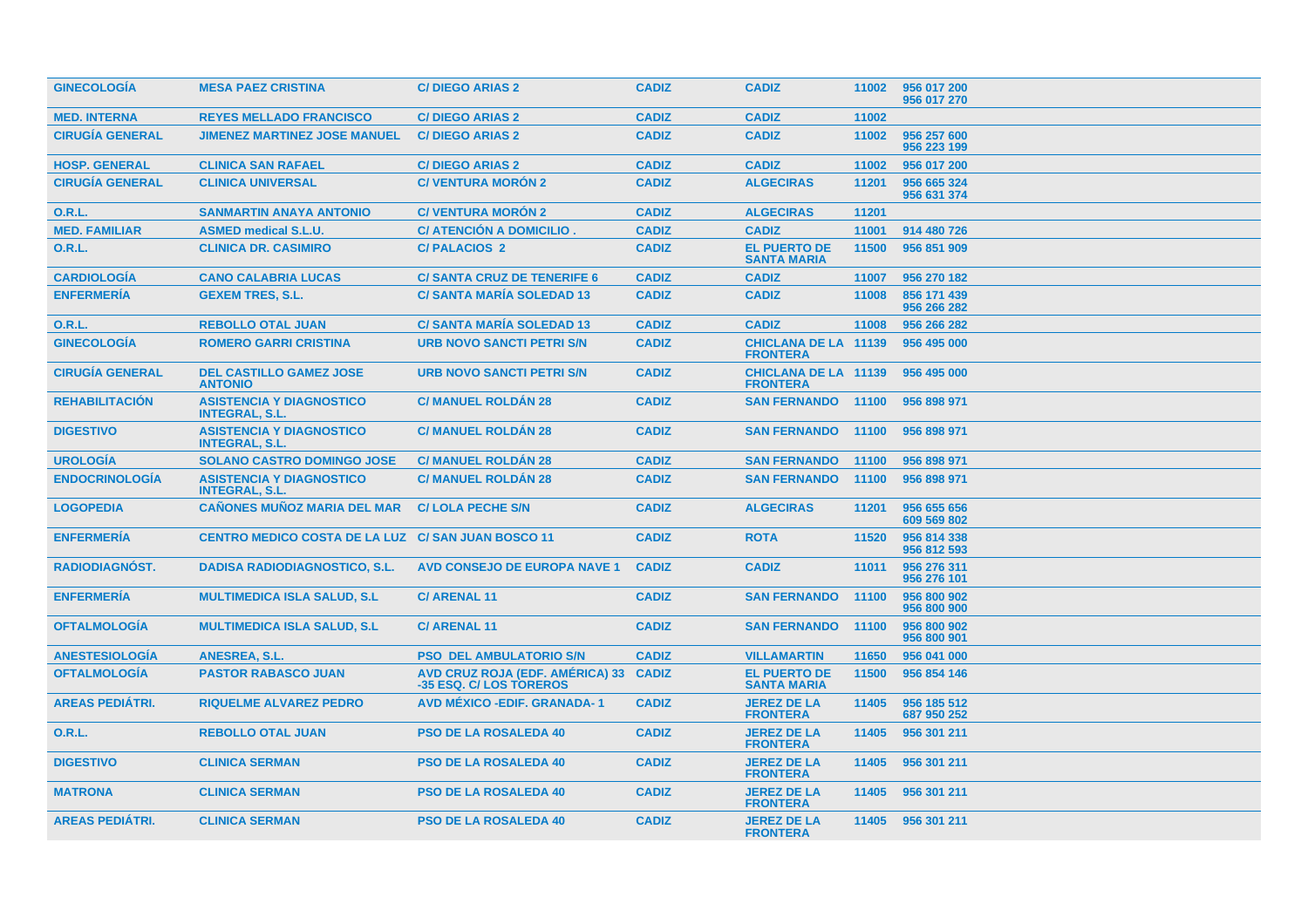| <b>URGENCIAS</b>       | <b>CLINICA SERMAN</b>                                                                     | <b>PSO DE LA ROSALEDA 40</b>                                           | <b>CADIZ</b> | <b>JEREZ DE LA</b><br><b>FRONTERA</b>     | 11405 | 956 301 211                |
|------------------------|-------------------------------------------------------------------------------------------|------------------------------------------------------------------------|--------------|-------------------------------------------|-------|----------------------------|
| <b>GINECOLOGIA</b>     | <b>LOPEZ RODRIGUEZ ROCIO</b>                                                              | <b>AVD CRUZ ROJA (EDIFICIO</b><br>AMERICA), LOCALES 32-35 S/N          | <b>CADIZ</b> | <b>JEREZ DE LA</b><br><b>FRONTERA</b>     | 11500 | 956 854 146                |
| <b>MED. FAMILIAR</b>   | <b>CLINICA DOCTOR LOBATON, S.L.</b>                                                       | <b>C/ FERNÁNDEZ LADREDA 9</b>                                          | <b>CADIZ</b> | <b>CADIZ</b>                              | 11008 | 956 070 025                |
| <b>UROLOGÍA</b>        | <b>CLINICA DOCTOR LOBATON, S.L.</b>                                                       | <b>C/ FERNÁNDEZ LADREDA 9</b>                                          | <b>CADIZ</b> | <b>CADIZ</b>                              | 11008 | 956 070 025                |
| <b>ENFERMERÍA</b>      | <b>CLINICA DOCTOR LOBATON, S.L.</b>                                                       | <b>C/ FERNÁNDEZ LADREDA 9</b>                                          | <b>CADIZ</b> | <b>CADIZ</b>                              | 11008 | 956 070 025                |
| <b>AREAS PEDIÁTRI.</b> | <b>CLINICA DOCTOR LOBATON, S.L.</b>                                                       | <b>C/ FERNÁNDEZ LADREDA 9</b>                                          | <b>CADIZ</b> | <b>CADIZ</b>                              | 11008 | 956 070 025                |
| <b>ENDOCRINOLOGÍA</b>  | <b>CLINICA DOCTOR LOBATON, S.L.</b>                                                       | <b>C/ FERNÁNDEZ LADREDA 9</b>                                          | <b>CADIZ</b> | <b>CADIZ</b>                              | 11008 | 956 070 025                |
| <b>TRAUMATOLOGIA</b>   | <b>FUNES MORANTE JOSE CARLOS</b>                                                          | <b>C/ MÉJICO 20 PISO BAJO</b>                                          | <b>CADIZ</b> | <b>SAN FERNANDO</b>                       | 11100 | 956 944 980<br>956 898 971 |
| <b>OFTALMOLOGIA</b>    | <b>CALANDRIA AMIGUETI JOSE MARIA</b>                                                      | C/ ROSARIO 25 PISO 3º-PTA A                                            | <b>CADIZ</b> | <b>CADIZ</b>                              | 11004 | 956 213 141                |
| <b>OFTALMOLOGÍA</b>    | <b>ALVAREZ FERNANDEZ PILAR</b><br><b>MARGARITA</b>                                        | C/ COLON 62 PISO 3º-PTA D                                              | <b>CADIZ</b> | <b>SAN FERNANDO</b>                       | 11100 | 956 899 379                |
| <b>OFTALMOLOGÍA</b>    | <b>CLINICA VIRGEN DE LA PALMA</b>                                                         | <b>C/SEVILLA 45</b>                                                    | <b>CADIZ</b> | <b>ALGECIRAS</b>                          | 11201 | 606 739 048<br>956 631 374 |
| <b>O.R.L.</b>          | <b>GARCIA TENO MIGUEL</b>                                                                 | <b>AVD ILUSTRACIÓN 6</b>                                               | <b>CADIZ</b> | <b>CADIZ</b>                              | 11011 | 956 286 640<br>672 358 609 |
| <b>REUMATOLOGÍA</b>    | <b>RUIZ TUDELA MARIA DEL MAR</b>                                                          | <b>AVD DEL TAMARIX 4</b>                                               | <b>CADIZ</b> | <b>JEREZ DE LA</b><br><b>FRONTERA</b>     | 11407 | 956 182 244                |
| <b>GINECOLOGIA</b>     | <b>POLICLINICA SANLUCAR</b>                                                               | <b>C/ ORFEON SANTA CECILIA S/N</b><br><b>EDIFICIO MIRADOR DEL COTO</b> | <b>CADIZ</b> | <b>SANLUCAR DE</b><br><b>BARRAMEDA</b>    | 11540 | 956 362 442<br>956 363 904 |
| <b>NEUROCIRUGÍA</b>    | <b>LOPEZ LOPEZ JOSE ANTONIO</b>                                                           | <b>AVD RAMÓN DE CARRANZA 23</b>                                        | <b>CADIZ</b> | <b>CADIZ</b>                              | 11006 | 956 266 583                |
| <b>ENFERMERÍA</b>      | <b>HOSPITAL JEREZ PUERTA DEL SUR</b>                                                      | AVD DE LA PUERTA DEL SUR S/N                                           | <b>CADIZ</b> | <b>JEREZ DE LA</b><br><b>FRONTERA</b>     | 11408 | 956 357 100                |
| <b>CIRUGÍA GENERAL</b> | <b>DEL CASTILLO GAMEZ JOSE</b><br><b>ANTONIO</b>                                          | <b>AVD DE LA PUERTA DEL SUR S/N</b>                                    | <b>CADIZ</b> | <b>JEREZ DE LA</b><br><b>FRONTERA</b>     | 11408 | 956 357 156<br>956 320 151 |
| <b>OFTALMOLOGIA</b>    | <b>RUIZ BENITEZ MARIA WILNELIA</b>                                                        | AVD DE LA PUERTA DEL SUR S/N                                           | <b>CADIZ</b> | <b>JEREZ DE LA</b><br><b>FRONTERA</b>     | 11408 | 956 357 100<br>956 168 000 |
| <b>UROLOGÍA</b>        | <b>HOSPITAL JEREZ PUERTA DEL SUR</b>                                                      | AVD DE LA PUERTA DEL SUR S/N                                           | <b>CADIZ</b> | <b>JEREZ DE LA</b><br><b>FRONTERA</b>     | 11408 | 956 357 100                |
| <b>GINECOLOGÍA</b>     | <b>SAINZ DE ROZAS MORA-FIGUEROA</b><br><b>MANUEL</b>                                      | AVD DE LA PUERTA DEL SUR S/N                                           | <b>CADIZ</b> | <b>JEREZ DE LA</b><br><b>FRONTERA</b>     | 11408 | 956 357 156<br>956 320 151 |
| <b>UROLOGÍA</b>        | <b>CLINICA BEIMAN - INSTITUTO</b><br><b>ANDALUZ DE MEDICINA</b><br><b>DEPORTIVA, S.L.</b> | <b>AVD DE LA PUERTA DEL SUR S/N</b>                                    | <b>CADIZ</b> | <b>JEREZ DE LA</b><br><b>FRONTERA</b>     | 11408 | 956 357 156<br>956 320 151 |
| <b>GINECOLOGIA</b>     | <b>TIMERMANS FLORAN VELAZ DE</b><br><b>MEDRANO MARIA EUGENIA</b>                          | <b>AVD DE LA PUERTA DEL SUR S/N</b>                                    | <b>CADIZ</b> | <b>JEREZ DE LA</b><br><b>FRONTERA</b>     | 11408 | 956 357 156<br>956 320 151 |
| <b>LOGOPEDIA</b>       | <b>GUERRERO BERNAL ANA MARIA</b>                                                          | PLZ ELÍAS AHUJA 1 PISO 2º -<br><b>PUERTA 5</b>                         | <b>CADIZ</b> | <b>EL PUERTO DE</b><br><b>SANTA MARIA</b> | 11500 | 956 542 029                |
| <b>URGENCIAS</b>       | <b>CLINICA JUAN MANUEL ARMARIO</b><br>S.L.U                                               | <b>AVD MIGUEL MANCHEÑO 19</b>                                          | <b>CADIZ</b> | <b>ARCOS DE LA</b><br><b>FRONTERA</b>     | 11630 | 956 701 262                |
| <b>RADIODIAGNOST.</b>  | <b>CLINICA JUAN MANUEL ARMARIO</b><br>S.L.U                                               | <b>AVD MIGUEL MANCHENO 19</b>                                          | <b>CADIZ</b> | <b>ARCOS DE LA</b><br><b>FRONTERA</b>     | 11630 | 956 701 262                |
| <b>UROLOGÍA</b>        | <b>SOLANO CASTRO DOMINGO JOSE</b>                                                         | <b>AVD ALVARO DOMECQ S/N</b>                                           | <b>CADIZ</b> | <b>JEREZ DE LA</b><br><b>FRONTERA</b>     | 11407 | 956 898 971                |
| <b>FISIOTERAPIA</b>    | <b>CLINICA FIMEDE, S.L.</b>                                                               | <b>C/ COLON 55 PISO BAJO</b>                                           | <b>CADIZ</b> | <b>SAN FERNANDO</b>                       | 11100 | 956 886 351                |
| <b>DERMATOLOGIA</b>    | <b>CLINICA DERMATOLOGICA Y</b><br><b>ESTETICA DERMILASER S.L.</b>                         | <b>C/COLON 56</b>                                                      | <b>CADIZ</b> | <b>SAN FERNANDO</b>                       | 11100 | 856 176 343<br>856 240 341 |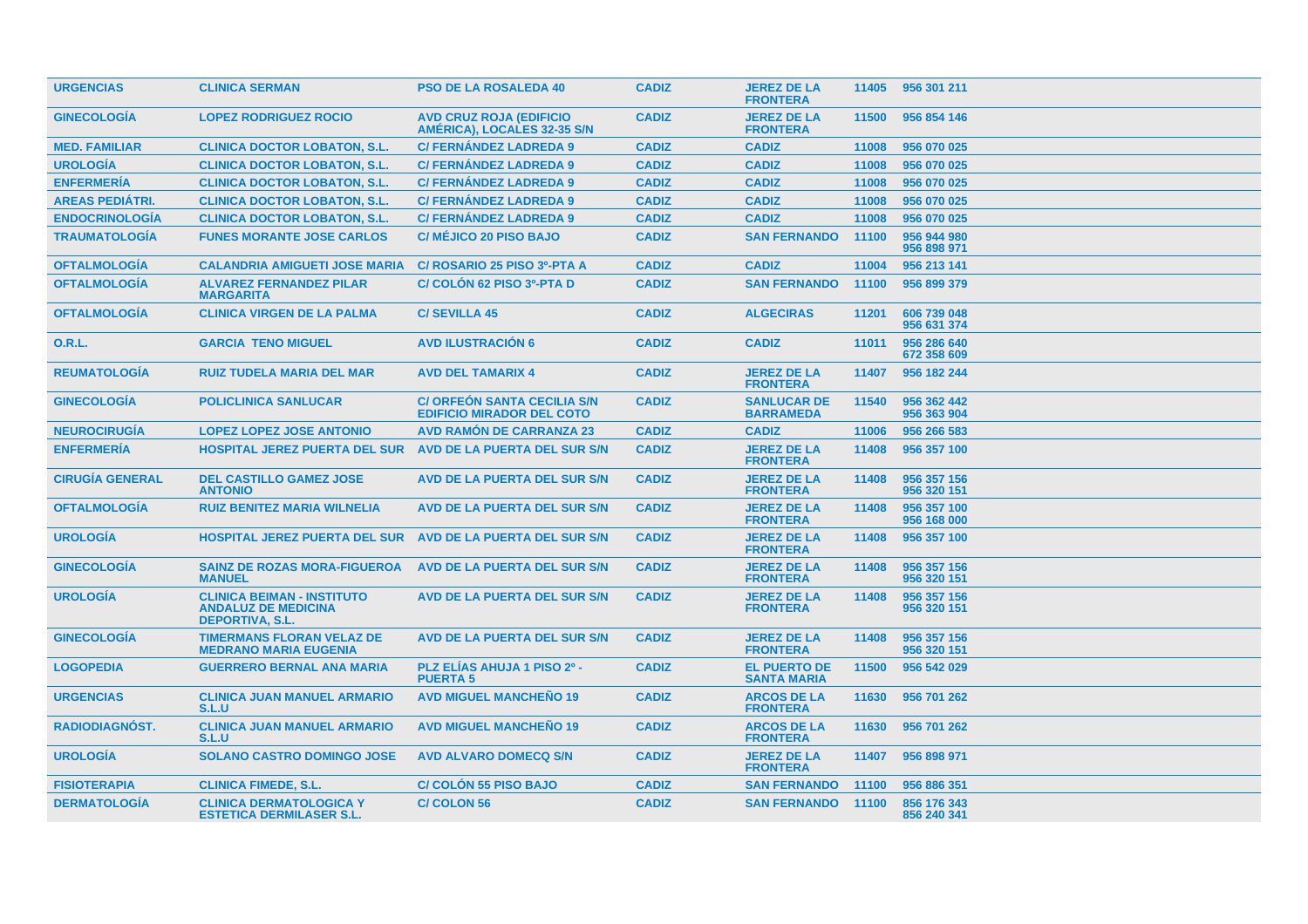| <b>OFTALMOLOGIA</b>    | <b>CABRERIZO MORILLAS MIGUEL</b><br><b>ANGEL</b>                                          | C/ COMANDANTE GOMEZ ORTEGA 8 CADIZ<br>10 <sup>°</sup>         |              | <b>ALGECIRAS</b>                          |       | 11201 956 655 581          |     |                                      |
|------------------------|-------------------------------------------------------------------------------------------|---------------------------------------------------------------|--------------|-------------------------------------------|-------|----------------------------|-----|--------------------------------------|
| <b>O.R.L.</b>          | <b>RODRIGUEZ PEREZ MIGUEL</b><br><b>ALBERTO</b>                                           | <b>C/ANCHA18</b>                                              | <b>CADIZ</b> | <b>PUERTO REAL</b>                        | 11510 | 956 834 549                |     |                                      |
| <b>URGENCIAS</b>       | <b>MULTIMEDICA</b>                                                                        | <b>C/ANCHA18</b>                                              | <b>CADIZ</b> | <b>PUERTO REAL</b>                        | 11510 | 956 834 346<br>956 834 549 |     |                                      |
| <b>ENFERMERIA</b>      | <b>MULTIMEDICA</b>                                                                        | <b>C/ANCHA18</b>                                              | <b>CADIZ</b> | <b>PUERTO REAL</b>                        | 11510 | 956 834 346<br>956 834 549 |     |                                      |
| <b>UROLOGÍA</b>        | <b>MULTIMEDICA</b>                                                                        | <b>C/ANCHA18</b>                                              | <b>CADIZ</b> | <b>PUERTO REAL</b>                        | 11510 | 956 834 346<br>956 834 549 |     |                                      |
| <b>PSIQUIATRÍA</b>     | <b>HERCBERG PHILIPPE</b>                                                                  | <b>C/SAN IGNACIO 12</b>                                       | <b>CADIZ</b> | <b>SAN FERNANDO</b>                       | 11100 | 956 887 493                |     |                                      |
| <b>FISIOTERAPIA</b>    | <b>HIDALGO ROMERO MARIA</b>                                                               | <b>C/ CALLEJON DE LA BARCA 8</b>                              | <b>CADIZ</b> | <b>LOS BARRIOS</b>                        | 11370 | 956 620 062                |     |                                      |
| <b>ALERGOLOGÍA</b>     | <b>CLINICA MEDICO-ASISTENCIAL</b><br><b>VIRGEN DEL ROSARIO</b>                            | <b>C/ AUSTRIA S/N</b>                                         | <b>CADIZ</b> | <b>ALGECIRAS</b>                          | 11204 | 956 090 493                |     |                                      |
| <b>CARDIOLOGÍA</b>     | <b>CLINICA MEDICO-ASISTENCIAL</b><br><b>VIRGEN DEL ROSARIO</b>                            | <b>C/ AUSTRIA S/N</b>                                         | <b>CADIZ</b> | <b>ALGECIRAS</b>                          | 11204 | 956 090 493                | -SI | Pulsa aquí para pedir tu cita online |
| <b>PSICOLOGIA</b>      | <b>CLINICA MEDICO-ASISTENCIAL</b><br><b>VIRGEN DEL ROSARIO</b>                            | <b>C/ AUSTRIA S/N</b>                                         | <b>CADIZ</b> | <b>ALGECIRAS</b>                          | 11204 | 956 090 493                |     |                                      |
| <b>DIGESTIVO</b>       | <b>CENTRO DE ESPECIALIDADES</b><br><b>MEDICAS HOSPITEN ALGECIRAS</b>                      | AVD CAPITÁN ONTAÑÓN S/N                                       | <b>CADIZ</b> | <b>ALGECIRAS</b>                          | 11202 | 956 908 935                |     |                                      |
| <b>AREAS PEDIÁTRI.</b> | <b>CENTRO DE ESPECIALIDADES</b><br><b>MEDICAS HOSPITEN ALGECIRAS</b>                      | <b>AVD CAPITAN ONTANON S/N</b>                                | <b>CADIZ</b> | <b>ALGECIRAS</b>                          | 11202 | 956 908 935                |     |                                      |
| <b>RADIODIAGNÓST.</b>  | <b>CENTRO DE ESPECIALIDADES</b><br><b>MEDICAS HOSPITEN ALGECIRAS</b>                      | <b>AVD CAPITAN ONTANON S/N</b>                                | <b>CADIZ</b> | <b>ALGECIRAS</b>                          | 11202 | 956 908 935                |     |                                      |
| 0.R.L.                 | <b>CENTRO DE ESPECIALIDADES</b><br><b>MEDICAS HOSPITEN ALGECIRAS</b>                      | <b>AVD CAPITAN ONTANON S/N</b>                                | <b>CADIZ</b> | <b>ALGECIRAS</b>                          | 11202 | 956 908 935                |     |                                      |
| <b>NEUMOLOGIA</b>      | <b>CENTRO DE ESPECIALIDADES</b><br><b>MEDICAS HOSPITEN ALGECIRAS</b>                      | <b>AVD CAPITAN ONTANON S/N</b>                                | <b>CADIZ</b> | <b>ALGECIRAS</b>                          | 11202 | 956 908 935                |     |                                      |
| <b>TRAUMATOLOGIA</b>   | <b>CENTRO DE ESPECIALIDADES</b><br><b>MEDICAS HOSPITEN ALGECIRAS</b>                      | <b>AVD CAPITÁN ONTAÑÓN S/N</b>                                | <b>CADIZ</b> | <b>ALGECIRAS</b>                          | 11202 | 956 908 935                |     |                                      |
| <b>NEUROFISIOLOGIA</b> | <b>INSTITUTO DE ESPECIALIDADES</b><br><b>NEUROLOGICAS, S.A.</b>                           | <b>PQE EMPRESARIAL LAS MARISMAS</b><br><b>DE PALMONES s/n</b> | <b>CADIZ</b> | <b>LOS BARRIOS</b>                        | 11379 | 956 798 300                |     |                                      |
| <b>CARDIOLOGÍA</b>     | <b>HOSPITAL QUIRONSALUD CAMPO</b><br><b>DE GIBRALTAR</b>                                  | <b>PQE EMPRESARIAL LAS MARISMAS</b><br><b>DE PALMONES s/n</b> | <b>CADIZ</b> | <b>LOS BARRIOS</b>                        | 11379 | 956 798 300                |     |                                      |
| <b>GINECOLOGÍA</b>     | <b>CLINICA BEIMAN - INSTITUTO</b><br><b>ANDALUZ DE MEDICINA</b><br><b>DEPORTIVA, S.L.</b> | <b>C/ JAEN 2 GUADALCACIN</b>                                  | <b>CADIZ</b> | <b>JEREZ DE LA</b><br><b>FRONTERA</b>     | 11590 | 956 158 225<br>625 564 579 |     |                                      |
| <b>AREAS PEDIÁTRI.</b> | <b>PANTOJA ROSSO SERVANDO</b>                                                             | <b>C/DIEGO ARIAS 2</b>                                        | <b>CADIZ</b> | <b>SAN FERNANDO</b>                       | 11100 | 956 257 600<br>956 017 270 |     |                                      |
| <b>TRANSPORTE</b>      | <b>AMBULANCIAS ANDALUCIA</b><br>S.COOP.AND.                                               | <b>AVD DE LOS EMPRESARIOS S/N</b>                             | <b>CADIZ</b> | <b>LOS BARRIOS</b>                        | 11379 | 951 204 280                |     |                                      |
| <b>PODOLOGIA</b>       | <b>NOVASALUD</b>                                                                          | <b>CRA PUERTO-ROTA 5 CENTRO</b><br><b>MÉDICO GIRME</b>        | <b>CADIZ</b> | <b>EL PUERTO DE</b><br><b>SANTA MARIA</b> | 11500 | 691 447 830<br>956 854 146 |     |                                      |
| <b>FISIOTERAPIA</b>    | <b>ANTONIO LOPEZ CANO, S.L.</b>                                                           | <b>AVD DE LA ILUSTRACION 6</b><br><b>EDIFICIO ASTARTE</b>     | <b>CADIZ</b> | <b>CADIZ</b>                              | 11011 | 956 205 855                |     |                                      |
| <b>ENFERMERIA</b>      | <b>CENTRO MEDICO GRUPOSALUD</b>                                                           | C/LOLA PECHE L-3 LOCAL3,<br><b>BLOQUE 2</b>                   | <b>CADIZ</b> | <b>ALGECIRAS</b>                          | 11201 | 605 546 360<br>856 220 587 |     |                                      |
| <b>PSICOLOGIA</b>      | <b>CENTRO MEDICO SAN SEBASTIAN</b>                                                        | <b>C/ ENTORNO DE DONANA S/N</b>                               | <b>CADIZ</b> | <b>CONIL DE LA</b><br><b>FRONTERA</b>     | 11140 | 956 442 384                |     |                                      |
| <b>TRAUMATOLOGIA</b>   | <b>CENTRO MEDICO SAN SEBASTIAN</b>                                                        | <b>C/ENTORNO DE DONANA S/N</b>                                | <b>CADIZ</b> | <b>CONIL DE LA</b><br><b>FRONTERA</b>     |       | 11140 956 442 384          |     |                                      |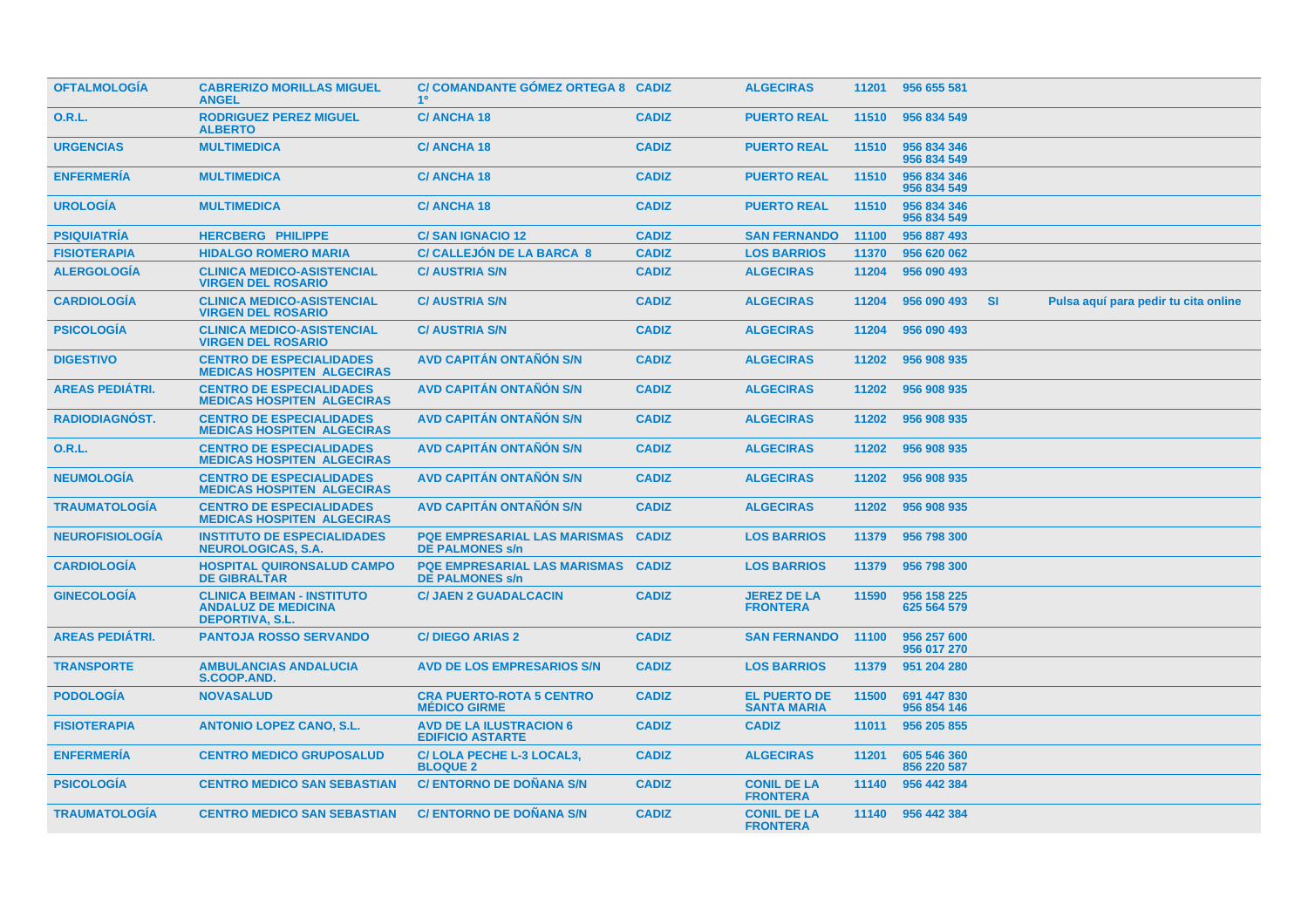| <b>CARDIOLOGIA</b>     | <b>CENTRO MEDICO SAN SEBASTIAN</b>                                                        | <b>C/ENTORNO DE DONANA S/N</b>                                                                  | <b>CADIZ</b> | <b>CONIL DE LA</b><br><b>FRONTERA</b>          |       | 11140 956 442 384          |
|------------------------|-------------------------------------------------------------------------------------------|-------------------------------------------------------------------------------------------------|--------------|------------------------------------------------|-------|----------------------------|
| <b>MED. FAMILIAR</b>   | <b>SERVICIO NOCTURNO DE</b><br><b>URGENCIAS</b>                                           | <b>C/BLASCO IBANEZ 13</b>                                                                       | <b>CADIZ</b> | <b>LOS BARRIOS</b>                             | 11379 | 956 620 829                |
| <b>ENFERMERIA</b>      | <b>HOSPITAL DR. LOPEZ CANO</b>                                                            | <b>PLZ MADRID S/N</b>                                                                           | <b>CADIZ</b> | <b>CADIZ</b>                                   | 11010 | 956 205 855<br>956 205 854 |
| <b>REUMATOLOGIA</b>    | <b>HOSPITAL DR. LOPEZ CANO</b>                                                            | <b>PLZ MADRID S/N</b>                                                                           | <b>CADIZ</b> | <b>CADIZ</b>                                   | 11010 | 956 205 855<br>956 205 854 |
| <b>C. MAXILOFACIAL</b> | <b>HOSPITAL DR. LOPEZ CANO</b>                                                            | <b>PLZ MADRID S/N</b>                                                                           | <b>CADIZ</b> | <b>CADIZ</b>                                   | 11010 | 956 205 855<br>956 205 854 |
| <b>CIRUGÍA GENERAL</b> | <b>MULTIMEDICA ISLA SALUD, S.L.</b>                                                       | <b>C/SANCHEZ CERQUERO 39</b>                                                                    | <b>CADIZ</b> | <b>SAN FERNANDO</b>                            | 11100 | 956 800 902                |
| <b>AREAS PEDIÁTRI.</b> | <b>CENTRO MEDICO VEEDOR</b>                                                               | <b>C/VEEDOR 12</b>                                                                              | <b>CADIZ</b> | <b>CADIZ</b>                                   | 11004 | 856 581 658                |
| <b>TRAUMATOLOGIA</b>   | <b>CENTRO MEDICO VEEDOR</b>                                                               | <b>C/VEEDOR12</b>                                                                               | <b>CADIZ</b> | <b>CADIZ</b>                                   | 11004 | 856 581 658                |
| <b>MED. INTERNA</b>    | <b>CENTRO MEDICO VEEDOR</b>                                                               | <b>C/VEEDOR12</b>                                                                               | <b>CADIZ</b> | <b>CADIZ</b>                                   | 11004 | 856 581 658                |
| <b>CIRUGÍA GENERAL</b> | <b>CLINICA NTRA. SRA. DE LA SALUD</b>                                                     | <b>C/CL/FEDUCHY 8-14</b>                                                                        | <b>CADIZ</b> | <b>CADIZ</b>                                   | 11001 | 956 225 301                |
| <b>NEFROLOGÍA</b>      | <b>CLINICA NTRA. SRA. DE LA SALUD</b>                                                     | <b>C/CL/FEDUCHY 8-14</b>                                                                        | <b>CADIZ</b> | <b>CADIZ</b>                                   | 11001 | 956 225 301                |
| <b>MED. FAMILIAR</b>   | <b>CLINICA BEIMAN - INSTITUTO</b><br><b>ANDALUZ DE MEDICINA</b><br><b>DEPORTIVA, S.L.</b> | <b>C/ ATENCIÓN A DOMICILIO S/N</b>                                                              | <b>CADIZ</b> | <b>JEREZ DE LA</b><br><b>FRONTERA</b>          | 11590 | 956 158 225                |
| <b>MED. FAMILIAR</b>   | <b>HOSPITAL QUIRONSALUD CAMPO</b><br><b>DE GIBRALTAR</b>                                  | <b>PLZ ANDALUCIA 1 CENTRO</b><br><b>COMERCIAL PLAZA ANDALUCIA</b>                               | <b>CADIZ</b> | <b>ALGECIRAS</b>                               | 11201 | 956 798 300                |
| <b>AREAS PEDIÁTRI.</b> | <b>HOSPITAL QUIRONSALUD CAMPO</b><br><b>DE GIBRALTAR</b>                                  | <b>PLZ ANDALUCIA 1 CENTRO</b><br><b>COMERCIAL PLAZA ANDALUCIA</b>                               | <b>CADIZ</b> | <b>ALGECIRAS</b>                               | 11201 | 956 798 300                |
| <b>OFTALMOLOGIA</b>    | <b>GARIN PEREZ ALEJANDRO</b>                                                              | <b>C/LARGA 3</b>                                                                                | <b>CADIZ</b> | <b>CHICLANA DE LA 11130</b><br><b>FRONTERA</b> |       | 641 145 960                |
| <b>OFTALMOLOGIA</b>    | <b>CLINICA VIRGEN DE LA PALMA</b>                                                         | <b>C/LUTZGARDO LOPEZ MUÑOZ 0</b><br><b>ESQUINA CALLE CARBONEROS</b>                             | <b>CADIZ</b> | <b>LA LINEA DE LA</b><br><b>CONCEPCION</b>     | 11300 | 956 762 321                |
| <b>GINECOLOGÍA</b>     | <b>MORENO CORTES ROCIO</b>                                                                | <b>PSO PASEO DE LA ROSALEDA 40</b>                                                              | <b>CADIZ</b> | <b>JEREZ DE LA</b><br><b>FRONTERA</b>          | 11405 | 956 301 211<br>956 357 100 |
| <b>RADIODIAGNOST.</b>  | <b>CENTROS MEDICOS DE</b><br><b>DIAGNOSTICO INTEGRAL</b>                                  | <b>AVD DE LA ILUSTRACION 10</b>                                                                 | <b>CADIZ</b> | <b>JEREZ DE LA</b><br><b>FRONTERA</b>          | 11407 | 956 181 928                |
| <b>ANATOMOPATOLO.</b>  | <b>MAESTRO SARRION MARIA ELENA</b>                                                        | <b>C/ CONDESA VILLAFUENTE</b><br><b>BERMEJA 9 LOCAL 3</b>                                       | <b>CADIZ</b> | <b>CADIZ</b>                                   | 11008 | 856 076 252<br>639 392 430 |
| <b>GINECOLOGÍA</b>     | <b>HOSPITAL JEREZ PUERTA DEL SUR</b>                                                      | <b>AVD ALVARO DOMECQ 3</b>                                                                      | <b>CADIZ</b> | <b>JEREZ DE LA</b><br><b>FRONTERA</b>          | 11407 | 956 318 791                |
| <b>ENFERMERIA</b>      | <b>CLINICA AZAHARES</b>                                                                   | C/ C/ DR. RAFAEL RUIZ MATEOS 1,<br><b>LOCAL 2 1 ROTONDA LOS JUEGOS</b><br><b>OLIMPICOS</b>      | <b>CADIZ</b> | <b>JEREZ DE LA</b><br><b>FRONTERA</b>          | 11405 | 956 182 640<br>604 154 249 |
| <b>MED. FAMILIAR</b>   | <b>CLINICA AZAHARES</b>                                                                   | C/ C/ DR. RAFAEL RUIZ MATEOS 1,<br><b>LOCAL 2 1 ROTONDA LOS JUEGOS</b><br><b>OLIMPICOS</b>      | <b>CADIZ</b> | <b>JEREZ DE LA</b><br><b>FRONTERA</b>          | 11405 | 956 182 640<br>604 154 249 |
| <b>PSICOLOGIA</b>      | <b>ALIAS ALONSO SUSANA</b>                                                                | <b>C/SAN IGNACIO 12</b>                                                                         | <b>CADIZ</b> | <b>SAN FERNANDO</b>                            | 11100 | 653 806 805<br>956 887 493 |
| <b>GINECOLOGIA</b>     | <b>SAINZ DE ROZAS MORA-FIGUEROA</b><br><b>MANUEL</b>                                      | <b>AVD FERNANDO QUIÑONES 1</b><br><b>CENTRO MÉDICO NUESTRA</b><br><b>SENORA DE LOS REMEDIOS</b> | <b>CADIZ</b> | <b>UBRIQUE</b>                                 | 11600 | 956 462 323                |
| <b>ENFERMERIA</b>      | <b>CENTRO MEDICO EL CARMEN</b>                                                            | <b>AVD JUAN CARLOS I 4</b>                                                                      | <b>CADIZ</b> | <b>BARBATE</b>                                 | 11160 | 956 431 316                |
| <b>FISIOTERAPIA</b>    | <b>CENTRO MEDICO EL CARMEN</b>                                                            | <b>AVD JUAN CARLOS 14</b>                                                                       | <b>CADIZ</b> | <b>BARBATE</b>                                 | 11160 | 956 431 316                |
| <b>GINECOLOGÍA</b>     | <b>LARA BUENO ENRIQUETA</b>                                                               | <b>AVD JUAN CARLOS I 4</b>                                                                      | <b>CADIZ</b> | <b>BARBATE</b>                                 | 11160 | 956 431 316                |
| <b>MED. FAMILIAR</b>   | <b>CENTRO MEDICO EL CARMEN</b>                                                            | <b>AVD JUAN CARLOS 14</b>                                                                       | <b>CADIZ</b> | <b>BARBATE</b>                                 | 11160 | 956 431 316                |
|                        |                                                                                           |                                                                                                 |              |                                                |       |                            |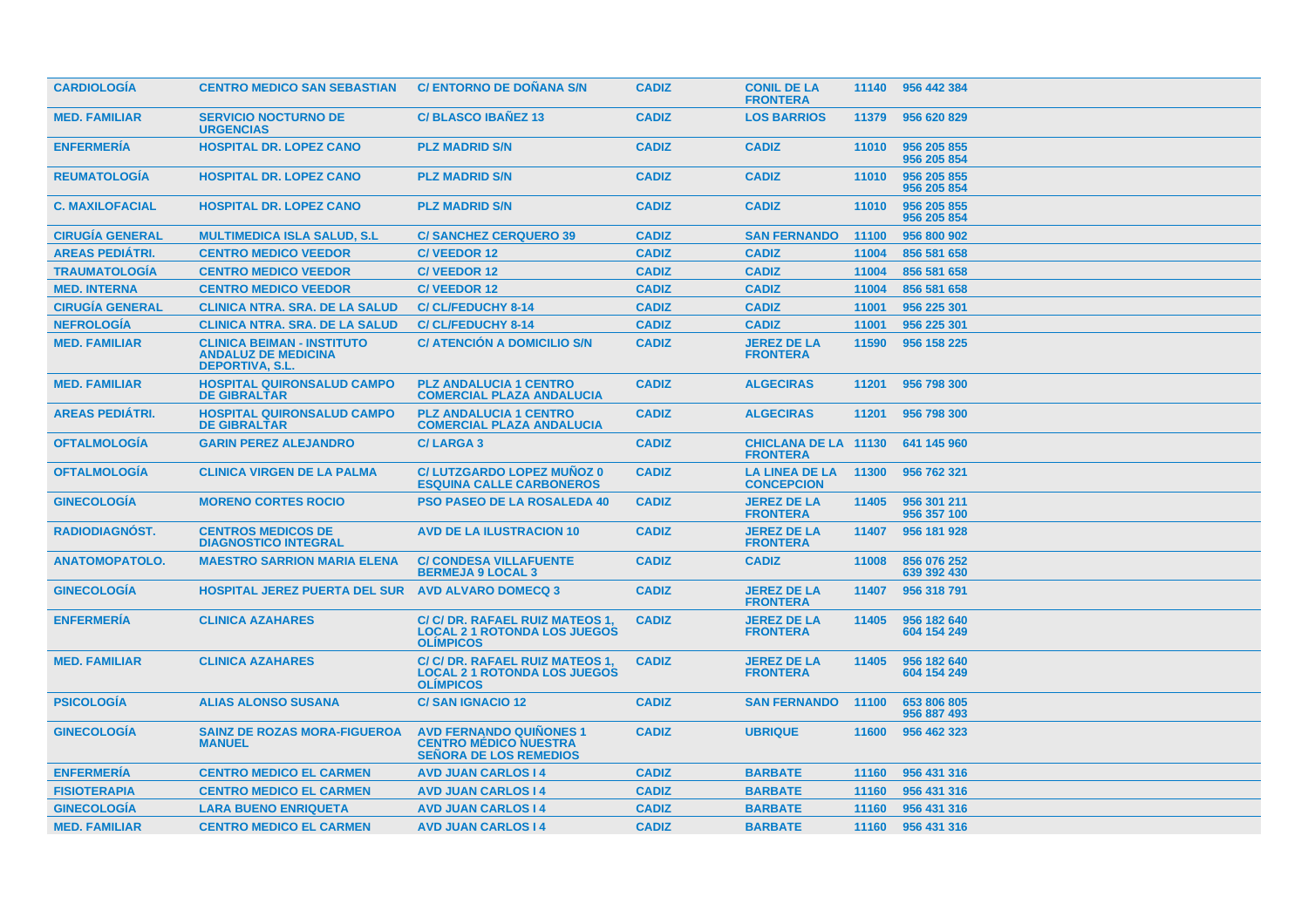| <b>ALERGOLOGÍA</b>     | PEREIRA GONZALEZ MARIA JOSE                             | <b>C/LEÑADORES 12</b>                                 | <b>CADIZ</b> | <b>PUERTO REAL</b>                             | 11510 | 956 837 151<br>956 836 505 |
|------------------------|---------------------------------------------------------|-------------------------------------------------------|--------------|------------------------------------------------|-------|----------------------------|
| <b>DIGESTIVO</b>       | <b>HOSPITAL SAN JUAN GRANDE</b>                         | <b>GTA FÉLIX RODRÍGUEZ DE LA</b><br><b>FUENTE S/N</b> | <b>CADIZ</b> | <b>JEREZ DE LA</b><br><b>FRONTERA</b>          | 11407 | 956 357 300                |
| <b>O.R.L.</b>          | <b>HOSPITAL SAN JUAN GRANDE</b>                         | <b>GTA FÉLIX RODRÍGUEZ DE LA</b><br><b>FUENTE S/N</b> | <b>CADIZ</b> | <b>JEREZ DE LA</b><br><b>FRONTERA</b>          |       | 11407 956 357 300          |
| <b>UROLOGIA</b>        | <b>HOSPITAL SAN JUAN GRANDE</b>                         | <b>GTA FÉLIX RODRIGUEZ DE LA</b><br><b>FUENTE S/N</b> | <b>CADIZ</b> | <b>JEREZ DE LA</b><br><b>FRONTERA</b>          | 11407 | 956 344 500<br>956 357 311 |
| <b>URGENCIAS</b>       | <b>HOSPITAL SAN JUAN GRANDE</b>                         | <b>GTA FÉLIX RODRÍGUEZ DE LA</b><br><b>FUENTE S/N</b> | <b>CADIZ</b> | <b>JEREZ DE LA</b><br><b>FRONTERA</b>          | 11407 | 956 357 300                |
| <b>HEMATOLOGIA</b>     | <b>HOSPITAL SAN JUAN GRANDE</b>                         | <b>GTA FÉLIX RODRÍGUEZ DE LA</b><br><b>FUENTE S/N</b> | <b>CADIZ</b> | <b>JEREZ DE LA</b><br><b>FRONTERA</b>          | 11407 | 956 357 300                |
| <b>GINECOLOGIA</b>     | <b>HOSPITAL SAN JUAN GRANDE</b>                         | <b>GTA FÉLIX RODRÍGUEZ DE LA</b><br><b>FUENTE S/N</b> | <b>CADIZ</b> | <b>JEREZ DE LA</b><br><b>FRONTERA</b>          | 11407 | 956 344 500<br>956 357 309 |
| <b>NEUROFISIOLOGIA</b> | <b>HOSPITAL SAN JUAN GRANDE</b>                         | <b>GTA FÉLIX RODRÍGUEZ DE LA</b><br><b>FUENTE S/N</b> | <b>CADIZ</b> | <b>JEREZ DE LA</b><br><b>FRONTERA</b>          | 11407 | 956 357 311<br>956 030 291 |
| <b>O.R.L.</b>          | <b>FERNANDEZ MACHIN FRANCISCO</b><br><b>JAVIER</b>      | <b>C/VALDES 18</b>                                    | <b>CADIZ</b> | <b>EL PUERTO DE</b><br><b>SANTA MARIA</b>      | 11500 | 956 851 000                |
| <b>MED. FAMILIAR</b>   | <b>CENTRO MEDICO PUERTO</b>                             | <b>C/VALDES 18</b>                                    | <b>CADIZ</b> | <b>EL PUERTO DE</b><br><b>SANTA MARIA</b>      | 11500 | 956 851 000<br>956 875 756 |
| <b>NEUROLOGIA</b>      | <b>CENTRO MEDICO PUERTO</b>                             | <b>C/VALDES 18</b>                                    | <b>CADIZ</b> | <b>EL PUERTO DE</b><br><b>SANTA MARIA</b>      | 11500 | 956 875 756<br>956 851 000 |
| <b>PSIQUIATRIA</b>     | <b>CENTRO MEDICO PUERTO</b>                             | <b>C/VALDES 18</b>                                    | <b>CADIZ</b> | <b>EL PUERTO DE</b><br><b>SANTA MARIA</b>      | 11500 | 956 851 000<br>956 875 756 |
| <b>URGENCIAS</b>       | <b>CENTRO MEDICO PUERTO</b>                             | <b>C/VALDES 18</b>                                    | <b>CADIZ</b> | <b>EL PUERTO DE</b><br><b>SANTA MARIA</b>      | 11500 | 956 851 000<br>956 875 756 |
| <b>GINECOLOGIA</b>     | <b>ANDREA REGINA</b>                                    | <b>C/ RUIZ ZORRILLA 11BIS</b>                         | <b>CADIZ</b> | <b>ALGECIRAS</b>                               | 11203 | 956 632 595<br>956 632 798 |
| <b>PSIQUIATRÍA</b>     | <b>ANDREA REGINA</b>                                    | C/RUIZ ZORRILLA 11BIS                                 | <b>CADIZ</b> | <b>ALGECIRAS</b>                               | 11203 | 956 632 595<br>956 632 798 |
| <b>CARDIOLOGIA</b>     | <b>ANDREA REGINA</b>                                    | <b>C/ RUIZ ZORRILLA 11BIS</b>                         | <b>CADIZ</b> | <b>ALGECIRAS</b>                               | 11203 | 956 632 595<br>956 632 798 |
| <b>MED. INTERNA</b>    | <b>CLINICA NTRA, SRA, DE LA SALUD</b>                   | <b>C/FEDUCHY 8</b>                                    | <b>CADIZ</b> | <b>CADIZ</b>                                   | 11001 | 601 083 423<br>956 225 301 |
| <b>NEUROCIRUGIA</b>    | <b>LOPEZ LOPEZ JOSE ANTONIO</b>                         | <b>C/FEDUCHY 8</b>                                    | <b>CADIZ</b> | <b>CADIZ</b>                                   | 11001 | 956 279 372<br>956 225 301 |
| <b>GINECOLOGIA</b>     | <b>PANTOJA ROSSO JAVIER</b>                             | <b>C/VALDES S/N</b>                                   | <b>CADIZ</b> | <b>EL PUERTO DE</b><br><b>SANTA MARIA</b>      | 11500 |                            |
| <b>GINECOLOGIA</b>     | CENTRO MEDICO COSTA DE LA LUZ C/ VALDES S/N             |                                                       | <b>CADIZ</b> | <b>EL PUERTO DE</b><br><b>SANTA MARIA</b>      | 11500 | 956 017 000<br>629 174 900 |
| <b>UROLOGÍA</b>        | <b>GARRIDO INSUA MARIA SOFIA</b>                        | <b>C/VALDES S/N</b>                                   | <b>CADIZ</b> | <b>EL PUERTO DE</b><br><b>SANTA MARIA</b>      | 11500 | 956 017 000                |
| <b>ANESTESIOLOGÍA</b>  | <b>VINUESA NUÑEZ FRANCISCO JOSE</b>                     | <b>C/VALDES S/N</b>                                   | <b>CADIZ</b> | <b>EL PUERTO DE</b><br><b>SANTA MARIA</b>      | 11500 | 956 017 000                |
| <b>MED. INTERNA</b>    | <b>MENDOZA ESPINOSA JUAN</b>                            | <b>C/VALDÉS S/N</b>                                   | <b>CADIZ</b> | <b>EL PUERTO DE</b><br><b>SANTA MARIA</b>      | 11500 |                            |
| <b>DIGESTIVO</b>       | CENTRO MEDICO COSTA DE LA LUZ C/ VIRGEN DE LOS REYES 14 |                                                       | <b>CADIZ</b> | <b>ROTA</b>                                    | 11520 | 956 812 593<br>956 813 853 |
| <b>CARDIOLOGÍA</b>     | <b>CARDENETE IBAÑEZ FRANCISCO</b><br><b>DE PAULA</b>    | <b>C/ARROYUELO 7</b>                                  | <b>CADIZ</b> | <b>CHICLANA DE LA 11130</b><br><b>FRONTERA</b> |       | 956 533 333                |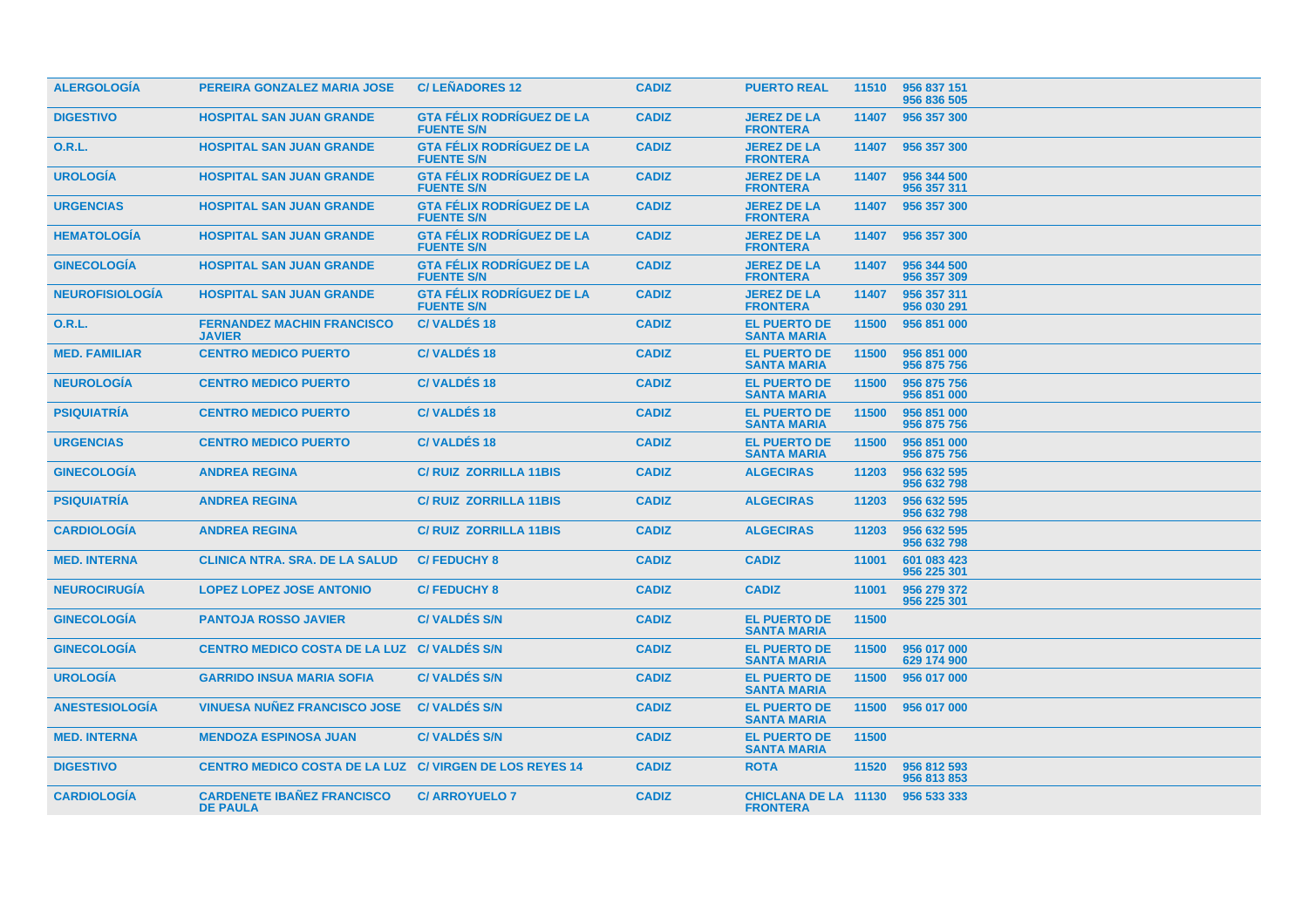| <b>TRAUMATOLOGIA</b>   | <b>CLINICA BEIMAN - INSTITUTO</b><br><b>ANDALUZ DE MEDICINA</b><br><b>DEPORTIVA, S.L.</b> | <b>C/ ARROYUELO 7</b>                             | <b>CADIZ</b> | <b>CHICLANA DE LA 11130</b><br><b>FRONTERA</b> |       | 956 530 172<br>956 409 080 |
|------------------------|-------------------------------------------------------------------------------------------|---------------------------------------------------|--------------|------------------------------------------------|-------|----------------------------|
| <b>C. VASCULAR</b>     | <b>BOHORQUEZ SIERRA JUAN</b><br><b>CARLOS</b>                                             | <b>C/ ARROYUELO 7</b>                             | <b>CADIZ</b> | <b>CHICLANA DE LA 11130</b><br><b>FRONTERA</b> |       | 956 530 172<br>956 409 080 |
| <b>TRAUMATOLOGÍA</b>   | <b>HOSPITAL VIAMED BAHIA DE CADIZ C/ ARROYUELO 7</b>                                      |                                                   | <b>CADIZ</b> | <b>CHICLANA DE LA 11130</b><br><b>FRONTERA</b> |       | 956 652 222<br>956 533 333 |
| <b>C. MAXILOFACIAL</b> | <b>PENALBA MANEGOLD MANUEL</b>                                                            | <b>C/ ARROYUELO 7</b>                             | <b>CADIZ</b> | <b>CHICLANA DE LA 11130</b><br><b>FRONTERA</b> |       | 956 533 333                |
| <b>ALERGOLOGIA</b>     | <b>HOSPITAL VIAMED BAHIA DE CADIZ C/ ARROYUELO 7</b>                                      |                                                   | <b>CADIZ</b> | <b>CHICLANA DE LA 11130</b><br><b>FRONTERA</b> |       | 956 652 222<br>956 533 333 |
| <b>O.R.L.</b>          | <b>SIERRA GALERA GUILLERMO</b>                                                            | <b>C/ ARROYUELO 7</b>                             | <b>CADIZ</b> | <b>CHICLANA DE LA 11130</b><br><b>FRONTERA</b> |       | 956 533 333                |
| <b>URGENCIAS</b>       | <b>CLINICA COSTA OESTE, S.L.</b>                                                          | <b>CRA ROTA S/N KM 1,2</b>                        | <b>CADIZ</b> | <b>EL PUERTO DE</b><br><b>SANTA MARIA</b>      | 11500 | 956 870 800<br>956 860 095 |
| <b>RADIODIAGNOST.</b>  | <b>RADIOLOGIA CAMPO DE</b><br><b>GIBRALTAR, S.L.</b>                                      | <b>C/VEINTIOCHO DE FEBRERO 2</b>                  | <b>CADIZ</b> | <b>ALGECIRAS</b>                               | 11207 | 956 570 542<br>956 601 232 |
| <b>ANÁLISIS</b>        | <b>LARA BUENO ANA MARIA</b>                                                               | <b>C/CALVO SOTELO 3</b>                           | <b>CADIZ</b> | <b>BARBATE</b>                                 | 11160 | 956 430 245                |
| RADIODIAGNÓST.         | <b>ESCATLLAR GADES RX, S.L.</b>                                                           | <b>CRA FUENTEBRAVÍA S/N KM 1.2</b>                | <b>CADIZ</b> | <b>EL PUERTO DE</b><br><b>SANTA MARIA</b>      | 11500 | 956 870 603                |
| <b>DIGESTIVO</b>       | <b>CIFUENTES VICENTES CLAUDINO</b>                                                        | C/ DIEGO FERNÁNDEZ DE HERRERA<br>6                | <b>CADIZ</b> | <b>JEREZ DE LA</b><br><b>FRONTERA</b>          | 11401 | 956 344 219                |
| <b>MED. FAMILIAR</b>   | PEREZ-NAVARRO CASTILLO JOSE<br><b>LUIS</b>                                                | AVD ANDALUCIA-EDIF. ANDALUCIA<br><b>PLZ LC-5C</b> | <b>CADIZ</b> | <b>TARIFA</b>                                  | 11380 | 956 684 956                |
| <b>HOSP. GENERAL</b>   | <b>CLINICA LOS ALAMOS, S.L.</b>                                                           | <b>AVD TAMARIX 4</b>                              | <b>CADIZ</b> | <b>JEREZ DE LA</b><br><b>FRONTERA</b>          | 11407 | 956 182 244                |
| <b>DIGESTIVO</b>       | <b>MONTAGUT SANCHEZ, MANUEL</b>                                                           | <b>AVD TAMARIX 4</b>                              | <b>CADIZ</b> | <b>JEREZ DE LA</b><br><b>FRONTERA</b>          |       | 11407 956 182 244          |
| <b>DERMATOLOGIA</b>    | <b>RUIZ GOMEZ MARIA DEL CARMEN</b>                                                        | <b>CRA CHIPIONA S/N</b>                           | <b>CADIZ</b> | <b>SANLUCAR DE</b><br><b>BARRAMEDA</b>         | 11540 | 956 048 000                |
| <b>ENFERMERÍA</b>      | <b>GALLEGO SANCHEZ FRANCISCO</b>                                                          | <b>AVD ANA DE VIYA 28</b>                         | <b>CADIZ</b> | <b>CADIZ</b>                                   | 11009 | 856 524 686                |
| <b>ALERGOLOGÍA</b>     | <b>BUTRON LUNA JOSE JOAQUIN</b>                                                           | C/ALAMO <sub>12</sub>                             | <b>CADIZ</b> | <b>ARCOS DE LA</b><br><b>FRONTERA</b>          | 11630 | 956 700 498                |
| <b>ANESTESIOLOGIA</b>  | <b>CLINICA SAN RAFAEL</b>                                                                 | <b>C/DIEGO ARIAS 2</b>                            | <b>CADIZ</b> | <b>CADIZ</b>                                   | 11002 | 956 017 372<br>956 808 000 |
| <b>NEUROCIRUGIA</b>    | <b>SYNAPSAPROYEC</b>                                                                      | <b>C/DIEGO ARIAS 2</b>                            | <b>CADIZ</b> | <b>CADIZ</b>                                   | 11002 | 956 017 200                |
| <b>ANESTESIOLOGÍA</b>  | <b>PIURY ALONSO FRANCISCO JAVIER</b>                                                      | <b>C/DIEGO ARIAS 2</b>                            | <b>CADIZ</b> | <b>CADIZ</b>                                   | 11002 | 956 808 000                |
| <b>ANESTESIOLOGIA</b>  | <b>INSTITUTO CONTRA EL DOLOR DR.</b><br><b>TRINIDAD</b>                                   | <b>C/DIEGO ARIAS 2</b>                            | <b>CADIZ</b> | <b>CADIZ</b>                                   | 11002 | 601 077 677<br>956 168 000 |
| <b>CARDIOLOGÍA</b>     | <b>ONETO OTERO MANUEL JESUS</b>                                                           | <b>C/DIEGO ARIAS 2</b>                            | <b>CADIZ</b> | <b>CADIZ</b>                                   | 11002 | 956 898 971<br>956 100 415 |
| <b>MATRONA</b>         | <b>AVILA REYES LOURDES</b>                                                                | <b>C/DIEGO ARIAS 2</b>                            | <b>CADIZ</b> | <b>CADIZ</b>                                   | 11002 |                            |
| <b>ANESTESIOLOGIA</b>  | <b>GUZMAN RODRIGUEZ ENRIQUE</b>                                                           | <b>C/VENTURA MORON 2</b>                          | <b>CADIZ</b> | <b>ALGECIRAS</b>                               | 11201 | 956 631 374                |
| <b>OFTALMOLOGÍA</b>    | <b>CLINICA VIRGEN DE LA PALMA</b>                                                         | <b>C/VENTURA MORÓN 2</b>                          | <b>CADIZ</b> | <b>ALGECIRAS</b>                               | 11201 |                            |
| <b>ANESTESIOLOGÍA</b>  | <b>HOSPITAL QUIRONSALUD CAMPO</b><br><b>DE GIBRALTAR</b>                                  | <b>C/VENTURA MORÓN 2</b>                          | <b>CADIZ</b> | <b>ALGECIRAS</b>                               | 11201 | 956 665 324<br>956 631 374 |
| <b>MED. FAMILIAR</b>   | <b>LOS ANGELES DE PUERTO REAL,</b><br>S.L.                                                | <b>C/ ATENCION A DOMICILIO.</b>                   | <b>CADIZ</b> | <b>PUERTO REAL</b>                             | 11510 | 956 836 505                |
| <b>ENFERMERIA</b>      | <b>CENTRO MEDICO SAN SEBASTIAN</b>                                                        | C/ ATENCION A DOMICILIO.                          | <b>CADIZ</b> | <b>CONIL DE LA</b><br><b>FRONTERA</b>          |       | 11140 956 442 384          |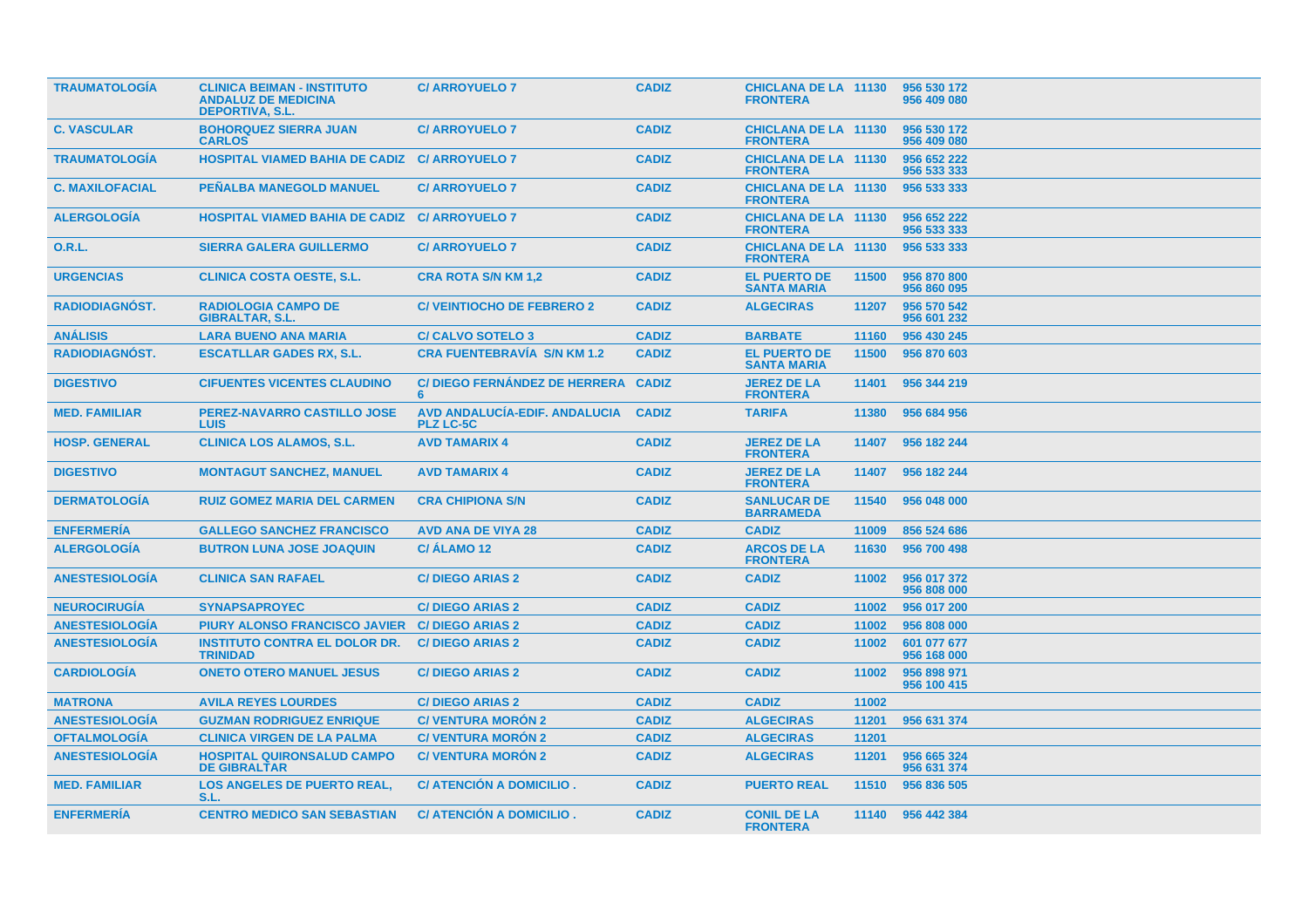| <b>FISIOTERAPIA</b>   | <b>CLINICA NOVO SANCTI PETRI, S.L.</b>                       | <b>URB NOVO SANCTI PETRI S/N</b>  | <b>CADIZ</b> | <b>CHICLANA DE LA 11139</b><br><b>FRONTERA</b> |       | 956 495 000                |
|-----------------------|--------------------------------------------------------------|-----------------------------------|--------------|------------------------------------------------|-------|----------------------------|
| <b>CARDIOLOGÍA</b>    | <b>CANO CALABRIA LUCAS</b>                                   | <b>URB NOVO SANCTI PETRI S/N</b>  | <b>CADIZ</b> | <b>CHICLANA DE LA 11139</b><br><b>FRONTERA</b> |       | 956 495 000                |
| <b>DIGESTIVO</b>      | <b>MONTAGUT SANCHEZ, MANUEL</b>                              | <b>URB NOVO SANCTI PETRI S/N</b>  | <b>CADIZ</b> | <b>CHICLANA DE LA 11139</b><br><b>FRONTERA</b> |       | 956 495 000                |
| <b>TRAUMATOLOGIA</b>  | <b>CLINICA NOVO SANCTI PETRI, S.L.</b>                       | <b>URB NOVO SANCTI PETRI S/N</b>  | <b>CADIZ</b> | <b>CHICLANA DE LA 11139</b><br><b>FRONTERA</b> |       | 956 495 000                |
| 0.R.L.                | <b>BENITO NAVARRO JUAN RAMON</b>                             | <b>URB NOVO SANCTI PETRI S/N</b>  | <b>CADIZ</b> | <b>CHICLANA DE LA 11139</b><br><b>FRONTERA</b> |       | 956 495 000                |
| <b>HOSP. GENERAL</b>  | <b>CLINICA NOVO SANCTI PETRI, S.L.</b>                       | <b>URB NOVO SANCTI PETRI S/N</b>  | <b>CADIZ</b> | <b>CHICLANA DE LA 11139</b><br><b>FRONTERA</b> |       | 956 495 000                |
| <b>MED. INTERNA</b>   | <b>MARTINEZ VIDAL CIRILO</b>                                 | <b>URB NOVO SANCTI PETRI S/N</b>  | <b>CADIZ</b> | <b>CHICLANA DE LA 11139</b><br><b>FRONTERA</b> |       | 956 495 000                |
| <b>CARDIOLOGIA</b>    | <b>CARRILLO RUIZ ANDRES</b>                                  | <b>URB NOVO SANCTI PETRI S/N</b>  | <b>CADIZ</b> | <b>CHICLANA DE LA 11139</b><br><b>FRONTERA</b> |       | 956 495 000                |
| <b>HEMATOLOGIA</b>    | <b>ASISTENCIA Y DIAGNOSTICO</b><br><b>INTEGRAL, S.L.</b>     | <b>C/ MANUEL ROLDAN 28</b>        | <b>CADIZ</b> | <b>SAN FERNANDO 11100</b>                      |       | 956 898 971                |
| <b>GINECOLOGIA</b>    | <b>ASISTENCIA Y DIAGNOSTICO</b><br><b>INTEGRAL, S.L.</b>     | <b>C/ MANUEL ROLDAN 28</b>        | <b>CADIZ</b> | <b>SAN FERNANDO 11100</b>                      |       | 956 898 971                |
| <b>RADIODIAGNOST.</b> | <b>CENTRO MEDICO COSTA DE LA LUZ C/ SAN JUAN BOSCO 11</b>    |                                   | <b>CADIZ</b> | <b>ROTA</b>                                    | 11520 | 956 814 338<br>956 812 593 |
| <b>TRAUMATOLOGÍA</b>  | <b>MULTIMEDICA ISLA SALUD, S.L.</b>                          | <b>C/ARENAL11</b>                 | <b>CADIZ</b> | <b>SAN FERNANDO</b>                            | 11100 | 956 800 902<br>956 800 900 |
| <b>UROLOGIA</b>       | <b>MULTIMEDICA ISLA SALUD, S.L.</b>                          | <b>C/ARENAL11</b>                 | <b>CADIZ</b> | <b>SAN FERNANDO</b>                            | 11100 | 956 800 902<br>956 800 901 |
| <b>C. REPARADORA</b>  | <b>GAVIÑO RODRIGUEZ JESUS</b>                                | <b>C/TORTOLA1</b>                 | <b>CADIZ</b> | <b>EL PUERTO DE</b><br><b>SANTA MARIA</b>      | 11500 | 956 873 250<br>956 873 112 |
| <b>URGENCIAS</b>      | <b>HOSPITAL VIRGEN DE LAS</b><br><b>MONTAÑAS</b>             | <b>PSO DEL AMBULATORIO S/N</b>    | <b>CADIZ</b> | <b>VILLAMARTIN</b>                             | 11650 | 956 041 000                |
| <b>MED. FAMILIAR</b>  | <b>RUIZ MURIEL JAIME</b>                                     | <b>PSO DEL AMBULATORIO S/N</b>    | <b>CADIZ</b> | <b>VILLAMARTIN</b>                             | 11650 | 956 730 959<br>609 367 170 |
| <b>DIGESTIVO</b>      | <b>UNIDAD DE GASTROENTEROLOGIA</b><br><b>AVANZADA, S.L.P</b> | <b>C/ RUIZ ZORRILLA 11</b>        | <b>CADIZ</b> | <b>ALGECIRAS</b>                               | 11203 | 956 799 142<br>956 653 101 |
| <b>URGENCIAS</b>      | <b>SERVICIOS SANITARIOS UNCIBAY,</b><br>S. L.                | <b>PSO DE LA ROSALEDA 40</b>      | <b>CADIZ</b> | <b>JEREZ DE LA</b><br><b>FRONTERA</b>          | 11405 | 956 301 211                |
| <b>PSICOLOGIA</b>     | <b>CLINICA SERMAN</b>                                        | <b>PSO DE LA ROSALEDA 40</b>      | <b>CADIZ</b> | <b>JEREZ DE LA</b><br><b>FRONTERA</b>          | 11405 | 956 301 211                |
| <b>ANESTESIOLOGIA</b> | <b>CLINICA SERMAN</b>                                        | <b>PSO DE LA ROSALEDA 40</b>      | <b>CADIZ</b> | <b>JEREZ DE LA</b><br><b>FRONTERA</b>          | 11405 | 956 301 211                |
| <b>NEUROCIRUGÍA</b>   | <b>CLINICA SERMAN</b>                                        | <b>PSO DE LA ROSALEDA 40</b>      | <b>CADIZ</b> | <b>JEREZ DE LA</b><br><b>FRONTERA</b>          | 11405 | 956 301 211                |
| <b>C. VASCULAR</b>    | <b>CLINICA SERMAN</b>                                        | <b>PSO DE LA ROSALEDA 40</b>      | <b>CADIZ</b> | <b>JEREZ DE LA</b><br><b>FRONTERA</b>          | 11405 | 956 301 211                |
| <b>RADIODIAGNOST.</b> | <b>CLINICA SERMAN</b>                                        | <b>PSO DE LA ROSALEDA 40</b>      | <b>CADIZ</b> | <b>JEREZ DE LA</b><br><b>FRONTERA</b>          | 11405 | 956 301 211                |
| <b>CARDIOLOGIA</b>    | <b>CLINICA SERMAN</b>                                        | <b>PSO DE LA ROSALEDA 40</b>      | <b>CADIZ</b> | <b>JEREZ DE LA</b><br><b>FRONTERA</b>          | 11405 | 956 301 211                |
| <b>OFTALMOLOGIA</b>   | <b>OCULSUR</b>                                               | AVD JOSÉ CÁDIZ SALVATIERRA<br>S/N | <b>CADIZ</b> | <b>JEREZ DE LA</b><br><b>FRONTERA</b>          | 11405 | 956 317 660                |
| <b>O.R.L.</b>         | <b>CLINICA DOCTOR LOBATON, S.L.</b>                          | <b>C/FERNANDEZ LADREDA 9</b>      | <b>CADIZ</b> | <b>CADIZ</b>                                   | 11008 | 956 292 100<br>956 070 025 |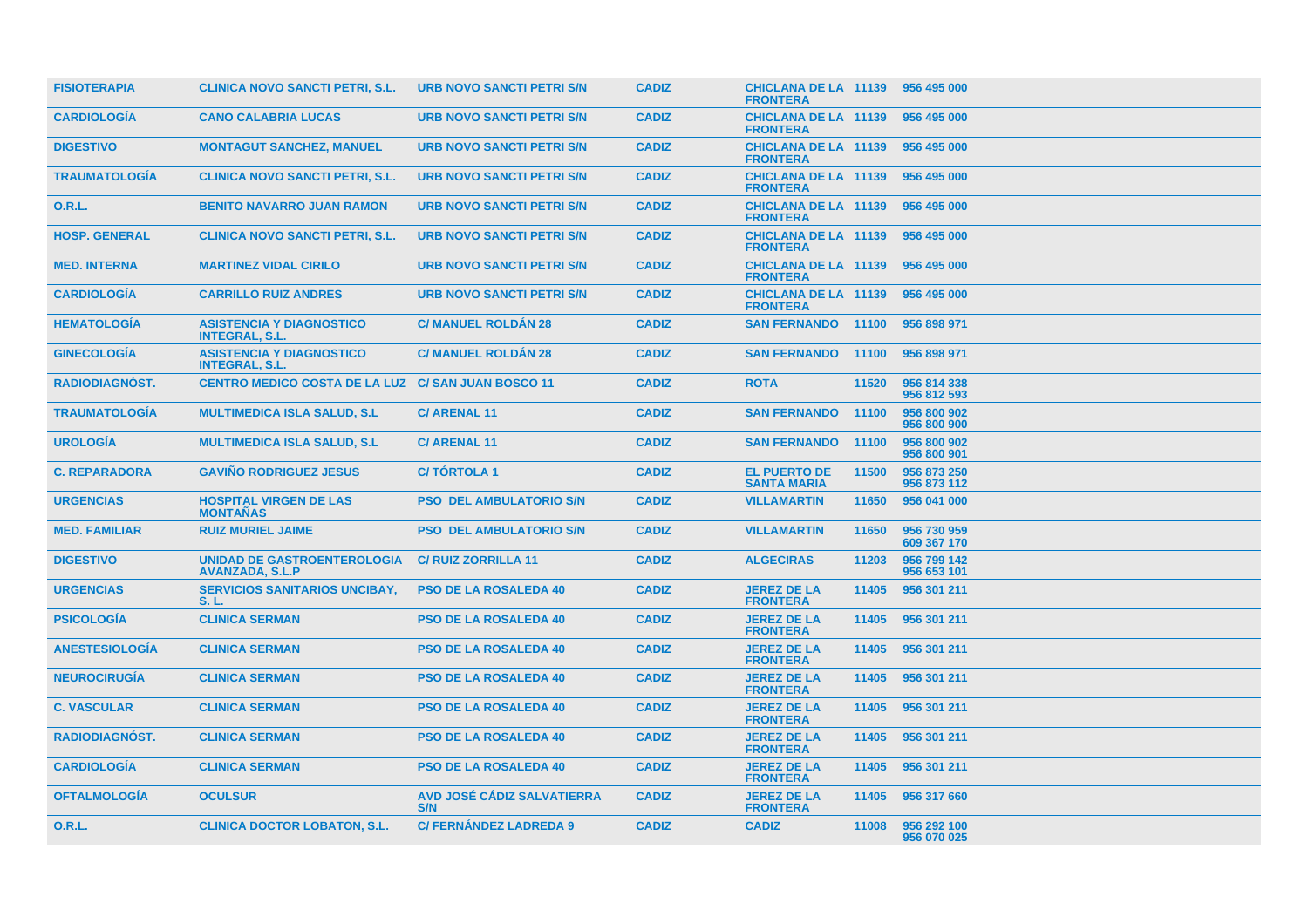| <b>RADIODIAGNÓST.</b>  | <b>CLINICA DOCTOR LOBATON, S.L.</b>                                 | <b>C/FERNANDEZ LADREDA 9</b>                                           | <b>CADIZ</b> | <b>CADIZ</b>                              | 11008 | 956 070 025                |           |                                      |  |
|------------------------|---------------------------------------------------------------------|------------------------------------------------------------------------|--------------|-------------------------------------------|-------|----------------------------|-----------|--------------------------------------|--|
| <b>MED. FAMILIAR</b>   | <b>ASISTENCIA Y DIAGNOSTICO</b><br><b>INTEGRAL, S.L.</b>            | <b>C/ MÉJICO 20 PISO BAJO</b>                                          | <b>CADIZ</b> | <b>SAN FERNANDO</b>                       | 11100 | 956 898 971                |           |                                      |  |
| <b>PSIQUIATRIA</b>     | <b>ASISTENCIA Y DIAGNOSTICO</b><br><b>INTEGRAL, S.L.</b>            | C/ MÉJICO 20 PISO BAJO                                                 | <b>CADIZ</b> | <b>SAN FERNANDO</b>                       | 11100 | 956 898 971                |           |                                      |  |
| <b>DX IMAGEN PRE90</b> | <b>ANTONIO LOPEZ CANO, S.L.</b>                                     | <b>AVD ILUSTRACIÓN 6</b>                                               | <b>CADIZ</b> | <b>CADIZ</b>                              | 11011 | 956 078 807<br>956 205 855 |           |                                      |  |
| 0.R.L.                 | <b>DEL CUVILLO BERNAL ALFONSO</b>                                   | <b>AVD ILUSTRACIÓN 6</b>                                               | <b>CADIZ</b> | <b>CADIZ</b>                              | 11011 | 956 286 640<br>686 659 699 | <b>SI</b> | Pulsa aquí para pedir tu cita online |  |
| <b>O.R.L.</b>          | OTOENF, S.L.P                                                       | <b>AVD ILUSTRACIÓN 6</b>                                               | <b>CADIZ</b> | <b>CADIZ</b>                              | 11011 | 956 078 807<br>664 334 016 |           |                                      |  |
| <b>GINECOLOGIA</b>     | <b>ANEST-ARI, S.L.</b>                                              | <b>AVD ILUSTRACION 6</b>                                               | <b>CADIZ</b> | <b>CADIZ</b>                              | 11011 | 956 079 106<br>667 747 344 |           |                                      |  |
| <b>MED. FAMILIAR</b>   | <b>CENTRO MEDICO NUESTRA</b><br><b>SEÑORA DE LOS REMEDIOS, S.L.</b> | C/ ATENCIÓN A DOMICILIO.                                               | <b>CADIZ</b> | <b>UBRIQUE</b>                            | 11600 | 956 462 323                |           |                                      |  |
| <b>URGENCIAS</b>       | <b>POLICLINICA SANLUCAR</b>                                         | <b>C/ ORFEON SANTA CECILIA S/N</b><br><b>EDIFICIO MIRADOR DEL COTO</b> | <b>CADIZ</b> | <b>SANLUCAR DE</b><br><b>BARRAMEDA</b>    | 11540 | 956 362 442<br>956 363 904 |           |                                      |  |
| <b>AREAS PEDIÁTRI.</b> | <b>POLICLINICA SANLUCAR</b>                                         | <b>C/ ORFEON SANTA CECILIA S/N</b><br><b>EDIFICIO MIRADOR DEL COTO</b> | <b>CADIZ</b> | <b>SANLUCAR DE</b><br><b>BARRAMEDA</b>    | 11540 | 956 362 442<br>956 363 904 |           |                                      |  |
| <b>ENFERMERÍA</b>      | <b>POLICLINICA SANLUCAR</b>                                         | <b>C/ORFEON SANTA CECILIA S/N</b><br><b>EDIFICIO MIRADOR DEL COTO</b>  | <b>CADIZ</b> | <b>SANLUCAR DE</b><br><b>BARRAMEDA</b>    | 11540 | 956 362 442<br>956 363 904 |           |                                      |  |
| <b>FISIOTERAPIA</b>    | <b>CASTRO GARCIA PABLO</b>                                          | <b>C/ CERET BAHIA S/N</b>                                              | <b>CADIZ</b> | <b>ALGECIRAS</b>                          | 11207 | 956 606 175                |           |                                      |  |
| <b>ODONTOESTOMATOL</b> | <b>CLINICA DENTAL BAHIA BLANCA</b>                                  | <b>AVD DESCUBRIMIENTO 0</b>                                            | <b>CADIZ</b> | <b>EL PUERTO DE</b><br><b>SANTA MARIA</b> | 11500 | 956 058 371<br>956 058 370 |           |                                      |  |
| <b>NEUROCIRUGÍA</b>    | <b>HOSPITAL JEREZ PUERTA DEL SUR AVD DE LA PUERTA DEL SUR S/N</b>   |                                                                        | <b>CADIZ</b> | <b>JEREZ DE LA</b><br><b>FRONTERA</b>     | 11408 | 956 357 100                |           |                                      |  |
| <b>CARDIOLOGÍA</b>     | <b>HOSPITAL JEREZ PUERTA DEL SUR AVD DE LA PUERTA DEL SUR S/N</b>   |                                                                        | <b>CADIZ</b> | <b>JEREZ DE LA</b><br><b>FRONTERA</b>     | 11408 | 956 357 100                |           |                                      |  |
| <b>CIRUGÍA GENERAL</b> | <b>HOSPITAL JEREZ PUERTA DEL SUR AVD DE LA PUERTA DEL SUR S/N</b>   |                                                                        | <b>CADIZ</b> | <b>JEREZ DE LA</b><br><b>FRONTERA</b>     | 11408 | 956 357 100                |           |                                      |  |
| <b>ANESTESIOLOGIA</b>  | <b>INSTITUTO CONTRA EL DOLOR DR.</b><br><b>TRINIDAD</b>             | AVD DE LA PUERTA DEL SUR S/N                                           | <b>CADIZ</b> | <b>JEREZ DE LA</b><br><b>FRONTERA</b>     | 11408 | 956 357 100                |           |                                      |  |
| <b>GINECOLOGIA</b>     | <b>ORIHUELA LOPEZ FRANCISCO</b><br><b>MARTIN</b>                    | AVD DE LA PUERTA DEL SUR S/N                                           | <b>CADIZ</b> | <b>JEREZ DE LA</b><br><b>FRONTERA</b>     | 11408 | 956 357 156<br>956 320 151 |           |                                      |  |
| <b>GINECOLOGIA</b>     | <b>DIEZ ARANDA INMACULADA</b>                                       | AVD DE LA PUERTA DEL SUR S/N                                           | <b>CADIZ</b> | <b>JEREZ DE LA</b><br><b>FRONTERA</b>     | 11408 | 956 357 100                |           |                                      |  |
| <b>O.R.L.</b>          | <b>RODRIGUEZ PACHECO ANTONIO</b>                                    | AVD DE LA PUERTA DEL SUR S/N                                           | <b>CADIZ</b> | <b>JEREZ DE LA</b><br><b>FRONTERA</b>     | 11408 | 956 357 156<br>956 320 151 |           |                                      |  |
| <b>MATRONA</b>         | <b>HOSPITAL JEREZ PUERTA DEL SUR</b>                                | AVD DE LA PUERTA DEL SUR S/N                                           | <b>CADIZ</b> | <b>JEREZ DE LA</b><br><b>FRONTERA</b>     | 11408 | 956 357 100                |           |                                      |  |
| <b>TRAUMATOLOGÍA</b>   | <b>CLINICA MEDICO-ASISTENCIAL</b><br><b>VIRGEN DEL ROSARIO</b>      | AVD DE LA PUERTA DEL SUR S/N                                           | <b>CADIZ</b> | <b>JEREZ DE LA</b><br><b>FRONTERA</b>     | 11408 | 956 357 156<br>956 320 151 |           |                                      |  |
| <b>ANÁLISIS</b>        | <b>TORRES TORRES ANTONIO</b>                                        | <b>AVD ESPAÑA 89</b>                                                   | <b>CADIZ</b> | <b>UBRIQUE</b>                            | 11600 | 956 460 158<br>956 462 606 |           |                                      |  |
| <b>RADIODIAGNOST.</b>  | <b>CENTROS MEDICOS DE</b><br><b>DIAGNOSTICO INTEGRAL</b>            | <b>C/ MIGUEL MARTÍNEZ PINILLOS 3</b>                                   | <b>CADIZ</b> | <b>CADIZ</b>                              | 11008 | 853 073 103<br>856 073 103 |           |                                      |  |
| <b>PODOLOGIA</b>       | <b>MARTIN GONZALEZ MARIA DE LA</b><br><b>LUZ</b>                    | <b>C/ ORFEON SANTA CECILIA S/N</b><br><b>EDIFICIO MIRADOR DEL COTO</b> | <b>CADIZ</b> | <b>SANLUCAR DE</b><br><b>BARRAMEDA</b>    | 11540 | 956 362 442                |           |                                      |  |
| <b>UROLOGIA</b>        | <b>GONZALEZ MONTAÑO JOSE MARIA</b>                                  | <b>C/ ORFEON SANTA CECILIA S/N</b><br><b>EDIFICIO MIRADOR DEL COTO</b> | <b>CADIZ</b> | <b>SANLUCAR DE</b><br><b>BARRAMEDA</b>    | 11540 | 956 363 904<br>956 362 442 |           |                                      |  |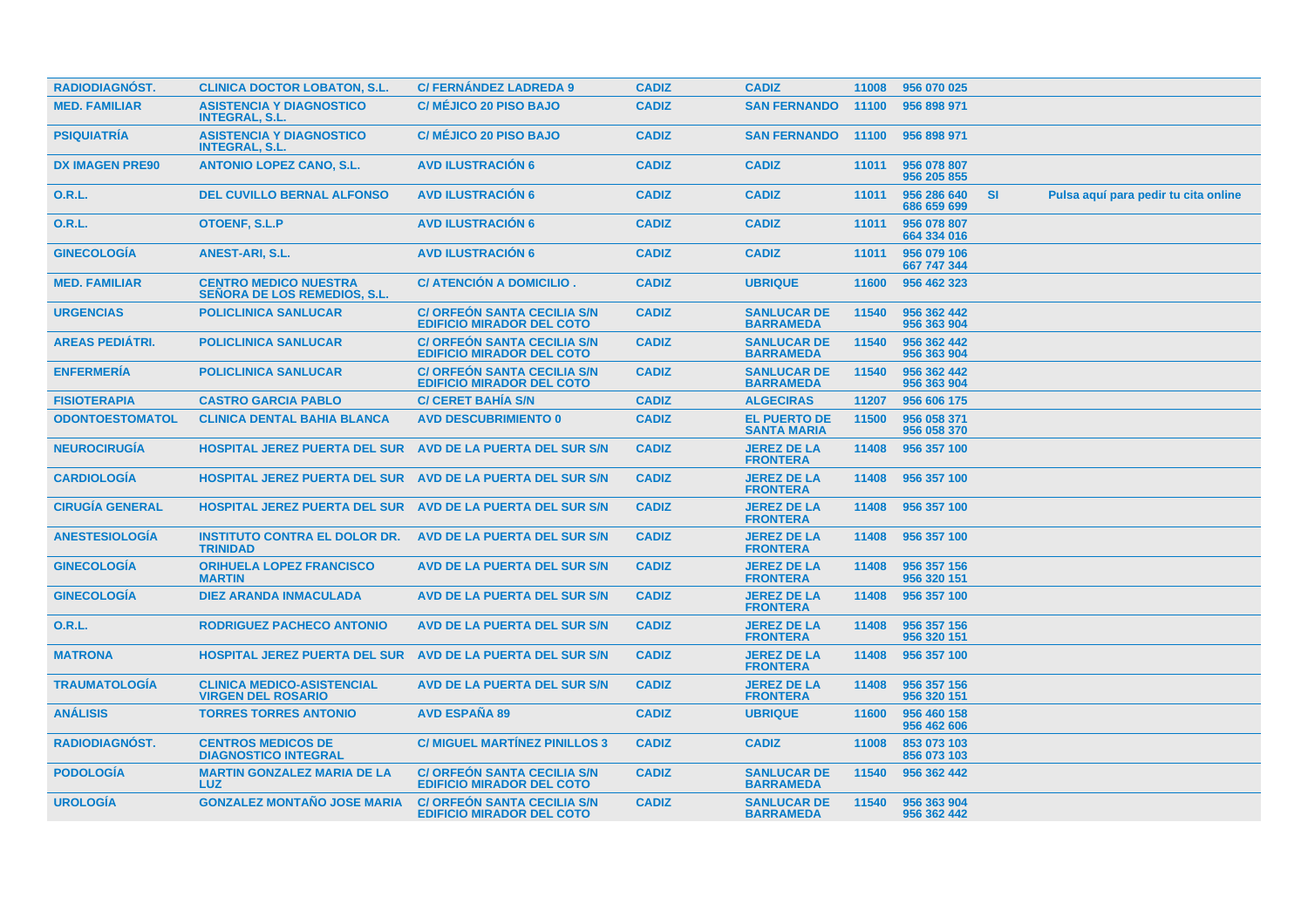| <b>CARDIOLOGIA</b>     | <b>CLINICA JUAN MANUEL ARMARIO</b><br>S.L.U                          | <b>AVD MIGUEL MANCHEÑO 19</b>                                      | <b>CADIZ</b> | <b>ARCOS DE LA</b><br><b>FRONTERA</b>          |       | 11630 956 701 262          |
|------------------------|----------------------------------------------------------------------|--------------------------------------------------------------------|--------------|------------------------------------------------|-------|----------------------------|
| <b>ONCOLOGIA</b>       | <b>CLINICA RADON, S. A.</b>                                          | <b>AVD CARLOS CANO S/N EDIFICIO</b><br><b>CLINICA RADON</b>        | <b>CADIZ</b> | <b>ALGECIRAS</b>                               | 11207 | 956 606 253<br>956 653 101 |
| <b>HOSP, DE DIA</b>    | <b>CLINICA RADON, S. A.</b>                                          | <b>AVD CARLOS CANO S/N EDIFICIO</b><br><b>CLINICA RADON</b>        | <b>CADIZ</b> | <b>ALGECIRAS</b>                               | 11207 | 956 788 972                |
| <b>REUMATOLOGIA</b>    | <b>MULTIMEDICA</b>                                                   | <b>C/ANCHA18</b>                                                   | <b>CADIZ</b> | <b>PUERTO REAL</b>                             | 11510 | 956 834 346<br>956 834 549 |
| <b>MED. FAMILIAR</b>   | <b>CENTRO MEDICO PRINCIJEREZ</b>                                     | TRV DE LAS DELICIAS 14 EDIF LOS<br><b>INFANTES, 1</b>              | <b>CADIZ</b> | <b>JEREZ DE LA</b><br><b>FRONTERA</b>          | 11406 | 956 322 222                |
| <b>TRAUMATOLOGIA</b>   | <b>ARTROCADIZ, S.L.</b>                                              | <b>AVD ILUSTRACION 6 CLINICA</b><br><b>ASTARTE</b>                 | <b>CADIZ</b> | <b>CADIZ</b>                                   | 11012 |                            |
| <b>ENDOCRINOLOGÍA</b>  | <b>CENTRO MEDICO ACACIAS</b>                                         | <b>C/ SANTA CRUZ DE TENERIFE 4</b>                                 | <b>CADIZ</b> | <b>CADIZ</b>                                   | 11007 | 956 270 182                |
| <b>OFTALMOLOGIA</b>    | <b>RUIZ MESA RAMON</b>                                               | <b>C/ ARROYUELO 7</b>                                              | <b>CADIZ</b> | <b>CHICLANA DE LA 11130</b><br><b>FRONTERA</b> |       | 956 533 333                |
| <b>CARDIOLOGÍA</b>     | <b>CENTRO DE ESPECIALIDADES</b><br><b>MEDICAS HOSPITEN ALGECIRAS</b> | <b>AVD CAPITAN ONTANON S/N</b>                                     | <b>CADIZ</b> | <b>ALGECIRAS</b>                               | 11202 | 956 908 935                |
| <b>MED. FAMILIAR</b>   | <b>CENTRO MEDICO ACACIAS</b>                                         | <b>C/ SANTA CRUZ DE TENERIFE 4</b>                                 | <b>CADIZ</b> | <b>CADIZ</b>                                   | 11007 | 956 270 182                |
| <b>TRANSPORTE</b>      | <b>AMBULANCIAS PAJARES</b>                                           | <b>C/MANANTIAL 13 EDIFICIO CEEI</b><br><b>OFICINA 159</b>          | <b>CADIZ</b> | <b>EL PUERTO DE</b><br><b>SANTA MARIA</b>      | 11500 | 956 855 744<br>656 324 275 |
| <b>HOSP. GENERAL</b>   | <b>HOSPITAL QUIRONSALUD CAMPO</b><br><b>DE GIBRALTAR</b>             | <b>PQE EMPRESARIAL LAS MARISMAS</b><br><b>DE PALMONES s/n</b>      | <b>CADIZ</b> | <b>LOS BARRIOS</b>                             | 11379 | 956 798 300                |
| <b>MED. INTERNA</b>    | <b>ELVIRA GONZALEZ FRANCISCO</b><br><b>JAVIER</b>                    | C/ ALGODALANES 20 BLOQUE 2.<br><b>PISO 1º - PUERTA E</b>           | <b>CADIZ</b> | <b>PUERTO REAL</b>                             | 11510 | 633 794 775                |
| <b>PSICOLOGÍA</b>      | <b>CLINICA UNIVERSAL</b>                                             | <b>C/ PASAJE UNIVERSAL S/N</b>                                     | <b>CADIZ</b> | <b>LA LINEA DE LA</b><br><b>CONCEPCION</b>     | 11300 | 956 095 955<br>856 126 682 |
| <b>TRAUMATOLOGÍA</b>   | <b>LUCESYPORTALES</b>                                                | <b>AVD OCTAVIO AUGUSTO S/N</b><br><b>CLINICA NOVO SANCTI PETRI</b> | <b>CADIZ</b> | <b>CHICLANA DE LA 11139</b><br><b>FRONTERA</b> |       | 956 495 000                |
| <b>ANESTESIOLOGIA</b>  | <b>ANYRE</b>                                                         | <b>C/ FEDUCHY 8 CLINICA LASALUD</b>                                | <b>CADIZ</b> | <b>CADIZ</b>                                   | 11005 | 685 865 947<br>956 225 301 |
| <b>NEUMOLOGÍA</b>      | <b>CENTRO MEDICO SAN SEBASTIAN</b>                                   | <b>C/ ENTORNO DE DOÑANA S/N</b>                                    | <b>CADIZ</b> | <b>CONIL DE LA</b><br><b>FRONTERA</b>          | 11140 | 956 442 384                |
| <b>OFTALMOLOGIA</b>    | <b>CENTRO MEDICO SAN SEBASTIAN</b>                                   | <b>C/ENTORNO DE DONANA S/N</b>                                     | <b>CADIZ</b> | <b>CONIL DE LA</b><br><b>FRONTERA</b>          | 11140 | 956 442 384                |
| <b>URGENCIAS</b>       | <b>CENTRO MEDICO SAN SEBASTIAN</b>                                   | <b>C/ ENTORNO DE DOÑANA S/N</b>                                    | <b>CADIZ</b> | <b>CONIL DE LA</b><br><b>FRONTERA</b>          | 11140 | 956 442 384                |
| <b>GINECOLOGÍA</b>     | <b>CENTRO MEDICO SAN SEBASTIAN</b>                                   | <b>C/ ENTORNO DE DOÑANA S/N</b>                                    | <b>CADIZ</b> | <b>CONIL DE LA</b><br><b>FRONTERA</b>          | 11140 | 956 442 384                |
| <b>GINECOLOGIA</b>     | <b>CENTRO INTEGRAL RODRIGUEZ-</b><br><b>RUBIO</b>                    | <b>C/MEXICO 2</b>                                                  | <b>CADIZ</b> | <b>CADIZ</b>                                   | 11004 | 956 211 435<br>677 419 196 |
| <b>GINECOLOGIA</b>     | <b>GINECOLOGIA LEON DEL PINO SLP</b>                                 | <b>C/NUEVA 40</b>                                                  | <b>CADIZ</b> | <b>PUERTO REAL</b>                             | 11510 | 956 921 893                |
| <b>OFTALMOLOGIA</b>    | <b>CLINICA NTRA, SRA, DE LA SALUD</b>                                | <b>C/FEDUCHY 8-14</b>                                              | <b>CADIZ</b> | <b>CADIZ</b>                                   | 11001 | 692 955 618<br>956 225 301 |
| <b>MED. INTERNA</b>    | <b>HOSPITAL DR. LOPEZ CANO</b>                                       | <b>PLZ MADRID S/N</b>                                              | <b>CADIZ</b> | <b>CADIZ</b>                                   | 11010 | 956 205 855<br>956 205 854 |
| <b>DX IMAGEN PRE90</b> | <b>MULTIMEDICA ISLA SALUD, S.L.</b>                                  | <b>C/SANCHEZ CERQUERO 39</b>                                       | <b>CADIZ</b> | <b>SAN FERNANDO</b>                            | 11100 | 956 800 902                |
| <b>GINECOLOGÍA</b>     | <b>ROBLEDO BLANCO JOSE JORGE</b>                                     | <b>C/SANCHEZ CERQUERO 39</b>                                       | <b>CADIZ</b> | <b>SAN FERNANDO</b>                            | 11100 | 956 800 902                |
| <b>PODOLOGIA</b>       | <b>CLINICA LAFUENTE</b>                                              | <b>C/ CALLE CACERES SN</b>                                         | <b>CADIZ</b> | <b>ARCOS DE LA</b><br><b>FRONTERA</b>          | 11630 | 956 702 277<br>661 357 232 |
| <b>CARDIOLOGIA</b>     | <b>CENTRO MEDICO VEEDOR</b>                                          | <b>C/VEEDOR 12</b>                                                 | <b>CADIZ</b> | <b>CADIZ</b>                                   |       | 11004 856 581 658          |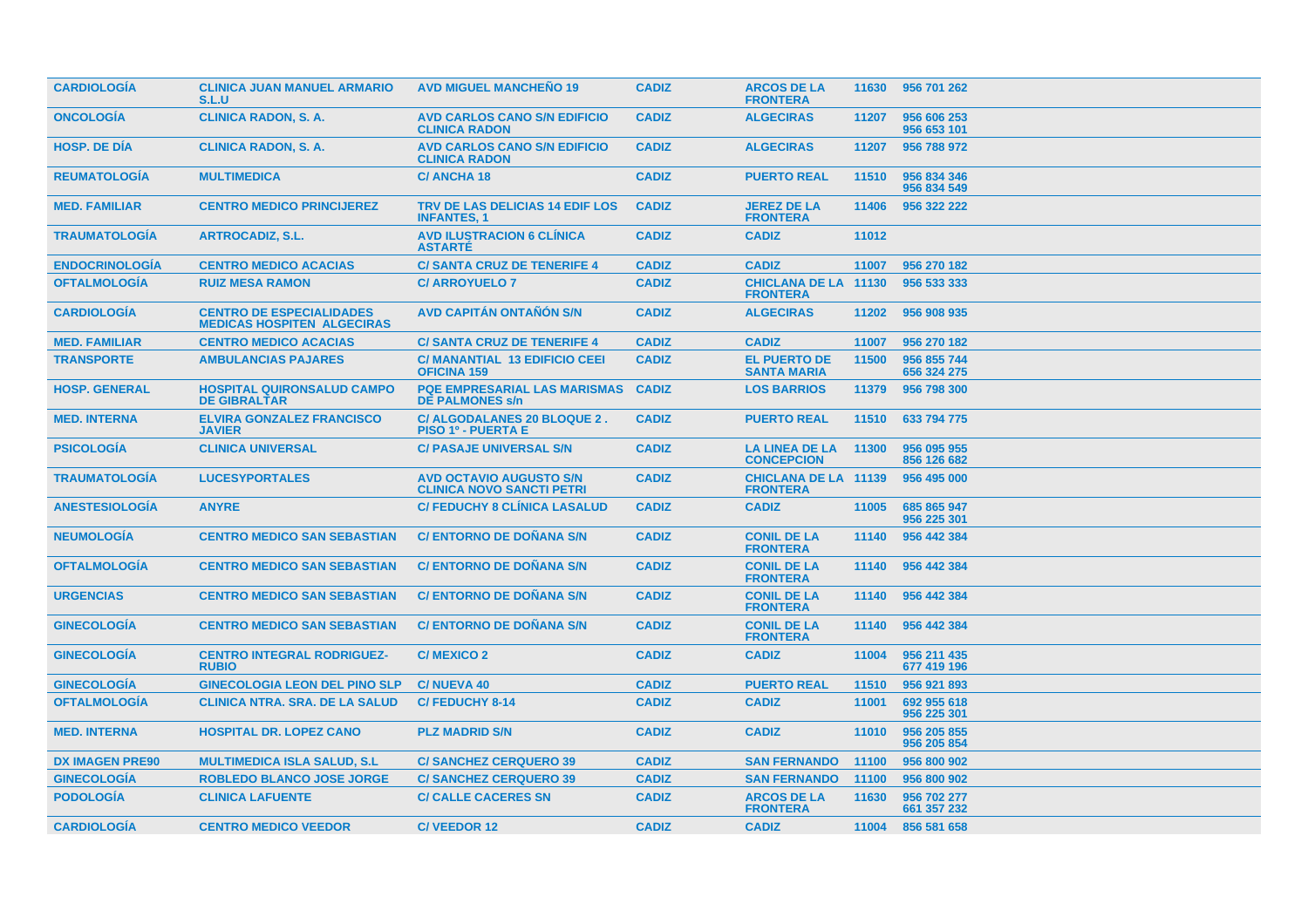| <b>MED. FAMILIAR</b>   | <b>CENTRO MEDICO VEEDOR</b>                              | <b>C/VEEDOR12</b>                                                                               | <b>CADIZ</b> | <b>CADIZ</b>                                   | 11004 | 856 581 658                |
|------------------------|----------------------------------------------------------|-------------------------------------------------------------------------------------------------|--------------|------------------------------------------------|-------|----------------------------|
| <b>AREAS PEDIATRI.</b> | <b>UNITTAS</b>                                           | <b>C/ CALLE MENDARO 2 2 CENTRO</b><br><b>PEDIÁTRICO UNITTAS</b>                                 | <b>CADIZ</b> | <b>CHICLANA DE LA 11130</b><br><b>FRONTERA</b> |       | 620 467 326<br>956 406 849 |
| <b>GINECOLOGIA</b>     | <b>VAQUERIZO GARCIA JOSE CARLOS</b>                      | <b>C/ CALLE SAN JUAN BAUTISTA DE</b><br><b>LA SALLE EDIFICIO SAN MARCO 2</b>                    | <b>CADIZ</b> | <b>JEREZ DE LA</b><br><b>FRONTERA</b>          | 11407 | 956 313 333<br>669 162 423 |
| <b>ENFERMERIA</b>      | <b>UNITTAS</b>                                           | <b>C/SAN QUINTIN 2</b>                                                                          | <b>CADIZ</b> | <b>SAN FERNANDO</b>                            | 11100 | 956 064 927<br>637 068 532 |
| <b>NEUMOLOGIA</b>      | <b>HOSPITAL QUIRONSALUD CAMPO</b><br><b>DE GIBRALTAR</b> | <b>PLZ ANDALUCIA 1 CENTRO</b><br><b>COMERCIAL PLAZA ANDALUCIA</b>                               | <b>CADIZ</b> | <b>ALGECIRAS</b>                               | 11201 | 956 798 300                |
| <b>ALERGOLOGÍA</b>     | <b>HOSPITAL QUIRONSALUD CAMPO</b><br><b>DE GIBRALTAR</b> | <b>PLZ ANDALUCIA 1 CENTRO</b><br><b>COMERCIAL PLAZA ANDALUCIA</b>                               | <b>CADIZ</b> | <b>ALGECIRAS</b>                               | 11201 | 956 798 300                |
| <b>REHABILITACION</b>  | <b>PAJARES MUÑOZ MANUEL</b>                              | <b>C/BLAS INFANTE 21</b>                                                                        | <b>CADIZ</b> | <b>JIMENA DE LA</b><br><b>FRONTERA</b>         | 11339 | 605 236 675                |
| <b>PODOLOGIA</b>       | <b>GONZALEZ DURAN INMACULADA</b>                         | <b>C/ESCRITOR ANTONIO QUINTERO Y</b><br><b>RAMIREZ1</b>                                         | <b>CADIZ</b> | <b>JEREZ DE LA</b><br><b>FRONTERA</b>          | 11408 | 956 141 214                |
| <b>PSIQUIATRIA</b>     | <b>HOSPITAL SAN JUAN GRANDE</b>                          | <b>AVD ALCALDE ALVARO DOMECQ 1</b><br><b>C/ URSULINAS URB. EL BOSQUE</b>                        | <b>CADIZ</b> | <b>JEREZ DE LA</b><br><b>FRONTERA</b>          | 11405 | 673 402 881<br>956 357 300 |
| <b>C. REPARADORA</b>   | <b>HOSPITAL SAN JUAN GRANDE</b>                          | <b>AVD ALCALDE ALVARO DOMECQ 1</b><br><b>C/ URSULINAS URB. EL BOSQUE</b>                        | <b>CADIZ</b> | <b>JEREZ DE LA</b><br><b>FRONTERA</b>          | 11405 | 673 402 881<br>956 357 300 |
| <b>PSICOLOGÍA</b>      | <b>HOSPITAL SAN JUAN GRANDE</b>                          | <b>AVD ALCALDE ALVARO DOMECQ 1</b><br><b>C/ URSULINAS URB. EL BOSQUE</b>                        | <b>CADIZ</b> | <b>JEREZ DE LA</b><br><b>FRONTERA</b>          | 11405 | 673 402 881<br>956 357 300 |
| <b>O.R.L.</b>          | <b>HOSPITAL SAN JUAN GRANDE</b>                          | <b>AVD ALCALDE ALVARO DOMECQ 1</b><br><b>C/ URSULINAS URB. EL BOSQUE</b>                        | <b>CADIZ</b> | <b>JEREZ DE LA</b><br><b>FRONTERA</b>          | 11405 | 673 402 881<br>956 357 300 |
| <b>MED. FAMILIAR</b>   | <b>HOSPITAL JEREZ PUERTA DEL SUR</b>                     | <b>AVD ALVARO DOMECQ 3</b>                                                                      | <b>CADIZ</b> | <b>JEREZ DE LA</b><br><b>FRONTERA</b>          | 11407 | 956 318 791                |
| <b>ENDOCRINOLOGIA</b>  | <b>GALVAN DIAZ BEATRIZ</b>                               | <b>C/ARENAL11</b>                                                                               | <b>CADIZ</b> | <b>SAN FERNANDO</b>                            | 11100 | 645 905 792<br>956 800 900 |
| <b>PODOLOGIA</b>       | <b>CLINICA AZAHARES</b>                                  | C/ C/ DR. RAFAEL RUIZ MATEOS 1,<br><b>LOCAL 2 1 ROTONDA LOS JUEGOS</b><br><b>OLIMPICOS</b>      | <b>CADIZ</b> | <b>JEREZ DE LA</b><br><b>FRONTERA</b>          | 11405 | 956 182 640<br>604 154 249 |
| <b>OFTALMOLOGÍA</b>    | <b>OFTALVIST</b>                                         | <b>AVD FERNANDO QUIÑONES 1</b><br><b>CENTRO MÉDICO NUESTRA</b><br><b>SEÑORA DE LOS REMEDIOS</b> | <b>CADIZ</b> | <b>UBRIQUE</b>                                 | 11600 | 956 462 323                |
| <b>MED. FAMILIAR</b>   | <b>POLICLINICA EUROPA</b>                                | <b>AVD DE ESPAÑA 26 POLICLÍNICA</b><br><b>EUROPA</b>                                            | <b>CADIZ</b> | <b>LA LINEA DE LA</b><br><b>CONCEPCION</b>     | 11300 | 956 760 526                |
| <b>ENFERMERIA</b>      | <b>LOS ANGELES DE PUERTO REAL,</b><br>S.L.               | <b>C/LEÑADORES 12</b>                                                                           | <b>CADIZ</b> | <b>PUERTO REAL</b>                             | 11510 | 956 837 152<br>956 836 505 |
| <b>MED. INTERNA</b>    | <b>HOSPITAL SAN JUAN GRANDE</b>                          | <b>GTA FÉLIX RODRÍGUEZ DE LA</b><br><b>FUENTE S/N</b>                                           | <b>CADIZ</b> | <b>JEREZ DE LA</b><br><b>FRONTERA</b>          | 11407 | 956 344 500<br>956 357 311 |
| <b>OFTALMOLOGIA</b>    | <b>HOSPITAL SAN JUAN GRANDE</b>                          | <b>GTA FÉLIX RODRIGUEZ DE LA</b><br><b>FUENTE S/N</b>                                           | <b>CADIZ</b> | <b>JEREZ DE LA</b><br><b>FRONTERA</b>          | 11407 | 956 344 500<br>956 357 309 |
| <b>HOSP. GENERAL</b>   | <b>HOSPITAL SAN JUAN GRANDE</b>                          | <b>GTA FÉLIX RODRIGUEZ DE LA</b><br><b>FUENTE S/N</b>                                           | <b>CADIZ</b> | <b>JEREZ DE LA</b><br><b>FRONTERA</b>          | 11407 | 956 181 650<br>956 184 802 |
| <b>CIRUGÍA GENERAL</b> | <b>HOSPITAL SAN JUAN GRANDE</b>                          | <b>GTA FÉLIX RODRÍGUEZ DE LA</b><br><b>FUENTE S/N</b>                                           | <b>CADIZ</b> | <b>JEREZ DE LA</b><br><b>FRONTERA</b>          | 11407 | 956 344 500<br>956 030 291 |
| <b>DIGESTIVO</b>       | <b>CENTRO MEDICO PUERTO</b>                              | <b>C/VALDES 18</b>                                                                              | <b>CADIZ</b> | <b>EL PUERTO DE</b><br><b>SANTA MARIA</b>      | 11500 | 956 851 000<br>956 875 756 |
| <b>TRAUMATOLOGÍA</b>   | <b>ANDREA REGINA</b>                                     | <b>C/RUIZ ZORRILLA 11BIS</b>                                                                    | <b>CADIZ</b> | <b>ALGECIRAS</b>                               | 11203 | 956 632 595<br>956 632 798 |
| <b>MED. FAMILIAR</b>   | <b>ANDREA REGINA</b>                                     | <b>C/RUIZ ZORRILLA 11BIS</b>                                                                    | <b>CADIZ</b> | <b>ALGECIRAS</b>                               | 11203 | 956 632 595<br>956 632 798 |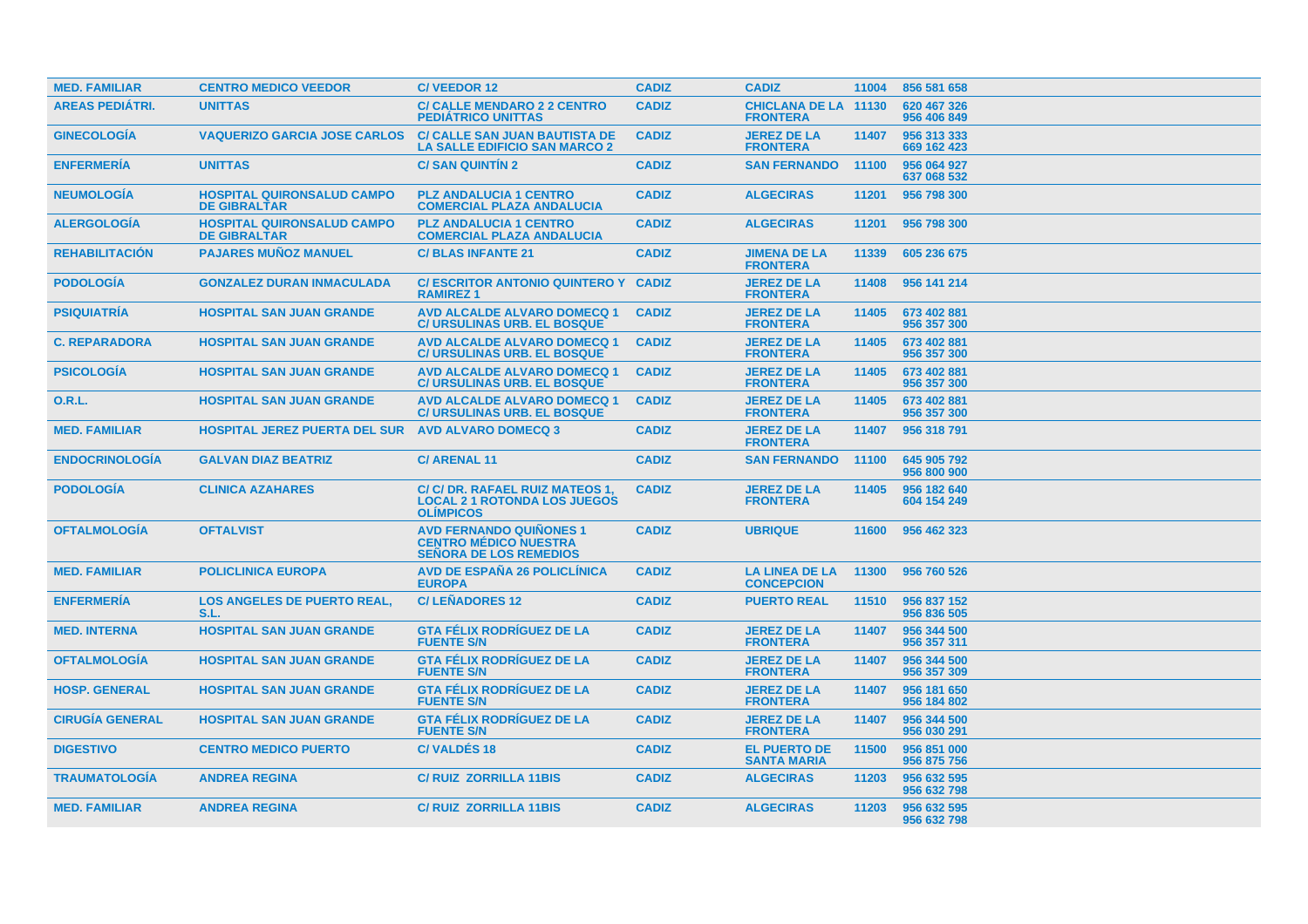| <b>DIGESTIVO</b>       | <b>ANDREA REGINA</b>                                     | <b>C/ RUIZ ZORRILLA 11BIS</b> | <b>CADIZ</b> | <b>ALGECIRAS</b>                               | 11203 | 956 632 595<br>956 632 798 |
|------------------------|----------------------------------------------------------|-------------------------------|--------------|------------------------------------------------|-------|----------------------------|
| 0.R.L.                 | <b>ANDREA REGINA</b>                                     | <b>C/RUIZ ZORRILLA 11BIS</b>  | <b>CADIZ</b> | <b>ALGECIRAS</b>                               | 11203 | 956 632 595<br>956 632 798 |
| <b>URGENCIAS</b>       | <b>CLINICA NTRA. SRA. DE LA SALUD</b>                    | <b>C/FEDUCHY 8</b>            | <b>CADIZ</b> | <b>CADIZ</b>                                   | 11001 | 601 083 423<br>956 225 301 |
| <b>FISIOTERAPIA</b>    | <b>CLINICA NTRA, SRA, DE LA SALUD</b>                    | <b>C/FEDUCHY 8</b>            | <b>CADIZ</b> | <b>CADIZ</b>                                   | 11001 | 601 083 423<br>956 225 301 |
| <b>O.R.L.</b>          | <b>REBOLLO OTAL JUAN</b>                                 | <b>C/FEDUCHY 8</b>            | <b>CADIZ</b> | <b>CADIZ</b>                                   | 11001 | 956 220 335                |
| <b>HOSP. GENERAL</b>   | <b>CLINICA NTRA. SRA. DE LA SALUD</b>                    | <b>C/FEDUCHY 8</b>            | <b>CADIZ</b> | <b>CADIZ</b>                                   | 11001 | 692 955 618<br>636 446 220 |
| <b>ANESTESIOLOGIA</b>  | <b>INSTITUTO CONTRA EL DOLOR DR.</b><br><b>TRINIDAD</b>  | <b>C/FEDUCHY 8</b>            | <b>CADIZ</b> | <b>CADIZ</b>                                   | 11001 | 699 432 509<br>956 225 301 |
| <b>CIRUGIA GENERAL</b> | <b>JIMENEZ MARTINEZ JOSE MANUEL</b>                      | <b>C/FEDUCHY 8</b>            | <b>CADIZ</b> | <b>CADIZ</b>                                   | 11001 | 601 083 423<br>956 220 335 |
| <b>DERMATOLOGIA</b>    | <b>CLINICA NTRA. SRA. DE LA SALUD</b>                    | <b>C/FEDUCHY 8</b>            | <b>CADIZ</b> | <b>CADIZ</b>                                   | 11001 | 601 083 423<br>956 225 301 |
| <b>ANESTESIOLOGIA</b>  | <b>CARRAL OLONDRIS JUAN NESTOR</b>                       | <b>C/FEDUCHY 8</b>            | <b>CADIZ</b> | <b>CADIZ</b>                                   | 11001 | 669 579 263<br>956 220 335 |
| <b>C. REPARADORA</b>   | <b>GAVINO RODRIGUEZ JESUS</b>                            | <b>C/VALDES S/N</b>           | <b>CADIZ</b> | <b>EL PUERTO DE</b><br><b>SANTA MARIA</b>      | 11500 | 956 017 000<br>629 174 900 |
| <b>TRAUMATOLOGIA</b>   | <b>SILANUS TESTINO DAVIDE</b>                            | <b>C/VALDES S/N</b>           | <b>CADIZ</b> | <b>EL PUERTO DE</b><br><b>SANTA MARIA</b>      | 11500 | 956 017 000                |
| <b>CIRUGÍA GENERAL</b> | <b>PASCUAL SANCHEZ-GIJON</b><br><b>SALVADOR</b>          | <b>C/VALDES S/N</b>           | <b>CADIZ</b> | <b>EL PUERTO DE</b><br><b>SANTA MARIA</b>      | 11500 | 956 017 000                |
| <b>URGENCIAS</b>       | <b>HOSPITAL GENERAL SANTA MARIA</b><br><b>DEL PUERTO</b> | <b>C/VALDES S/N</b>           | <b>CADIZ</b> | <b>EL PUERTO DE</b><br><b>SANTA MARIA</b>      | 11500 | 956 017 094<br>956 017 000 |
| <b>GINECOLOGÍA</b>     | <b>VETTORI DE GAUDIO MARIA PAULA</b>                     | <b>C/VALDES S/N</b>           | <b>CADIZ</b> | <b>EL PUERTO DE</b><br><b>SANTA MARIA</b>      | 11500 | 956 017 000                |
| O.R.L.                 | <b>RODRIGUEZ PACHECO ANTONIO</b>                         | <b>C/VALDÉS S/N</b>           | <b>CADIZ</b> | <b>EL PUERTO DE</b><br><b>SANTA MARIA</b>      | 11500 | 956 017 000                |
| <b>MATRONA</b>         | <b>HOSPITAL GENERAL SANTA MARIA</b><br><b>DEL PUERTO</b> | <b>C/VALDES S/N</b>           | <b>CADIZ</b> | <b>EL PUERTO DE</b><br><b>SANTA MARIA</b>      | 11500 | 956 017 094<br>956 017 000 |
| <b>ANESTESIOLOGIA</b>  | <b>GARCIA GALAN FRANCISCO</b>                            | <b>C/VALDES S/N</b>           | <b>CADIZ</b> | <b>EL PUERTO DE</b><br><b>SANTA MARIA</b>      | 11500 | 956 851 311                |
| <b>MATRONA</b>         | <b>GARCIA MARTIN JOSE MARIA</b>                          | <b>C/VALDES S/N</b>           | <b>CADIZ</b> | <b>EL PUERTO DE</b><br><b>SANTA MARIA</b>      | 11500 | 646 171 133                |
| <b>NEUROCIRUGÍA</b>    | <b>SYNAPSAPROYEC</b>                                     | <b>C/DIEGO ARIAS 1</b>        | <b>CADIZ</b> | <b>CADIZ</b>                                   | 11002 | 956 017 200<br>956 017 270 |
| <b>MED. INTERNA</b>    | <b>PEREZ JIMENEZ JAVIER</b>                              | <b>C/DIEGO ARIAS 1</b>        | <b>CADIZ</b> | <b>CADIZ</b>                                   | 11002 | 956 017 270                |
| <b>GINECOLOGÍA</b>     | CENTRO MEDICO COSTA DE LA LUZ C/ VIRGEN DE LOS REYES 14  |                               | <b>CADIZ</b> | <b>ROTA</b>                                    | 11520 | 666 329 480<br>956 812 593 |
| <b>AREAS PEDIÁTRI.</b> | CENTRO MEDICO COSTA DE LA LUZ C/ VIRGEN DE LOS REYES 14  |                               | <b>CADIZ</b> | <b>ROTA</b>                                    | 11520 | 956 812 593<br>956 813 853 |
| <b>ALERGOLOGIA</b>     | CENTRO MEDICO COSTA DE LA LUZ C/ VIRGEN DE LOS REYES 14  |                               | <b>CADIZ</b> | <b>ROTA</b>                                    | 11520 | 956 812 593<br>956 813 853 |
| <b>MED. FAMILIAR</b>   | <b>HOSPITAL VIAMED BAHIA DE CADIZ C/ ARROYUELO 7</b>     |                               | <b>CADIZ</b> | <b>CHICLANA DE LA 11130</b><br><b>FRONTERA</b> |       | 956 652 222<br>956 533 333 |
| <b>OFTALMOLOGIA</b>    | <b>RUIZ MESA RAMON</b>                                   | <b>C/ ARROYUELO 7</b>         | <b>CADIZ</b> | <b>CHICLANA DE LA 11130</b><br><b>FRONTERA</b> |       | 610 447 245<br>956 530 172 |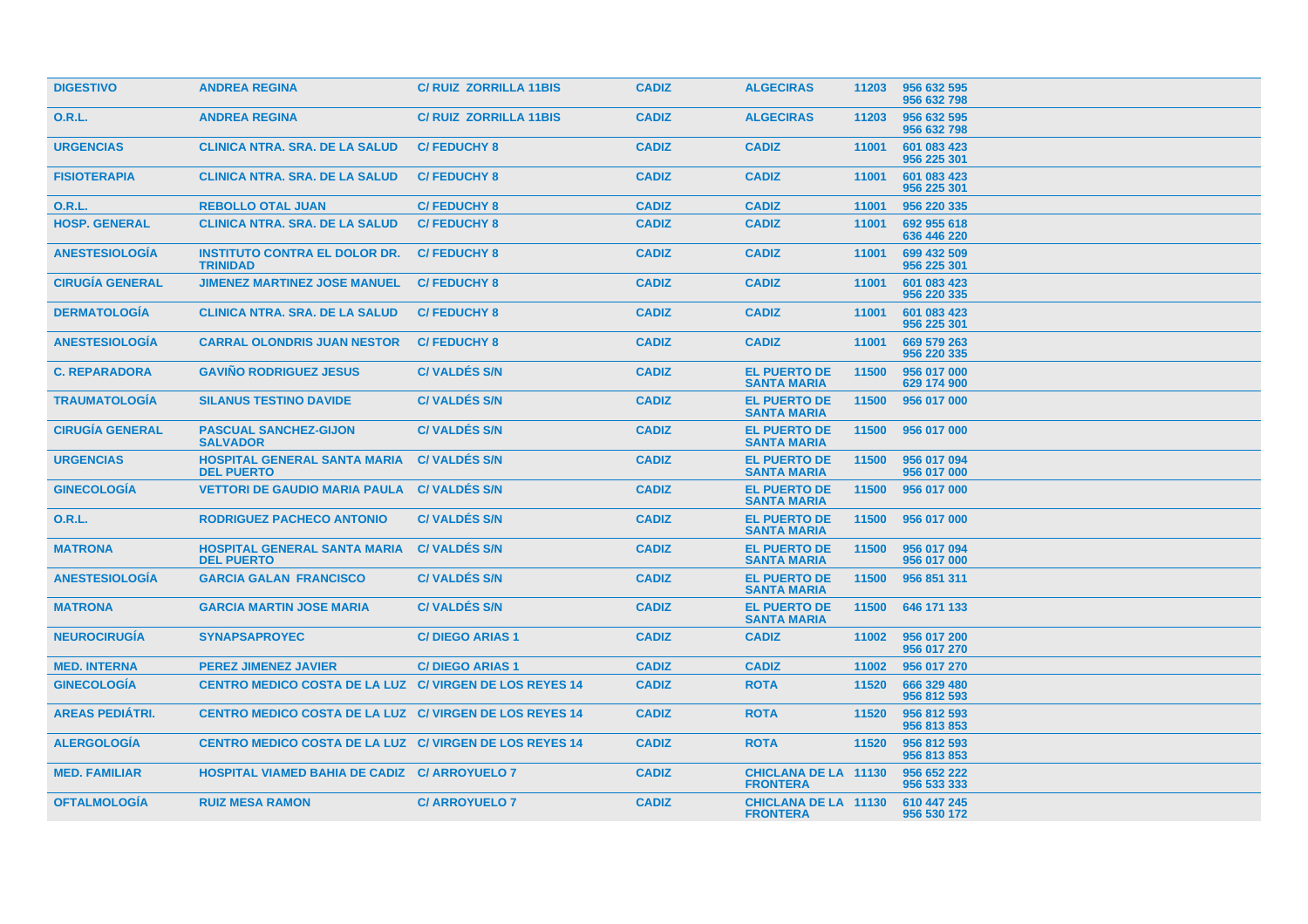| <b>DIGESTIVO</b>       | <b>ENDODIGESTIVE S.L.</b>                              | <b>C/ ARROYUELO 7</b>                             | <b>CADIZ</b> | <b>CHICLANA DE LA 11130</b><br><b>FRONTERA</b> |       | 956 533 333                |
|------------------------|--------------------------------------------------------|---------------------------------------------------|--------------|------------------------------------------------|-------|----------------------------|
| <b>REHABILITACION</b>  | <b>HOSPITAL VIAMED BAHIA DE CADIZ C/ ARROYUELO 7</b>   |                                                   | <b>CADIZ</b> | <b>CHICLANA DE LA 11130</b><br><b>FRONTERA</b> |       | 956 652 222<br>956 533 333 |
| <b>URGENCIAS</b>       | <b>INSTITUTO ANDALUZ DE</b><br><b>PEDIATRIA, S.L.</b>  | C/ GTA. FÉLIX RODRÍGUEZ DE LA<br><b>FUENTE 72</b> | <b>CADIZ</b> | <b>JEREZ DE LA</b><br><b>FRONTERA</b>          | 11408 | 954 610 022                |
| <b>PODOLOGIA</b>       | <b>MUNOZ CORDON ROCIO</b>                              | <b>C/ ALFONSO XI 23</b>                           | <b>CADIZ</b> | <b>ALGECIRAS</b>                               | 11201 | 956 666 005                |
| <b>MED. FAMILIAR</b>   | <b>ESPINEL RUIZ ALBERTO</b>                            | <b>C/SEVILLA 30</b>                               | <b>CADIZ</b> | <b>JEREZ DE LA</b><br><b>FRONTERA</b>          | 11402 | 956 332 764                |
| <b>RADIODIAGNOST.</b>  | <b>DELFOS CLINIC</b>                                   | <b>C/SEVILLA 19</b>                               | <b>CADIZ</b> | <b>ALGECIRAS</b>                               | 11203 | 956 631 569<br>956 631 564 |
| <b>AREAS PEDIÁTRI.</b> | <b>GUERRA PEREZ MARIA TERESA</b>                       | <b>AVD TAMARIX 4</b>                              | <b>CADIZ</b> | <b>JEREZ DE LA</b><br><b>FRONTERA</b>          | 11407 | 956 182 244                |
| <b>NEUROCIRUGÍA</b>    | <b>LOPEZ LOPEZ JOSE ANTONIO</b>                        | <b>AVD TAMARIX 4</b>                              | <b>CADIZ</b> | <b>JEREZ DE LA</b><br><b>FRONTERA</b>          | 11407 | 956 266 583                |
| 0.R.L.                 | <b>CLINICA LOS ALAMOS, S.L.</b>                        | <b>AVD TAMARIX 4</b>                              | <b>CADIZ</b> | <b>JEREZ DE LA</b><br><b>FRONTERA</b>          | 11407 | 956 182 244                |
| <b>AREAS PEDIÁTRI.</b> | <b>CLINICA LOS ALAMOS, S.L.</b>                        | <b>AVD TAMARIX 4</b>                              | <b>CADIZ</b> | <b>JEREZ DE LA</b><br><b>FRONTERA</b>          | 11407 | 956 182 244                |
| <b>UROLOGÍA</b>        | <b>REYES MARTINEZ FRANCISCO</b>                        | <b>CRA CHIPIONA S/N</b>                           | <b>CADIZ</b> | <b>SANLUCAR DE</b><br><b>BARRAMEDA</b>         | 11540 | 956 048 058<br>956 048 000 |
| <b>DIGESTIVO</b>       | <b>RODRIGUEZ GUERRERO JOSE</b><br><b>MARIA</b>         | <b>CRA CHIPIONA S/N</b>                           | <b>CADIZ</b> | <b>SANLUCAR DE</b><br><b>BARRAMEDA</b>         | 11540 | 956 048 058                |
| <b>GINECOLOGIA</b>     | <b>BARRIENTOS HERNANDEZ</b><br><b>MILAGRO PATRICIA</b> | <b>CRA CHIPIONA S/N</b>                           | <b>CADIZ</b> | <b>SANLUCAR DE</b><br><b>BARRAMEDA</b>         | 11540 | 956 048 058<br>609 367 170 |
| <b>RADIODIAGNÓST.</b>  | <b>HOSPITAL VIRGEN DEL CAMINO</b>                      | <b>CRA CHIPIONA S/N</b>                           | <b>CADIZ</b> | <b>SANLUCAR DE</b><br><b>BARRAMEDA</b>         | 11540 | 956 048 000                |
| <b>OFTALMOLOGIA</b>    | <b>VACA VIAÑA JOSE MIGUEL</b>                          | <b>CRA CHIPIONA S/N</b>                           | <b>CADIZ</b> | <b>SANLUCAR DE</b><br><b>BARRAMEDA</b>         | 11540 | 956 048 000                |
| <b>ANÁLISIS</b>        | <b>FERNANDEZ PRADA HERRERA</b><br><b>JOSE ANTONIO</b>  | C/LUNA 46                                         | <b>CADIZ</b> | <b>EL PUERTO DE</b><br><b>SANTA MARIA</b>      | 11500 | 956 857 323                |
| <b>MED. FAMILIAR</b>   | <b>MONTAÑO ASQUERINO JOSE LUIS</b>                     | <b>C/VICTOR PRADERA 15</b>                        | <b>CADIZ</b> | <b>CHIPIONA</b>                                | 11550 | 619 309 991<br>956 370 534 |
| 0.R.L.                 | <b>CERVERA OLIVER CONCEPCION</b>                       | <b>C/DIEGO ARIAS 2</b>                            | <b>CADIZ</b> | <b>CADIZ</b>                                   | 11002 |                            |
| <b>GINECOLOGÍA</b>     | <b>MESA PAEZ CRISTINA</b>                              | <b>C/DIEGO ARIAS 2</b>                            | <b>CADIZ</b> | <b>CADIZ</b>                                   | 11002 | 956 100 415<br>616 781 057 |
| <b>GINECOLOGÍA</b>     | <b>GOMEZ MORILLO FRANCISCO</b><br><b>JAVIER</b>        | <b>C/DIEGO ARIAS 2</b>                            | <b>CADIZ</b> | <b>CADIZ</b>                                   | 11002 | 956 017 000<br>956 257 600 |
| <b>PSIQUIATRÍA</b>     | <b>ROMERO RUBIALES FRANCISCO</b>                       | <b>C/DIEGO ARIAS 2</b>                            | <b>CADIZ</b> | <b>CADIZ</b>                                   | 11002 | 699 580 964                |
| <b>CIRUGÍA GENERAL</b> | <b>DEL CASTILLO GAMEZ JOSE</b><br><b>ANTONIO</b>       | <b>C/DIEGO ARIAS 2</b>                            | <b>CADIZ</b> | <b>CADIZ</b>                                   | 11002 | 956 808 000<br>956 017 200 |
| <b>CIRUGÍA GENERAL</b> | <b>SAN MIGUEL SANCHEZ MAXIMINO</b>                     | <b>C/DIEGO ARIAS 2</b>                            | <b>CADIZ</b> | <b>CADIZ</b>                                   | 11002 | 956 257 600<br>956 223 199 |
| <b>MATRONA</b>         | <b>MELERO ORDOÑEZ INMACULADA</b>                       | <b>C/DIEGO ARIAS 2</b>                            | <b>CADIZ</b> | <b>CADIZ</b>                                   | 11002 | 630 609 930                |
| <b>ANESTESIOLOGÍA</b>  | <b>GARCIA GALAN FRANCISCO</b>                          | <b>C/DIEGO ARIAS 2</b>                            | <b>CADIZ</b> | <b>CADIZ</b>                                   | 11002 | 956 808 000                |
| <b>GINECOLOGÍA</b>     | <b>SANCHO VAZQUEZ JULIO LUIS</b>                       | <b>C/DIEGO ARIAS 2</b>                            | <b>CADIZ</b> | <b>CADIZ</b>                                   | 11002 | 956 282 002<br>956 223 199 |
| <b>CARDIOLOGÍA</b>     | <b>ONETO OTERO MANUEL JESUS</b>                        | <b>C/DIEGO ARIAS 2</b>                            | <b>CADIZ</b> | <b>CADIZ</b>                                   | 11002 | 956 032 270                |
| <b>RADIOTERAPIA</b>    | <b>LINARES MORENO ANTONIO</b>                          | <b>C/DIEGO ARIAS 2</b>                            | <b>CADIZ</b> | <b>CADIZ</b>                                   | 11002 | 956 257 600<br>956 223 199 |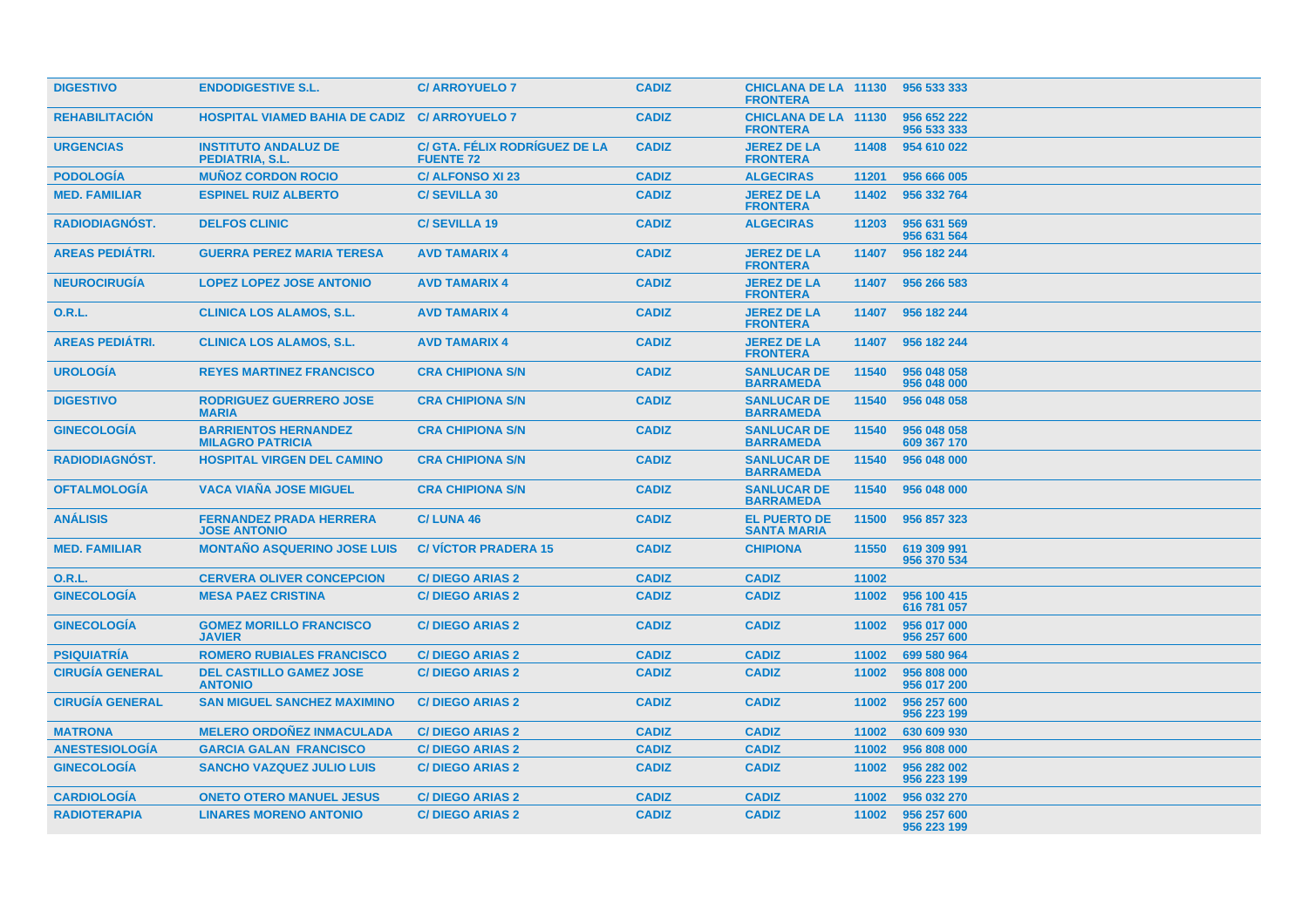| <b>HOSP. DE DÍA</b>    | <b>CLINICA VIRGEN DE LA PALMA</b>                        | <b>C/VENTURA MORÓN 2</b>                            | <b>CADIZ</b> | <b>ALGECIRAS</b>                               | 11201 | 956 665 324<br>956 631 374 |
|------------------------|----------------------------------------------------------|-----------------------------------------------------|--------------|------------------------------------------------|-------|----------------------------|
| <b>ANESTESIOLOGÍA</b>  | <b>FOLLARAT LITON JULIAN LUIS</b>                        | <b>C/VENTURA MORÓN 2</b>                            | <b>CADIZ</b> | <b>ALGECIRAS</b>                               | 11201 | 956 665 324<br>956 631 374 |
| <b>OFTALMOLOGIA</b>    | <b>CABRERIZO MORILLAS MIGUEL</b><br><b>ANGEL</b>         | <b>C/ VENTURA MORON 2</b>                           | <b>CADIZ</b> | <b>ALGECIRAS</b>                               | 11201 | 956 665 324<br>956 631 374 |
| <b>ENFERMERIA</b>      | <b>MULTIMEDICA ISLA SALUD, S.L.</b>                      | C/ ATENCIÓN A DOMICILIO.                            | <b>CADIZ</b> | <b>SAN FERNANDO</b>                            | 11100 | 956 590 846<br>956 800 902 |
| <b>MED. FAMILIAR</b>   | <b>HOSPITAL VIAMED BAHIA DE CADIZ</b>                    | C/ ATENCIÓN A DOMICILIO.                            | <b>CADIZ</b> | <b>CHICLANA DE LA 11130</b><br><b>FRONTERA</b> |       | 956 530 348<br>956 533 333 |
| <b>PODOLOGÍA</b>       | <b>CLINICA DEL PIE</b>                                   | <b>C/ALFONSO XI8</b>                                | <b>CADIZ</b> | <b>ALGECIRAS</b>                               | 11201 | 956 653 969                |
| <b>GINECOLOGIA</b>     | <b>CLINICA NOVO SANCTI PETRI, S.L.</b>                   | <b>URB NOVO SANCTI PETRI S/N</b>                    | <b>CADIZ</b> | <b>CHICLANA DE LA 11139</b><br><b>FRONTERA</b> |       | 956 495 000                |
| <b>ANESTESIOLOGIA</b>  | <b>CLINICA NOVO SANCTI PETRI, S.L.</b>                   | <b>URB NOVO SANCTI PETRI S/N</b>                    | <b>CADIZ</b> | <b>CHICLANA DE LA 11139</b><br><b>FRONTERA</b> |       | 956 495 000                |
| <b>PODOLOGIA</b>       | <b>ASISTENCIA Y DIAGNOSTICO</b><br><b>INTEGRAL, S.L.</b> | <b>C/ MANUEL ROLDAN 28</b>                          | <b>CADIZ</b> | <b>SAN FERNANDO</b>                            | 11100 | 956 898 971                |
| <b>MED. FAMILIAR</b>   | <b>ASISTENCIA Y DIAGNOSTICO</b><br><b>INTEGRAL, S.L.</b> | <b>C/ MANUEL ROLDAN 28</b>                          | <b>CADIZ</b> | <b>SAN FERNANDO</b>                            | 11100 | 956 898 971                |
| <b>CIRUGÍA GENERAL</b> | <b>RODRIGUEZ MUÑOZ JUAN</b>                              | <b>C/ MANUEL ROLDÁN 28</b>                          | <b>CADIZ</b> | <b>SAN FERNANDO</b>                            | 11100 | 956 898 971                |
| <b>NEUMOLOGÍA</b>      | <b>ASISTENCIA Y DIAGNOSTICO</b><br><b>INTEGRAL, S.L.</b> | <b>C/ MANUEL ROLDÁN 28</b>                          | <b>CADIZ</b> | <b>SAN FERNANDO</b>                            | 11100 | 956 898 971                |
| <b>URGENCIAS</b>       | <b>MULTIMEDICA ISLA SALUD, S.L.</b>                      | <b>C/ARENAL11</b>                                   | <b>CADIZ</b> | <b>SAN FERNANDO</b>                            | 11100 | 956 800 902<br>956 800 900 |
| <b>GINECOLOGÍA</b>     | <b>VETTORI DE GAUDIO MARIA PAULA</b>                     | <b>C/SAN LUIS GONZAGA 7</b>                         | <b>CADIZ</b> | <b>EL PUERTO DE</b><br><b>SANTA MARIA</b>      | 11500 | 956 870 478                |
| <b>RADIODIAGNOST.</b>  | <b>CENTRO MEDICO LANSYS</b>                              | <b>C/ MICAELA ARAMBURU 21</b>                       | <b>CADIZ</b> | <b>EL PUERTO DE</b><br><b>SANTA MARIA</b>      | 11500 | 956 871 111                |
| <b>ANATOMOPATOLO.</b>  | <b>BLANCO VILLERO JOSE MANUEL</b>                        | <b>C/ GENERAL GARCIA DE LA</b><br><b>HERRANZ 32</b> | <b>CADIZ</b> | <b>SAN FERNANDO</b>                            | 11100 | 956 888 485                |
| <b>AREAS PEDIATRI.</b> | <b>PECSEN QUIROS JUAN BERNARDO</b>                       | <b>AVD GENERAL COPONS 5</b>                         | <b>CADIZ</b> | <b>TARIFA</b>                                  | 11380 | 956 681 627                |
| <b>TRAUMATOLOGÍA</b>   | <b>ARTROCADIZ, S.L.</b>                                  | <b>C/ CONSTRUCTORA NAVAL S/N</b>                    | <b>CADIZ</b> | <b>SAN FERNANDO</b>                            | 11100 | 956 593 354                |
| <b>DERMATOLOGÍA</b>    | <b>LEON CAMACHO MARIA DEL MAR</b>                        | <b>PSO DE LA ROSALEDA 40</b>                        | <b>CADIZ</b> | <b>JEREZ DE LA</b><br><b>FRONTERA</b>          | 11405 | 956 301 211                |
| <b>NEUMOLOGÍA</b>      | <b>ARNEDILLO MUÑOZ AURELIO</b><br><b>VICTOR</b>          | <b>C/ CONDESA VILLAFUENTE</b><br><b>BERMEJA7</b>    | <b>CADIZ</b> | <b>CADIZ</b>                                   | 11007 | 628 449 052<br>956 254 042 |
| <b>REUMATOLOGÍA</b>    | <b>CLINICA DOCTOR LOBATON, S.L.</b>                      | <b>C/ FERNÁNDEZ LADREDA 9</b>                       | <b>CADIZ</b> | <b>CADIZ</b>                                   | 11008 | 956 070 025                |
| <b>GINECOLOGÍA</b>     | <b>CLINICA DOCTOR LOBATON, S.L.</b>                      | <b>C/ FERNÁNDEZ LADREDA 9</b>                       | <b>CADIZ</b> | <b>CADIZ</b>                                   | 11008 | 956 070 025                |
| <b>CARDIOLOGÍA</b>     | <b>CLINICA DOCTOR LOBATON, S.L.</b>                      | <b>C/ FERNÁNDEZ LADREDA 9</b>                       | <b>CADIZ</b> | <b>CADIZ</b>                                   | 11008 | 956 070 025                |
| <b>RADIODIAGNÓST.</b>  | <b>ASISTENCIA Y DIAGNOSTICO</b><br><b>INTEGRAL, S.L.</b> | <b>C/ MÉJICO 20 PISO BAJO</b>                       | <b>CADIZ</b> | <b>SAN FERNANDO</b>                            | 11100 | 956 898 971                |
| <b>DERMATOLOGIA</b>    | <b>ASISTENCIA Y DIAGNOSTICO</b><br><b>INTEGRAL, S.L.</b> | <b>C/ MÉJICO 20 PISO BAJO</b>                       | <b>CADIZ</b> | <b>SAN FERNANDO</b>                            | 11100 | 956 898 971                |
| <b>LOGOPEDIA</b>       | PEREZ MOYO ANA MARIA                                     | <b>URB EL RETORTILLO 3</b>                          | <b>CADIZ</b> | <b>CHICLANA DE LA 11130</b><br><b>FRONTERA</b> |       | 956 403 137<br>637 310 432 |
| <b>LOGOFONIATRIA</b>   | <b>ROQUES CALAMITA JOSE MANUEL</b>                       | <b>AVD ILUSTRACION 6</b>                            | <b>CADIZ</b> | <b>CADIZ</b>                                   | 11011 | 956 078 807<br>956 079 106 |
| <b>C. MAXILOFACIAL</b> | <b>PEÑALBA MANEGOLD MANUEL</b>                           | <b>AVD ILUSTRACIÓN 6</b>                            | <b>CADIZ</b> | <b>CADIZ</b>                                   | 11011 | 956 078 807<br>666 553 304 |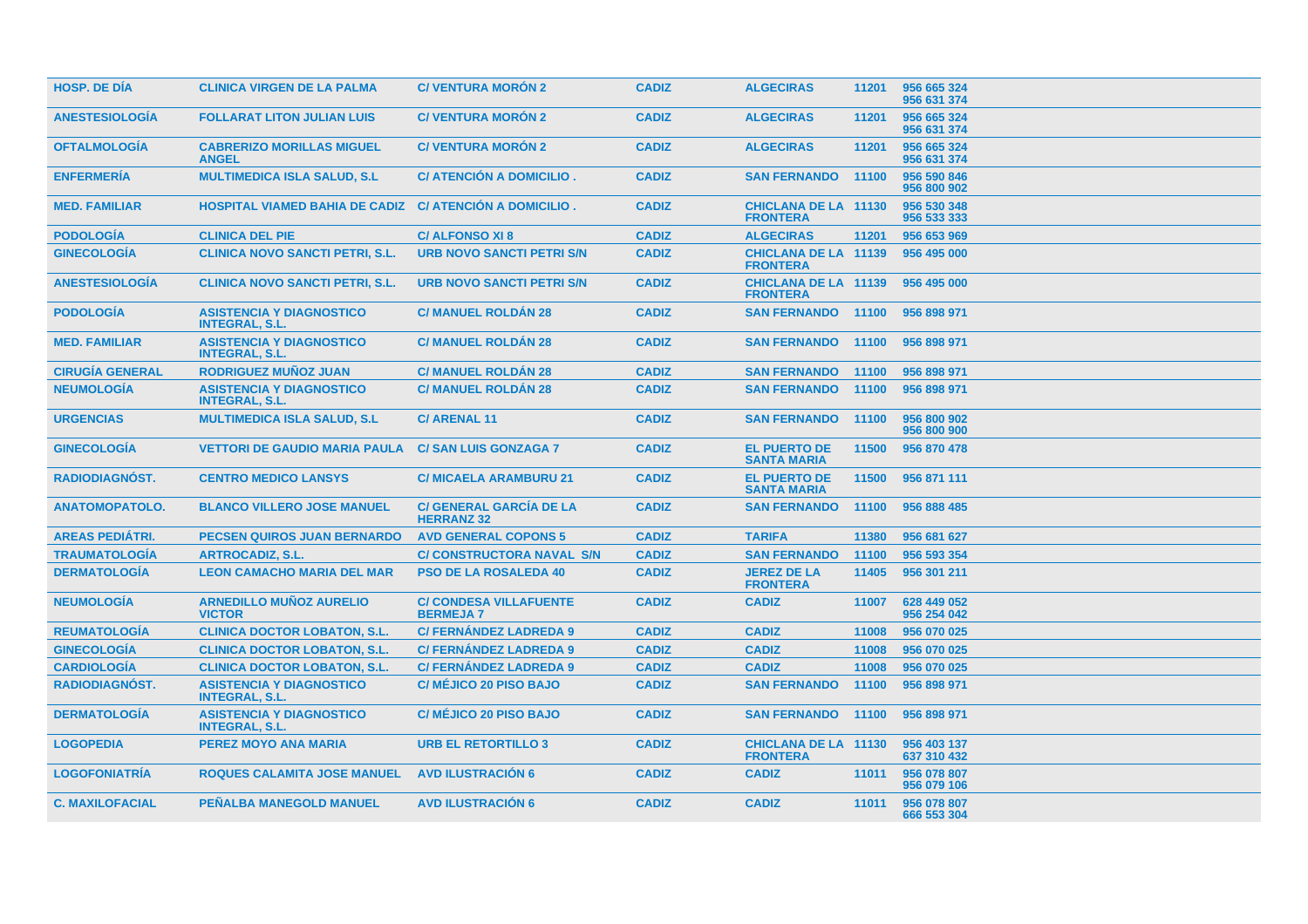| <b>C.M.A.</b>          | <b>ANEST-ARI, S.L.</b>                                               | <b>AVD ILUSTRACION 6</b>                                               | <b>CADIZ</b> | <b>CADIZ</b>                              | 11011 | 956 078 807<br>956 205 854 |           |                                      |  |
|------------------------|----------------------------------------------------------------------|------------------------------------------------------------------------|--------------|-------------------------------------------|-------|----------------------------|-----------|--------------------------------------|--|
| <b>OFTALMOLOGÍA</b>    | <b>DIAZ RAMOS ANTONIO LUIS</b>                                       | <b>C/ ORFEON SANTA CECILIA S/N</b><br><b>EDIFICIO MIRADOR DEL COTO</b> | <b>CADIZ</b> | <b>SANLUCAR DE</b><br><b>BARRAMEDA</b>    | 11540 | 956 363 904                |           |                                      |  |
| <b>CIRUGÍA GENERAL</b> | <b>DEL CASTILLO GAMEZ JOSE</b><br><b>ANTONIO</b>                     | <b>C/PLOCIA 27</b>                                                     | <b>CADIZ</b> | <b>CADIZ</b>                              | 11006 | 956 228 708                |           |                                      |  |
| <b>ANATOMOPATOLO.</b>  | <b>MAESTRO SARRION MARIA ELENA</b>                                   | <b>AVD JOSÉ LEÓN DE CARRANZA 11-</b><br>13                             | <b>CADIZ</b> | <b>CADIZ</b>                              | 11011 | 956 271 122                |           |                                      |  |
| <b>FISIOTERAPIA</b>    | <b>DOMINGUEZ RODRIGUEZ ELISA</b><br><b>MARIA</b>                     | <b>C/ POETA MIRANDA DE SARDI 37</b><br><b>LOCAL 2-PISO BAJO</b>        | <b>CADIZ</b> | <b>CHIPIONA</b>                           | 11550 | 856 045 889                |           |                                      |  |
| <b>ONCOLOGIA</b>       | <b>HOSPITAL JEREZ PUERTA DEL SUR</b>                                 | AVD DE LA PUERTA DEL SUR S/N                                           | <b>CADIZ</b> | <b>JEREZ DE LA</b><br><b>FRONTERA</b>     | 11408 | 956 357 100<br>956 168 000 |           |                                      |  |
| <b>HEMATOLOGIA</b>     | <b>HOSPITAL JEREZ PUERTA DEL SUR AVD DE LA PUERTA DEL SUR S/N</b>    |                                                                        | <b>CADIZ</b> | <b>JEREZ DE LA</b><br><b>FRONTERA</b>     | 11408 | 956 357 100                |           |                                      |  |
| <b>DIGESTIVO</b>       | <b>DIGESUR S.L.P.</b>                                                | AVD DE LA PUERTA DEL SUR S/N                                           | <b>CADIZ</b> | <b>JEREZ DE LA</b><br><b>FRONTERA</b>     | 11408 | 956 357 156<br>956 357 100 |           |                                      |  |
| <b>OFTALMOLOGIA</b>    | <b>RUIZ MESA RAMON</b>                                               | <b>AVD DE LA PUERTA DEL SUR S/N</b>                                    | <b>CADIZ</b> | <b>JEREZ DE LA</b><br><b>FRONTERA</b>     | 11408 | 956 335 803<br>956 900 777 |           |                                      |  |
| <b>NEUROCIRUGIA</b>    | <b>HOSPITAL JEREZ PUERTA DEL SUR AVD DE LA PUERTA DEL SUR S/N</b>    |                                                                        | <b>CADIZ</b> | <b>JEREZ DE LA</b><br><b>FRONTERA</b>     | 11408 | 956 357 100<br>956 168 000 |           |                                      |  |
| <b>ANESTESIOLOGÍA</b>  | <b>INSTITUTO CONTRA EL DOLOR DR.</b><br><b>TRINIDAD</b>              | AVD DE LA PUERTA DEL SUR S/N                                           | <b>CADIZ</b> | <b>JEREZ DE LA</b><br><b>FRONTERA</b>     | 11408 | 601 077 677<br>956 357 100 |           |                                      |  |
| <b>ENFERMERIA</b>      | <b>HOSPITAL VIAMED BAHIA DE CADIZ</b>                                | CRA NACIONAL340, KM 108-109 S/N<br>(ESQUINA CAMINO DE LA ERMITA)       | <b>CADIZ</b> | <b>ALGECIRAS</b>                          | 11205 | 956 652 222                |           |                                      |  |
| <b>OFTALMOLOGÍA</b>    | <b>CLINICA OFTALMOLOGIA JOVER</b><br><b>WALSH, S.L.</b>              | <b>C/ COMANDANTE PAZ VARELA 2</b>                                      | <b>CADIZ</b> | <b>JEREZ DE LA</b><br><b>FRONTERA</b>     | 11405 | 956 313 555                |           |                                      |  |
| <b>DIGESTIVO</b>       | <b>RODRIGUEZ GUERRERO JOSE</b><br><b>MARIA</b>                       | <b>C/ ORFEON SANTA CECILIA S/N</b><br><b>EDIFICIO MIRADOR DEL COTO</b> | <b>CADIZ</b> | <b>SANLUCAR DE</b><br><b>BARRAMEDA</b>    | 11540 | 956 362 442<br>956 363 904 |           |                                      |  |
| <b>ANÁLISIS</b>        | <b>LABORATORIO ECHEVARNE</b>                                         | <b>AVD MIGUEL MANCHENO 19</b>                                          | <b>CADIZ</b> | <b>ARCOS DE LA</b><br><b>FRONTERA</b>     | 11630 | 900 909 110                |           |                                      |  |
| <b>CARDIOLOGÍA</b>     | <b>CLINICA DR ALIPIO MAGAS</b>                                       | <b>C/VALDES 18</b>                                                     | <b>CADIZ</b> | <b>EL PUERTO DE</b><br><b>SANTA MARIA</b> | 11500 | 856 119 154<br>672 077 631 |           |                                      |  |
| <b>DERMATOLOGIA</b>    | <b>JAQUETI PEINADO GERARDO</b>                                       | <b>PLZ ASDRUBAL 16</b>                                                 | <b>CADIZ</b> | <b>CADIZ</b>                              | 11008 | 956 262 870                |           |                                      |  |
| <b>OFTALMOLOGÍA</b>    | <b>RUIZ BENITEZ MARIA WILNELIA</b>                                   | <b>TRV DE FUENTEBRAVÍA KM1.2 S/N</b>                                   | <b>CADIZ</b> | <b>EL PUERTO DE</b><br><b>SANTA MARIA</b> | 11500 | 956 860 095<br>956 870 603 | <b>SI</b> | Pulsa aquí para pedir tu cita online |  |
| <b>O.R.L.</b>          | <b>CHOZAS RIVERA LUIS</b>                                            | <b>AVD TOMAS GARCIA FIGUERAS 8</b>                                     | <b>CADIZ</b> | <b>JEREZ DE LA</b><br><b>FRONTERA</b>     | 11407 | 675 131 332                |           |                                      |  |
| <b>MED. FAMILIAR</b>   | <b>MULTIMEDICA</b>                                                   | <b>C/ANCHA18</b>                                                       | <b>CADIZ</b> | <b>PUERTO REAL</b>                        | 11510 | 956 834 346<br>956 834 549 |           |                                      |  |
| <b>TRAUMATOLOGIA</b>   | <b>ARTROCADIZ, S.L.</b>                                              | <b>AVD ILUSTRACION 6 CLINICA</b><br><b>ASTARTE</b>                     | <b>CADIZ</b> | <b>CADIZ</b>                              | 11012 | 956 078 807                |           |                                      |  |
| <b>ENFERMERIA</b>      | <b>CLINICA MEDICO-ASISTENCIAL</b><br><b>VIRGEN DEL ROSARIO</b>       | <b>C/ AUSTRIA S/N</b>                                                  | <b>CADIZ</b> | <b>ALGECIRAS</b>                          | 11204 | 956 090 493                |           |                                      |  |
| <b>FISIOTERAPIA</b>    | <b>CLINICA MEDICO-ASISTENCIAL</b><br><b>VIRGEN DEL ROSARIO</b>       | <b>C/ AUSTRIA S/N</b>                                                  | <b>CADIZ</b> | <b>ALGECIRAS</b>                          | 11204 | 956 090 493                |           |                                      |  |
| <b>NEUROLOGÍA</b>      | <b>CENTRO MEDICO ACACIAS</b>                                         | <b>C/SANTA CRUZ DE TENERIFE 4</b>                                      | <b>CADIZ</b> | <b>CADIZ</b>                              | 11007 | 956 270 182                |           |                                      |  |
| <b>ENFERMERÍA</b>      | <b>CENTRO MEDICO ACACIAS</b>                                         | <b>C/SANTA CRUZ DE TENERIFE 4</b>                                      | <b>CADIZ</b> | <b>CADIZ</b>                              | 11007 | 956 270 182                |           |                                      |  |
| O.R.L.                 | <b>CHOZAS RIVERA LUIS</b>                                            | <b>AVD VIRGEN DEL CARMEN 51</b><br><b>ALGECIRAS</b>                    | <b>CADIZ</b> | <b>ALGECIRAS</b>                          | 11201 | 956 639 850<br>695 249 696 |           |                                      |  |
| <b>MED. INTERNA</b>    | <b>CENTRO DE ESPECIALIDADES</b><br><b>MEDICAS HOSPITEN ALGECIRAS</b> | <b>AVD CAPITAN ONTANON S/N</b>                                         | <b>CADIZ</b> | <b>ALGECIRAS</b>                          | 11202 | 956 908 935                |           |                                      |  |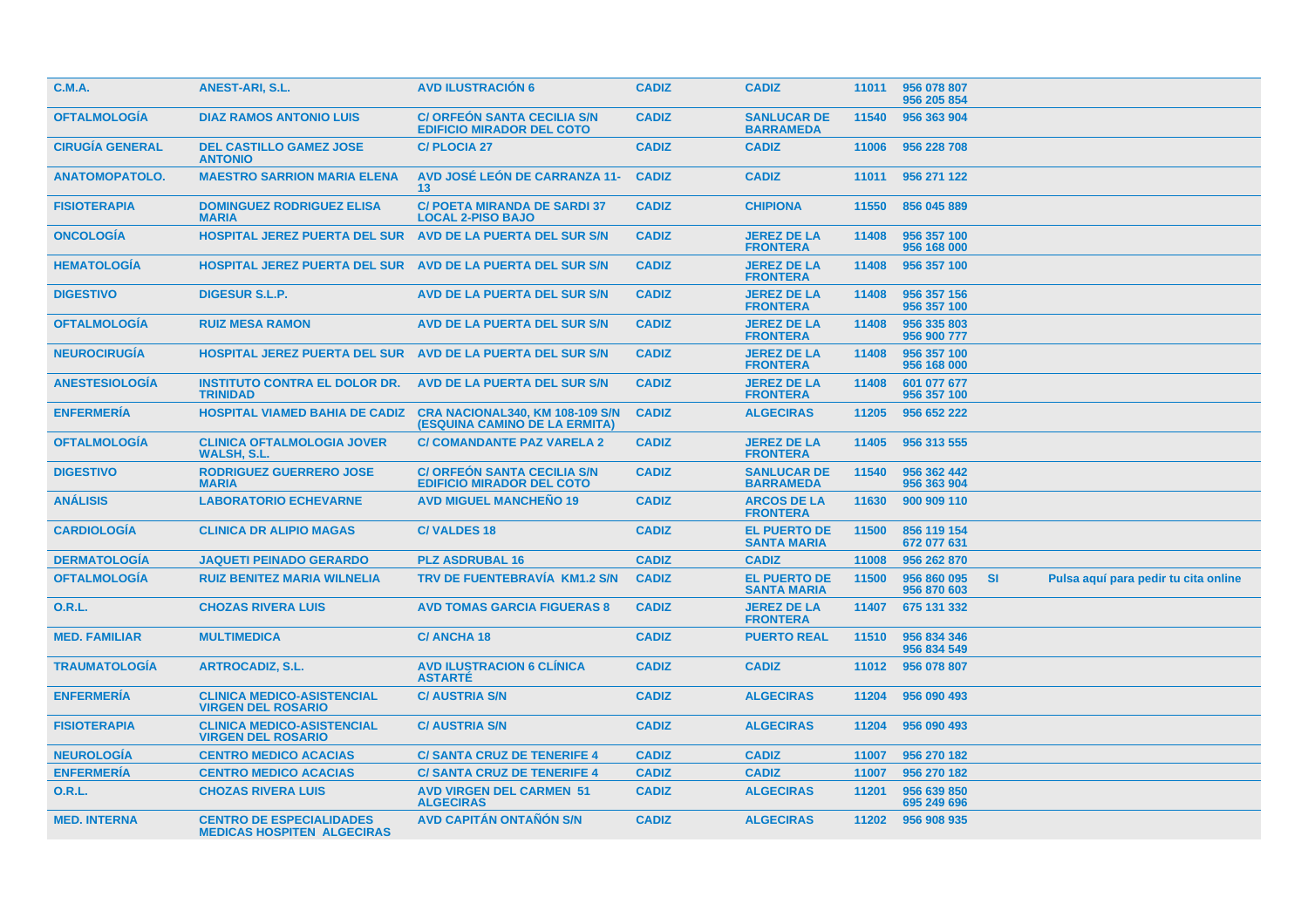| <b>NEUROLOGIA</b>      | <b>CENTRO DE ESPECIALIDADES</b><br><b>MEDICAS HOSPITEN ALGECIRAS</b>                      | AVD CAPITÁN ONTAÑÓN S/N                                                                                                | <b>CADIZ</b> | <b>ALGECIRAS</b>                           |       | 11202 956 908 935          |           |                                      |
|------------------------|-------------------------------------------------------------------------------------------|------------------------------------------------------------------------------------------------------------------------|--------------|--------------------------------------------|-------|----------------------------|-----------|--------------------------------------|
| <b>UROLOGÍA</b>        | <b>CENTRO DE ESPECIALIDADES</b><br><b>MEDICAS HOSPITEN ALGECIRAS</b>                      | <b>AVD CAPITÁN ONTAÑÓN S/N</b>                                                                                         | <b>CADIZ</b> | <b>ALGECIRAS</b>                           | 11202 | 956 908 935                |           |                                      |
| <b>PSICOLOGIA</b>      | <b>BERMUDEZ GARCIA JUAN MANUEL</b>                                                        | <b>C/VARSOVIA 35</b>                                                                                                   | <b>CADIZ</b> | <b>JEREZ DE LA</b><br><b>FRONTERA</b>      | 11405 | 956 342 505<br>653 881 921 | SI        | Pulsa aquí para pedir tu cita online |
| <b>ALERGOLOGÍA</b>     | <b>DURAN MACARRO SUSANA</b><br><b>ANTONIA</b>                                             | <b>AVD FUERZAS ARMADAS 5</b>                                                                                           | <b>CADIZ</b> | <b>TARIFA</b>                              | 11380 | 956 682 926                |           |                                      |
| <b>GINECOLOGÍA</b>     | <b>HOSPITAL QUIRONSALUD CAMPO</b><br><b>DE GIBRALTAR</b>                                  | <b>PQE EMPRESARIAL LAS MARISMAS</b><br><b>DE PALMONES s/n</b>                                                          | <b>CADIZ</b> | <b>LOS BARRIOS</b>                         | 11379 | 956 798 300                |           |                                      |
| <b>REUMATOLOGÍA</b>    | <b>HOSPITAL QUIRONSALUD CAMPO</b><br><b>DE GIBRALTAR</b>                                  | <b>PQE EMPRESARIAL LAS MARISMAS</b><br><b>DE PALMONES s/n</b>                                                          | <b>CADIZ</b> | <b>LOS BARRIOS</b>                         | 11379 | 956 798 300                |           |                                      |
| <b>PODOLOGÍA</b>       | <b>CLINICA BEIMAN - INSTITUTO</b><br><b>ANDALUZ DE MEDICINA</b><br><b>DEPORTIVA, S.L.</b> | <b>C/ JAEN 2 GUADALCACIN</b>                                                                                           | <b>CADIZ</b> | <b>JEREZ DE LA</b><br><b>FRONTERA</b>      | 11590 | 956 158 225<br>625 564 579 |           |                                      |
| <b>O.R.L.</b>          | <b>OTOENF, S.L.P</b>                                                                      | <b>AVD JUAN CARLOS I S/N</b>                                                                                           | <b>CADIZ</b> | <b>BARBATE</b>                             | 11160 | 956 431 316                |           |                                      |
| <b>GINECOLOGÍA</b>     | <b>CLINICA UNIVERSAL</b>                                                                  | <b>C/ PASAJE UNIVERSAL S/N</b>                                                                                         | <b>CADIZ</b> | <b>LA LINEA DE LA</b><br><b>CONCEPCION</b> | 11300 | 956 095 955<br>856 126 682 |           |                                      |
| <b>DERMATOLOGÍA</b>    | <b>CLINICA UNIVERSAL</b>                                                                  | <b>C/ PASAJE UNIVERSAL S/N</b>                                                                                         | <b>CADIZ</b> | <b>LA LINEA DE LA</b><br><b>CONCEPCION</b> | 11300 | 956 095 955<br>856 126 682 |           |                                      |
| <b>ALERGOLOGÍA</b>     | <b>CLINICA UNIVERSAL</b>                                                                  | <b>C/ PASAJE UNIVERSAL S/N</b>                                                                                         | <b>CADIZ</b> | <b>LA LINEA DE LA</b><br><b>CONCEPCION</b> | 11300 | 956 095 955<br>856 126 682 |           |                                      |
| <b>ENDOCRINOLOGÍA</b>  | <b>ANTONIO LOPEZ CANO, S.L.</b>                                                           | <b>AVD DE LA ILUSTRACION 6</b><br><b>EDIFICIO ASTARTE</b>                                                              | <b>CADIZ</b> | <b>CADIZ</b>                               | 11011 | 956 205 855                | <b>SI</b> | Pulsa aquí para pedir tu cita online |
| <b>CIRUGÍA GENERAL</b> | <b>CENTRO MEDICO SAN SEBASTIAN</b>                                                        | <b>C/ ENTORNO DE DOÑANA S/N</b>                                                                                        | <b>CADIZ</b> | <b>CONIL DE LA</b><br><b>FRONTERA</b>      | 11140 | 956 442 384                |           |                                      |
| <b>DIGESTIVO</b>       | <b>CENTRO MEDICO SAN SEBASTIAN</b>                                                        | <b>C/ ENTORNO DE DOÑANA S/N</b>                                                                                        | <b>CADIZ</b> | <b>CONIL DE LA</b><br><b>FRONTERA</b>      | 11140 | 956 442 384                |           |                                      |
| <b>FISIOTERAPIA</b>    | <b>CENTRO MEDICO SAN SEBASTIAN</b>                                                        | <b>C/ ENTORNO DE DOÑANA S/N</b>                                                                                        | <b>CADIZ</b> | <b>CONIL DE LA</b><br><b>FRONTERA</b>      | 11140 | 956 442 384                |           |                                      |
| <b>UROLOGÍA</b>        | <b>CENTRO MEDICO SAN SEBASTIAN</b>                                                        | <b>C/ ENTORNO DE DOÑANA S/N</b>                                                                                        | <b>CADIZ</b> | <b>CONIL DE LA</b><br><b>FRONTERA</b>      | 11140 | 956 442 384                |           |                                      |
| <b>FISIOTERAPIA</b>    | <b>GOMEZ PEREZ NAZARET</b>                                                                | <b>C/ MARIANISTA CUBILLO 7</b>                                                                                         | <b>CADIZ</b> | <b>CADIZ</b>                               | 11008 | 956 263 664<br>627 067 570 |           |                                      |
| <b>CARDIOLOGÍA</b>     | <b>CABEZA LAINEZ PEDRO ANTONIO</b>                                                        | <b>AVD CAYETANO DEL TORO 1 PISO</b><br><b>3º CENTRO IZQUIERDA</b>                                                      | <b>CADIZ</b> | <b>CADIZ</b>                               | 11009 | 956 263 883                |           |                                      |
| <b>ENDOCRINOLOGÍA</b>  | <b>HOSPITAL DR. LOPEZ CANO</b>                                                            | <b>PLZ MADRID S/N</b>                                                                                                  | <b>CADIZ</b> | <b>CADIZ</b>                               | 11010 | 956 205 855<br>956 205 854 |           |                                      |
| <b>REUMATOLOGIA</b>    | <b>MORENO DOMINGUEZ RAUL</b>                                                              | <b>PLZ MADRID S/N</b>                                                                                                  | <b>CADIZ</b> | <b>CADIZ</b>                               | 11010 | 956 205 855                |           |                                      |
| <b>TRAUMATOLOGIA</b>   | <b>GAMEZ GONZALEZ, MARIA CARMEN PLZ MADRID S/N</b>                                        |                                                                                                                        | <b>CADIZ</b> | <b>CADIZ</b>                               | 11010 | 956 205 855<br>956 205 854 |           |                                      |
| <b>C. VASCULAR</b>     | <b>MULTIMEDICA ISLA SALUD, S.L.</b>                                                       | <b>C/SANCHEZ CERQUERO 39</b>                                                                                           | <b>CADIZ</b> | <b>SAN FERNANDO</b>                        | 11100 | 956 800 902                |           |                                      |
| <b>DERMATOLOGÍA</b>    | <b>RUIZ-HENESTROSA FAIÑA JUAN</b><br><b>RICARDO</b>                                       | <b>AVD PUERTAS DEL SUR S/N</b><br><b>HOSPITAL JEREZ PUERTA DEL SUR</b><br><b>POLICLINICA, 1ª PLANTA .C8</b>            | <b>CADIZ</b> | <b>JEREZ DE LA</b><br><b>FRONTERA</b>      | 11408 | 956 168 000                |           |                                      |
| <b>CIRUGÍA GENERAL</b> | <b>CIRGEST</b>                                                                            | <b>AVD PUERTAS DEL SUR S/N</b><br><b>HOSPITAL JEREZ PUERTA DEL SUR</b><br><b>POLICLINICA, 1<sup>a</sup> PLANTA .C8</b> | <b>CADIZ</b> | <b>JEREZ DE LA</b><br><b>FRONTERA</b>      | 11408 | 620 761 327<br>956 168 000 |           |                                      |
| <b>ANESTESIOLOGÍA</b>  | <b>OTERO REBOLLO JUAN</b>                                                                 | <b>C/ PORTUS GADITANUS 22</b><br><b>VIVIENDA 28 8 CLINICA DE LA</b><br><b>SALUD</b>                                    | <b>CADIZ</b> | <b>PUERTO REAL</b>                         | 11518 | 610 399 244                |           |                                      |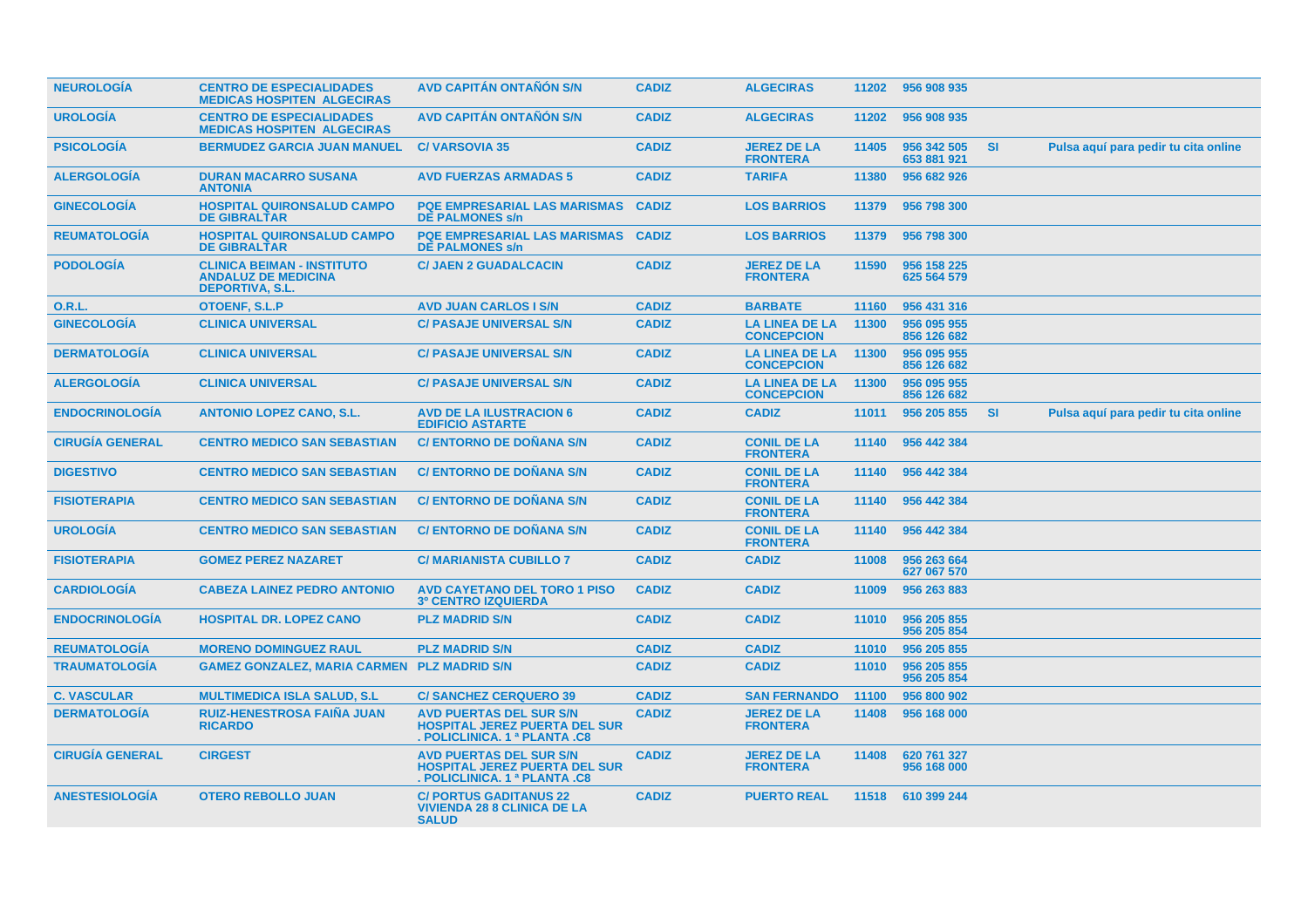| <b>RADIODIAGNOST.</b>  | <b>SCANNER SUR</b>                                       | <b>AVD FUERZAS ARMADAS 8 BIS</b>                                         | <b>CADIZ</b> | <b>ALGECIRAS</b>                               | 11202 | 956 601 232<br>956 666 402 |
|------------------------|----------------------------------------------------------|--------------------------------------------------------------------------|--------------|------------------------------------------------|-------|----------------------------|
| <b>MATRONA</b>         | <b>NATALBEL</b>                                          | URB URB MIRADOR DE LA BAHIA<br>LOC <sub>9</sub>                          | <b>CADIZ</b> | <b>ALGECIRAS</b>                               | 11203 | 600 982 075<br>956 904 454 |
| <b>NEUMOLOGÍA</b>      | <b>CENTRO MEDICO VEEDOR</b>                              | <b>C/VEEDOR12</b>                                                        | <b>CADIZ</b> | <b>CADIZ</b>                                   | 11004 | 856 581 658                |
| <b>RADIODIAGNÓST.</b>  | <b>CLINICA NTRA. SRA. DE LA SALUD</b>                    | <b>C/CL/FEDUCHY 8-14</b>                                                 | <b>CADIZ</b> | <b>CADIZ</b>                                   | 11001 | 956 225 301                |
| <b>OFTALMOLOGÍA</b>    | <b>CLINICA NTRA, SRA, DE LA SALUD</b>                    | <b>C/CL/FEDUCHY 8-14</b>                                                 | <b>CADIZ</b> | <b>CADIZ</b>                                   | 11001 | 956 225 301                |
| <b>GINECOLOGÍA</b>     | <b>HOSPITAL SAN JUAN GRANDE</b>                          | <b>GTA DOCTOR FÉLIX RODRÍGUEZ DE CADIZ</b><br><b>LA FUENTE 1</b>         |              | <b>JEREZ DE LA</b><br><b>FRONTERA</b>          | 11408 | 956 357 300                |
| <b>C. REPARADORA</b>   | <b>HOSPITAL SAN JUAN GRANDE</b>                          | <b>GTA DOCTOR FÉLIX RODRÍGUEZ DE CADIZ</b><br><b>LA FUENTE 1</b>         |              | <b>JEREZ DE LA</b><br><b>FRONTERA</b>          | 11408 | 956 357 300                |
| <b>ENFERMERÍA</b>      | <b>UNITTAS</b>                                           | <b>C/ CALLE MENDARO 2 2 CENTRO</b><br><b>PEDIATRICO UNITTAS</b>          | <b>CADIZ</b> | <b>CHICLANA DE LA 11130</b><br><b>FRONTERA</b> |       | 620 467 326<br>956 406 849 |
| <b>MED. NUCLEAR</b>    | <b>CENTRO ANDALUZ DE</b><br><b>DIAGNOSTICO PET. S.A.</b> | <b>C/NEWTON 13 ONCOJEREZ</b>                                             | <b>CADIZ</b> | <b>JEREZ DE LA</b><br><b>FRONTERA</b>          | 11407 | 664 242 532                |
| <b>GINECOLOGIA</b>     | <b>HOSPITAL QUIRONSALUD CAMPO</b><br><b>DE GIBRALTAR</b> | <b>PLZ ANDALUCIA 1 CENTRO</b><br><b>COMERCIAL PLAZA ANDALUCIA</b>        | <b>CADIZ</b> | <b>ALGECIRAS</b>                               | 11201 | 956 798 300                |
| <b>REUMATOLOGIA</b>    | <b>GRANDAL DELGADO YOLANDA</b>                           | <b>AVD ITALIA 36</b>                                                     | <b>CADIZ</b> | <b>JEREZ DE LA</b><br><b>FRONTERA</b>          | 11408 | 956 141 954                |
| <b>GERIATRÍA</b>       | <b>HOSPITAL SAN JUAN GRANDE</b>                          | <b>AVD ALCALDE ALVARO DOMECQ 1</b><br><b>C/ URSULINAS URB. EL BOSQUE</b> | <b>CADIZ</b> | <b>JEREZ DE LA</b><br><b>FRONTERA</b>          | 11405 | 673 402 881<br>956 357 300 |
| <b>PODOLOGIA</b>       | <b>CUERVO GOMEZ ROCIO</b>                                | <b>C/ CALLE BOLIVIA 3</b>                                                | <b>CADIZ</b> | <b>LA LINEA DE LA</b><br><b>CONCEPCION</b>     | 11300 | 658 347 724<br>856 249 580 |
| <b>GINECOLOGIA</b>     | <b>SEGURA PARRA JOSE MANUEL</b>                          | <b>C/SUSANA MARCOS S/N EDIFICIO</b><br><b>ALMIRANTE II</b>               | <b>CADIZ</b> | <b>ALGECIRAS</b>                               | 11204 | 608 905 748<br>635 939 029 |
| <b>ANATOMOPATOLO.</b>  | <b>HT MEDICA ANATOMIA</b><br><b>PATOLOGICA</b>           | <b>AVD CONSEJO DE EUROPA 1 ZONA</b><br><b>FRANCA</b>                     | <b>CADIZ</b> | <b>CADIZ</b>                                   | 11011 | 956 276 311<br>900 804 064 |
| <b>TRAUMATOLOGIA</b>   | <b>GAMEZ GONZALEZ, MARIA CARMEN AVD DIPUTACION 4</b>     |                                                                          | <b>CADIZ</b> | <b>CHICLANA DE LA 11130</b><br><b>FRONTERA</b> |       | 956 400 100                |
| <b>PSIQUIATRIA</b>     | <b>HOSPITAL SAN JUAN GRANDE</b>                          | <b>GTA FÉLIX RODRIGUEZ DE LA</b><br><b>FUENTE S/N</b>                    | <b>CADIZ</b> | <b>JEREZ DE LA</b><br><b>FRONTERA</b>          | 11407 | 956 344 500<br>956 357 309 |
| <b>PSIQUIATRÍA</b>     | <b>HOSPITAL SAN JUAN GRANDE</b>                          | <b>GTA FÉLIX RODRÍGUEZ DE LA</b><br><b>FUENTE S/N</b>                    | <b>CADIZ</b> | <b>JEREZ DE LA</b><br><b>FRONTERA</b>          | 11407 | 956 357 300                |
| <b>HEMATOLOGIA</b>     | <b>HOSPITAL SAN JUAN GRANDE</b>                          | <b>GTA FELIX RODRIGUEZ DE LA</b><br><b>FUENTE S/N</b>                    | <b>CADIZ</b> | <b>JEREZ DE LA</b><br><b>FRONTERA</b>          | 11407 | 956 344 500<br>956 357 309 |
| <b>GERIATRÍA</b>       | <b>HOSPITAL SAN JUAN GRANDE</b>                          | <b>GTA FÉLIX RODRÍGUEZ DE LA</b><br><b>FUENTE S/N</b>                    | <b>CADIZ</b> | <b>JEREZ DE LA</b><br><b>FRONTERA</b>          | 11407 | 956 357 300                |
| <b>CARDIOLOGIA</b>     | <b>HOSPITAL SAN JUAN GRANDE</b>                          | <b>GTA FÉLIX RODRÍGUEZ DE LA</b><br><b>FUENTE S/N</b>                    | <b>CADIZ</b> | <b>JEREZ DE LA</b><br><b>FRONTERA</b>          | 11407 | 956 344 500<br>956 357 309 |
| <b>ANALISIS</b>        | <b>HOSPITAL SAN JUAN GRANDE</b>                          | <b>GTA FÉLIX RODRÍGUEZ DE LA</b><br><b>FUENTE S/N</b>                    | <b>CADIZ</b> | <b>JEREZ DE LA</b><br><b>FRONTERA</b>          | 11407 | 956 357 309<br>956 357 300 |
| <b>ANESTESIOLOGÍA</b>  | <b>HOSPITAL SAN JUAN GRANDE</b>                          | <b>GTA FÉLIX RODRÍGUEZ DE LA</b><br><b>FUENTE S/N</b>                    | <b>CADIZ</b> | <b>JEREZ DE LA</b><br><b>FRONTERA</b>          | 11407 | 956 344 500<br>956 357 309 |
| <b>AREAS PEDIATRI.</b> | <b>CENTRO MEDICO PUERTO</b>                              | <b>C/VALDÉS 18</b>                                                       | <b>CADIZ</b> | <b>EL PUERTO DE</b><br><b>SANTA MARIA</b>      | 11500 | 956 851 000<br>956 875 756 |
| <b>NEUMOLOGIA</b>      | <b>CENTRO MEDICO PUERTO</b>                              | <b>C/VALDÉS 18</b>                                                       | <b>CADIZ</b> | <b>EL PUERTO DE</b><br><b>SANTA MARIA</b>      | 11500 | 956 875 756<br>956 851 000 |
| <b>RADIODIAGNOST.</b>  | <b>CENTRO MEDICO PUERTO</b>                              | <b>C/VALDES 18</b>                                                       | <b>CADIZ</b> | <b>EL PUERTO DE</b><br><b>SANTA MARIA</b>      | 11500 | 956 851 000<br>956 875 756 |
| <b>C. VASCULAR</b>     | <b>CENTRO MEDICO PUERTO</b>                              | <b>C/VALDES 18</b>                                                       | <b>CADIZ</b> | <b>EL PUERTO DE</b><br><b>SANTA MARIA</b>      | 11500 | 956 851 000<br>956 875 756 |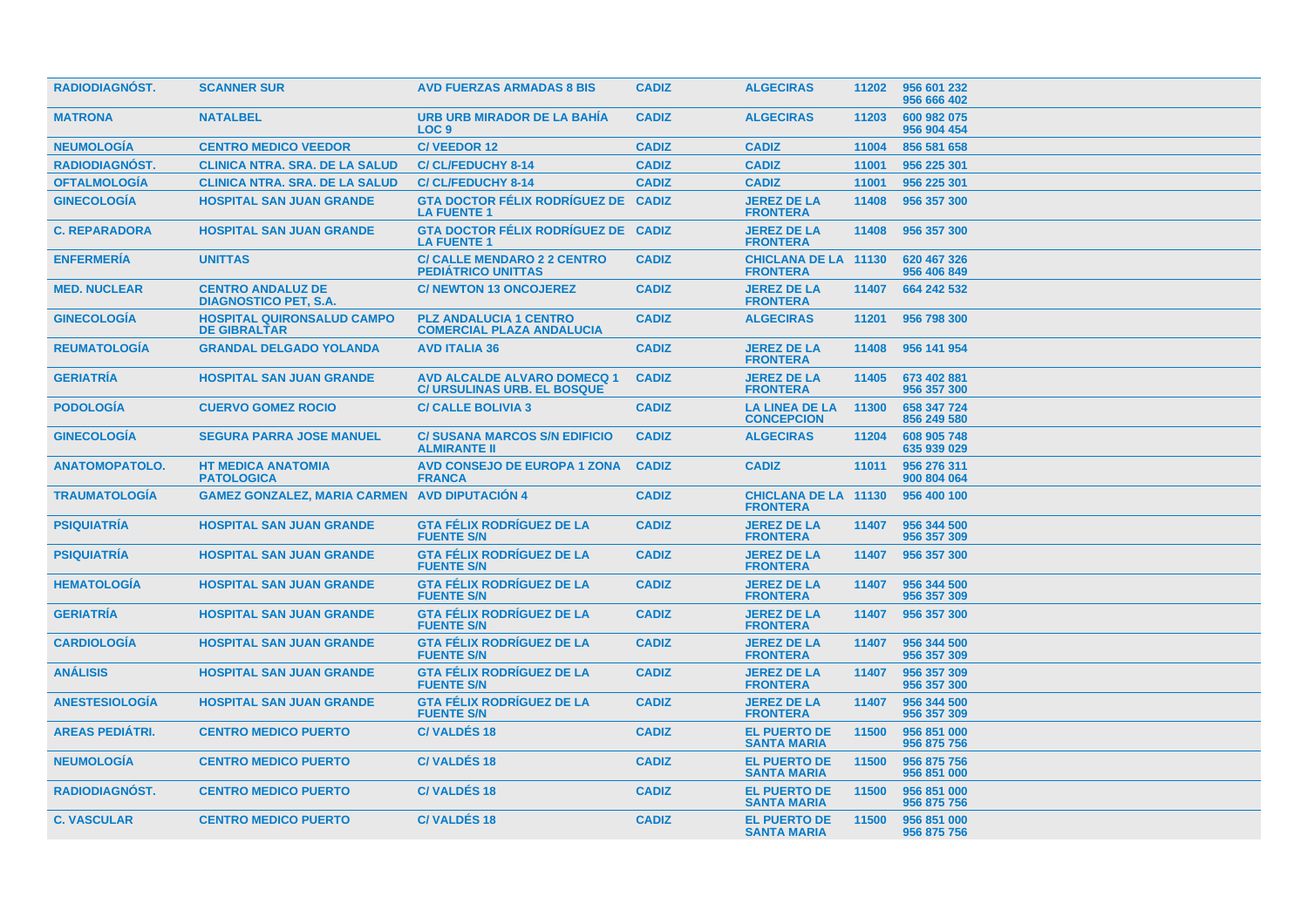| <b>GINECOLOGIA</b>     | <b>CENTRO MEDICO PUERTO</b>                                | <b>C/VALDES 18</b>               | <b>CADIZ</b> | <b>EL PUERTO DE</b><br><b>SANTA MARIA</b>      | 11500 | 956 851 000<br>956 875 756 |     |                                      |
|------------------------|------------------------------------------------------------|----------------------------------|--------------|------------------------------------------------|-------|----------------------------|-----|--------------------------------------|
| <b>C. PEDIÁTRICA</b>   | <b>BERNAL TRIANO CRISTOBAL</b>                             | <b>C/FEDUCHY 8</b>               | <b>CADIZ</b> | <b>CADIZ</b>                                   | 11001 | 601 083 423                |     |                                      |
| <b>DIGESTIVO</b>       | <b>RODRIGUEZ OLMO RAMON</b>                                | <b>C/FEDUCHY 8</b>               | <b>CADIZ</b> | <b>CADIZ</b>                                   | 11001 | 669 579 263<br>956 220 335 |     |                                      |
| <b>C. PEDIÁTRICA</b>   | <b>BERNAL TRIANO CRISTOBAL</b>                             | <b>C/FEDUCHY 8</b>               | <b>CADIZ</b> | <b>CADIZ</b>                                   | 11001 | 956 225 301                |     |                                      |
| <b>ENFERMERÍA</b>      | <b>CLINICA NTRA. SRA. DE LA SALUD</b>                      | <b>C/FEDUCHY 8</b>               | <b>CADIZ</b> | <b>CADIZ</b>                                   | 11001 | 601 083 423<br>956 225 301 |     |                                      |
| <b>C. PEDIÁTRICA</b>   | <b>BERNAL TRIANO CRISTOBAL</b>                             | <b>C/FEDUCHY 8</b>               | <b>CADIZ</b> | <b>CADIZ</b>                                   | 11001 | 956 225 301<br>956 220 334 |     |                                      |
| <b>ANESTESIOLOGIA</b>  | <b>BARRA SANZ ANTONIO</b>                                  | <b>C/FEDUCHY 8</b>               | <b>CADIZ</b> | <b>CADIZ</b>                                   | 11001 | 956 279 372                |     |                                      |
| <b>GINECOLOGIA</b>     | <b>SAINZ DE ROZAS MORA-FIGUEROA</b><br><b>MANUEL</b>       | <b>C/VALDÉS S/N</b>              | <b>CADIZ</b> | <b>EL PUERTO DE</b><br><b>SANTA MARIA</b>      | 11500 |                            |     |                                      |
| <b>MED. INTERNA</b>    | <b>MENDOZA ESPINOSA JUAN</b>                               | <b>C/VALDÉS S/N</b>              | <b>CADIZ</b> | <b>EL PUERTO DE</b><br><b>SANTA MARIA</b>      | 11500 | 956 851 311<br>956 540 011 |     |                                      |
| <b>RADIODIAGNOST.</b>  | <b>HOSPITAL GENERAL SANTA MARIA</b><br><b>DEL PUERTO</b>   | <b>C/VALDÉS S/N</b>              | <b>CADIZ</b> | <b>EL PUERTO DE</b><br><b>SANTA MARIA</b>      | 11500 | 956 017 094<br>956 017 000 |     |                                      |
| <b>MED. INTERNA</b>    | <b>PEREZ JIMENEZ JAVIER</b>                                | <b>C/VALDES S/N</b>              | <b>CADIZ</b> | <b>EL PUERTO DE</b><br><b>SANTA MARIA</b>      | 11500 | 956 017 000<br>956 017 270 |     |                                      |
| <b>AREAS PEDIÁTRI.</b> | <b>GONZALEZ DEL AMO ALICIA</b>                             | <b>C/VALDES S/N</b>              | <b>CADIZ</b> | <b>EL PUERTO DE</b><br><b>SANTA MARIA</b>      | 11500 | 956 017 000<br>956 017 200 |     |                                      |
| <b>UROLOGÍA</b>        | <b>IBANEZ SUAREZ RAFAEL</b>                                | <b>C/VALDES S/N</b>              | <b>CADIZ</b> | <b>EL PUERTO DE</b><br><b>SANTA MARIA</b>      | 11500 | 956 017 000                |     |                                      |
| <b>ENFERMERIA</b>      | CENTRO MEDICO COSTA DE LA LUZ C/ VIRGEN DE LOS REYES 14    |                                  | <b>CADIZ</b> | <b>ROTA</b>                                    | 11520 | 956 812 593                |     |                                      |
|                        |                                                            |                                  |              |                                                |       | 956 813 853                |     |                                      |
| <b>ALERGOLOGIA</b>     | PEREIRA GONZALEZ MARIA JOSE                                | <b>C/ ARROYUELO 7</b>            | <b>CADIZ</b> | <b>CHICLANA DE LA 11130</b><br><b>FRONTERA</b> |       | 956 533 333                | -SI | Pulsa aquí para pedir tu cita online |
| <b>GINECOLOGÍA</b>     | <b>ORIHUELA LOPEZ FRANCISCO</b><br><b>MARTIN</b>           | <b>C/ ARROYUELO 7</b>            | <b>CADIZ</b> | <b>CHICLANA DE LA 11130</b><br><b>FRONTERA</b> |       | 956 530 172<br>956 409 080 |     |                                      |
| <b>ENFERMERÍA</b>      | HOSPITAL VIAMED BAHIA DE CADIZ C/ ARROYUELO 7              |                                  | <b>CADIZ</b> | <b>CHICLANA DE LA 11130</b><br><b>FRONTERA</b> |       | 956 652 222<br>956 533 333 |     |                                      |
| <b>NEUMOLOGIA</b>      | <b>HOSPITAL VIAMED BAHIA DE CADIZ C/ ARROYUELO 7</b>       |                                  | <b>CADIZ</b> | <b>CHICLANA DE LA 11130</b><br><b>FRONTERA</b> |       | 956 652 222<br>956 533 333 |     |                                      |
| <b>RADIODIAGNOST.</b>  | <b>SCANNER SUR</b>                                         | <b>C/VEINTIOCHO DE FEBRERO 2</b> | <b>CADIZ</b> | <b>ALGECIRAS</b>                               | 11207 | 956 570 542<br>956 601 232 |     |                                      |
| <b>MED. FAMILIAR</b>   | <b>PEREZ MATEOS MARIA JOSE</b>                             | <b>C/PINTOR ZULOAGA 6</b>        | <b>CADIZ</b> | <b>CADIZ</b>                                   | 11010 | 956 273 552<br>635 199 751 |     |                                      |
| <b>MED. FAMILIAR</b>   | <b>VILLARD CARRERA MARIA LUISA</b>                         | <b>C/ PEDRO ALONSO 10</b>        | <b>CADIZ</b> | <b>JEREZ DE LA</b><br><b>FRONTERA</b>          | 11402 | 956 347 211                |     |                                      |
| <b>ANÁLISIS</b>        | <b>ANALISIS CLINICOS BIOCLINIC, S.L.</b><br>(GRUPO SYNLAB) | <b>AVD CAYETANO DEL TORO 1</b>   | <b>CADIZ</b> | <b>CADIZ</b>                                   | 11010 | 956 255 090                |     |                                      |
| <b>PODOLOGIA</b>       | <b>RUIZ MARABOT ALVARO</b>                                 | <b>C/ PADRE CARO 5</b>           | <b>CADIZ</b> | <b>CHICLANA DE LA 11130</b><br><b>FRONTERA</b> |       | 956 404 008<br>956 446 094 |     |                                      |
| <b>GINECOLOGIA</b>     | <b>SAINZ DE ROZAS MORA-FIGUEROA</b><br><b>MANUEL</b>       | <b>AVD MÉJICO 10</b>             | <b>CADIZ</b> | <b>JEREZ DE LA</b><br><b>FRONTERA</b>          | 11405 | 956 312 435                |     |                                      |
| <b>FISIOTERAPIA</b>    | <b>LAFER</b>                                               | <b>C/SOLEDAD9</b>                | <b>CADIZ</b> | <b>PUERTO REAL</b>                             | 11510 | 956 472 787<br>601 107 946 |     |                                      |
| <b>GINECOLOGÍA</b>     | <b>SAINZ DE ROZAS MORA-FIGUEROA</b><br><b>MANUEL</b>       | <b>AVD TAMARIX 4</b>             | <b>CADIZ</b> | <b>JEREZ DE LA</b><br><b>FRONTERA</b>          | 11407 | 956 182 244                |     |                                      |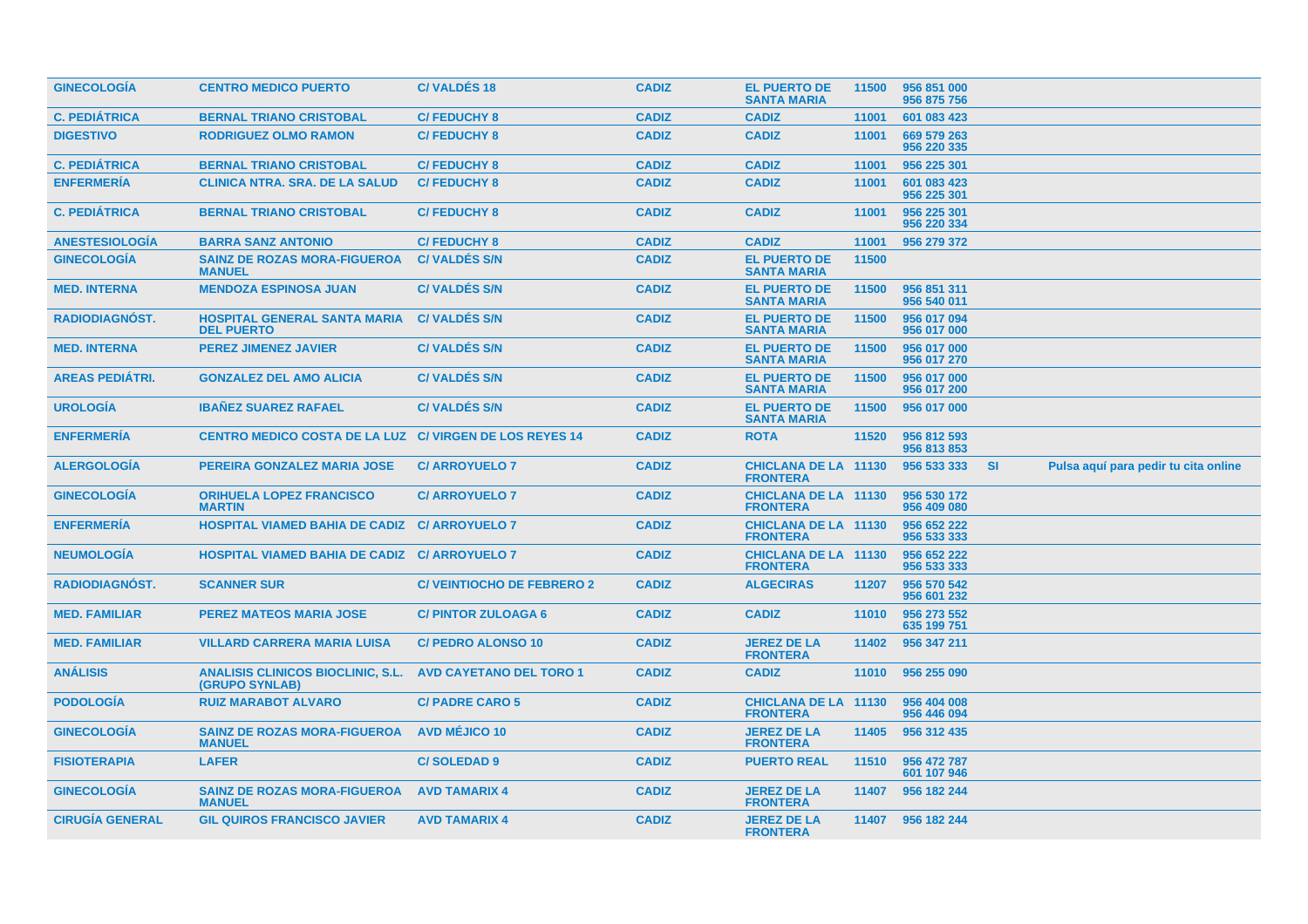| <b>ENFERMERIA</b>      | <b>CENTRO MEDICO NUESTRA</b><br><b>SENORA DE LOS REMEDIOS, S.L.</b> | <b>AVD SOLIS PASCUAL 30</b>         | <b>CADIZ</b> | <b>UBRIQUE</b>                                 | 11600 | 956 462 323                |
|------------------------|---------------------------------------------------------------------|-------------------------------------|--------------|------------------------------------------------|-------|----------------------------|
| <b>URGENCIAS</b>       | <b>CENTRO MEDICO NUESTRA</b><br><b>SEÑORA DE LOS REMEDIOS, S.L.</b> | <b>AVD SOLIS PASCUAL 30</b>         | <b>CADIZ</b> | <b>UBRIQUE</b>                                 | 11600 | 956 462 323                |
| <b>MED. INTERNA</b>    | <b>ORTEGA PEREZ ENRIQUE</b>                                         | <b>C/SANTO CRISTO 14</b>            | <b>CADIZ</b> | <b>CADIZ</b>                                   | 11005 | 956 252 180                |
| <b>OFTALMOLOGÍA</b>    | <b>BLASCO CARRATALA ANDRES</b>                                      | <b>PLZ ALTA 7</b>                   | <b>CADIZ</b> | <b>ALGECIRAS</b>                               | 11201 | 956 664 684                |
| <b>RADIOTERAPIA</b>    | <b>LINARES MORENO ANTONIO</b>                                       | <b>C/DIEGO ARIAS 2</b>              | <b>CADIZ</b> | <b>CADIZ</b>                                   | 11002 | 956 808 000                |
| <b>UROLOGIA</b>        | <b>REYES MARTINEZ FRANCISCO</b>                                     | <b>C/DIEGO ARIAS 2</b>              | <b>CADIZ</b> | <b>CADIZ</b>                                   | 11002 |                            |
| <b>MATRONA</b>         | <b>MELERO ORDOÑEZ INMACULADA</b>                                    | <b>C/DIEGO ARIAS 2</b>              | <b>CADIZ</b> | <b>CADIZ</b>                                   | 11002 | 956 257 600<br>956 223 199 |
| <b>ANESTESIOLOGÍA</b>  | <b>SANTANA CARRERA JESUS MIGUEL</b>                                 | <b>C/DIEGO ARIAS 2</b>              | <b>CADIZ</b> | <b>CADIZ</b>                                   | 11002 | 956 017 200                |
| <b>CIRUGÍA GENERAL</b> | <b>ORTIZ ACERO IGNACIO</b>                                          | <b>C/DIEGO ARIAS 2</b>              | <b>CADIZ</b> | <b>CADIZ</b>                                   | 11002 | 956 808 000                |
| <b>ANESTESIOLOGÍA</b>  | <b>BUDINICH CORTADA LUIS ALBERTO</b>                                | <b>C/DIEGO ARIAS 2</b>              | <b>CADIZ</b> | <b>CADIZ</b>                                   | 11002 | 956 257 600<br>956 223 199 |
| 0.R.L.                 | <b>FERNANDEZ MACHIN FRANCISCO</b><br><b>JAVIER</b>                  | <b>C/DIEGO ARIAS 2</b>              | <b>CADIZ</b> | <b>CADIZ</b>                                   | 11002 |                            |
| <b>DIGESTIVO</b>       | <b>PEREZ JIMENEZ JAVIER</b>                                         | <b>C/DIEGO ARIAS 2</b>              | <b>CADIZ</b> | <b>CADIZ</b>                                   | 11002 | 956 257 600<br>956 223 199 |
| <b>UROLOGIA</b>        | <b>COLIMON DORCE RAYMOND</b>                                        | <b>C/VENTURA MORON 2</b>            | <b>CADIZ</b> | <b>ALGECIRAS</b>                               | 11201 | 956 665 324<br>956 631 374 |
| <b>C. REPARADORA</b>   | <b>GAVINO RODRIGUEZ JESUS</b>                                       | <b>C/VENTURA MORON 2</b>            | <b>CADIZ</b> | <b>ALGECIRAS</b>                               | 11201 | 956 665 324<br>956 631 374 |
| <b>O.R.L.</b>          | <b>RUIZ MONDEJAR ADOLFO</b>                                         | <b>C/ VENTURA MORON 2</b>           | <b>CADIZ</b> | <b>ALGECIRAS</b>                               | 11201 | 956 665 324<br>956 631 374 |
| <b>C. REPARADORA</b>   | <b>GAVIÑO RODRIGUEZ JESUS</b>                                       | <b>C/ VENTURA MORÓN 2</b>           | <b>CADIZ</b> | <b>ALGECIRAS</b>                               | 11201 |                            |
| <b>ANESTESIOLOGÍA</b>  | <b>GUTIERREZ GARCIA JULIO</b>                                       | <b>C/VENTURA MORÓN 2</b>            | <b>CADIZ</b> | <b>ALGECIRAS</b>                               | 11201 | 956 665 324<br>956 631 374 |
| <b>RADIODIAGNOST.</b>  | <b>DELFOS CLINIC</b>                                                | <b>C/ VENTURA MORON 2</b>           | <b>CADIZ</b> | <b>ALGECIRAS</b>                               | 11201 |                            |
| <b>ANESTESIOLOGÍA</b>  | <b>GUTIERREZ GARCIA JULIO</b>                                       | <b>C/ VENTURA MORÓN 2</b>           | <b>CADIZ</b> | <b>ALGECIRAS</b>                               | 11201 |                            |
| <b>ENDOCRINOLOGÍA</b>  | <b>ESCOBAR JIMENEZ LUIS</b>                                         | <b>C/TAMARINDOS 25</b>              | <b>CADIZ</b> | <b>CADIZ</b>                                   | 11007 | 956 220 298<br>956 261 603 |
| <b>MED. FAMILIAR</b>   | <b>RODRIGUEZ CORDOBA ROQUE</b>                                      | <b>AVD DE LA PAZ 1</b>              | <b>CADIZ</b> | <b>ROTA</b>                                    | 11520 | 956 813 505                |
| <b>ANESTESIOLOGIA</b>  | <b>TOCINO SERRANO ANTONIO</b>                                       | <b>URB NOVO SANCTI PETRI S/N</b>    | <b>CADIZ</b> | <b>CHICLANA DE LA 11139</b><br><b>FRONTERA</b> |       | 956 495 000                |
| <b>ENFERMERIA</b>      | <b>CLINICA NOVO SANCTI PETRI, S.L.</b>                              | <b>URB NOVO SANCTI PETRI S/N</b>    | <b>CADIZ</b> | <b>CHICLANA DE LA 11139</b><br><b>FRONTERA</b> |       | 956 495 000                |
| <b>TRAUMATOLOGIA</b>   | <b>CANO GOMEZ JUAN CLAUDIO</b>                                      | <b>URB NOVO SANCTI PETRI S/N</b>    | <b>CADIZ</b> | <b>CHICLANA DE LA 11139</b><br><b>FRONTERA</b> |       | 956 495 000                |
| <b>PSICOLOGIA</b>      | <b>ASISTENCIA Y DIAGNOSTICO</b><br><b>INTEGRAL, S.L.</b>            | <b>C/ MANUEL ROLDAN 28</b>          | <b>CADIZ</b> | <b>SAN FERNANDO</b>                            | 11100 | 956 898 971                |
| RADIODIAGNÓST.         | <b>DADISA</b>                                                       | <b>AVD CONSEJO DE EUROPA NAVE 1</b> | <b>CADIZ</b> | <b>CADIZ</b>                                   | 11011 | 956 276 311<br>956 276 101 |
| <b>REUMATOLOGIA</b>    | <b>MULTIMEDICA ISLA SALUD, S.L.</b>                                 | <b>C/ ARENAL 11</b>                 | <b>CADIZ</b> | <b>SAN FERNANDO</b>                            | 11100 | 956 800 902<br>956 800 900 |
| <b>AREAS PEDIÁTRI.</b> | <b>MULTIMEDICA ISLA SALUD, S.L.</b>                                 | <b>C/ARENAL11</b>                   | <b>CADIZ</b> | <b>SAN FERNANDO</b>                            | 11100 | 956 800 902<br>956 800 901 |
| <b>NEUMOLOGÍA</b>      | <b>MULTIMEDICA ISLA SALUD, S.L.</b>                                 | <b>C/ ARENAL 11</b>                 | <b>CADIZ</b> | <b>SAN FERNANDO</b>                            | 11100 | 956 800 902<br>956 800 901 |
| <b>OFTALMOLOGIA</b>    | <b>LLORET JIMENEZ FERNANDO</b>                                      | <b>C/ MICAELA ARAMBURU 21</b>       | <b>CADIZ</b> | <b>EL PUERTO DE</b><br><b>SANTA MARIA</b>      | 11500 | 956 871 111                |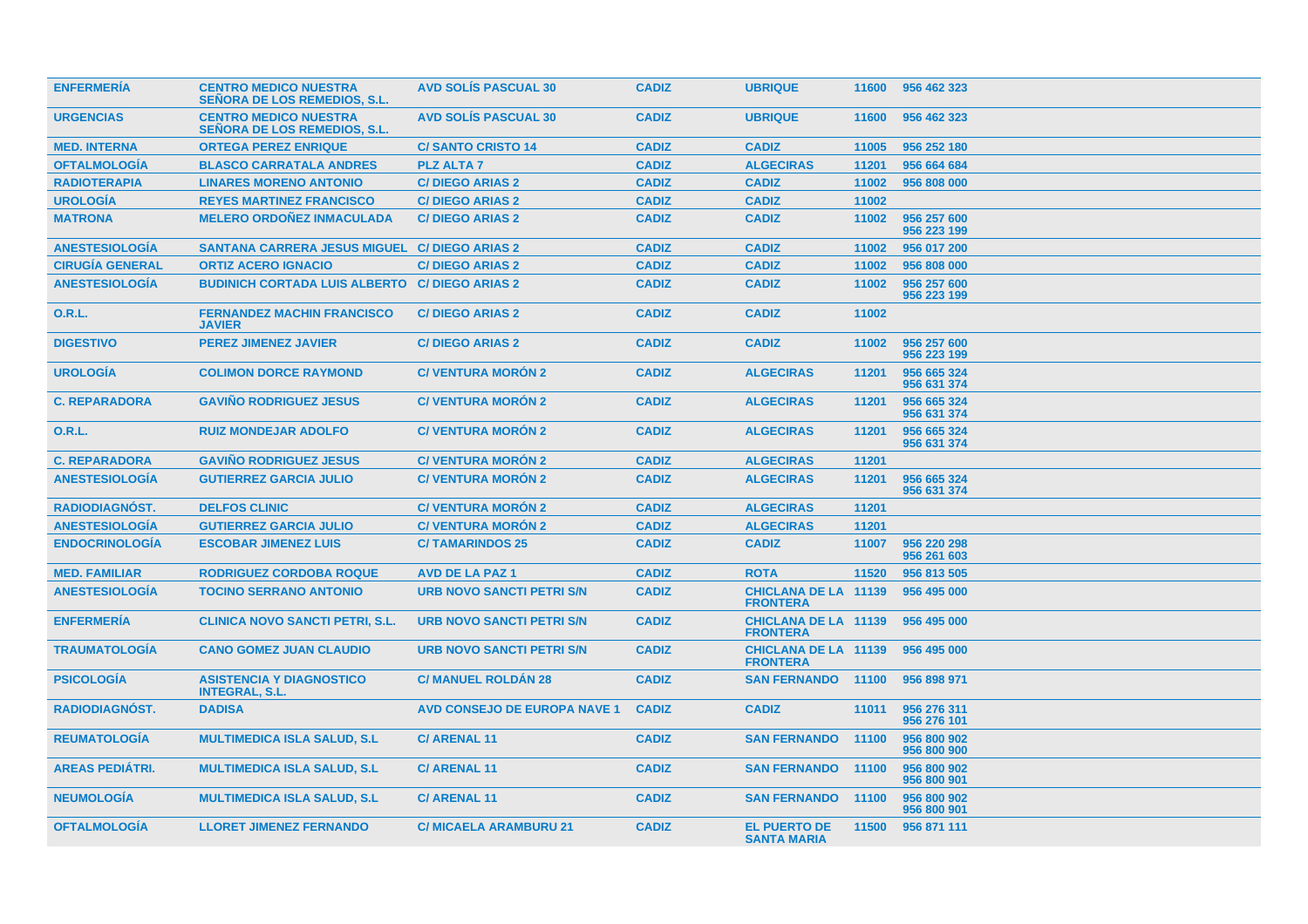| <b>ENFERMERÍA</b>      | <b>CENTRO MEDICO LANSYS</b>                                      | <b>C/ MICAELA ARAMBURU 21</b>                                                  | <b>CADIZ</b> | <b>EL PUERTO DE</b><br><b>SANTA MARIA</b> |       | 11500 956 871 111          |
|------------------------|------------------------------------------------------------------|--------------------------------------------------------------------------------|--------------|-------------------------------------------|-------|----------------------------|
| <b>GINECOLOGIA</b>     | <b>VIDAL SANTANA FABIAN</b>                                      | <b>PSO DEL AMBULATORIO S/N</b>                                                 | <b>CADIZ</b> | <b>VILLAMARTIN</b>                        | 11650 |                            |
| <b>URGENCIAS</b>       | <b>HOSPITAL VIRGEN DE LAS</b><br><b>MONTAÑAS</b>                 | <b>PSO DEL AMBULATORIO S/N</b>                                                 | <b>CADIZ</b> | <b>VILLAMARTIN</b>                        | 11650 | 956 730 959<br>956 041 000 |
| <b>TRAUMATOLOGÍA</b>   | <b>HOSPITAL VIRGEN DE LAS</b><br><b>MONTAÑAS</b>                 | <b>PSO DEL AMBULATORIO S/N</b>                                                 | <b>CADIZ</b> | <b>VILLAMARTIN</b>                        | 11650 | 956 730 959<br>956 041 000 |
| <b>ALERGOLOGÍA</b>     | <b>BUTRON LUNA JOSE JOAQUIN</b>                                  | AVD CRUZ ROJA (EDF. AMÉRICA) 33 CADIZ<br>-35 ESQ. C/ LOS TOREROS               |              | <b>EL PUERTO DE</b><br><b>SANTA MARIA</b> | 11500 | 956 854 146                |
| <b>MED. INTERNA</b>    | <b>CLAVO SANCHEZ ANTONIO JESUS</b>                               | <b>C/ CONSTRUCTORA NAVAL S/N</b>                                               | <b>CADIZ</b> | <b>SAN FERNANDO</b>                       | 11100 | 956 593 354                |
| <b>ALERGOLOGIA</b>     | <b>CLINICA SERMAN</b>                                            | <b>PSO DE LA ROSALEDA 40</b>                                                   | <b>CADIZ</b> | <b>JEREZ DE LA</b><br><b>FRONTERA</b>     | 11405 | 956 301 211                |
| <b>PSIQUIATRÍA</b>     | <b>CLINICA DOCTOR LOBATON, S.L.</b>                              | <b>C/FERNANDEZ LADREDA 9</b>                                                   | <b>CADIZ</b> | <b>CADIZ</b>                              | 11008 | 956 070 025                |
| <b>DIGESTIVO</b>       | <b>CLINICA DOCTOR LOBATON, S.L.</b>                              | <b>C/FERNÁNDEZ LADREDA 9</b>                                                   | <b>CADIZ</b> | <b>CADIZ</b>                              | 11008 | 956 070 025                |
| <b>OFTALMOLOGÍA</b>    | <b>ASISTENCIA Y DIAGNOSTICO</b><br><b>INTEGRAL, S.L.</b>         | <b>C/ MÉJICO 20 PISO BAJO</b>                                                  | <b>CADIZ</b> | <b>SAN FERNANDO</b>                       | 11100 | 956 898 971                |
| <b>AREAS PEDIÁTRI.</b> | <b>RUIZ JIMENEZ MIGUEL ANGEL</b>                                 | <b>C/ MÉJICO 20 PISO BAJO</b>                                                  | <b>CADIZ</b> | <b>SAN FERNANDO</b>                       | 11100 | 956 898 971                |
| <b>PODOLOGÍA</b>       | <b>SEBA BERNAL MARIA DE LAS</b><br><b>MERCEDES</b>               | <b>C/MAESTRO BOCACHA 2 PISO</b><br><b>BAJO</b>                                 | <b>CADIZ</b> | <b>ROTA</b>                               | 11520 | 956 840 529                |
| <b>MED. FAMILIAR</b>   | <b>ANEST-ARI, S.L.</b>                                           | <b>AVD ILUSTRACIÓN 6</b>                                                       | <b>CADIZ</b> | <b>CADIZ</b>                              | 11011 | 956 079 106<br>667 747 344 |
| <b>ALERGOLOGIA</b>     | <b>DELTA MEDICA JEREZANA</b>                                     | <b>CRA NACIONAL IV, KM 365 (EDIF.</b><br><b>APEX) (FRENTE HIPERCOR) S/N</b>    | <b>CADIZ</b> | <b>JEREZ DE LA</b><br><b>FRONTERA</b>     | 11407 | 956 311 928                |
| <b>ODONTOESTOMATOL</b> | UNIVER II, S.C.                                                  | <b>C/ CERVANTES 40</b>                                                         | <b>CADIZ</b> | <b>LOS BARRIOS</b>                        | 11370 | 956 620 590                |
| <b>ANESTESIOLOGIA</b>  | <b>INSTITUTO CONTRA EL DOLOR DR.</b><br><b>TRINIDAD</b>          | <b>C/FERNANDEZ LADREDA 9</b>                                                   | <b>CADIZ</b> | <b>CADIZ</b>                              | 11008 | 601 077 677                |
| <b>MED. FAMILIAR</b>   | <b>GARCIA VELAZQUEZ MANUEL JUAN C/ SARGENTOS PROVISIONALES 1</b> |                                                                                | <b>CADIZ</b> | <b>SAN ROQUE</b>                          | 11360 | 956 780 009                |
| <b>C. REPARADORA</b>   | <b>MAESTRO SARRION NICOLAS JOSE</b>                              | <b>AVD JOSÉ LEÓN DE CARRANZA 11-</b><br>13                                     | <b>CADIZ</b> | <b>CADIZ</b>                              | 11011 | 956 271 122                |
| <b>MED. FAMILIAR</b>   | <b>HOSPITAL JEREZ PUERTA DEL SUR</b>                             | AVD DE LA PUERTA DEL SUR S/N                                                   | <b>CADIZ</b> | <b>JEREZ DE LA</b><br><b>FRONTERA</b>     | 11408 | 956 357 100<br>956 168 000 |
| <b>CIRUGÍA GENERAL</b> | <b>GUTIERREZ DE LA PEÑA CARLOS</b>                               | AVD DE LA PUERTA DEL SUR S/N                                                   | <b>CADIZ</b> | <b>JEREZ DE LA</b><br><b>FRONTERA</b>     | 11408 | 956 357 100                |
| <b>C. VASCULAR</b>     | <b>BOHORQUEZ SIERRA JUAN</b><br><b>CARLOS</b>                    | AVD DE LA PUERTA DEL SUR S/N                                                   | <b>CADIZ</b> | <b>JEREZ DE LA</b><br><b>FRONTERA</b>     | 11408 | 956 357 156<br>956 357 100 |
| <b>TRAUMATOLOGÍA</b>   | <b>MERA VELASCO FRANCISCO</b><br><b>JAVIER</b>                   | AVD DE LA PUERTA DEL SUR S/N                                                   | <b>CADIZ</b> | <b>JEREZ DE LA</b><br><b>FRONTERA</b>     | 11408 | 956 357 156<br>956 320 151 |
| 0.R.L.                 | <b>DEL CUVILLO BERNAL ALFONSO</b>                                | AVD DE LA PUERTA DEL SUR S/N                                                   | <b>CADIZ</b> | <b>JEREZ DE LA</b><br><b>FRONTERA</b>     | 11408 | 686 659 699                |
| <b>HEMATOLOGIA</b>     | <b>BERNAL CEREZO JESUS</b>                                       | AVD DE LA PUERTA DEL SUR S/N                                                   | <b>CADIZ</b> | <b>JEREZ DE LA</b><br><b>FRONTERA</b>     | 11408 | 956 357 100                |
| <b>C. VASCULAR</b>     | <b>MARTIN CANUELO JORGE JESUS</b>                                | AVD DE LA PUERTA DEL SUR S/N                                                   | <b>CADIZ</b> | <b>JEREZ DE LA</b><br><b>FRONTERA</b>     | 11408 | 625 423 138<br>956 168 000 |
| <b>NEUROCIRUGÍA</b>    | <b>LOPEZ LOPEZ JOSE ANTONIO</b>                                  | AVD DE LA PUERTA DEL SUR S/N                                                   | <b>CADIZ</b> | <b>JEREZ DE LA</b><br><b>FRONTERA</b>     | 11408 | 956 357 156<br>956 320 151 |
| 0.R.L.                 | <b>CLINICA DR. CASIMIRO</b>                                      | AVD DE LA PUERTA DEL SUR S/N                                                   | <b>CADIZ</b> | <b>JEREZ DE LA</b><br><b>FRONTERA</b>     | 11408 | 620 761 327<br>956 357 156 |
| <b>FISIOTERAPIA</b>    | <b>HOSPITAL VIAMED BAHIA DE CADIZ</b>                            | <b>CRA NACIONAL340, KM 108-109 S/N</b><br><b>(ESQUINA CAMINO DE LA ERMITA)</b> | <b>CADIZ</b> | <b>ALGECIRAS</b>                          | 11205 | 956 652 222                |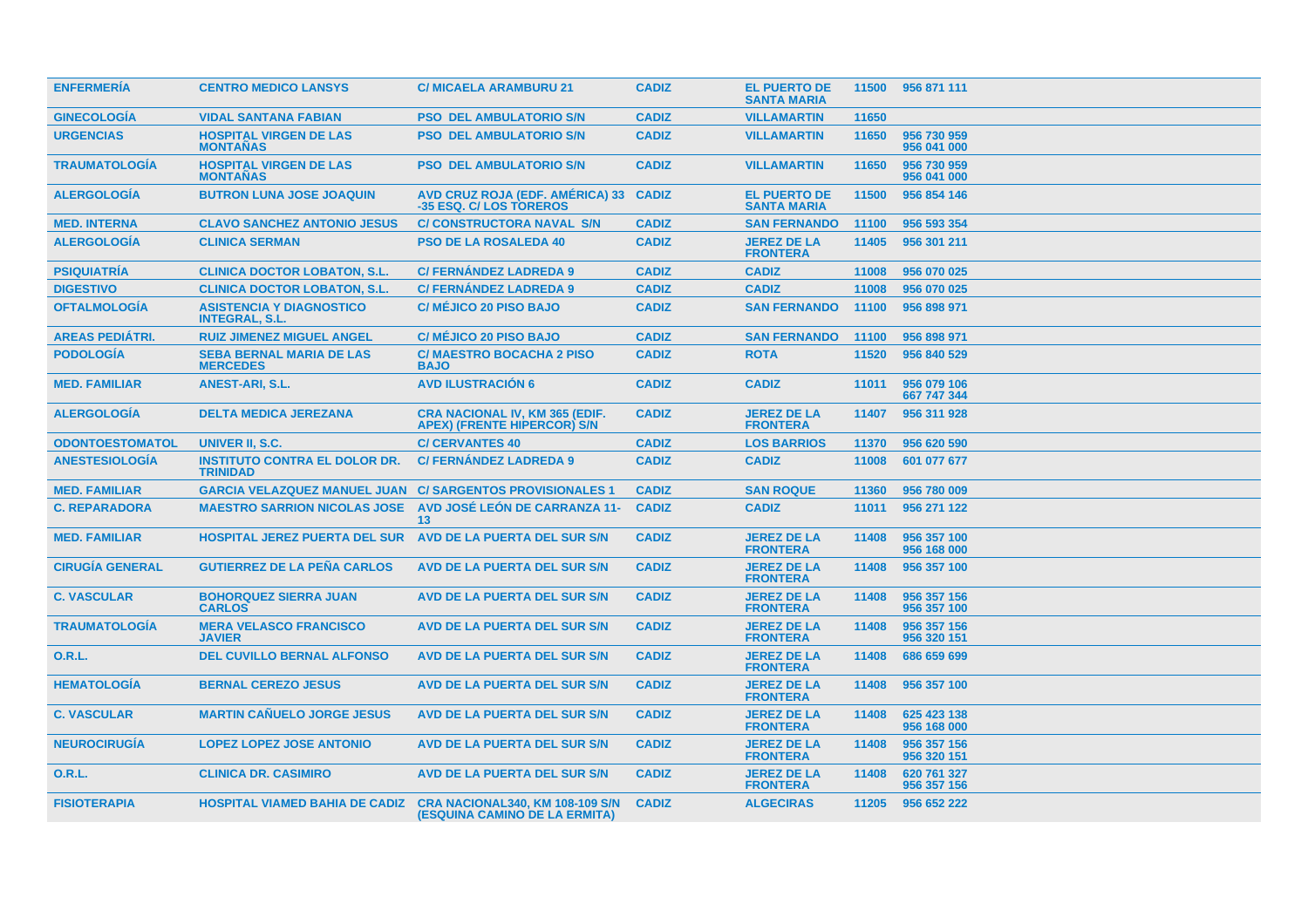| <b>MED. FAMILIAR</b>   |                                                                                           | <b>HOSPITAL VIAMED BAHIA DE CADIZ CRA NACIONAL340, KM 108-109 S/N</b><br>(ESQUINA CAMINO DE LA ERMITA) | <b>CADIZ</b> | <b>ALGECIRAS</b>                               | 11205 | 956 652 222                |
|------------------------|-------------------------------------------------------------------------------------------|--------------------------------------------------------------------------------------------------------|--------------|------------------------------------------------|-------|----------------------------|
| <b>ODONTOESTOMATOL</b> | <b>CARRERO VAZQUEZ ANGEL</b>                                                              | <b>AVD DE VOLTAIRE 3</b>                                                                               | <b>CADIZ</b> | <b>JEREZ DE LA</b><br><b>FRONTERA</b>          | 11407 | 956 306 975                |
| <b>OFTALMOLOGIA</b>    | <b>TECNOLASER DEL SUR, S.L.</b>                                                           | <b>C/ MIGUEL MARTINEZ PINILLOS 3</b>                                                                   | <b>CADIZ</b> | <b>CADIZ</b>                                   | 11008 | 956 071 717                |
| <b>CARDIOLOGÍA</b>     | <b>CARRILLO RUIZ ANDRES</b>                                                               | <b>C/ ORFEON SANTA CECILIA S/N</b><br><b>EDIFICIO MIRADOR DEL COTO</b>                                 | <b>CADIZ</b> | <b>SANLUCAR DE</b><br><b>BARRAMEDA</b>         | 11540 | 956 362 442<br>956 363 904 |
| <b>CARDIOLOGÍA</b>     | <b>DE RETEGUI GARCIA DE QUESADA</b><br><b>GABRIEL</b>                                     | <b>C/ ORFEON SANTA CECILIA S/N</b><br><b>EDIFICIO MIRADOR DEL COTO</b>                                 | <b>CADIZ</b> | <b>SANLUCAR DE</b><br><b>BARRAMEDA</b>         | 11540 | 956 362 442                |
| <b>NEUMOLOGIA</b>      | <b>CARBONEROS DE LA FUENTE JOSE</b><br><b>FRANCISCO</b>                                   | <b>C/ ORFEON SANTA CECILIA S/N</b><br><b>EDIFICIO MIRADOR DEL COTO</b>                                 | <b>CADIZ</b> | <b>SANLUCAR DE</b><br><b>BARRAMEDA</b>         | 11540 | 956 363 904                |
| <b>CIRUGÍA GENERAL</b> | <b>CLINICA JUAN MANUEL ARMARIO</b><br>S.L.U                                               | <b>AVD MIGUEL MANCHENO 19</b>                                                                          | <b>CADIZ</b> | <b>ARCOS DE LA</b><br><b>FRONTERA</b>          | 11630 | 956 701 262                |
| <b>PODOLOGÍA</b>       | <b>OCA CARO ALMUDENA</b>                                                                  | <b>C/ VIRGEN DE LAS LÁGRIMAS</b><br>(RESID. LA SOLEDAD) 8                                              | <b>CADIZ</b> | <b>CHICLANA DE LA 11130</b><br><b>FRONTERA</b> |       | 956 947 950                |
| <b>ANÁLISIS</b>        | <b>OROZCO LAB, S.L.</b>                                                                   | <b>C/ CALDERÓN DE LA BARCA 40</b>                                                                      | <b>CADIZ</b> | LA LINEA DE LA 11300<br><b>CONCEPCION</b>      |       | 956 174 455                |
| <b>ALERGOLOGIA</b>     | <b>GUIJARRO SANROMA FRANCISCO</b>                                                         | <b>C/SEVILLA 43</b>                                                                                    | <b>CADIZ</b> | <b>ALGECIRAS</b>                               | 11201 | 856 128 051                |
| <b>GINECOLOGÍA</b>     | <b>SALADO FUENTES MERCEDES</b>                                                            | <b>C/ AVD TAMARIX 4</b>                                                                                | <b>CADIZ</b> | <b>JEREZ DE LA</b><br><b>FRONTERA</b>          | 11407 | 956 182 244                |
| <b>GINECOLOGIA</b>     | <b>TIMERMANS FLORAN VELAZ DE</b><br><b>MEDRANO MARIA EUGENIA</b>                          | <b>AVD TAMARIX 4</b>                                                                                   | <b>CADIZ</b> | <b>JEREZ DE LA</b><br><b>FRONTERA</b>          | 11405 | 956 182 244                |
| <b>TRAUMATOLOGIA</b>   | <b>SILANUS TESTINO DAVIDE</b>                                                             | <b>PLZ CARRETERA DE ROTA S/N KM</b><br><b>1.2 - CLINICA COSTA OESTE</b>                                | <b>CADIZ</b> | <b>EL PUERTO DE</b><br><b>SANTA MARIA</b>      | 11500 | 956 870 603                |
| <b>CARDIOLOGIA</b>     | <b>MULTIMEDICA</b>                                                                        | <b>C/ANCHA18</b>                                                                                       | <b>CADIZ</b> | <b>PUERTO REAL</b>                             | 11510 | 956 834 346<br>956 834 549 |
| <b>URGENCIAS</b>       | <b>CLINICA MEDICO-ASISTENCIAL</b><br><b>VIRGEN DEL ROSARIO</b>                            | <b>C/ AUSTRIA S/N</b>                                                                                  | <b>CADIZ</b> | <b>ALGECIRAS</b>                               | 11204 | 956 090 493                |
| <b>PODOLOGIA</b>       | <b>CLINICA MEDICO-ASISTENCIAL</b><br><b>VIRGEN DEL ROSARIO</b>                            | <b>C/ AUSTRIA S/N</b>                                                                                  | <b>CADIZ</b> | <b>ALGECIRAS</b>                               | 11204 | 956 090 493                |
| <b>C.M.A.</b>          | <b>CLINICA MEDICO-ASISTENCIAL</b><br><b>VIRGEN DEL ROSARIO</b>                            | <b>C/ AUSTRIA S/N</b>                                                                                  | <b>CADIZ</b> | <b>ALGECIRAS</b>                               | 11204 | 956 090 493                |
| <b>FISIOTERAPIA</b>    | <b>CAÑETE PEREZ RAFAEL</b>                                                                | <b>C/ AMADOR DE LOS RÍOS 23A</b>                                                                       | <b>CADIZ</b> | <b>TARIFA</b>                                  | 11380 | 956 681 224                |
| <b>OFTALMOLOGÍA</b>    | <b>LLORET JIMENEZ FERNANDO</b>                                                            | <b>C/ ARROYUELO 7</b>                                                                                  | <b>CADIZ</b> | <b>CHICLANA DE LA 11130</b><br><b>FRONTERA</b> |       | 610 447 245<br>956 530 172 |
| <b>MED. INTERNA</b>    | <b>CENTRO MEDICO ACACIAS</b>                                                              | <b>C/ SANTA CRUZ DE TENERIFE 4</b>                                                                     | <b>CADIZ</b> | <b>CADIZ</b>                                   | 11007 | 956 270 182                |
| <b>MED. FAMILIAR</b>   | <b>POLIMEDICA TENERIFE 4 S.L.</b>                                                         | <b>C/SANTA CRUZ DE TENERIFE 4</b>                                                                      | <b>CADIZ</b> | <b>CADIZ</b>                                   | 11007 | 956 265 150                |
| <b>ANÁLISIS</b>        | <b>REFERENCE LABORATORY, S.A.</b>                                                         | <b>C/ ATENCION A DOMICILIO S/N</b>                                                                     | <b>CADIZ</b> | <b>CADIZ</b>                                   | 11001 | 932 593 700                |
| <b>TRAUMATOLOGÍA</b>   | <b>CLINICA BEIMAN - INSTITUTO</b><br><b>ANDALUZ DE MEDICINA</b><br><b>DEPORTIVA, S.L.</b> | <b>C/ JAEN 2 GUADALCACIN</b>                                                                           | <b>CADIZ</b> | <b>JEREZ DE LA</b><br><b>FRONTERA</b>          | 11590 | 956 158 225<br>625 564 579 |
| <b>DIGESTIVO</b>       | <b>CLINICA BEIMAN - INSTITUTO</b><br><b>ANDALUZ DE MEDICINA</b><br><b>DEPORTIVA, S.L.</b> | <b>C/ JAEN 2 GUADALCACIN</b>                                                                           | <b>CADIZ</b> | <b>JEREZ DE LA</b><br><b>FRONTERA</b>          | 11590 | 956 158 225<br>625 564 579 |
| <b>NEUMOLOGIA</b>      | <b>CLINICA BEIMAN - INSTITUTO</b><br><b>ANDALUZ DE MEDICINA</b><br><b>DEPORTIVA, S.L.</b> | <b>C/ JAEN 2 GUADALCACIN</b>                                                                           | <b>CADIZ</b> | <b>JEREZ DE LA</b><br><b>FRONTERA</b>          | 11590 | 956 158 225<br>625 564 579 |
| <b>ANÁLISIS</b>        | <b>ANALISIS CLINICOS BIOCLINIC, S.L.</b><br>(GRUPO SYNLAB)                                | <b>PLZ ALTA 1 ENTREPLANTA</b>                                                                          | <b>CADIZ</b> | <b>ALGECIRAS</b>                               | 11201 | 952 478 166<br>956 631 568 |
| <b>AREAS PEDIÁTRI.</b> | <b>CLINICA UNIVERSAL</b>                                                                  | <b>C/ PASAJE UNIVERSAL S/N</b>                                                                         | <b>CADIZ</b> | <b>LA LINEA DE LA</b><br><b>CONCEPCION</b>     | 11300 | 956 095 955<br>856 126 682 |